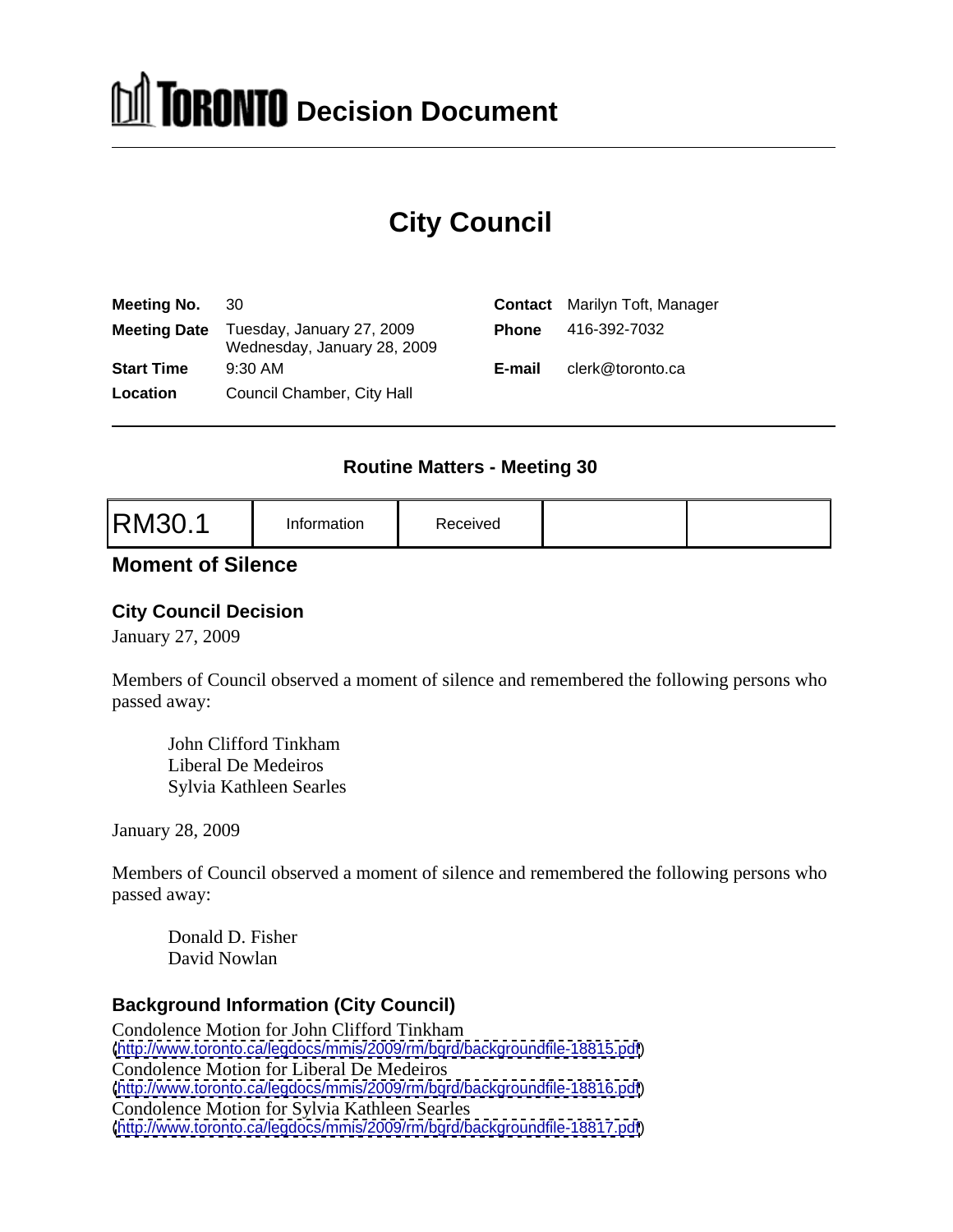#### 2 a *2* a *2* a *2* a *2* a *2* a *2* a *2* a *2* a *2* a *2* a *2* a *2* a *2* a *2* a *2* a *2* a *2* a *2* a *2* a *2* a *2* a *2* a *2* a *2* a *2* a *2* a *2* a *2* a *2* a *2* a *2* a *2* a *2* a *2* a *2* a *2* a *2* Toronto City Council Decision Document – January 27 and 28, 2009

#### Condolence Motion for Donald D. Fisher

[\(http://www.toronto.ca/legdocs/mmis/2009/rm/bgrd/backgroundfile-18818.pdf](http://www.toronto.ca/legdocs/mmis/2009/rm/bgrd/backgroundfile-18818.pdf))

|--|--|

#### **Confirmation of Minutes**

#### **City Council Decision**

City Council confirmed Minutes from the regular meeting held on December 1, 2 and 3, 2008 and the two special meetings held on December 10, 2008 .

#### **Introduction of Reports by Committee Chairs and Introduction of New Business Items**

#### **City Council Decision**

Committee Reports and New Business Items were presented to City Council for consideration.

#### **Petitions**

#### **City Council Decision**

City Council on January 27 and 28, 2009, received the following petition for information:

1. (undated) submitted by Councillor Nunziata, from approximately 874 persons respecting the Air-Rail Link referred to in Member Motion MM30.14, headed "Georgetown South/Air Rail Link Project ".

|--|--|

#### **Review of Order Paper**

**City Council Decision**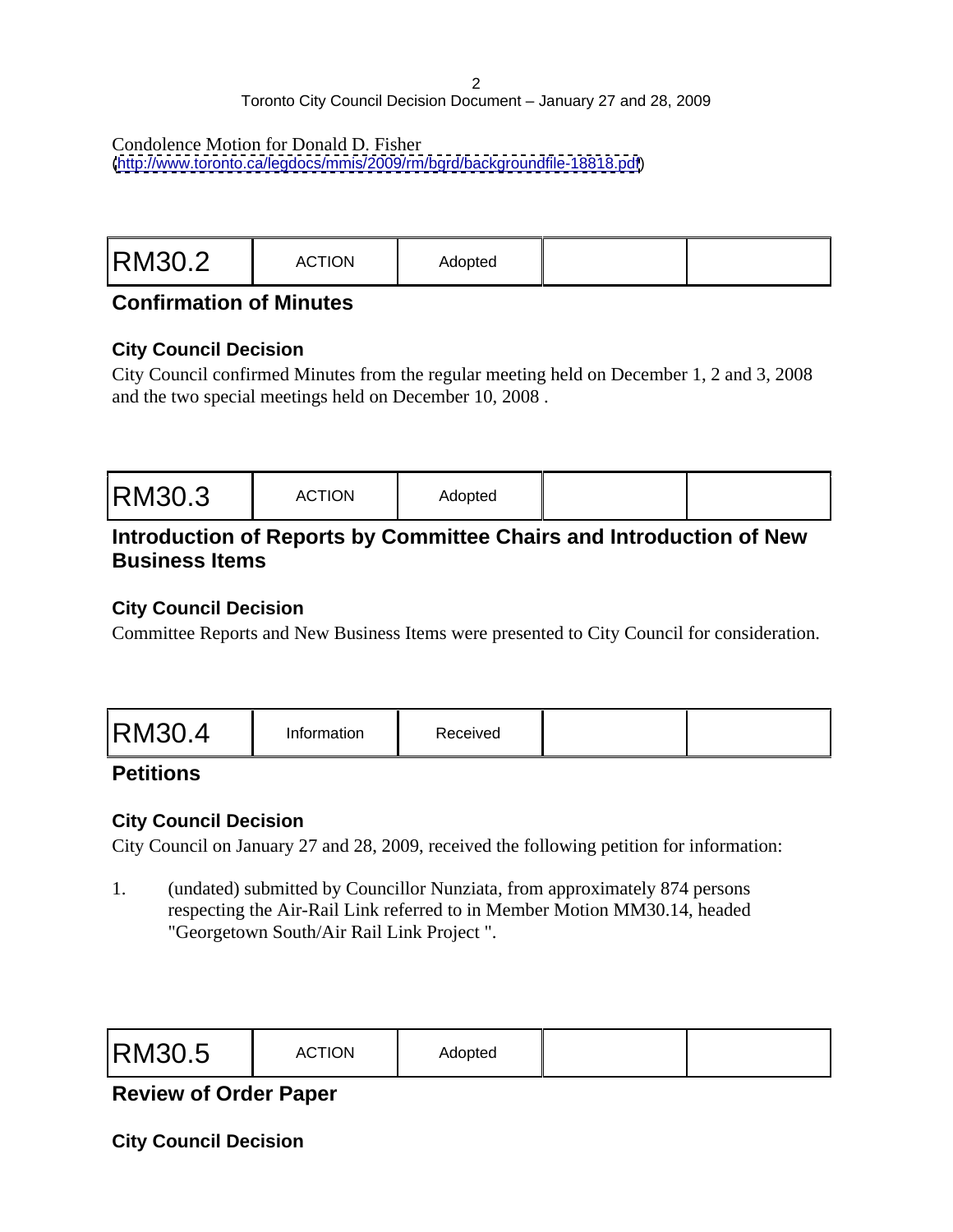January 27, 2009

City Council adopted the January 27, 2009 Order Paper, as amended, all other Items not held on consent.

January 28, 2009

City Council adopted the January 28, 2009 Order Paper, without amendment .

|--|--|

#### **Presentations, Introductions and Announcements**

#### **City Council Decision**

Various presentations, introductions and announcements were made to City Council on January 27 and 28, 2009. Refer to the Minutes of the Meeting for details.

#### **Administrative Inquiries and Answers - Meeting 30**

|--|--|--|

#### **Fire Vehicle Access on St. Clair Avenue West**

#### **City Council Decision**

City Council on January 27 and 28, 2009, received Administrative Inquiry IA30.1 from Councillor Cesar Palacio, Ward 17, Davenport, and the Answer from the City Manager, for information.

#### **Background Information (City Council)**

Administrative Inquiry (November 18, 2008) from Councillor Palacio and Answer (January 26, 2009) from the City Manager.

[\(http://www.toronto.ca/legdocs/mmis/2009/ia/bgrd/backgroundfile-18809.pdf](http://www.toronto.ca/legdocs/mmis/2009/ia/bgrd/backgroundfile-18809.pdf))

#### **Toronto's Readiness for the Pending Recession/Depression**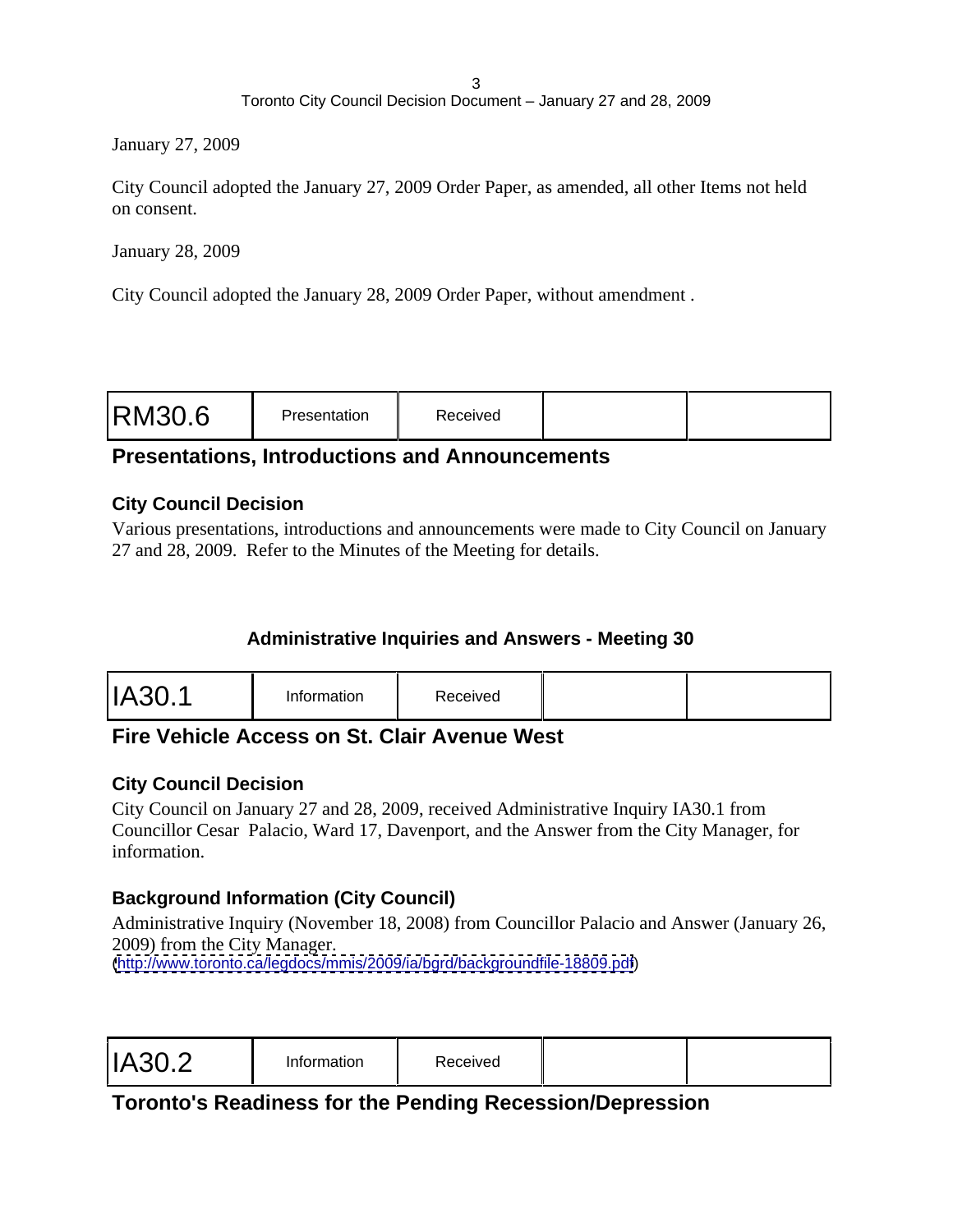#### **City Council Decision**

City Council on January 27 and 28, 2009, received Administrative Inquiry IA30.2 from Councillor Michael Walker, Ward 22, St. Paul's, and the Answer from the City Manager, for information.

#### **Background Information (City Council)**

Administrative Inquiry (January 15, 2009) from Councillor Walker and Answer (January 23, 2009) from the City Manager. [\(http://www.toronto.ca/legdocs/mmis/2009/ia/bgrd/backgroundfile-18810.pdf](http://www.toronto.ca/legdocs/mmis/2009/ia/bgrd/backgroundfile-18810.pdf))

#### **Funding Sources for the City Planning Division**

#### **City Council Decision**

City Council on January 27 and 28, 2009, referred Administrative Inquiry IA30.3 from Councillor Michael Walker, Ward 22, St. Paul's, and the Answer from the Deputy City Manager, Cluster "B", to the Planning and Growth Management Committee.

#### **Background Information (City Council)**

Administrative Inquiry (January 15, 2009) from Councillor Walker and Answer (January 15, 2009) from the Deputy City Manager, Cluster "B". [\(http://www.toronto.ca/legdocs/mmis/2009/ia/bgrd/backgroundfile-18811.pdf](http://www.toronto.ca/legdocs/mmis/2009/ia/bgrd/backgroundfile-18811.pdf))

#### **The City's Welfare Reserves**

#### **City Council Decision**

City Council on January 27 and 28, 2009, received Administrative Inquiry IA30.4 from Councillor Michael Walker, Ward 22, St. Paul's , and the Answer from the Acting Deputy City Manager, Chief Financial Officer, for information.

#### **Background Information (City Council)**

Administrative Inquiry (January 15, 2009) from Councillor Walker and Answer (January 23, 2009) from the Acting Deputy City Manager, Chief Financial Officer. [\(http://www.toronto.ca/legdocs/mmis/2009/ia/bgrd/backgroundfile-18812.pdf](http://www.toronto.ca/legdocs/mmis/2009/ia/bgrd/backgroundfile-18812.pdf))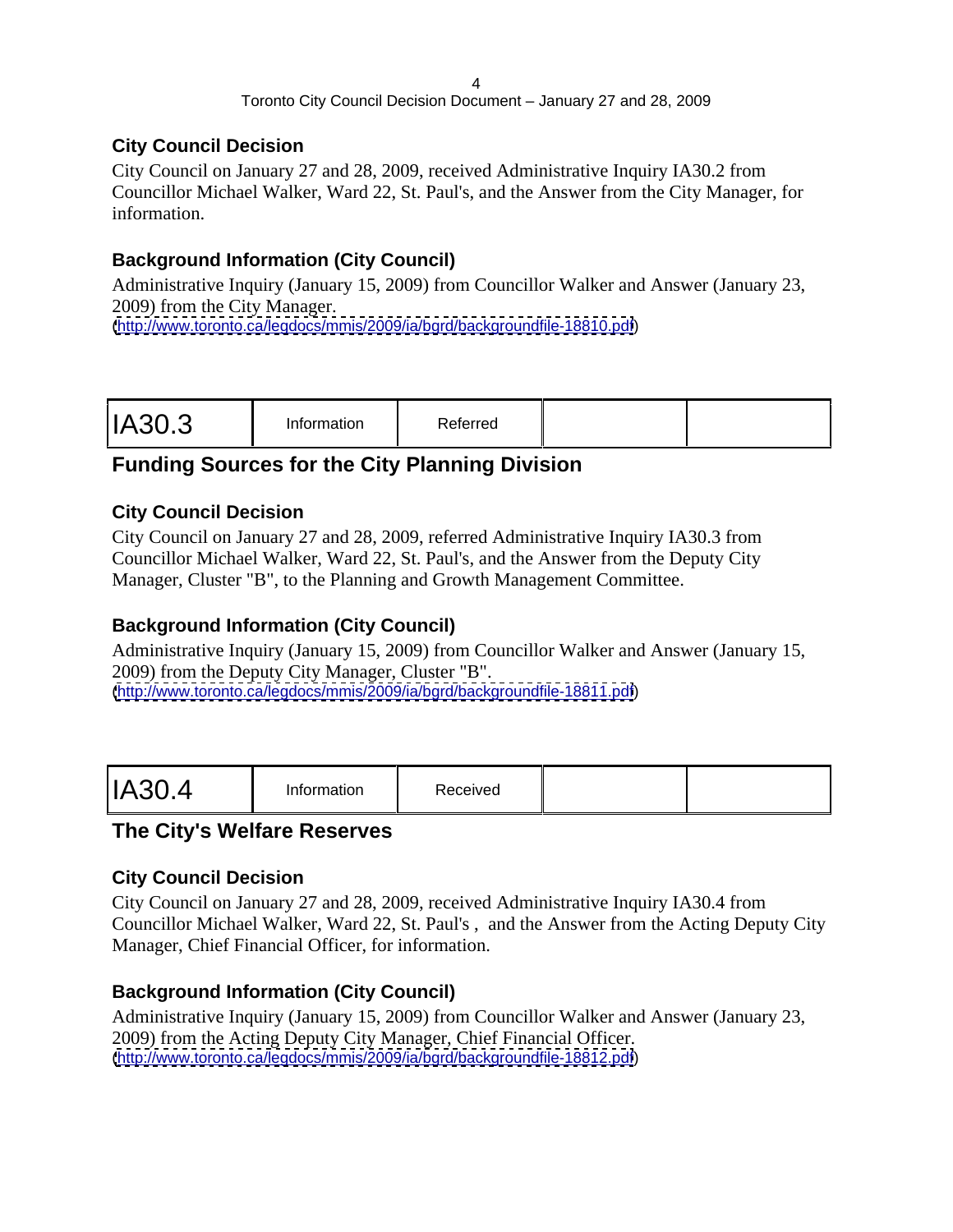|--|--|

#### **One Cent Now Campaign – Further Questions**

#### **City Council Decision**

City Council on January 27 and 28, 2009, received Administrative Inquiry IA30.5 from Councillor Michael Walker, Ward 22, St. Paul's, and the Answer from Mayor Miller, for information.

#### **Background Information (City Council)**

Administrative Inquiry (January 15, 2009) from Councillor Walker and Answer (January 26, 2009) from Mayor Miller.

[\(http://www.toronto.ca/legdocs/mmis/2009/ia/bgrd/backgroundfile-18813.pdf](http://www.toronto.ca/legdocs/mmis/2009/ia/bgrd/backgroundfile-18813.pdf))

#### **Executive Committee - Meeting 28**

| <b>EX28.1</b> | <b>ACTION</b><br>$  -$ | Amended |  | $\mathbf{A}$ and $\mathbf{A}$ and $\mathbf{A}$<br>/Vard: All |  |  |  |  |  |  |  |  |  |  |  |  |  |  |
|---------------|------------------------|---------|--|--------------------------------------------------------------|--|--|--|--|--|--|--|--|--|--|--|--|--|--|
|---------------|------------------------|---------|--|--------------------------------------------------------------|--|--|--|--|--|--|--|--|--|--|--|--|--|--|

#### **Yonge Subway Extension – Environmental Assessment Submission and Project Update Presentation Item**

#### **City Council Decision**

- 1. City Council, as co-proponent with York Region and TTC, approve the submission of the Environmental Project Report for the Yonge Subway Extension Project to the provincial Minister of the Environment and authorize the issuance of a joint Notice of Completion.
- 2. City Council confirm that the major components of the Project on which the Environmental Project Report is based (and which are more fully described in this report and the accompanying TTC staff report) comprise:
	- a. A 6.8 kilometre extension of the Yonge Subway line from its current terminus at Finch Station to the Richmond Hill Centre (Highway 7);
	- b. The construction of six new stations at Cummer/Drewry, Steeles, Clark, Royal Orchard, Langstaff/Longbridge, and Richmond Hill Centre, resulting in an average station spacing of 1.13 kilometres;
	- c. The provision of major inter-modal bus terminals at Steeles Station and Richmond Hill Centre Station and provision of a bus loop at Cummer/Drewry Station on the north side of Drewry west of Yonge Street;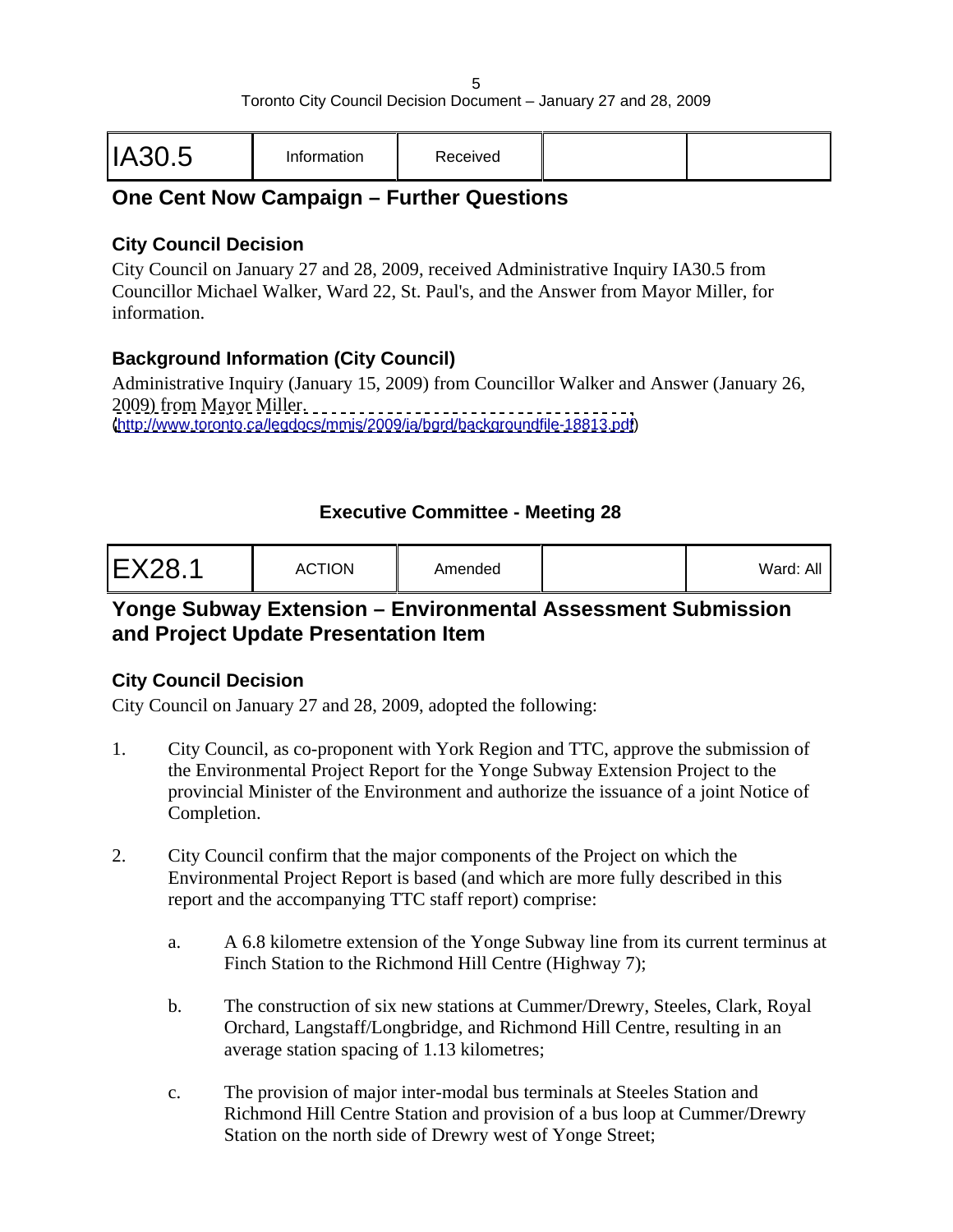- d. The provision of sufficient commuter parking facilities at the Langstaff/Longbridge station to serve existing Finch station customers (who will find it more convenient to park further north) and to attract new riders to the subway extension;
- e. The conversion of the existing Finch Station pocket track/tail track to a double ended configuration, a crossover at Steeles Station and a crossover/tail track arrangement at Richmond Hill Centre Station; and
- f. A bridge structure for the subway extension over the East Don River (between Clark and Royal Orchard Stations).
- 3. City Council direct the City Manager and Chief General Manager of the TTC to commence discussions with Metrolinx, the Province of Ontario, York Region and Government of Canada for the purposes of securing the appropriate funding and service agreements on the basis of the following requirements:
	- a. Consistent with the MoveOntario 2020 commitments, the City expects the Province of Ontario will be responsible for all capital costs, including property acquisition costs, necessary to implement the Yonge Subway Extension;
	- b. Any increases in net operating costs resulting from the operation of the Yonge Subway Extension will be at no cost to the City of Toronto;
	- c. TTC will be responsible for project management and delivery of the Yonge Subway Extension Project;
	- d. TTC will operate and maintain the subway infrastructure (including commuter parking lots) but excluding passenger pick up and drop off and bus terminals in York Region;
	- e. TTC will own the property, assets and subway facilities within York Region except for bus terminals and passenger pick up and drop off facilities/bus terminals located in York Region;
	- f. Stations and bus interface facilities used by the TTC will be designed and built consistent with TTC design standards and practices;
	- g. The Subway Rail Yard Needs Study to support the Yonge Subway Extension and service increases on the Yonge-University-Spadina (YUS) subway, being conducted by the TTC, may identify location options in York Region and may provide for further funding needs beyond those currently reflected in the preliminary budget;
	- h. The Spadina Subway Extension and Automatic Train Operation/Control (ATO/ATC) system on the YUS line must be in place prior to the opening of the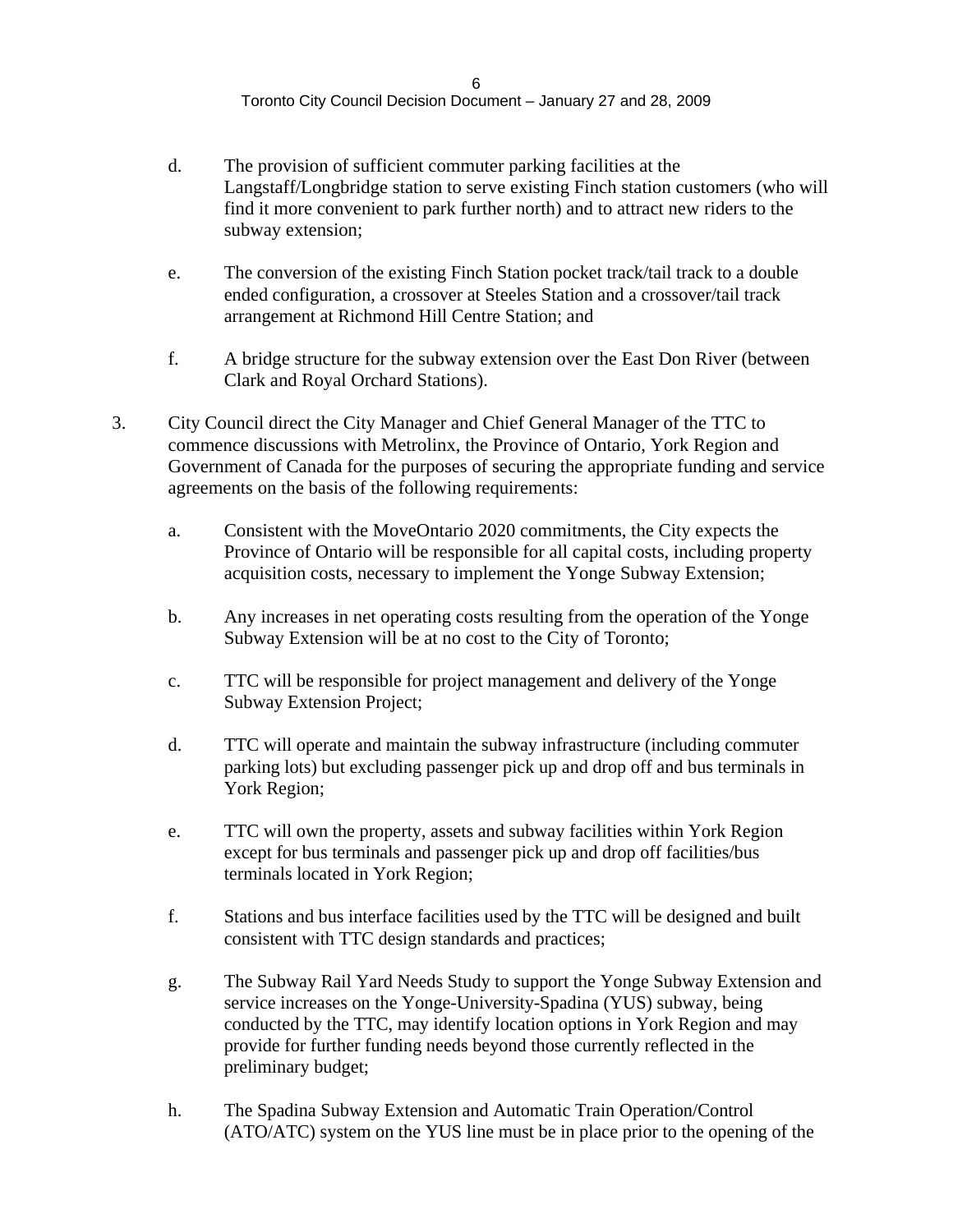Yonge Subway Extension;

- i. The cost of measures to address potential capacity constraints at the Yonge-Bloor Station and North York Service Road arising from the proposed Yonge Subway Extension are to be included as project costs;
- j. The proposed new subway stations and related properties (e.g., bus loops, parking lots) be built in such a manner as to optimize the development potential of those sites;
- k. The EA process also identify development sites along the route and explore/protect for direct links into the proposed new subway stations from those sites;
- l. Metrolinx be requested to prioritize the Downtown Relief Line within its 15 year plan, noting that Transit City is the first priority for the Toronto Transit Commission and the City of Toronto; and
- m. Metrolinx be requested to prioritize the Downtown Relief Line in advance of the Yonge North Extension in order to accommodate capacity issues resulting from the extension of the Yonge Subway.
- 4. The Toronto Transit Commission be requested to confirm that the SRT project as recommended as part of the Regional Transportation Plan includes the extension of the SRT to Malvern Town Centre in the first 15 years.
- 5. The Toronto Transit Commission be requested to come up with a more inspiring name for the Downtown Rapid Transit Line that reflects the communities and neighbourhoods it will serve.
- 6. The following motions be referred to the Toronto Transit Commission for consideration:

Moved by Councillor Minnan-Wong:

The Toronto Transit Commission be requested to commence the proper studies, including Environmental Assessments as required, to evaluate the merits of the Downtown Rapid Transit Line and Don Mills LRT for the purpose of moving these projects up on the priority list of Metrolinx and making it a greater priority for Transit City, and that these studies form part of the discussions occurring with the other project partners.

Moved by Councillor Shiner:

a. Recommendation 3 of the Executive Committee be amended by adding the following requirements: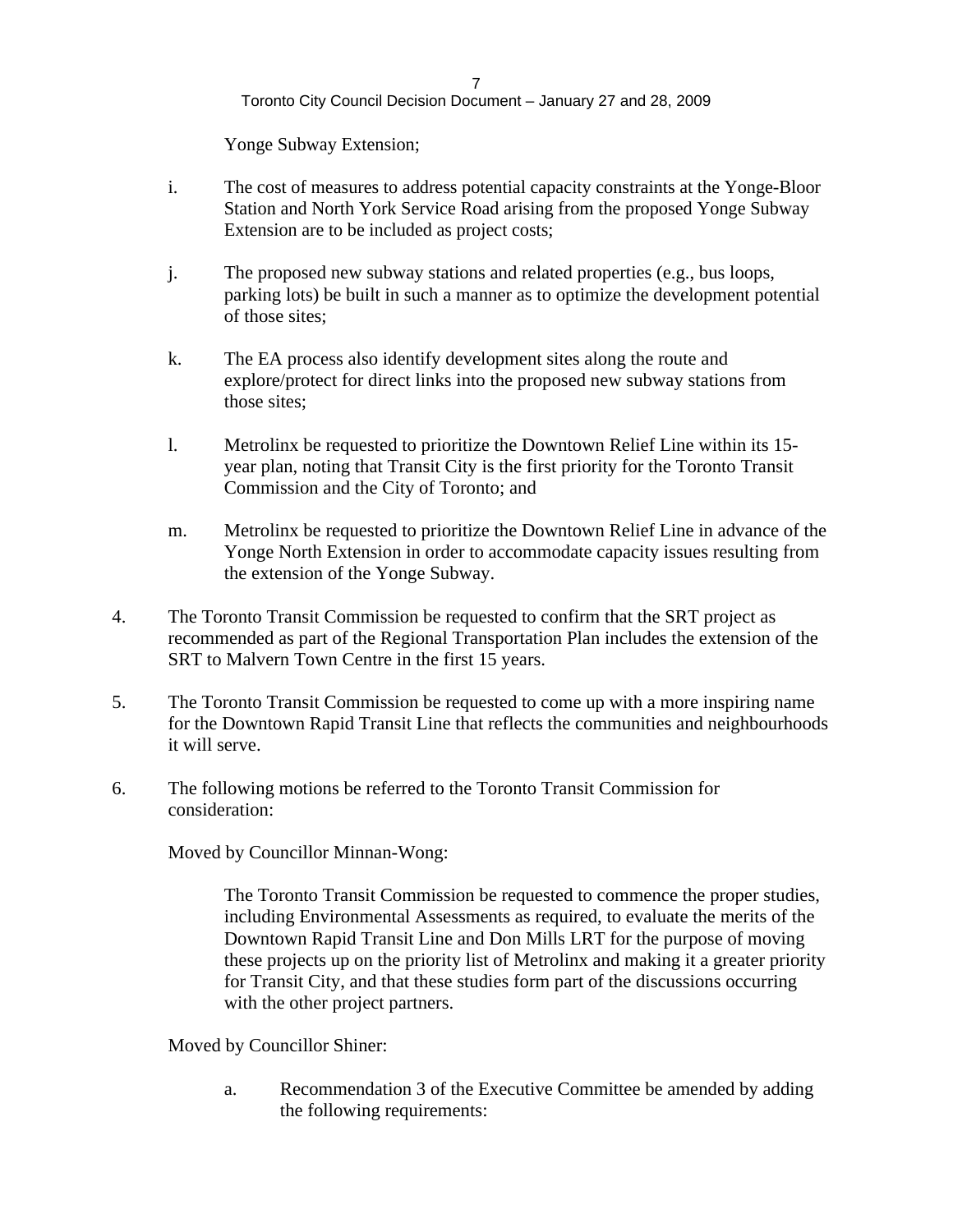- i. The Steeles Avenue Station be designed in such a manner that if additional land is required that is not currently part of the Steeles Avenue road allowance, all new lands be on the north side of Steeles Avenue and there be no lands expropriated on the south side of Steeles Avenue.
	- ii. As part of the Yonge Street Subway Extension project into York Region, the Sheppard Subway line be extended from Yonge Street to the Downsview Station and Maintenance Yards so as to provide an alternative route to the Yonge Street subway line into downtown Toronto and access the Downsview Toronto Transit Commission subway maintenance facility.
	- iii. There be no capital cost to the City of Toronto for the construction of the Yonge Street Extension and the Sheppard Subway Extension.
- b. The Toronto Transit Commission be requested to proceed with the studies necessary to construct the Downtown Relief Line.
- 7. City Council provide a copy of this report and Council's recommendations to York Region, Metrolinx, and Province of Ontario for information.

#### **Background Information (Committee)**

Yonge Subway Extension - Environmental Assessment Submission and Project Update [\(http://www.toronto.ca/legdocs/mmis/2009/ex/bgrd/backgroundfile-17894.pdf](http://www.toronto.ca/legdocs/mmis/2009/ex/bgrd/backgroundfile-17894.pdf)) Yonge Subway Extension - Final Report on Transit Project Assessments Process and Future

Actions [\(http://www.toronto.ca/legdocs/mmis/2009/ex/bgrd/backgroundfile-18085.pdf](http://www.toronto.ca/legdocs/mmis/2009/ex/bgrd/backgroundfile-18085.pdf))

#### **Background Information (City Council)**

(January 22, 2009) communication from the Chief General Manager, Toronto Transit Commission (EX28.1b)

[\(http://www.toronto.ca/legdocs/mmis/2009/cc/bgrd/backgroundfile-18706.pdf](http://www.toronto.ca/legdocs/mmis/2009/cc/bgrd/backgroundfile-18706.pdf))

(January 22, 2009) communication from the General Secretary, Toronto Transit Commission (EX28.1c)

[\(http://www.toronto.ca/legdocs/mmis/2009/cc/bgrd/backgroundfile-18709.pdf](http://www.toronto.ca/legdocs/mmis/2009/cc/bgrd/backgroundfile-18709.pdf))

(January 23, 2009) supplementary report from the City Manager (EX28.1d) [\(http://www.toronto.ca/legdocs/mmis/2009/cc/bgrd/backgroundfile-18658.pdf](http://www.toronto.ca/legdocs/mmis/2009/cc/bgrd/backgroundfile-18658.pdf))

Presentation material submitted by the Chief General Manager, Toronto Transit Commission (EX28.1e)

[\(http://www.toronto.ca/legdocs/mmis/2009/cc/bgrd/backgroundfile-18782.pdf](http://www.toronto.ca/legdocs/mmis/2009/cc/bgrd/backgroundfile-18782.pdf))

#### **Communications (Committee)**

(January 5, 2009) presentation from the Toronto Transit Commission to the Executive Committee on January 5, 2009 (EX.Main.EX28.1.1)

(January 5, 2009) presentation from Karl Junkin (EX.Main.EX28.1.2)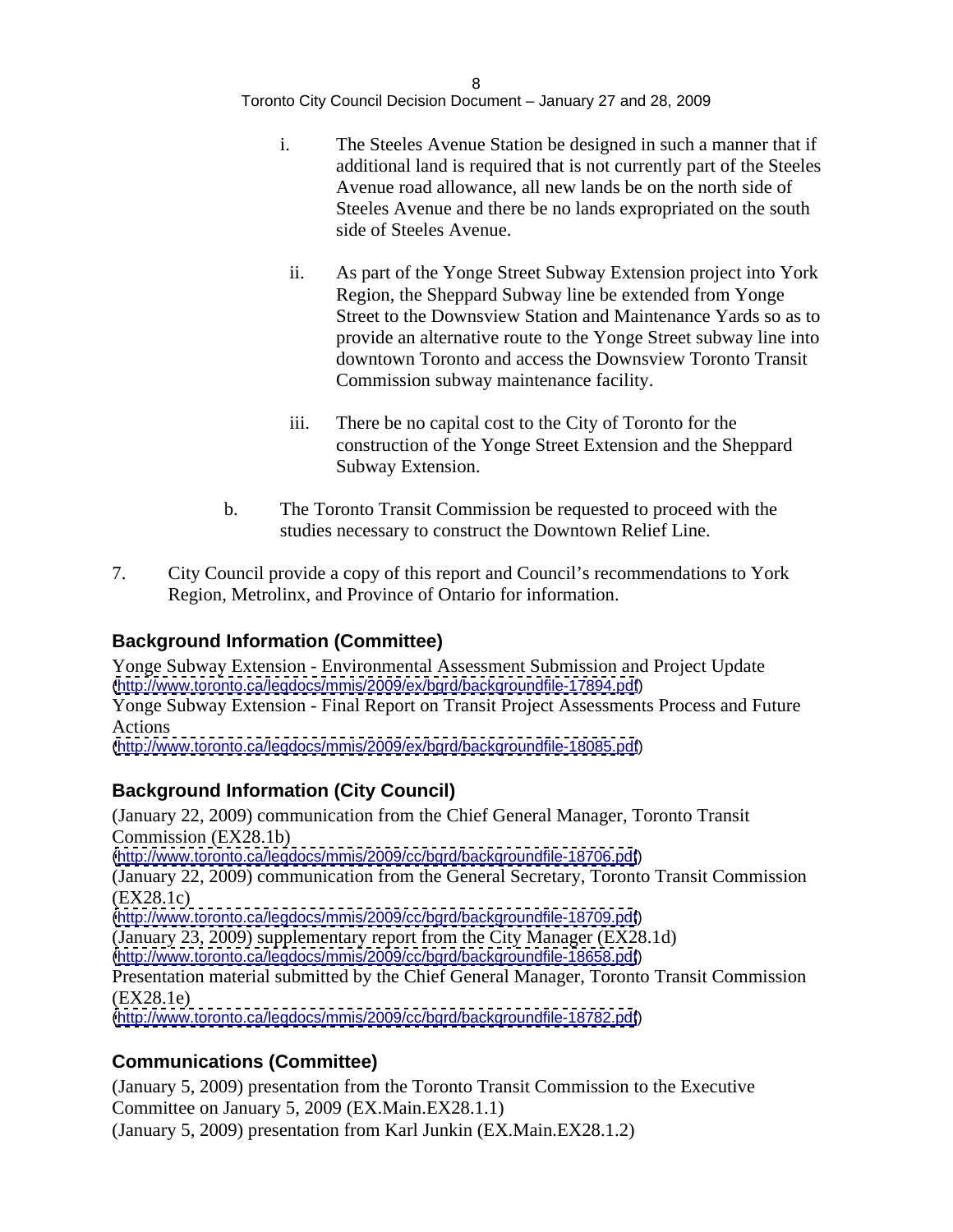#### **1a Yonge Street Subway Extension - Final Report on Transit Project Assessment Process and Future Actions**

#### **Background Information (Committee)**

Yonge Subway Extension - Final Report on Transit Project Assessment Process and Future Actions

[\(http://www.toronto.ca/legdocs/mmis/2009/ex/bgrd/backgroundfile-17907.pdf](http://www.toronto.ca/legdocs/mmis/2009/ex/bgrd/backgroundfile-17907.pdf))

Analysis of Yonge Subway Extension Final Report on TPAP and Future Actions by Karl Junkin

[\(http://www.toronto.ca/legdocs/mmis/2009/ex/bgrd/backgroundfile-18180.pdf](http://www.toronto.ca/legdocs/mmis/2009/ex/bgrd/backgroundfile-18180.pdf))

| <b>EX28.2</b> | <b>ACTION</b><br>the contract of the contract of the<br>Adopted | Ward: All |  |  |  |  |  |
|---------------|-----------------------------------------------------------------|-----------|--|--|--|--|--|
|---------------|-----------------------------------------------------------------|-----------|--|--|--|--|--|

#### **Donation of Decommissioned Ambulances**

#### **City Council Decision**

City Council on January 27 and 28, 2009, adopted the following:

1. City Council authorize Toronto EMS to donate two of its decommissioned ambulances, vehicles that would normally go to auction, at no cost to the City of Soyapango, El Salvador.

#### **Background Information (Committee)**

Donation of Decommissioned Ambulance [\(http://www.toronto.ca/legdocs/mmis/2009/ex/bgrd/backgroundfile-17895.pdf](http://www.toronto.ca/legdocs/mmis/2009/ex/bgrd/backgroundfile-17895.pdf)) Appendix 1 - Letter from Carlos Alberto Garcia Ruiz, Municipal Mayor of Soyapango [\(http://www.toronto.ca/legdocs/mmis/2009/ex/bgrd/backgroundfile-17896.pdf](http://www.toronto.ca/legdocs/mmis/2009/ex/bgrd/backgroundfile-17896.pdf)) Appendix 2 - Letter from Father Hernan Astudillo, San Lorenzo Anglican Church [\(http://www.toronto.ca/legdocs/mmis/2009/ex/bgrd/backgroundfile-17897.pdf](http://www.toronto.ca/legdocs/mmis/2009/ex/bgrd/backgroundfile-17897.pdf))

| Ward: All |
|-----------|
|-----------|

#### **Federal Gas Tax Funding Agreement – Amendment for Extension from 2010 to 2014**

#### **City Council Decision**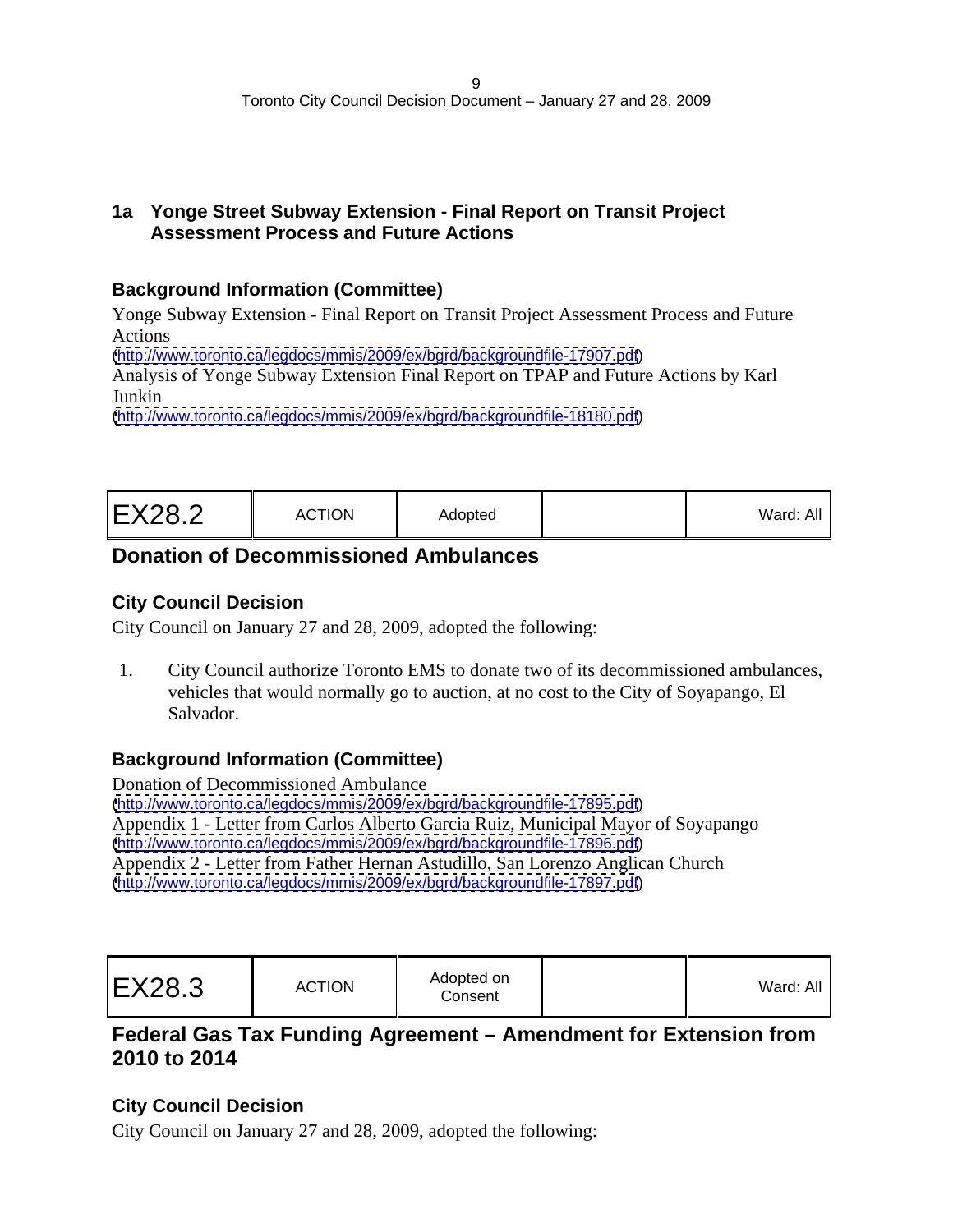1. City Council ratify the September 3, 2008 agreement to extend the Canada-Ontario- AMO-City of Toronto Agreement for the Transfer of Federal Gas Tax Revenues under the New Deal for Cities and Communities to 2014.

#### **Background Information (Committee)**

Federal Gas Tax Funding Agreement - Amendment for Extension from 2010 to 2014 [\(http://www.toronto.ca/legdocs/mmis/2009/ex/bgrd/backgroundfile-17898.pdf](http://www.toronto.ca/legdocs/mmis/2009/ex/bgrd/backgroundfile-17898.pdf)) Appendix 1 - Federal Gas Tax Agreement Extension [\(http://www.toronto.ca/legdocs/mmis/2009/ex/bgrd/backgroundfile-17899.pdf](http://www.toronto.ca/legdocs/mmis/2009/ex/bgrd/backgroundfile-17899.pdf))

# **AOCC Settlement of Operating Results for Year 2007**

#### **City Council Decision**

City Council on January 27 and 28, 2009, adopted the following:

1. The accumulated surpluses of \$16,120 be paid to the City of Toronto for three AOCCs and be used to partially fund the payment of operating deficits of \$228,182 for the other seven AOCC's core administration operations resulting in a net payment of \$212,062 to AOCC (as detailed in Attachment 1) to be funded from under-expenditures reported through the final 2008 year-end variance report.

Confidential Attachment 1 to the report (December 15, 2008) from the Acting Deputy City Manager and Chief Financial Officer remains confidential in its entirety, in accordance with the provisions of the City of Toronto Act, 2006, as it contains information related to labour relations or employee negotiations.

#### **Confidential Attachment - Labour relations or employee negotiations**

#### **Background Information (Committee)**

AOCC Settlement of Operating Results for Year 2007 [\(http://www.toronto.ca/legdocs/mmis/2009/ex/bgrd/backgroundfile-17901.pdf](http://www.toronto.ca/legdocs/mmis/2009/ex/bgrd/backgroundfile-17901.pdf))

| $\sim$ $\sim$ $\sim$<br>$l$ ord $\cdot$<br>varu: Al' |
|------------------------------------------------------|
|                                                      |
|                                                      |

#### **Operating Variance Report for the Nine-month Period Ended September 30, 2008**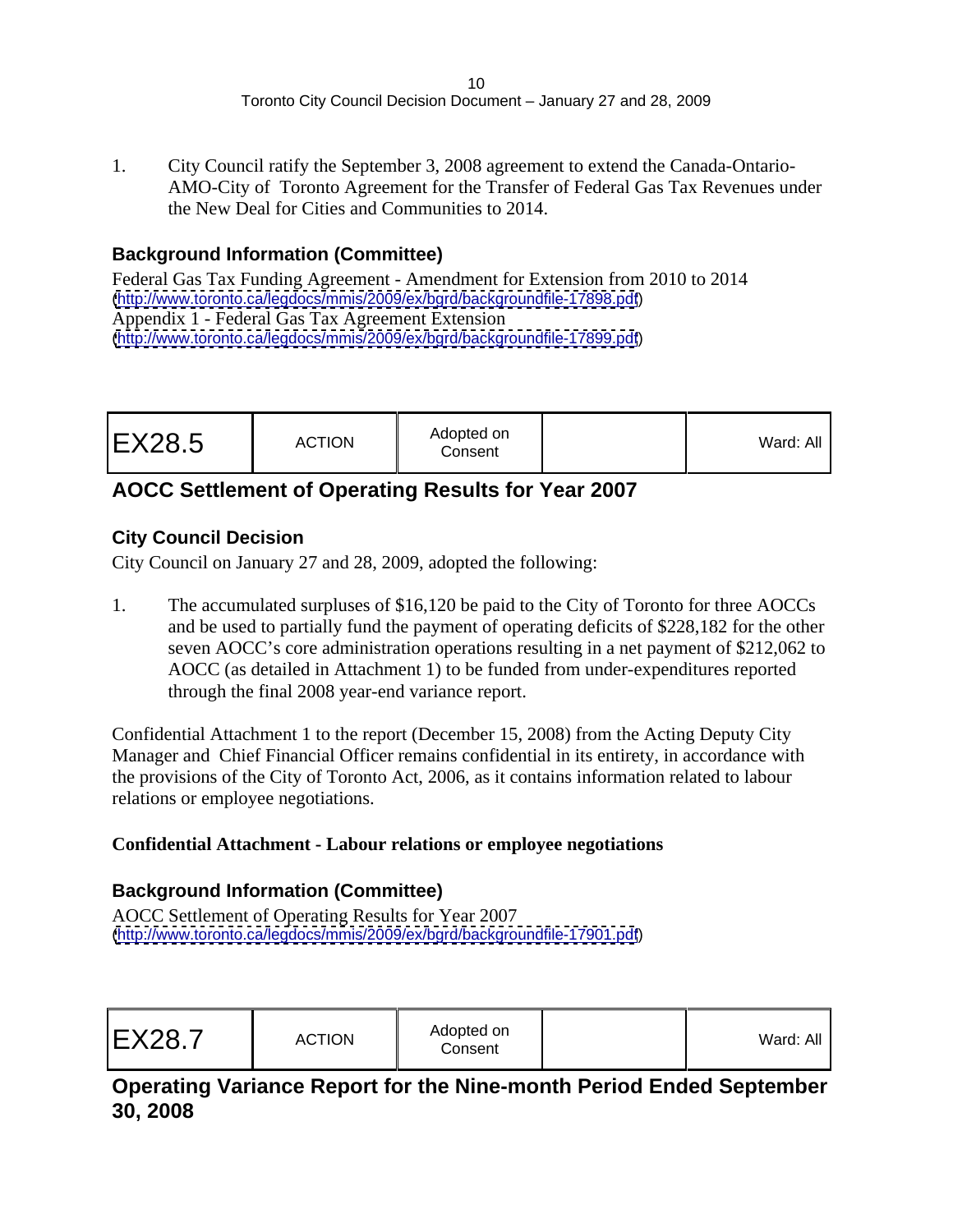#### **City Council Decision**

City Council on January 27 and 28, 2009, adopted the following:

- 1. City Council approve an expenditure increase of \$0.300 million in the 2008 Non- Program Operating Budget funded from the Arbitration and Legal Awards Reserve to enable the City Solicitor to pay court orders and legal settlement faster and more efficiently.
- 2. City Council approve the technical adjustments detailed in Appendix D to amend the 2008 Council Approved Operating Budget between Programs with no Net Budget impact in order to ensure accurate reporting and financial accountability.

#### **Background Information (Committee)**

Operating Variance Report for the Nine-month Period Ended September 30, 2008 [\(http://www.toronto.ca/legdocs/mmis/2009/ex/bgrd/backgroundfile-17902.pdf](http://www.toronto.ca/legdocs/mmis/2009/ex/bgrd/backgroundfile-17902.pdf))

|--|

#### **Proposed Amendment to Chapter 27, Council Procedures – Deletion of Part (b) of Section II Special Committees Public Notice**

#### **City Council Decision**

City Council on January 27 and 28, 2009, adopted the following:

1. Chapter 27, Council Procedures, be amended by deleting the following from "Section II – Special Committees - B. Composition", Part (2) (b), to provide that a Chair of a Community Council will be able to sit on the Audit Committee:

"(2) (b) Chair of a Community Council".

- 2. City Council appoint the following members-at-large to the Audit Committee for a term of office starting on January 28, 2009, and ending on November 30, 2010, and until successors are appointed:
	- Councillor Mike Del Grande Councillor Rob Ford Councillor Doug Holyday Councillor Chin Lee Councillor John Parker Councillor Anthony Perruzza

(The Audit Committee elects its Chair from its Members)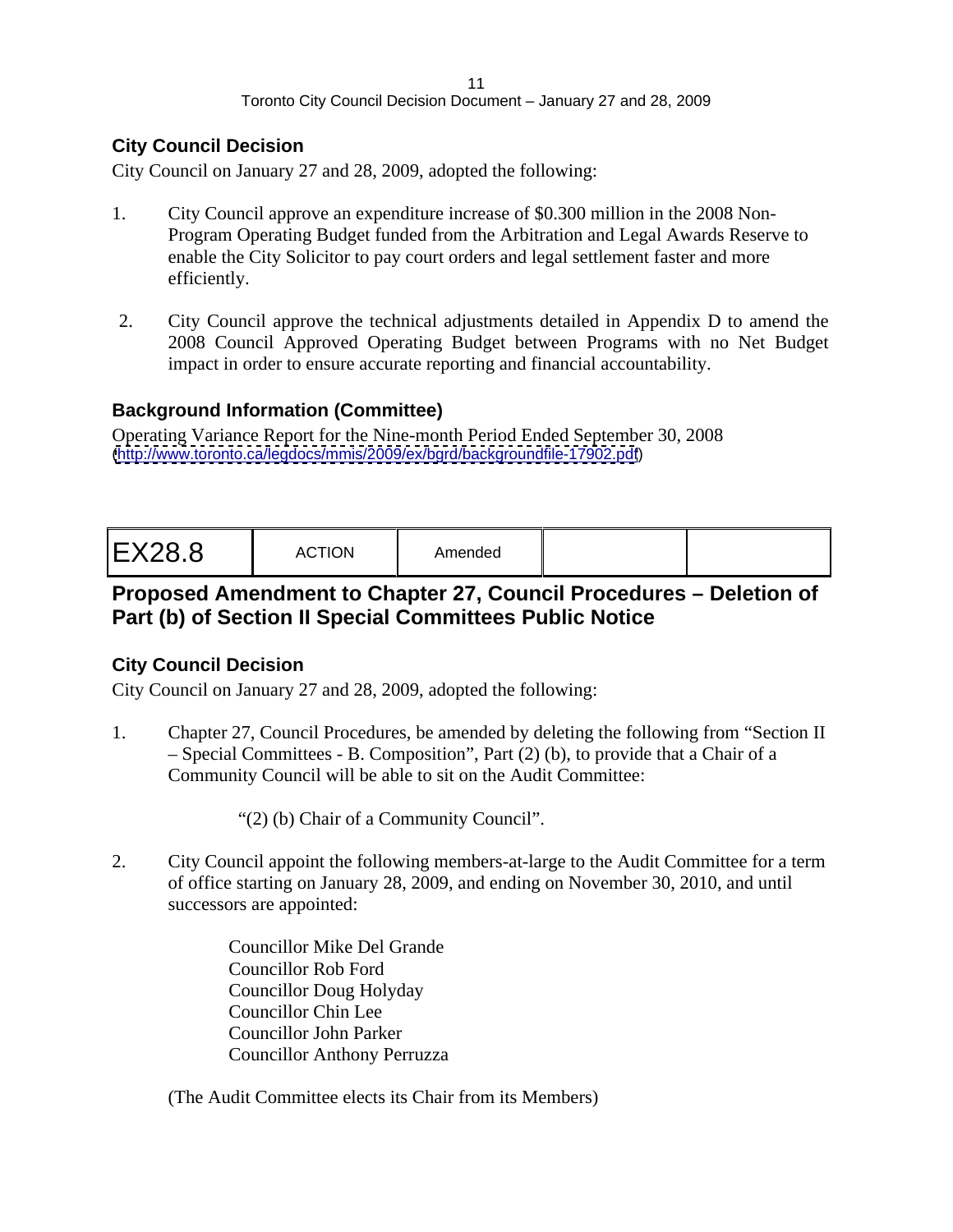#### **Background Information (Committee)**

Proposed Amendment to Chapter 27, Council Procedures - Deletion of Part (b) of Section II Special Committees [\(http://www.toronto.ca/legdocs/mmis/2009/ex/bgrd/backgroundfile-17904.pdf](http://www.toronto.ca/legdocs/mmis/2009/ex/bgrd/backgroundfile-17904.pdf))

#### **Background Information (City Council)**

(December 8, 2008) transmittal from the City Clerk (EX28.8a) [\(http://www.toronto.ca/legdocs/mmis/2009/cc/bgrd/backgroundfile-18479.pdf](http://www.toronto.ca/legdocs/mmis/2009/cc/bgrd/backgroundfile-18479.pdf))

#### **Response to Fiscal Update, Expectations from Provincial Government and Implications for Action**

#### **City Council Decision**

City Council on January 27 and 28, 2009, adopted the following:

- 1. City Council advocate the following, that:
	- i. The Government of Ontario and the Government of Canada address fairness in artists' incomes.
	- ii. To this end:
		- a. The Federal Government consider the early adoption of an income averaging system for artists.
		- b. The Federal Government exempt a reasonable portion of income derived from royalties and residuals from income tax, on the model of the Quebec Government's artistic exemption program.
		- c. The Government of Ontario implement similar measures in the provincial income tax system.

#### **Background Information (Committee)**

Response to Fiscal Update, Expectations from Provincial Government and Implications for Action **Action** [\(http://www.toronto.ca/legdocs/mmis/2009/ex/bgrd/backgroundfile-17909.pdf](http://www.toronto.ca/legdocs/mmis/2009/ex/bgrd/backgroundfile-17909.pdf)) Economic Measures to Help Artists

[\(http://www.toronto.ca/legdocs/mmis/2009/ex/bgrd/backgroundfile-17910.pdf](http://www.toronto.ca/legdocs/mmis/2009/ex/bgrd/backgroundfile-17910.pdf))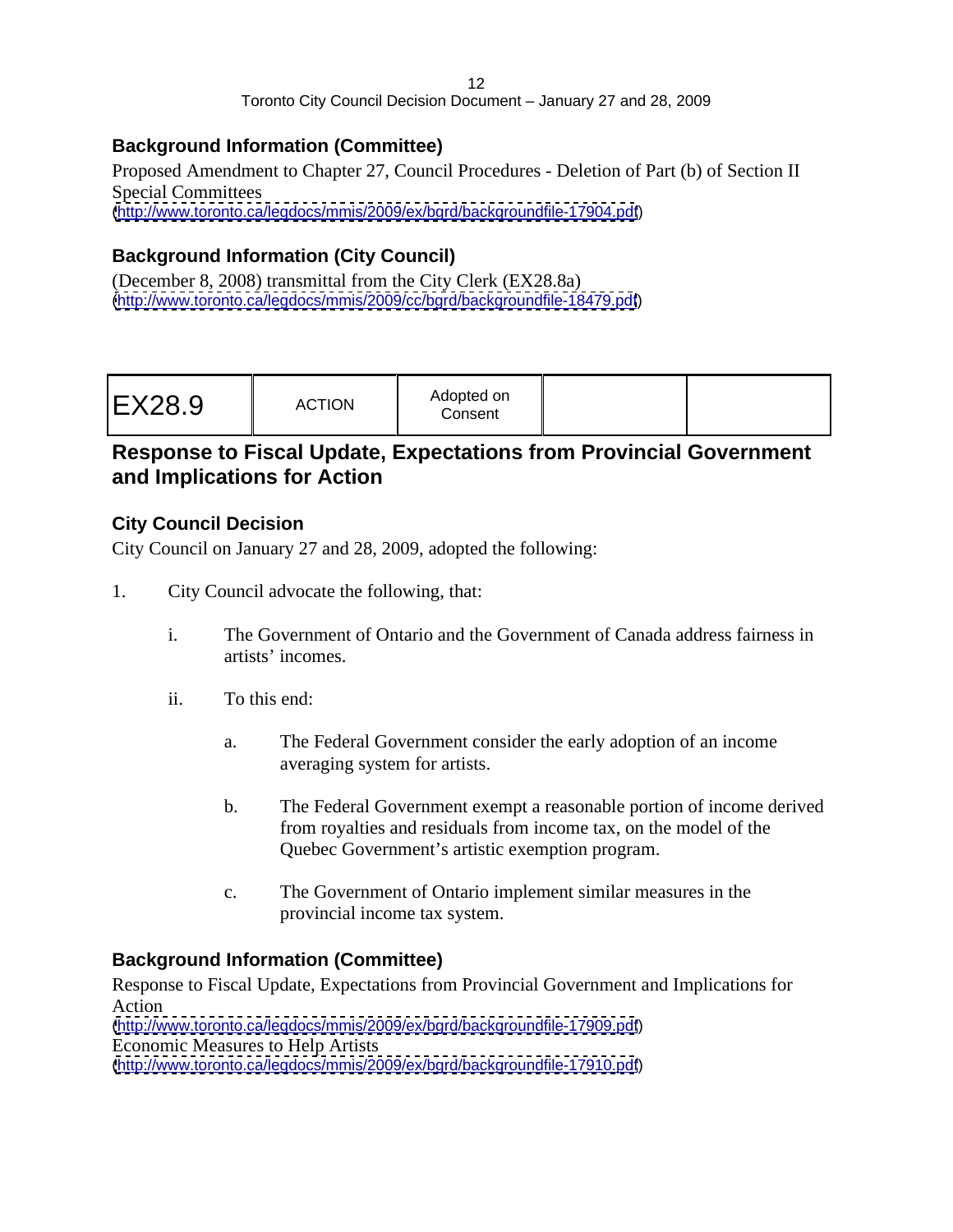|--|

#### **Toronto Transit Commission - Public Forum on Accessible Services**

#### **City Council Decision**

City Council on January 27 and 28, 2009, adopted the following:

1. City Council receive, for information, the letter (December 18, 2008) from the General Secretary, Toronto Transit Commission, entitled "Public Forum on Accessible Services".

#### **Background Information (Committee)**

Toronto Transit Commission - Public Forum on Accessible Services [\(http://www.toronto.ca/legdocs/mmis/2009/ex/bgrd/backgroundfile-17908.pdf](http://www.toronto.ca/legdocs/mmis/2009/ex/bgrd/backgroundfile-17908.pdf))

#### **Community Development and Recreation Committee - Meeting 21**

| CD21.2 | <b>ACTION</b> | Receivea |  | Ward: All |  |  |  |  |  |  |  |
|--------|---------------|----------|--|-----------|--|--|--|--|--|--|--|
|--------|---------------|----------|--|-----------|--|--|--|--|--|--|--|

#### **2009 Federal Homelessness Funding: Update #2 on Negotiation of a New Federal Agreement and Transition to the New Program**

#### **City Council Decision**

City Council on January 27 and 28, 2009, received this Item and the supplementary report (January 26, 2009) from the General Manager, Shelter, Support and Housing Administration (CD21.2a), for information.

#### **Background Information (Committee)**

cd21.2-2009 Federal Homelessness Funding: Update #2 on Negotiation of a New Federal Agreement and Transition to the New Program-Staff Report [\(http://www.toronto.ca/legdocs/mmis/2009/cd/bgrd/backgroundfile-18097.pdf](http://www.toronto.ca/legdocs/mmis/2009/cd/bgrd/backgroundfile-18097.pdf))

#### **Background Information (City Council)**

(January 26, 2009) supplementary report from the General Manager, Shelter, Support and Housing Administration (CD21.2a) [\(http://www.toronto.ca/legdocs/mmis/2009/cc/bgrd/backgroundfile-18632.pdf](http://www.toronto.ca/legdocs/mmis/2009/cc/bgrd/backgroundfile-18632.pdf))

|--|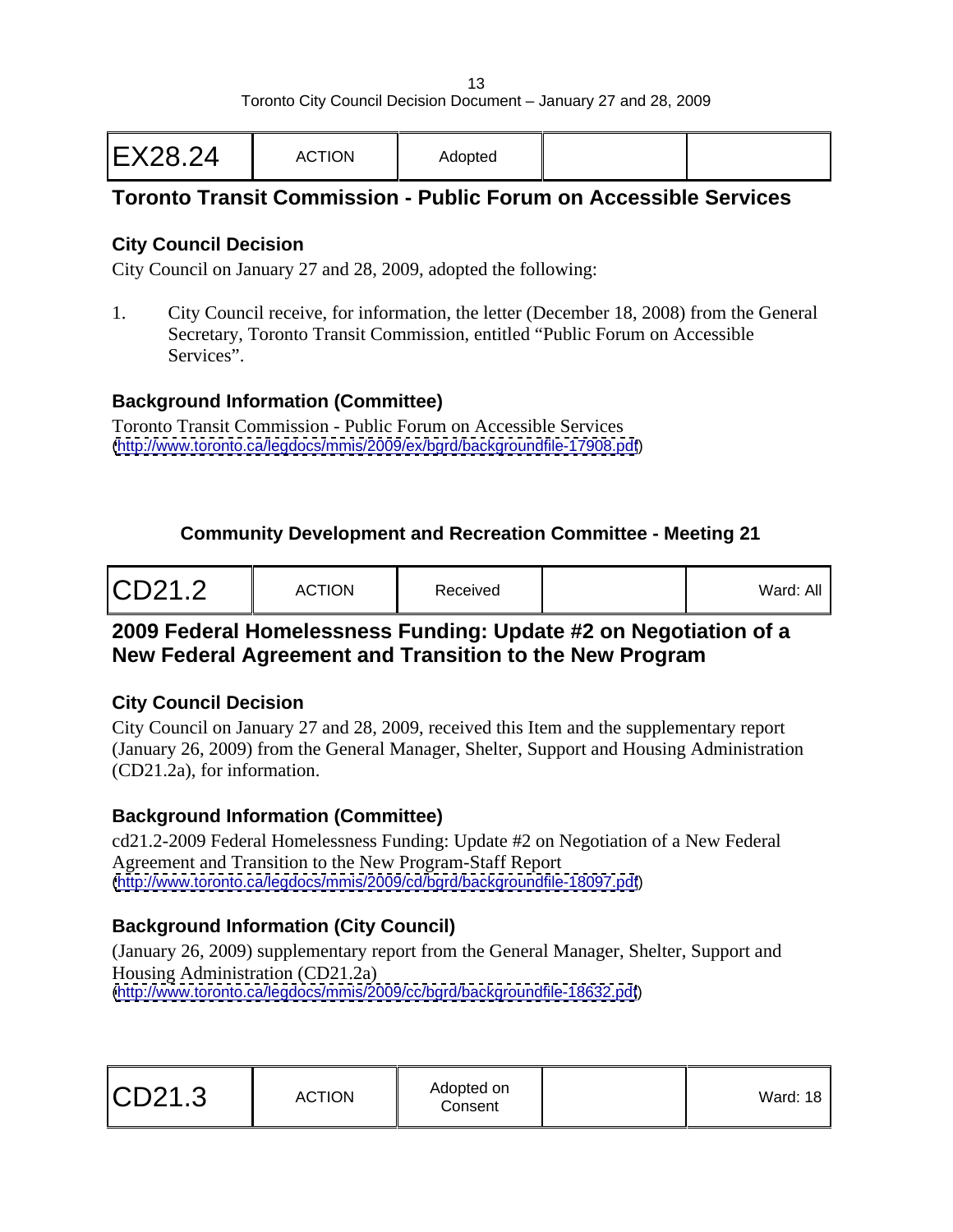#### **Transfer of 11 Randolph Avenue Social Housing Community Owned by Canrise Non-Profit Housing Inc. to Toronto Community Housing Corporation**

#### **City Council Decision**

City Council on January 27 and 28, 2009, adopted the following:

- 1. City Council consent to the transfer of 11 Randolph Avenue by Mintz and Partners as receiver and manager of the assets of Canrise Non-Profit Housing Inc. to Toronto Community Housing Corporation.
- 2. That as a condition of approval, the Toronto Community Housing Corporation commit to a communication program by which tenants will have an opportunity to be made aware of the short term management plan in respect of the subject buildings.
- 3. The City Clerk provide a certificate, in registrable form, to Mintz and Partners pursuant to subsection 453.1(9) of the *City of Toronto Act, 2006*.
- 4. Confidential Attachment 1 to the report from the General Manager, Shelter, Support and Housing Administration, remain confidential in its entirety in accordance with the provisions of the City of Toronto Act, 2006, as it deals with personal matters about identifiable persons.

Confidential Attachment 1 to the report (December 17, 2008) from the General Manager, Shelter, Support and Housing Administration, remains confidential in its entirety, in accordance with the provisions of the City of Toronto Act, 2006, as it contains personal information about identifiable individuals.

#### **Confidential Attachment - Personal matters about an identifiable individual, including municipal or local board employees**

#### **Background Information (Committee)**

cd21.3-Transfer of 11 Randolph Avenue Social Housing Community Owned by Canrise Non- Profit Housing Inc. to Toronto Community Housing Corporation-Staff Report [\(http://www.toronto.ca/legdocs/mmis/2009/cd/bgrd/backgroundfile-18098.pdf](http://www.toronto.ca/legdocs/mmis/2009/cd/bgrd/backgroundfile-18098.pdf)) cd21.3-Transfer of 11 Randolph Avenue Social Housing Community-Confidential Attachment

| CD21.4 | Adopted | . | Ward: All |  |
|--------|---------|---|-----------|--|
|--------|---------|---|-----------|--|

#### **Installation of Sub-meters in Residential Rental Units and Its Impact on Tenant Affordability Units**

**City Council Decision**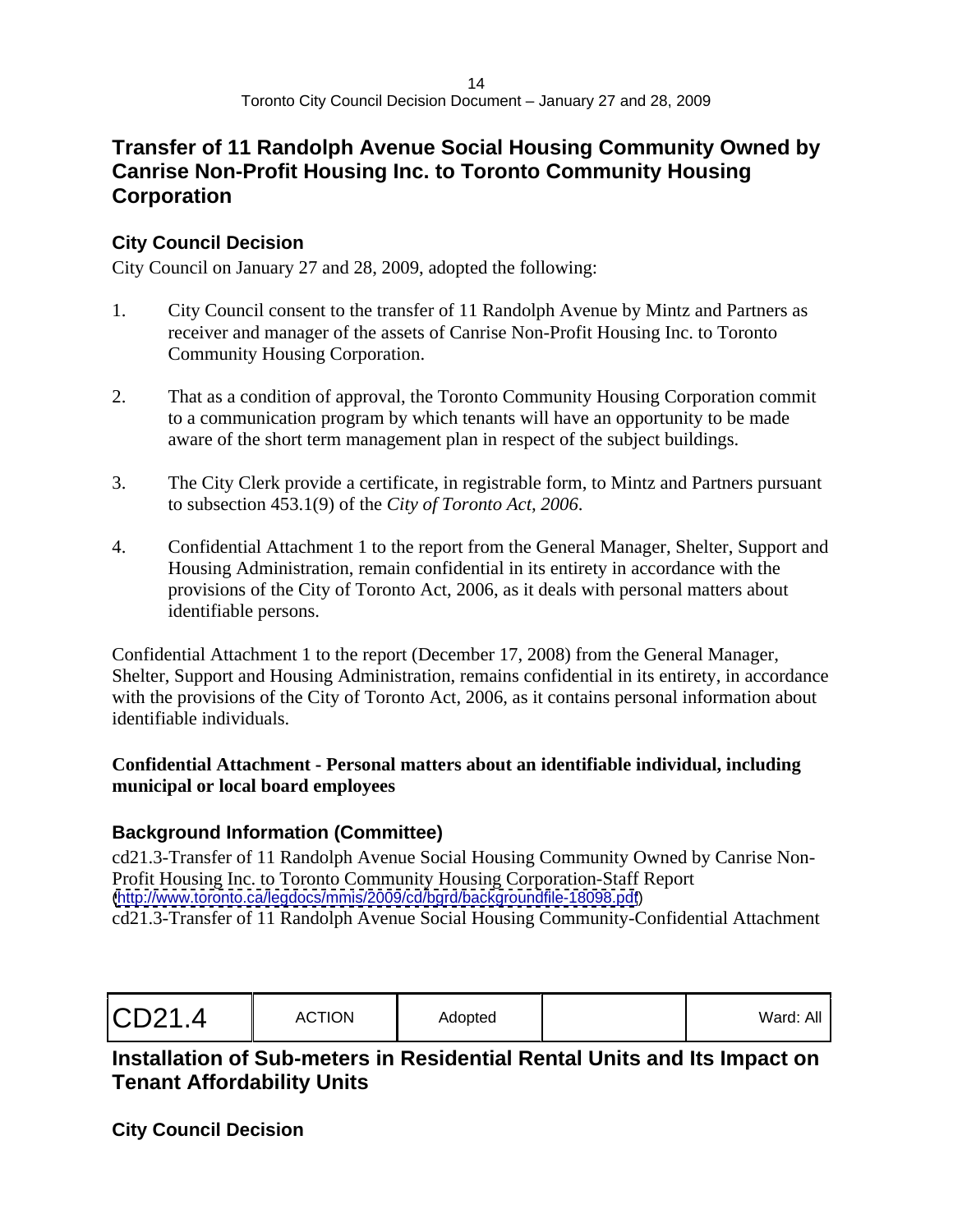- 1. City Council request the Minister of Municipal Affairs and Housing to move quickly to enact sections 137 and 138 of the Residential Tenancies Act, and develop regulations which will ensure that comprehensive and effective energy efficiency measures are in place prior to hydro being removed from the rent, and that rent reductions be calculated in a fair and transparent manner.
- 2. Until such time as sections 137 and 138 are enacted, City Council request the Minister of Municipal Affairs and Housing to immediately take steps to improve protection for tenants from negative impacts of sub-metering, including:
	- a. implementing interim information and communication programming to support tenants in understanding and enforcing their rights under section 125 of the Residential Tenancies Act;
	- b. legislative amendments to section 125 to ensure fair practices in the transfer of hydro costs from landlords to tenants, including requirements for informed consent; and
	- c. regulatory amendments to section 125 to ensure a fair and transparent determination of rent reductions.
- 3. City Council request the Minister of Energy and Infrastructure to review the provincial regulatory and incentive environment as it applies to sub-metering in multi-residential rental properties, and to move quickly to put in place measures to ensure fair practices and protect tenants, including licensing of sub-meter providers operating in rental residential buildings.
- 4. City Council request the Chair of the Cabinet Committee on Poverty Reduction to support enhanced funding to programs that help low-income tenants to pay hydro costs when they cannot afford the cost of this vital service, and to take other actions towards reducing energy poverty.
- 5. City Council delegate authority to the General Manager, Shelter, Support and Housing Administration, to allocate up to \$25,000 from the Tenant Defence Grant Fund to support tenant dispute applications, in partnership with one or more Toronto community legal clinics, on issues related to the removal of hydro as a service included in the rent, and to report to the Tenant Defence Sub-committee on the results of any cases funded under this recommendation.
- 6. City Council send a copy of this report to the Ontario Energy Board, the Ontario Power Authority, Ontario's Chief Energy Conservation Officer, the Ministry of Energy and Infrastructure, the Ministry of Municipal Affairs and Housing, the Landlord and Tenant Board, and Toronto Hydro to advise of Council's concerns about tenant protection and fair rent reductions where hydro is removed as a service included in the rent.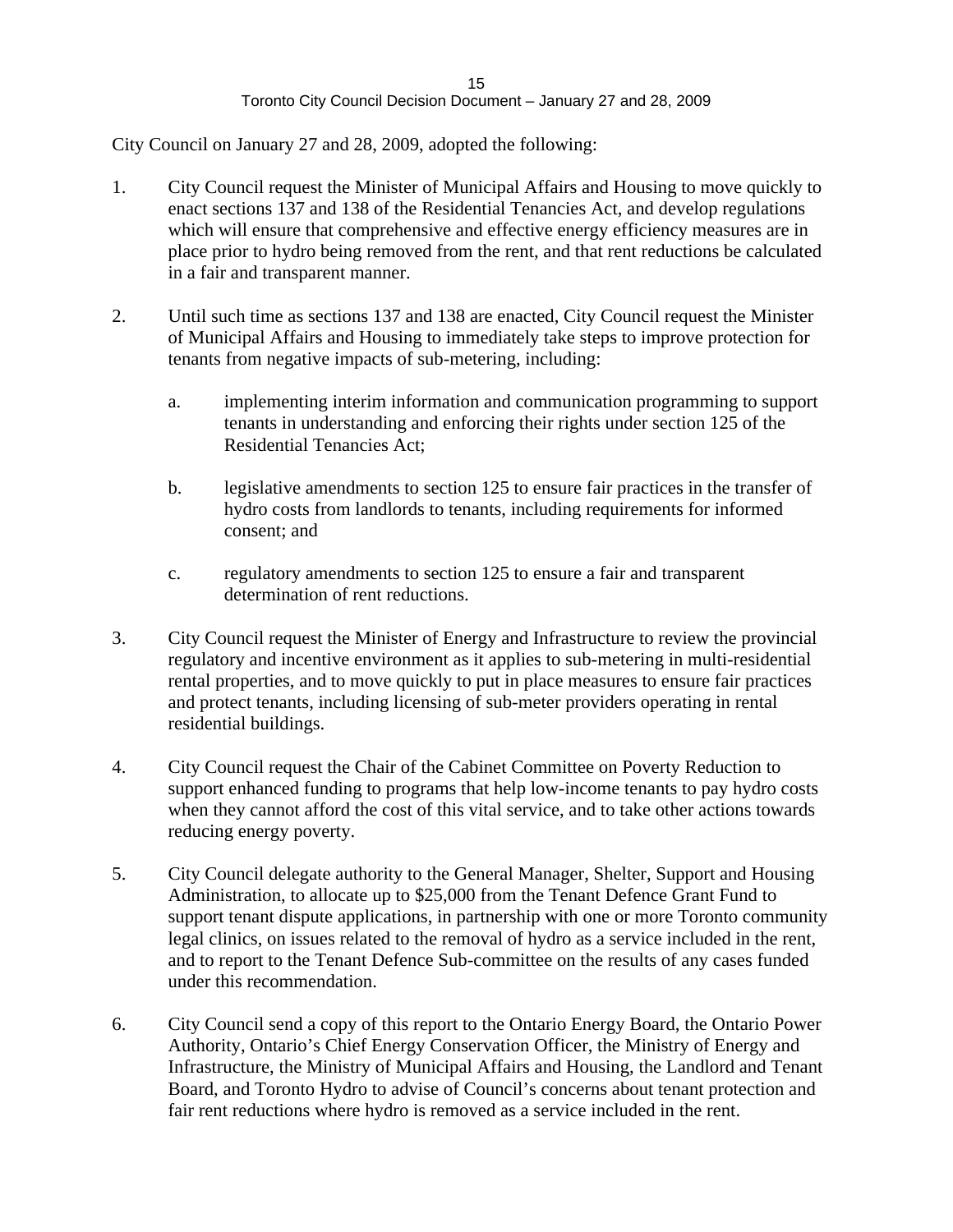- 7. City Council request the Province of Ontario to put a hold on the installation of "smart meters" in residential rental units until such time as the appropriate legislative amendments and/or regulations have been brought into force.
- 8. City Council forward these recommendations to all municipalities in Ontario with a population of over 30,000.

#### **Background Information (Committee)**

cd21.4-Letter from Tenant Defence Sub-Committee [\(http://www.toronto.ca/legdocs/mmis/2009/cd/bgrd/backgroundfile-18100.pdf](http://www.toronto.ca/legdocs/mmis/2009/cd/bgrd/backgroundfile-18100.pdf)) cd21.4-Installation of Sub-meters in Residential Rental Units and Its Impact on Tenant Affordability-Staff Report dated December 3, 2008 [\(http://www.toronto.ca/legdocs/mmis/2009/cd/bgrd/backgroundfile-18101.pdf](http://www.toronto.ca/legdocs/mmis/2009/cd/bgrd/backgroundfile-18101.pdf)) cd21.4-Installation of Smart Meters in Residential Units and Its Impact on Tenant Affordability-Staff Report dated June 12, 2008 [\(http://www.toronto.ca/legdocs/mmis/2009/cd/bgrd/backgroundfile-18102.pdf](http://www.toronto.ca/legdocs/mmis/2009/cd/bgrd/backgroundfile-18102.pdf)) cd21.4-Information Sheet for Tenants Prepared by ACTO-Appendix A to Staff Report dated June 12, 2008 [\(http://www.toronto.ca/legdocs/mmis/2009/cd/bgrd/backgroundfile-18103.pdf](http://www.toronto.ca/legdocs/mmis/2009/cd/bgrd/backgroundfile-18103.pdf)) cd21.4-Letter from Shelter, Support and Housing Administration Division [\(http://www.toronto.ca/legdocs/mmis/2009/cd/bgrd/backgroundfile-18104.pdf](http://www.toronto.ca/legdocs/mmis/2009/cd/bgrd/backgroundfile-18104.pdf))

#### **Communications (Committee)**

(January 12, 2009) presentation from Mike Chopowick, Manager of Policy, Federation of Rental-housing Providers of Ontario (CD.Main.CD21.4.1)

#### **Economic Development Committee - Meeting 18**

| ED18.2<br><b>ACTION</b><br>$- - -$<br>Amendec<br>Ward: Al. |
|------------------------------------------------------------|
|------------------------------------------------------------|

#### **Agenda for Prosperity – Implementation Update**

#### **City Council Decision**

- 1. City Council request the Government of Canada to direct Statistics Canada to gather, process and disseminate more comprehensive economic data with a view to providing Canadian business and labour leaders, academic researchers and political decision makers with information and levels of detail in line with that available to their counterparts in the United States and Western Europe.
- 2. City Council request the Economic Development Committee to hold a special meeting to which all Members of Council and the public are encouraged to attend, to brainstorm and develop strategies to improve Toronto's economic advantage and minimize the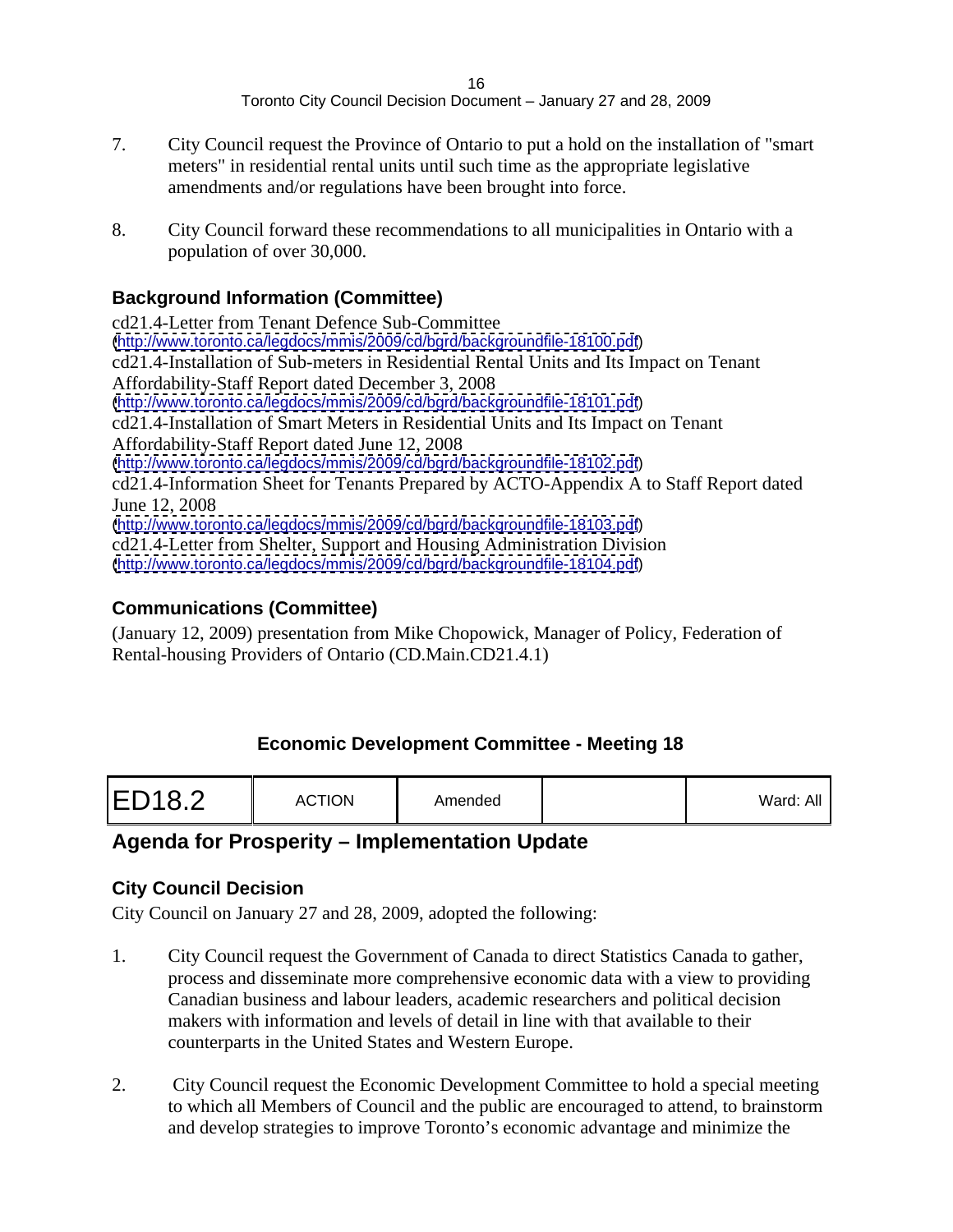economic impact of the current recession.

- 3. City Council request Deputy City Manager Sue Corke to report to the April 22, 2009 meeting of the Economic Development Committee on the feasibility of the City establishing clear and understandable metrics, to be reported regularly by the City, in order to measure the economic health of the City of Toronto. The information would include:
	- a. the number of jobs lost and created, sectorally and identify whether they are short term or long term jobs;
	- b. the number of businesses that have been created or lost, identified by sector;
	- c. a summary of those large business that have been attracted to Toronto as well as the number of large businesses that have left the City of Toronto;
	- d. a summary of those business that have significantly downsized their operations in the City of Toronto;
	- e. the possible reasons that the changes reported with respect to Parts a to d above have occurred; and  $\blacksquare$
	- f. metrics of our performance compared to other GTA municipalities.
- 4. City Council request Deputy City Manager Sue Corke to report to the Economic Development Committee in September 2009, on how the City could establish economic-friendly zones (i.e. remove property taxes and business taxes) but incorporate infrastructure costs in these zones.
- 5. City Council request the General Manager, Economic Development, Culture and Tourism, in consultation with the Interdivision Economic Growth Team:
	- a. continue to implement the Agenda for Prosperity with increased focus in 2009 on expanding and deepening a Can-Do approach within the City's administration, increasing Toronto's international presence, anchoring and expanding priority industry sectors and growing strategic new sectors, and working with communities to support job creation and local hiring; and
	- b. report back to the Economic Development Committee, semi-annually, on significant changes in the Toronto economy and progress in implementing the Agenda for Prosperity.
- 6. A copy of the report be forwarded to:
	- a. the citizen members of the Mayor's Economic Competitiveness Advisory Committee reconfirming the City's commitment to implement the Agenda for Prosperity and work collaboratively with business, labour, educators and the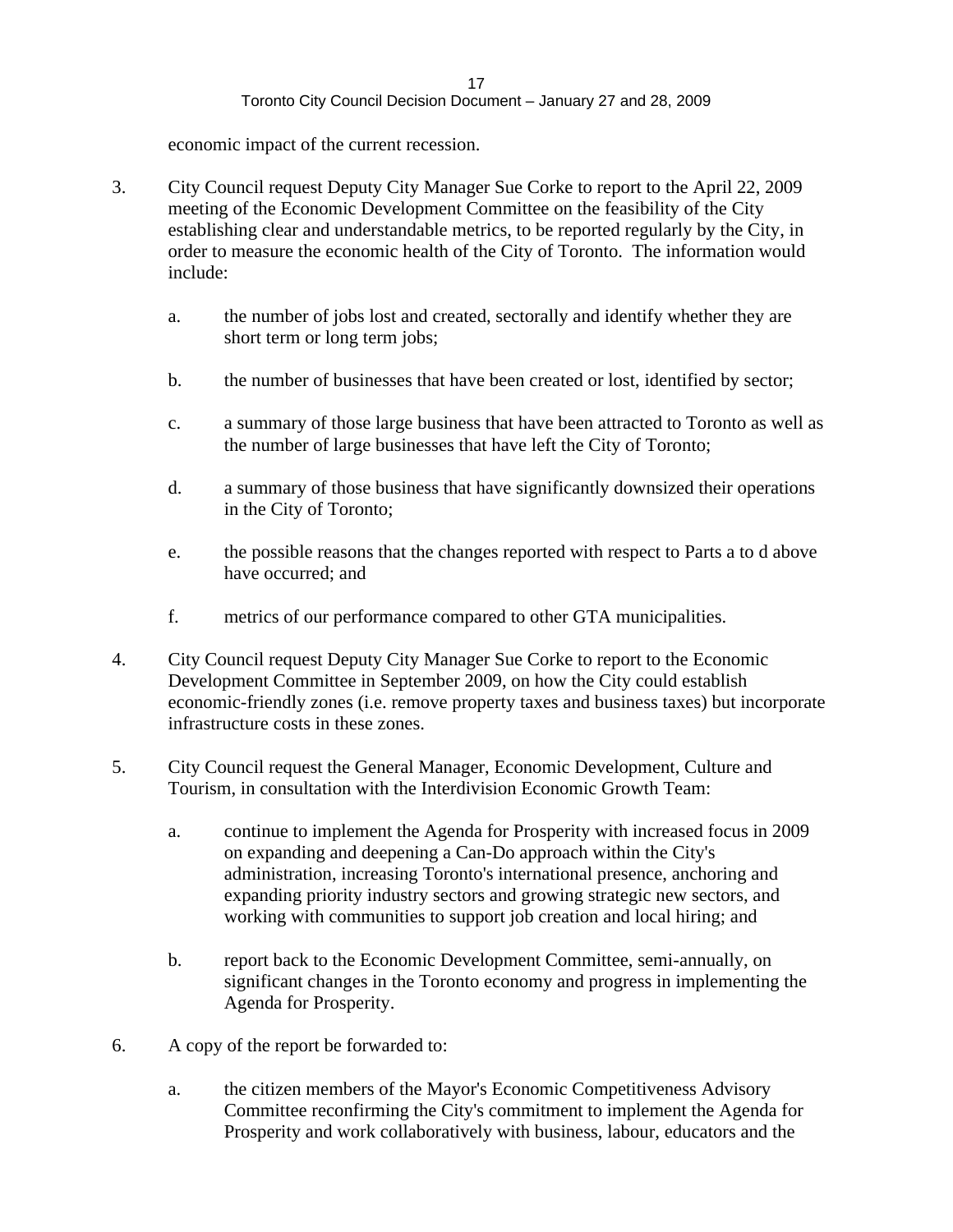18 and the contract of the contract of the contract of the contract of the contract of the contract of the contract of the contract of the contract of the contract of the contract of the contract of the contract of the con Toronto City Council Decision Document – January 27 and 28, 2009

community, and requesting their continued participation and support to sustain and advance Toronto's economy in these difficult economic times; and

b. the members of the Board of Directors of Invest Toronto and Build Toronto.

#### **Background Information (Committee)**

Agenda for Prosperity - Implementation Update [\(http://www.toronto.ca/legdocs/mmis/2009/ed/bgrd/backgroundfile-18004.pdf](http://www.toronto.ca/legdocs/mmis/2009/ed/bgrd/backgroundfile-18004.pdf)) Agenda for Prosperity Publication - Appendix 1 [\(http://www.toronto.ca/legdocs/mmis/2009/ed/bgrd/backgroundfile-18090.pdf](http://www.toronto.ca/legdocs/mmis/2009/ed/bgrd/backgroundfile-18090.pdf)) Appendix 2 [\(http://www.toronto.ca/legdocs/mmis/2009/ed/bgrd/backgroundfile-18091.pdf](http://www.toronto.ca/legdocs/mmis/2009/ed/bgrd/backgroundfile-18091.pdf)) Presentation by Roger Martin [\(http://www.toronto.ca/legdocs/mmis/2009/ed/bgrd/backgroundfile-18335.pdf](http://www.toronto.ca/legdocs/mmis/2009/ed/bgrd/backgroundfile-18335.pdf))

#### **Economic Development Investment and Partnership Programs Review Report**

#### **City Council Decision**

- 1. City Council approve the creation of a new Competitiveness, Creativity and Collaboration investment program to:
	- a. build on the fundamental principles identified in the Agenda for Prosperity;
	- b. work in partnership with business and industry non-profit organizations to improve Toronto's economic prosperity;
	- c. increase employment opportunities;
	- d. attract new investment and retain businesses; and
	- e. involve members of the business community to assist with the review and adjudication process.
- 2. Four existing grant programs, Community Festivals and Special Events (CFSE), Commercial Research Investment Program (CRIP), Economic Development Sector Investment Program (EDSIP), and the Economic Sponsorship Initiatives (ESI) Program be terminated on December 31, 2009 and all associated funds (\$456,260 in the 2008 Council approved Operating Budget) be re-allocated through the Community Partnership and Investment Program (CPIP) to a new Competitiveness, Creativity and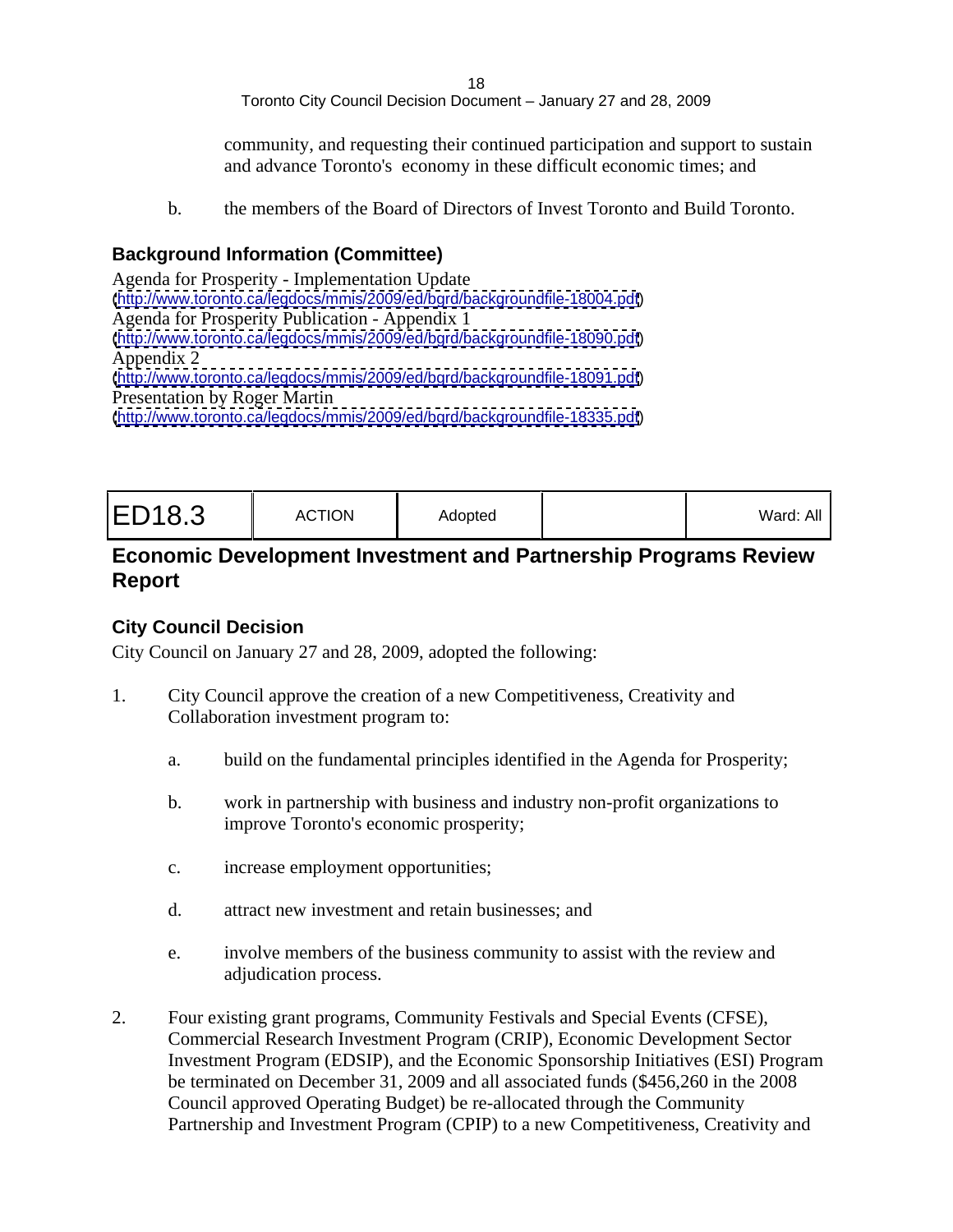Collaboration investment program in 2010.

3. The new Competitiveness, Creativity and Collaboration investment program be administered by the General Manager, Economic Development, Culture and Tourism Division.

#### **Background Information (Committee)**

Economic Development Investment and Partnership Programs Review Report [\(http://www.toronto.ca/legdocs/mmis/2009/ed/bgrd/backgroundfile-18021.pdf\)](http://www.toronto.ca/legdocs/mmis/2009/ed/bgrd/backgroundfile-18021.pdf)

| ED18.4 | <b>ACTION</b> | Adopted on<br>Consent |  | Vard: 14, 19 |  |
|--------|---------------|-----------------------|--|--------------|--|
|--------|---------------|-----------------------|--|--------------|--|

#### **Appointment of Members of Council to the Collections, Conservation and Shared Resources Board and the Fort York Management Board**

#### **City Council Decision**

City Council on January 27 and 28, 2009, adopted the following:

- 1. City Council appoint Deputy Mayor Joe Pantalone to the Fort York Community Museum Management Board for a term of office ending November 30, 2010 and until a successor is appointed.
- 2. The one Councillor position on the Collections, Conservation and Shared Resources Museum Management Board be filled by a nominee from one of the other museum boards that is not represented on the Board, for the remainder of the current Council term.

#### **Background Information (Committee)**

Appointment of Members of Council to the Collections, Conservation and Shared Resources Board and the Fort York Management Board [\(http://www.toronto.ca/legdocs/mmis/2009/ed/bgrd/backgroundfile-18005.pdf](http://www.toronto.ca/legdocs/mmis/2009/ed/bgrd/backgroundfile-18005.pdf))

#### **Intention to Expand the Regal Heights Village Business Improvement Area (BIA)**

#### **City Council Decision**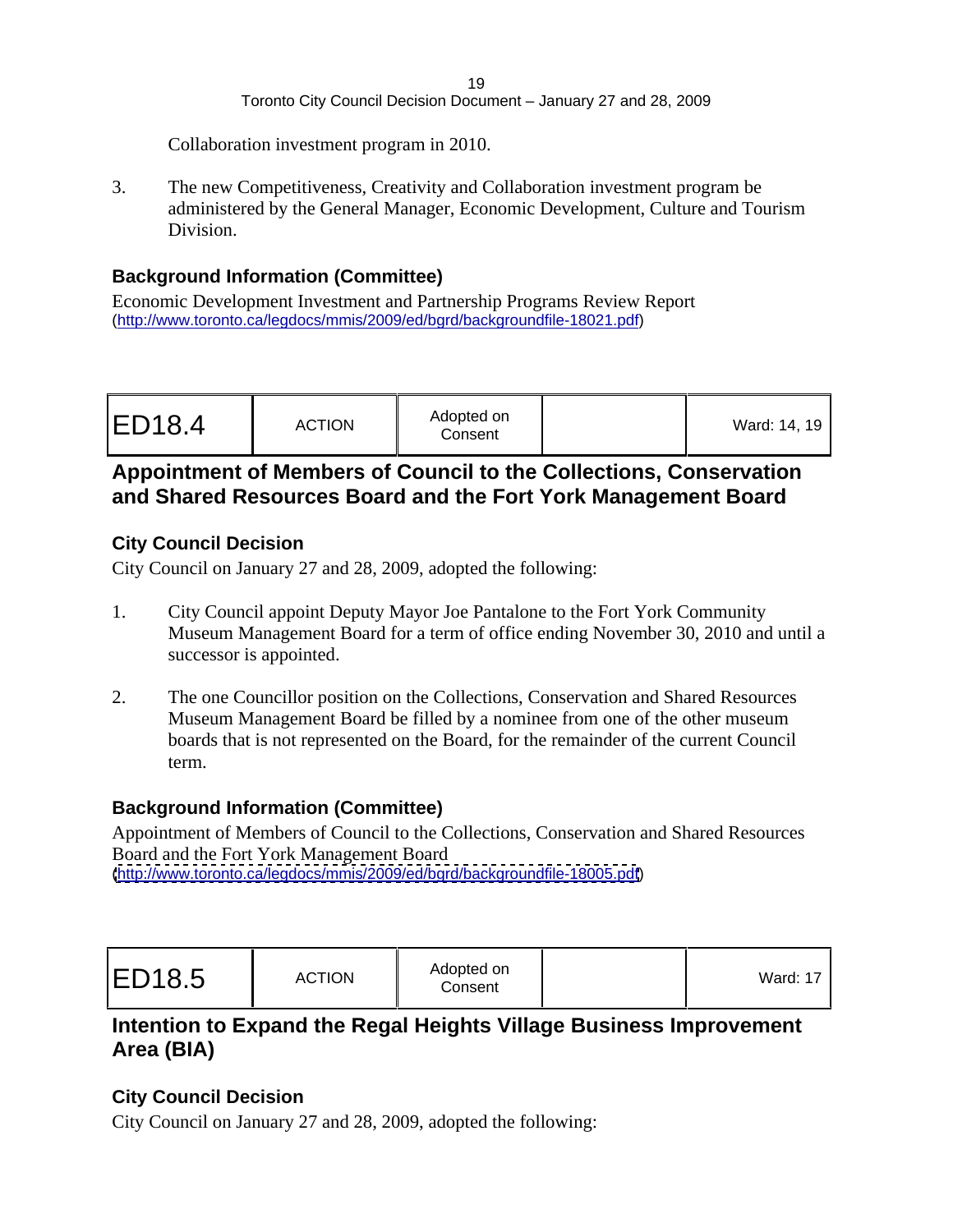- 1. City Council approve the designation of the area described in Attachment 1 of the report as an expanded Business Improvement Area (BIA), under Chapter 19 of the City of Toronto Municipal Code.
- 2. City Council authorize and direct the City Clerk to send out a notice of Council's intention to expand the boundary of the Regal Heights Village Business Improvement Area (BIA) to include the area shown in Attachment 1, in accordance with Chapter 19 of the City of Toronto Municipal Code.
- 3. The Executive Director of Technical Services be requested to prepare designation by-law maps of the area, as described in Attachment 1, and submit them to the City Solicitor.

#### **Background Information (Committee)**

Intention to Expand the Regal Heights Village Business Improvement Area [\(http://www.toronto.ca/legdocs/mmis/2009/ed/bgrd/backgroundfile-18043.pdf](http://www.toronto.ca/legdocs/mmis/2009/ed/bgrd/backgroundfile-18043.pdf))

| ED18.6 | <b>ACTION</b> | Adopted on<br>Consen <sup>®</sup> |  | Vard: 13, 14 |  |
|--------|---------------|-----------------------------------|--|--------------|--|
|--------|---------------|-----------------------------------|--|--------------|--|

#### **Junction Gardens Business Improvement Area (BIA) Board of Management Deletions**

#### **City Council Decision**

City Council on January 27 and 28, 2009, adopted the following:

- 1. City Council approve the deletions to the Junction Gardens BIA Board of Management as set out in Attachment 1 of the report.
- 2. Schedule A of the Municipal Code Chapter 19, Business Improvement Areas, be amended to reflect the changes to the BIA Board of Management.

#### **Background Information (Committee)**

Junction Gardens Business Improvement Area (BIA) Board of Management Deletions [\(http://www.toronto.ca/legdocs/mmis/2009/ed/bgrd/backgroundfile-18044.pdf](http://www.toronto.ca/legdocs/mmis/2009/ed/bgrd/backgroundfile-18044.pdf))

# **2009 Business Improvement Area Operating Budgets: Report No. 2**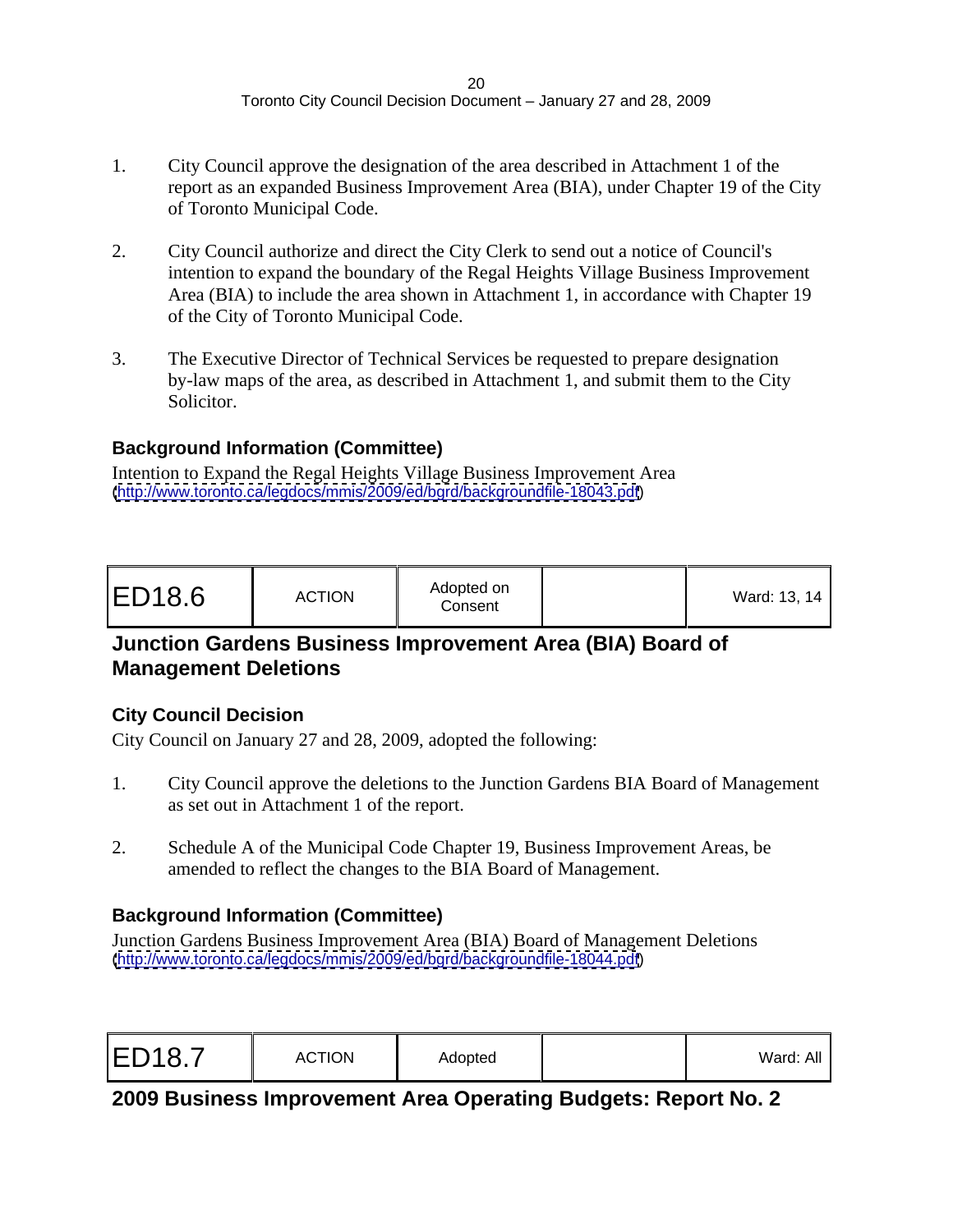#### **City Council Decision**

City Council on January 27 and 28, 2009, adopted the following:

1. City Council approve the 2009 expenditure requests and levy requirements of the following Business Improvement Areas:

| <b>Business Improvement Area</b>  | 2009 Expenditure | 2009 Levy                 |
|-----------------------------------|------------------|---------------------------|
|                                   | Estimates        | <b>Funds Required</b>     |
|                                   | $(\$)$           | $\left( \text{\$}\right)$ |
| Bloor by the Park                 | 81,119           | 67,314                    |
| <b>Bloor Street</b>               | 1,987,000        | 1,650,000                 |
| <b>Bloor-Yorkville</b>            | 1,977,198        | 1,648,220                 |
| Church-Wellesley Village          | 290,718          | 223,609                   |
| Crossroads of the Danforth        | 69,829           | 69,829                    |
| Danforth Village                  | 503,974          | 462,597                   |
| Dovercourt Village                | 6,863            | 6,240                     |
| Downtown Yonge                    | 2,580,584        | 2,152,771                 |
| Dundas-Bathurst                   | 58,976           | 51,876                    |
| <b>Eglinton Hill</b>              | 17,556           | 16,069                    |
| <b>Forest Hill Village</b>        | 270,679          | 170,783                   |
| Gerrard India Bazaar              | 256,892          | 139,062                   |
| Greektown on the Danforth         | ,135,064         | 425,748                   |
| <b>Harbord Street</b>             | 22,577           | 15,500                    |
| <b>Hillcrest Village</b>          | 129,928          | 53,033                    |
| Liberty Village                   | 296,506          | 199,996                   |
| Long Branch                       | 68,748           | 50,030                    |
| Mimico by the Lake                | 44,281           | 36,220                    |
| Mimico Village                    | 21,969           | 15,826                    |
| Old Cabbagetown                   | 274,012          | 202,884                   |
| Pape Village                      | 65,223           | 59,286                    |
| Riverside District                | 162,722          | 137,026                   |
| <b>Roncesvalles Village</b>       | 323,348          | 167,199                   |
| <b>Rosedale Main Street</b>       | 310,445          | 270,545                   |
| St. Clair Gardens                 | 135,000          | 55,424                    |
| St. Lawrence Market Neighbourhood | 310,802          | 255,001                   |
| <b>Sheppard East Village</b>      | 89,841           | 57,097                    |
| The Danforth                      | 306,891          | 249,993                   |
| The Kingsway                      | 398,980          | 354,825                   |
| Toronto Entertainment District    | ,684,000         | 1,200,000                 |
| <b>Upper Village</b>              | 82,405           | 56,150                    |
| <b>Uptown Yonge</b>               | 306,952          | 115,500                   |
| West Queen West                   | 236,723          | 204,198                   |
| <b>Weston Village</b>             | 139,909          | 85,344                    |
| <b>Wexford Heights</b>            | 255,971          | 184,489                   |
| Wychwood Heights                  | 163,360          | 69,678                    |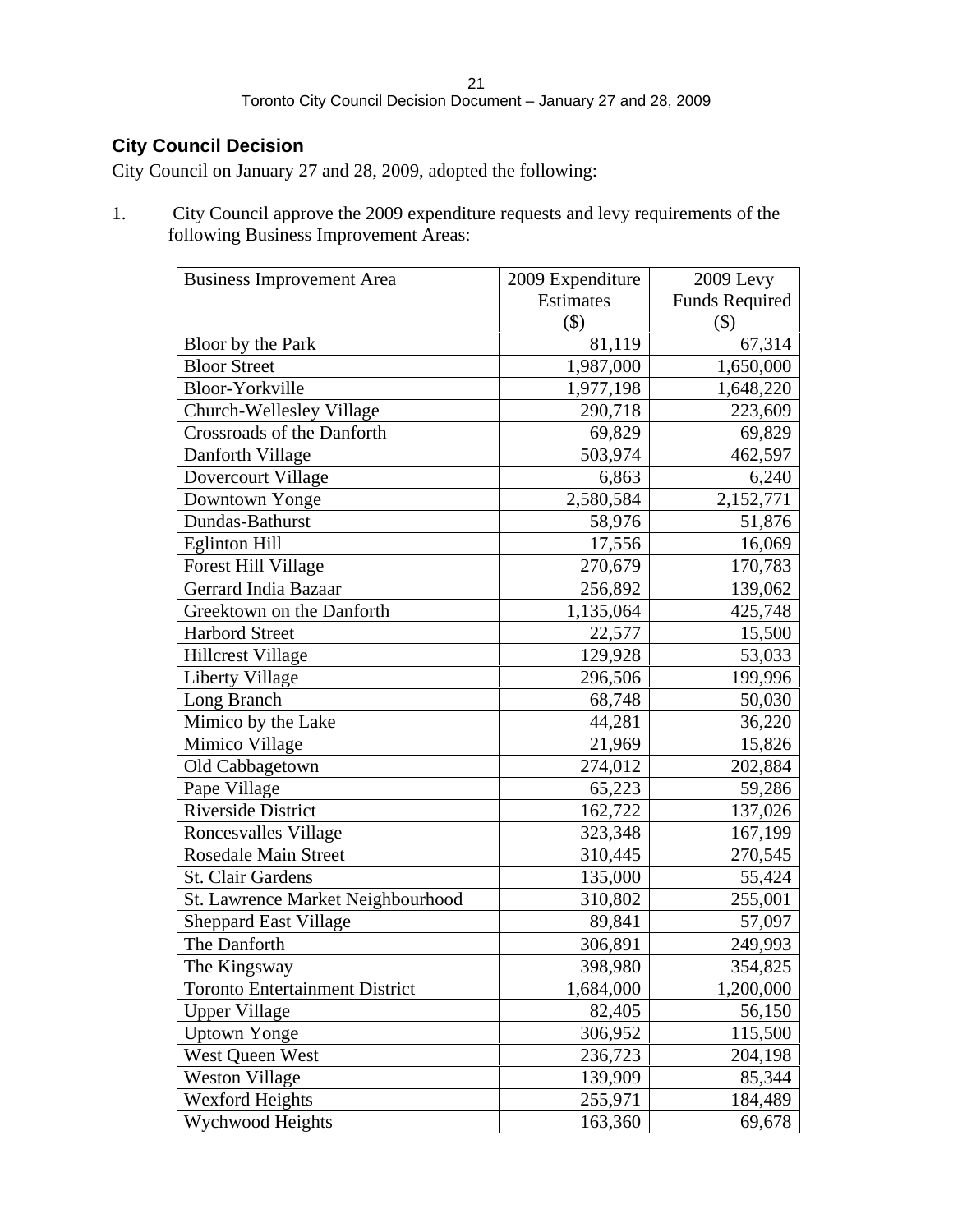#### **Background Information (Committee)**

2009 Business Improvement Area Operating Budgets: Report No. 2 [\(http://www.toronto.ca/legdocs/mmis/2009/ed/bgrd/backgroundfile-18003.pdf](http://www.toronto.ca/legdocs/mmis/2009/ed/bgrd/backgroundfile-18003.pdf))

#### **Government Management Committee - Meeting 20**

| GM20.2 | <b>ACTION</b> | Adopted on<br>Consent |  | $- - -$<br>Ward: $10$ |  |  |  |  |  |  |  |  |  |  |  |
|--------|---------------|-----------------------|--|-----------------------|--|--|--|--|--|--|--|--|--|--|--|
|--------|---------------|-----------------------|--|-----------------------|--|--|--|--|--|--|--|--|--|--|--|

#### **Property Tax Exemption Agreement for Properties Owned by Bathurst Jewish Centre and United Jewish Welfare Fund (4588 and 4600 Bathurst Street)**

#### **City Council Decision**

City Council on January 27 and 28, 2009, adopted the following:

- 1. Former City of North York By-law No. 29454 be amended to delete references to "Jewish Immigrant Services of Canada, Toronto Hebrew Re-Establishment Services and Jewish Family and Child Service of Metro Toronto", and to replace these with: "the United Jewish Welfare Fund (or its successor organization) and its related organizations", and to make other consequential amendments as necessary.
- 2. City Council affirm that the transfer of portions of land between the parcels known as 4588 Bathurst Street and 4600 Bathurst Street, as described in this report, will not trigger the requirement to repay property taxes foregone in the preceding 10-year period, as provided for in agreements between the property owners and the former City of North York.
- 3. Former City of North York By-law No. 33142 be repealed and the related tax cancellation agreement between the former City of North York and the Bathurst Jewish Centre (4588 Bathurst Street) dated February 2, 1998 be terminated and removed from title to the property.
- 4. Authority be granted for the introduction of the necessary bills to give effect thereto.
- 5. The appropriate City Officials be authorized and directed to take the necessary action to give effect thereto.

#### **Background Information (Committee)**

Report - Property Tax Exemption Agreement for Properties Owned by Bathurst Jewish Centre and United Jewish Welfare Fund (4588 and 4600 Bathurst Street) [\(http://www.toronto.ca/legdocs/mmis/2009/gm/bgrd/backgroundfile-18141.pdf](http://www.toronto.ca/legdocs/mmis/2009/gm/bgrd/backgroundfile-18141.pdf))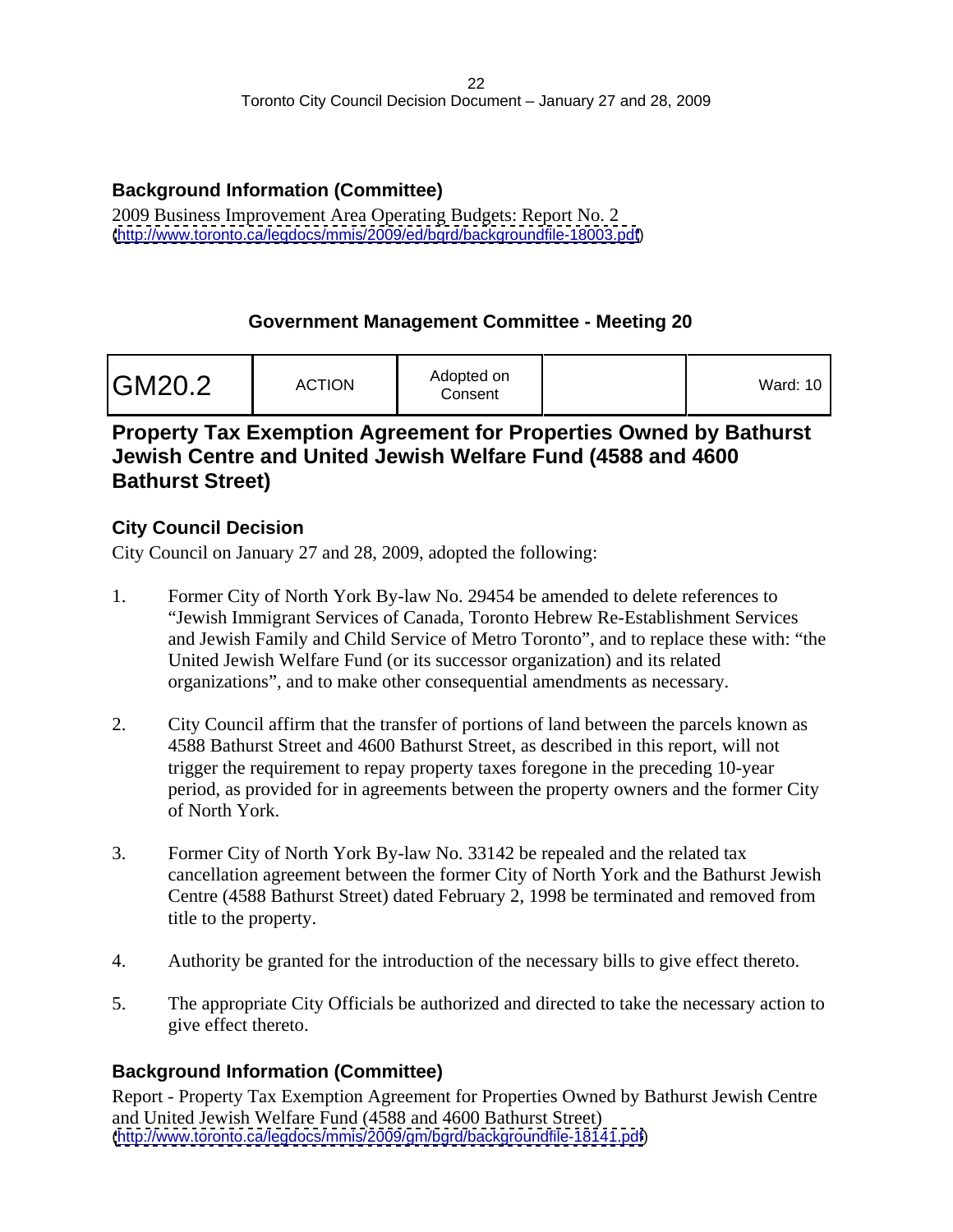#### **Communications (Committee)**

(January 13, 2009) letter from David Bronskill, Goodmans, Barristers & Solicitors (GM.Main.GM20.2.1)

#### **2a Property Tax Exemption Agreement for Properties Owned by Bathurst Jewish Centre and United Jewish Welfare Fund (4588 and 4600 Bathurst Street)**

#### **Background Information (Committee)**

Report - Property Tax Exemption Agreement for Properties Owned by Bathurst Jewish Centre and United Jewish Welfare Fund (4588 and 4600 Bathurst Street) [\(http://www.toronto.ca/legdocs/mmis/2009/gm/bgrd/backgroundfile-17705.pdf](http://www.toronto.ca/legdocs/mmis/2009/gm/bgrd/backgroundfile-17705.pdf))

| Ward: $8$ |  |
|-----------|--|
|-----------|--|

#### **Real Estate Acquisitions - Toronto-York Spadina Subway Extension Project (South of Steeles)**

#### **City Council Decision**

City Council on January 27 and 28, 2009, adopted the following:

- 1. City Council authorize the Director of Real Estate to negotiate to acquire the property listed in Appendix A as required for the construction of a portion of the Toronto-York Spadina Subway Extension Project (the "Project") within the geographical boundaries of the City (attached as Appendix A to this report) and to initiate expropriation proceedings, where necessary.
- 2. City Council authorize the Director of Real Estate to serve and publish Notices of Application for Approval to Expropriate the Required Property, to forward any requests for hearing that are received to the Chief Inquiry Officer, to attend the hearings in order to present the City's position, and to report the Chief Inquiry Officer's recommendations back to City Council for its consideration.

#### **Background Information (Committee)**

Report - Real Estate Acquisitions - Toronto-York Spadina Subway Extension Project (South of Steeles) [\(http://www.toronto.ca/legdocs/mmis/2009/gm/bgrd/backgroundfile-18142.pdf](http://www.toronto.ca/legdocs/mmis/2009/gm/bgrd/backgroundfile-18142.pdf)) Appendix A - GM20-4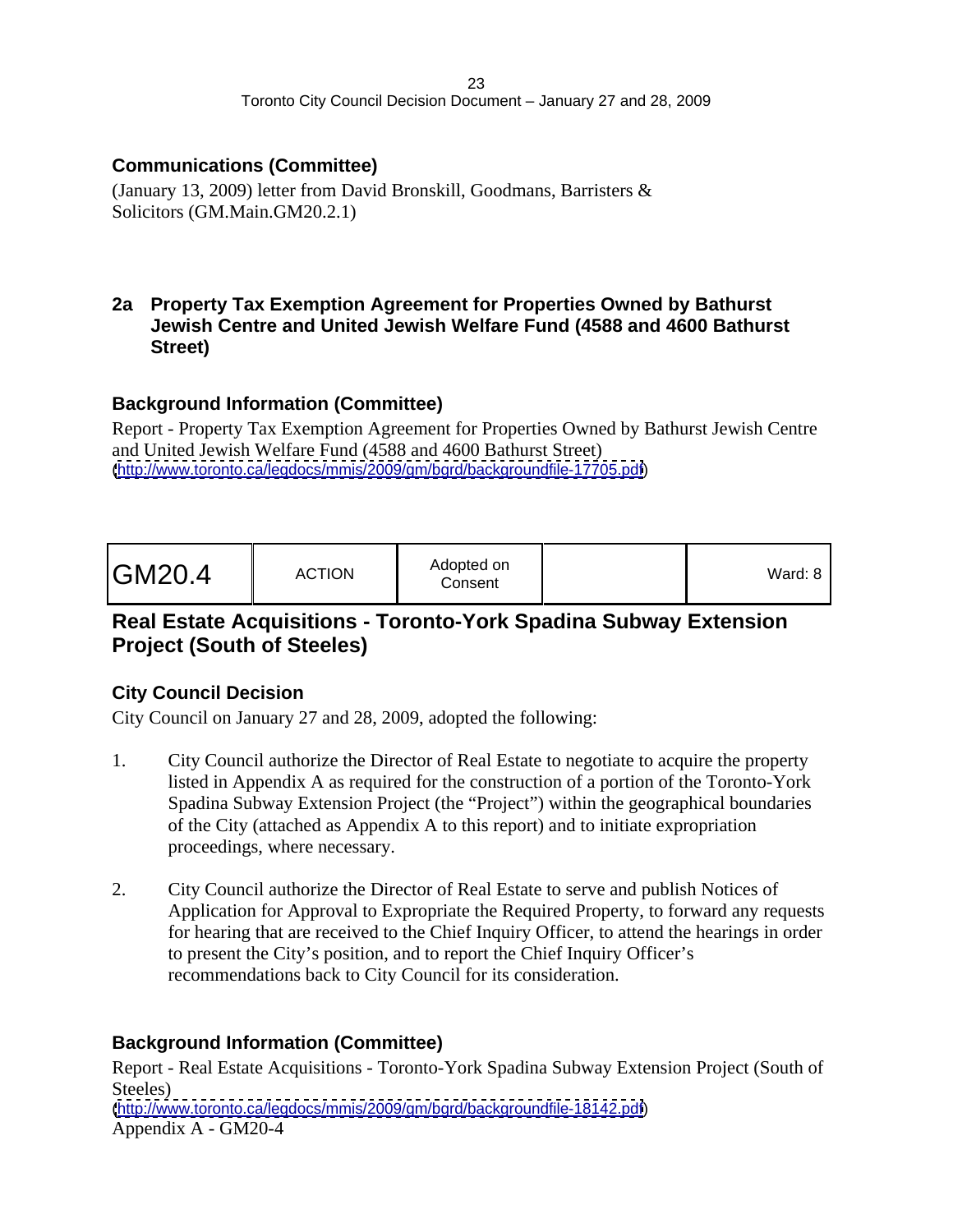| (http://www.toronto.ca/legdocs/mmis/2009/gm/bgrd/backgroundfile-18143.pdf) |  |
|----------------------------------------------------------------------------|--|
| Appendix $B1 - GM20-4$                                                     |  |
| (http://www.toronto.ca/legdocs/mmis/2009/gm/bgrd/backgroundfile-18144.pdf) |  |
| Appendix $B2 - GM20-4$                                                     |  |
| (http://www.toronto.ca/legdocs/mmis/2009/gm/bgrd/backgroundfile-18145.pdf) |  |
| Appendix B3 - GM20-4                                                       |  |
| (http://www.toronto.ca/legdocs/mmis/2009/gm/bgrd/backgroundfile-18146.pdf) |  |
| Appendix B4 - GM20-4                                                       |  |
| (http://www.toronto.ca/legdocs/mmis/2009/gm/bgrd/backgroundfile-18147.pdf) |  |

#### **Sale of the Public Lane between 51 Grosvenor Street and 76 Grenville Street**

#### **City Council Decision**

- 1. Subject to City Council authorizing the permanent closure of the public lane between 51 Grosvenor Street and 76 Grenville Street, being part of Lane on Plan 159 and shown as Part 1 on Sketch No. PS-2008-160 (the "Lane"), the City of Toronto enter into an Agreement of Purchase and Sale with the adjoining owner, Women's College Hospital (the "Purchaser"), for the sale of the Lane, in the amount of \$980,000.00, substantially on the terms and conditions outlined in Appendix "A" to this report.
- 2. City Council make a Grant to the Hospital of \$980,000.00 in accordance with section 83 of the City of Toronto Act, 2006, as the Hospital is not an entity to which such a grant is prohibited under section 82 of the City of Toronto Act, provided the Hospital enters into a grant agreement with the City which requires the Hospital to re-pay the grant to the City by paying the current market value of the Lane at that time, in the event that the Lane and the Hospital's adjoining properties on either side of the Lane are not redeveloped for hospital purposes and/or are sold for a use other than hospital purposes, and on such other terms and conditions as the Deputy City Manager and Chief Financial Officer deems appropriate.
- 3. City Council determine that it is in the interests of the municipality to make the grant to the Hospital.
- 4. City Council direct that Women's College Hospital reimburse all legal, appraisal and associated costs.
- 5. Authority be granted to direct a portion of the proceeds of closing to fund the outstanding expenses related to the Lane and the completion of the sale transaction.
- 6. The City Solicitor be authorized to complete the transaction on behalf of the City,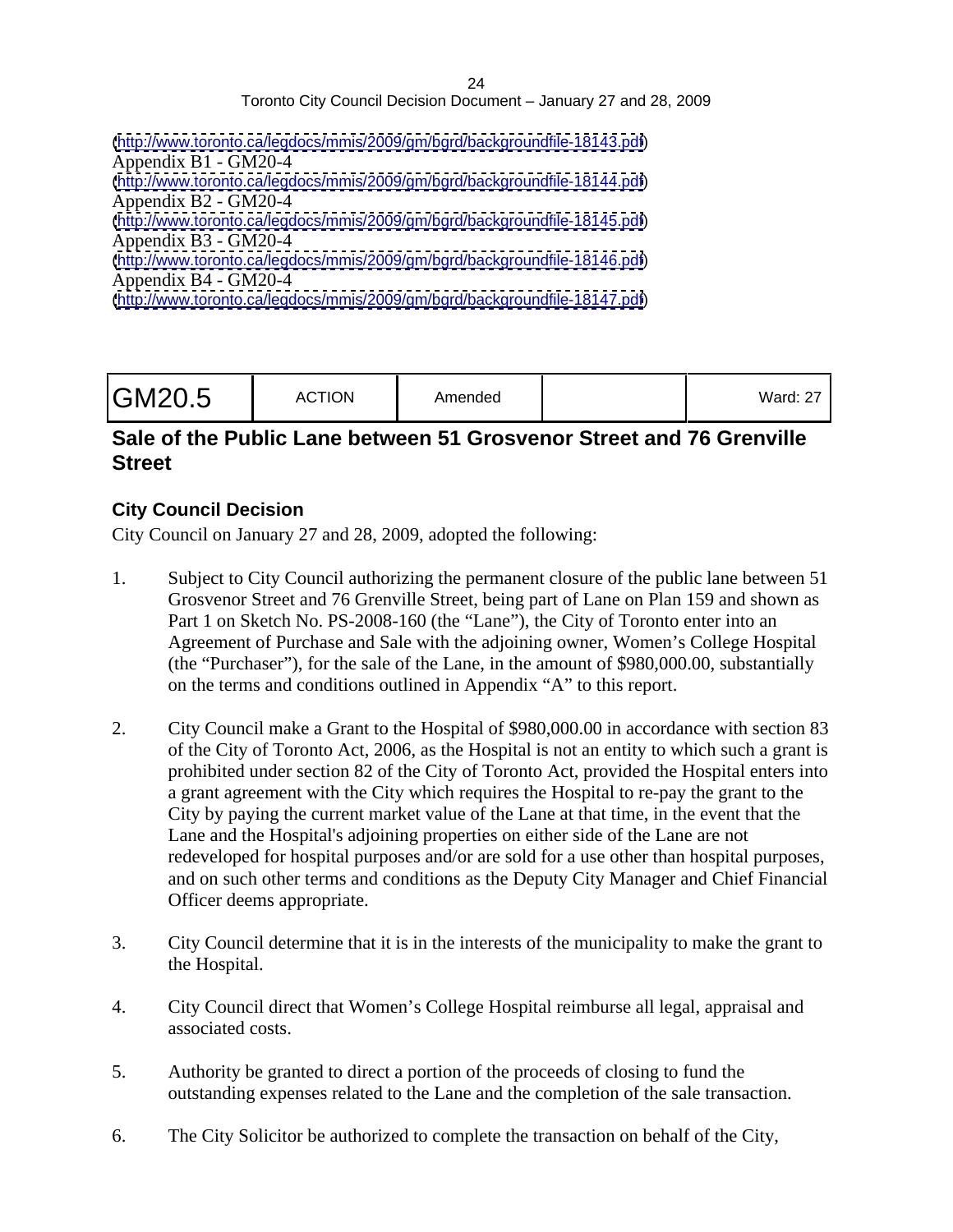25 and 25 and 25 and 25 and 25 and 25 and 25 and 25 and 26 and 26 and 26 and 26 and 26 and 26 and 26 and 26 an Toronto City Council Decision Document – January 27 and 28, 2009

including paying any necessary expenses, amending the closing, due diligence and other dates, and amending or waiving terms and conditions, on such terms as she considers reasonable.

7. The following motion be referred to the Community Development and Recreation Committee for consideration:

Moved by Councillor Del Grande:

This land be provided to Women's College Hospital conditional upon the Hospital agreeing not to charge ambulance costs to residents, as they are already paid by the City.

#### **Background Information (Committee)**

Report - Sale of the Public Lane between 51 Grosvenor Street and 76 Grenville Street [\(http://www.toronto.ca/legdocs/mmis/2009/gm/bgrd/backgroundfile-18148.pdf](http://www.toronto.ca/legdocs/mmis/2009/gm/bgrd/backgroundfile-18148.pdf)) Appendix A - GM20-5 [\(http://www.toronto.ca/legdocs/mmis/2009/gm/bgrd/backgroundfile-18149.pdf](http://www.toronto.ca/legdocs/mmis/2009/gm/bgrd/backgroundfile-18149.pdf)) Appendix B - GM20-5 [\(http://www.toronto.ca/legdocs/mmis/2009/gm/bgrd/backgroundfile-18150.pdf](http://www.toronto.ca/legdocs/mmis/2009/gm/bgrd/backgroundfile-18150.pdf))

|--|

# **City Hall Leases for Media Offices**

#### **City Council Decision**

- 1. City Council approve Lease agreements with each of the current and future (if changed during the term) City Hall media tenants on the terms and conditions as set out in Appendix "A" of this report, together with such other terms and conditions as may be deemed appropriate by the Chief Corporate Officer and in a form approved by the City Solicitor.
- 2. City Council direct the Chief Corporate Officer to negotiate and adjust rent for the current media tenant leases for 2008 in accordance with Schedule "A" of this report.
- 3. City Council direct the Chief Corporate Officer to administer and manage the lease agreements including the provision of any consents, approvals, notices and notices of termination, provided that the Chief Corporate Officer may, at any time, refer consideration of such matter (including their content) to City Council for its determination and direction.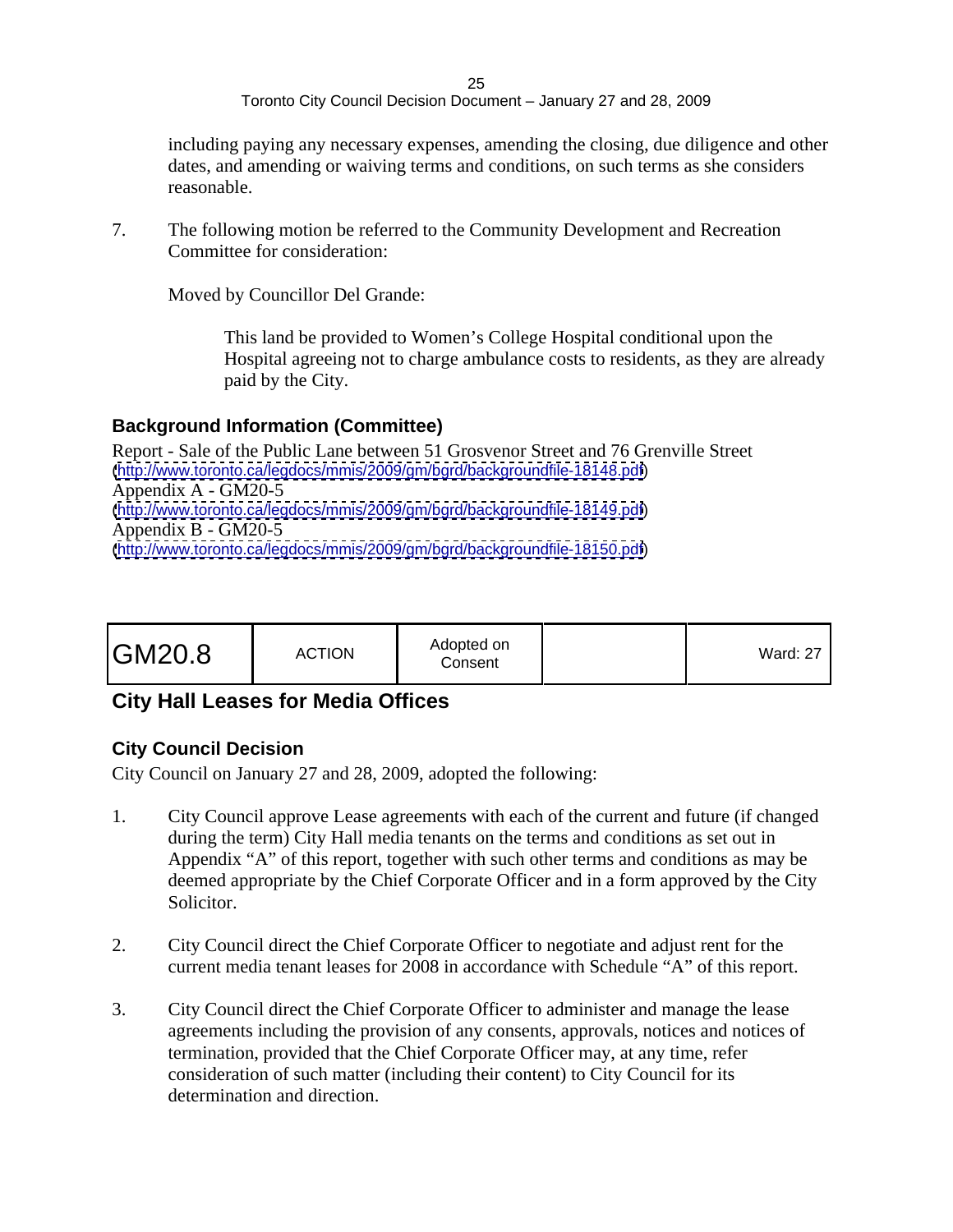#### **Background Information (Committee)**

Report - City Hall Leases for Media Offices [\(http://www.toronto.ca/legdocs/mmis/2009/gm/bgrd/backgroundfile-18155.pdf](http://www.toronto.ca/legdocs/mmis/2009/gm/bgrd/backgroundfile-18155.pdf)) Appendix A - GM20-8 [\(http://www.toronto.ca/legdocs/mmis/2009/gm/bgrd/backgroundfile-18156.pdf](http://www.toronto.ca/legdocs/mmis/2009/gm/bgrd/backgroundfile-18156.pdf)) Appendix B - GM20-8 [\(http://www.toronto.ca/legdocs/mmis/2009/gm/bgrd/backgroundfile-18157.pdf](http://www.toronto.ca/legdocs/mmis/2009/gm/bgrd/backgroundfile-18157.pdf))

| $\sqrt{2}$ rd: 15<br>. alu. 10 |
|--------------------------------|
|                                |

#### **Amendment to the Lease Agreement with the Toronto District School Board for the Use of the Tennis/Basketball Courts at Bathurst Heights Secondary School**

#### **City Council Decision**

City Council on January 27 and 28, 2009, adopted the following:

- 1. The General Manager of Parks, Forestry and Recreation, in conjunction with the City Solicitor, amend the "Use" clause in the existing lease agreement with the TDSB for the use of the tennis courts at Bathurst Secondary School, to allow for the installation and operation of a skateboard park.
- 2. The General Manager, Parks, Forestry and Recreation be requested to consult with the Toronto Catholic District School Board on this matter.

#### **Background Information (Committee)**

Report - Amendment to the Lease Agreement with the Toronto District School Board for the Use of the Tennis/basketball Courts at Bathurst Heights Secondary School [\(http://www.toronto.ca/legdocs/mmis/2009/gm/bgrd/backgroundfile-18158.pdf](http://www.toronto.ca/legdocs/mmis/2009/gm/bgrd/backgroundfile-18158.pdf))

#### **Lease of Unit A, 348 Unwin Avenue for Solid Waste Management Services from City of Toronto Economic Development Corporation**

#### **City Council Decision**

City Council on January 27 and 28, 2009, adopted the following:

1. City Council grant authority to enter into a 5 year lease agreement (the "Lease") with respect to the parcel of vacant land known as Unit A, 348 Unwin Avenue (the "Leased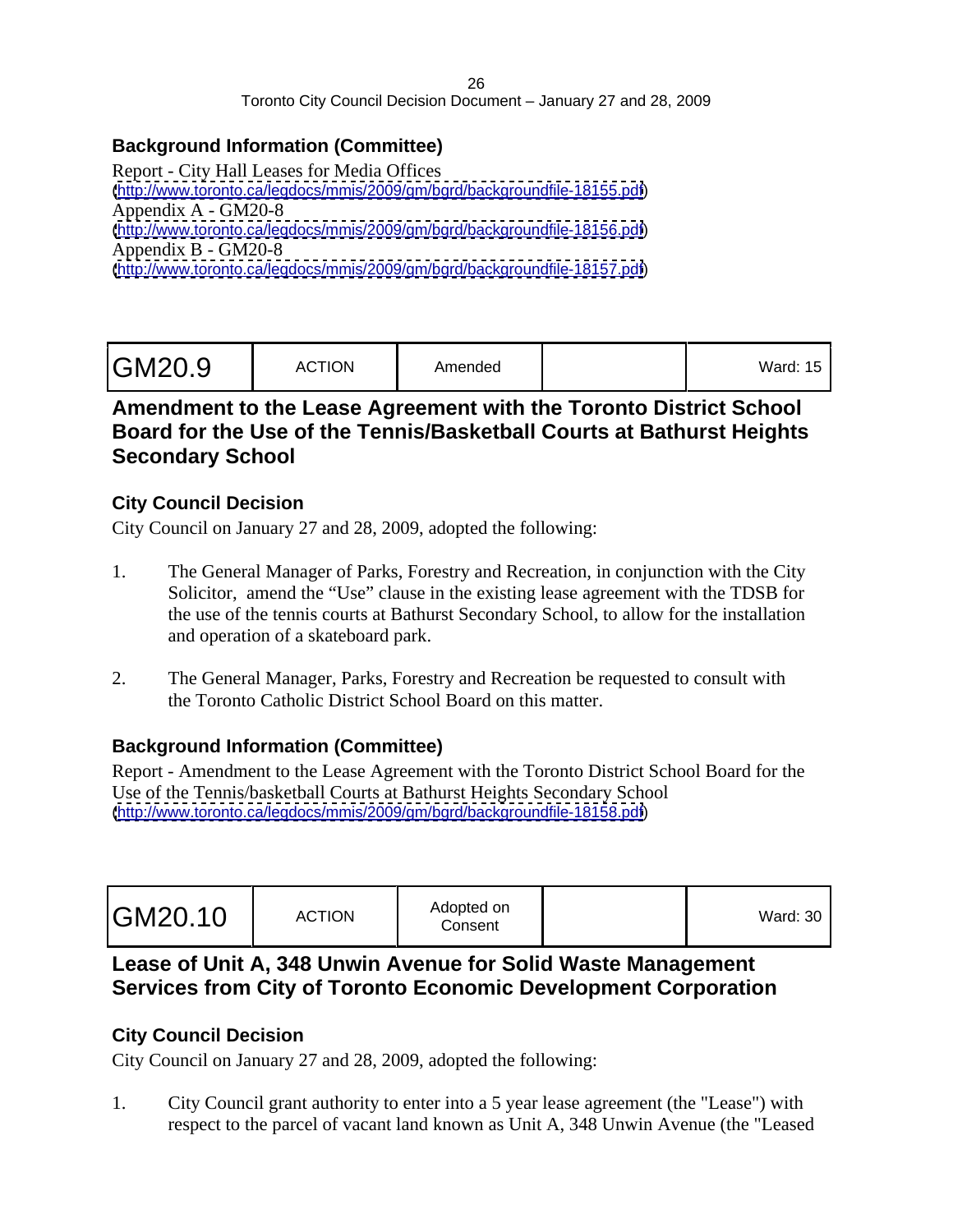Premises"), such Lease to be between the owner of the Leased Premises, City of Toronto Economic Development Corporation (the "Landlord") and City of Toronto, as tenant, substantially on the terms and conditions in Appendix "A" and on such terms and conditions as may be acceptable to the General Manager of Solid Waste Management Services and the Chief Corporate Officer, and in a form acceptable to the City Solicitor.

- 2. City Council grant authority for the General Manager of Solid Waste Management Services to utilize funds from its budget to make payments for the rent payable under the Lease, as stated herein.
- 3. City Council grant authority to the Chief Corporate Officer to administer and manage the Lease, including the provision of any consents, approvals, notices and notices of termination provided that the Chief Corporate Officer may, at any time, refer consideration of such matter (including their content) to City Council for its determination and direction.
- 4. City Council pass a by-law pursuant to section 252 of the *City of Toronto Act, 2006*, providing authority to:
	- a. enter into a municipal capital facility agreement with the Landlord in respect of Leased Premises for the operation of a wood chipping and garden waste processing facility by Solid Waste Management Services; and
	- b. exempt the Leased Premises from taxation for municipal and school purposes, which tax exemption is to be effective from the latest of the following dates: the commencement date of the Lease between the City and the Landlord; the date the municipal capital facility agreement is signed; and the date the tax exemption by-law is enacted.
- 5. City Council direct the City Clerk to give written notice of the by-law to the Minister of Education, the Municipal Property Assessment Corporation, the Toronto District School Board, the Toronto Catholic District School Board, the Conseil Scolaire de District du Centre-Sud-Ouest, and the Conseil Scolaire de District du Catholique Centre-Sud.
- 6. City Council grant authority for the introduction of the necessary bills to give effect to the foregoing.

#### **Background Information (Committee)**

Report - Lease of Unit A, 348 Unwin Avenue for Solid Waste Management Services from City of Toronto Economic Development Corporation [\(http://www.toronto.ca/legdocs/mmis/2009/gm/bgrd/backgroundfile-18159.pdf](http://www.toronto.ca/legdocs/mmis/2009/gm/bgrd/backgroundfile-18159.pdf)) Appendix A - GM20-10 [\(http://www.toronto.ca/legdocs/mmis/2009/gm/bgrd/backgroundfile-18160.pdf\)](http://www.toronto.ca/legdocs/mmis/2009/gm/bgrd/backgroundfile-18160.pdf) Appendix B - GM20-10 [\(http://www.toronto.ca/legdocs/mmis/2009/gm/bgrd/backgroundfile-18161.pdf](http://www.toronto.ca/legdocs/mmis/2009/gm/bgrd/backgroundfile-18161.pdf))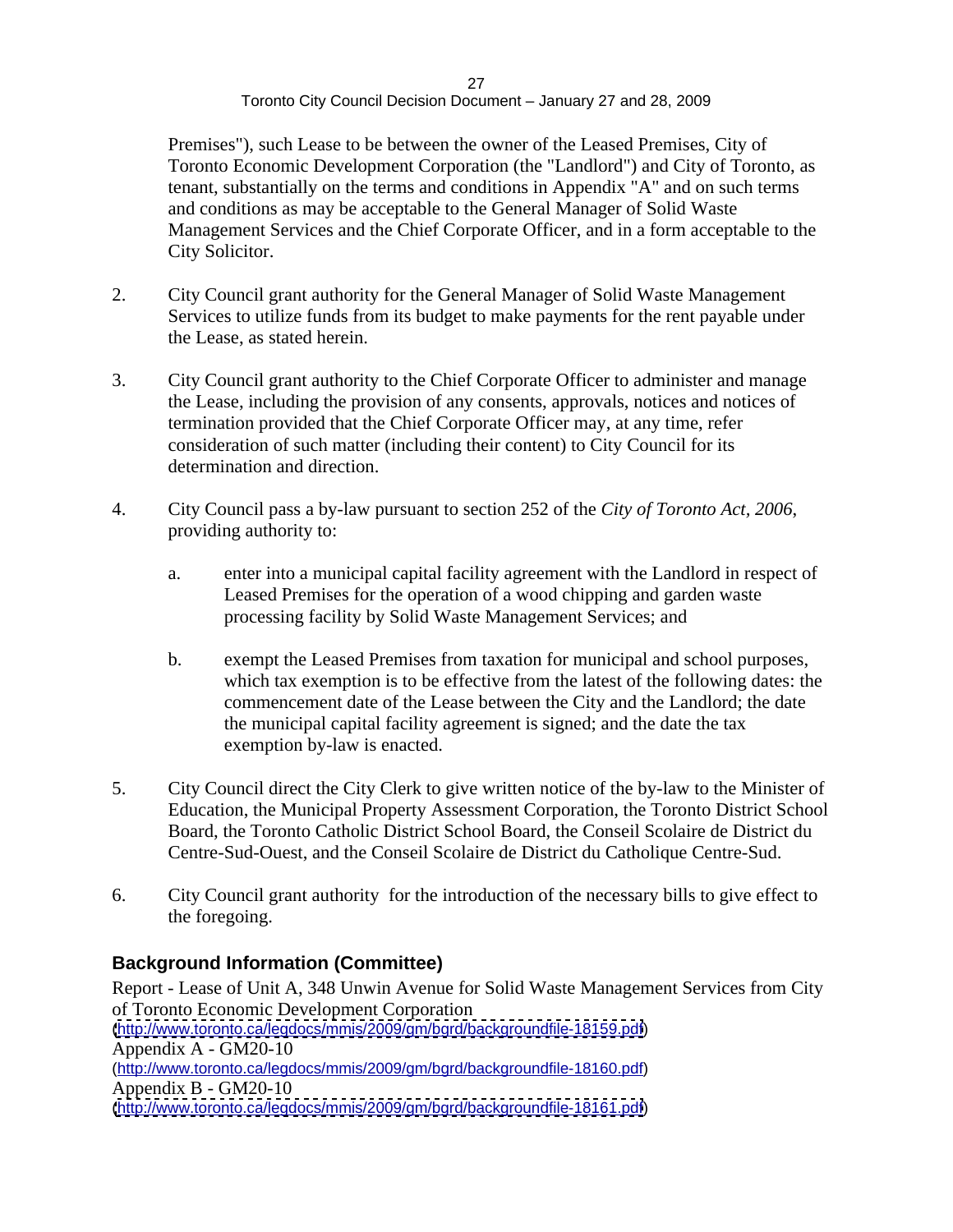| GM20.12 | $\sqrt{2}$<br>AUTIUR. | $A$ dontr | .<br>waru. zu |  |
|---------|-----------------------|-----------|---------------|--|
|---------|-----------------------|-----------|---------------|--|

#### **Damage to Western Gap Breakwall - Update**

#### **City Council Decision**

City Council on January 27 and 28, 2009, adopted the following:

- 1. City Council adopt the confidential instructions to staff contained in Attachment 1.
- 2. If adopted by Council, only Recommendations 2 and 3 be made public at the end of the Council meeting.

The following Recommendations 2 and 3 contained in Confidential Attachment 1 to the report (December 18, 2008) from the City Solicitor, are now public. The balance of Confidential Attachment 1 remains confidential, in accordance with the provisions of the City of Toronto Act, 2006, as it contains information related to litigation or potential litigation, including matters before administrative tribunals, affecting the municipality or local board:

- 2. Authority be granted to the City Solicitor to commence legal action against the federal and provincial Crown and any other party deemed appropriate seeking contribution and indemnity or any other claim as a result of the National Yacht Club's legal action.
- 3. The authority in Recommendation 2 include the authority to settle claims without commencing formal legal action where appropriate, to commence legal action where appropriate against any party deemed proper by the City Solicitor, to discontinue or settle such legal action once commenced where it is concluded that it is reasonable to do so, to appeal any decision where warranted, to take collection proceedings to enforce judgements and orders where necessary, to write-off amounts that are uncollectible where it is appropriate to do so, or otherwise to deal with the recovery of such claims, and to execute any documents in furtherance thereof.

#### **Confidential Attachment - Litigation or potential litigation, including matters before administrative tribunals, affecting the municipality or local board**

#### **Background Information (Committee)**

Report - Damage to Western Gap Breakwall - Update [\(http://www.toronto.ca/legdocs/mmis/2009/gm/bgrd/backgroundfile-18163.pdf](http://www.toronto.ca/legdocs/mmis/2009/gm/bgrd/backgroundfile-18163.pdf)) Confidential Attachment 1 - GM20-12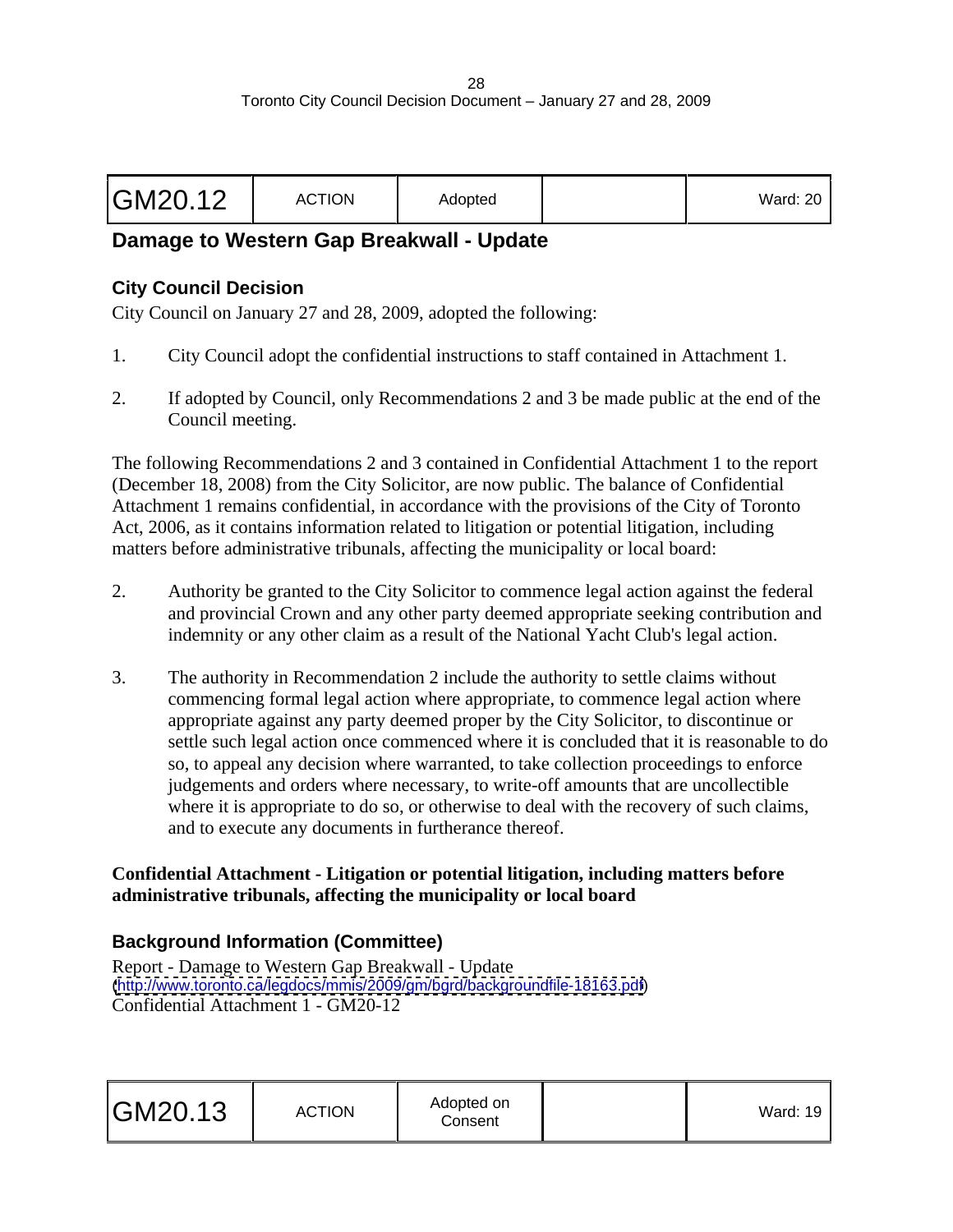#### **Proposed Licence Agreement for the Operation of Concession Services in Christie Pits Park with Mr. Jack Dominico, President of the Toronto Maple Leaf Baseball Club**

#### **City Council Decision**

City Council on January 27 and 28, 2009, adopted the following:

1. City Council grant authority to enter into a licence agreement with Mr. Jack Dominico, President of the TMLBC to operate a food and beverage concession at the Concession Facility within Christie Pits Park for five (5) seasons, during the period from May 1, to October 31, in each of the years 2009 to 2013 inclusive, at a licence fee of \$1,000.00 for each season.

#### **Background Information (Committee)**

Report - Proposed Licence Agreement for the Operation of Concession Services in Christie Pits Park with Mr. Jack Dominico, President of the Toronto Maple Leaf Baseball Club [\(http://www.toronto.ca/legdocs/mmis/2009/gm/bgrd/backgroundfile-18165.pdf](http://www.toronto.ca/legdocs/mmis/2009/gm/bgrd/backgroundfile-18165.pdf))

| Adopted on<br>GM20.15<br><b>ACTION</b><br>Consen' |
|---------------------------------------------------|
|---------------------------------------------------|

# **Records Retention By-law Amendment**

#### **City Council Decision**

- 1. City Council authorize the necessary amendments to Municipal Code Chapter 217, Records Corporate (City), to add a new disposition category of "Archival and Permanent" to enable the future deletion of the existing disposition categories of "Permanent/ Archival Review" and "Permanent" after records series with these retention periods have been revised.
- 2. City Council approve the revisions to the records series schedule as noted in Appendix 2 and adding the new record series detailed Appendix 3.
- 3. City Council repeal record retention by-laws of former municipalities as set out in Appendix 4.
- 4. City Council grant authority to introduce the necessary bills in the City Council to give effect to the foregoing.
- 5. City Council authorize the appropriate City of Toronto officials to take the necessary action to give effect thereto.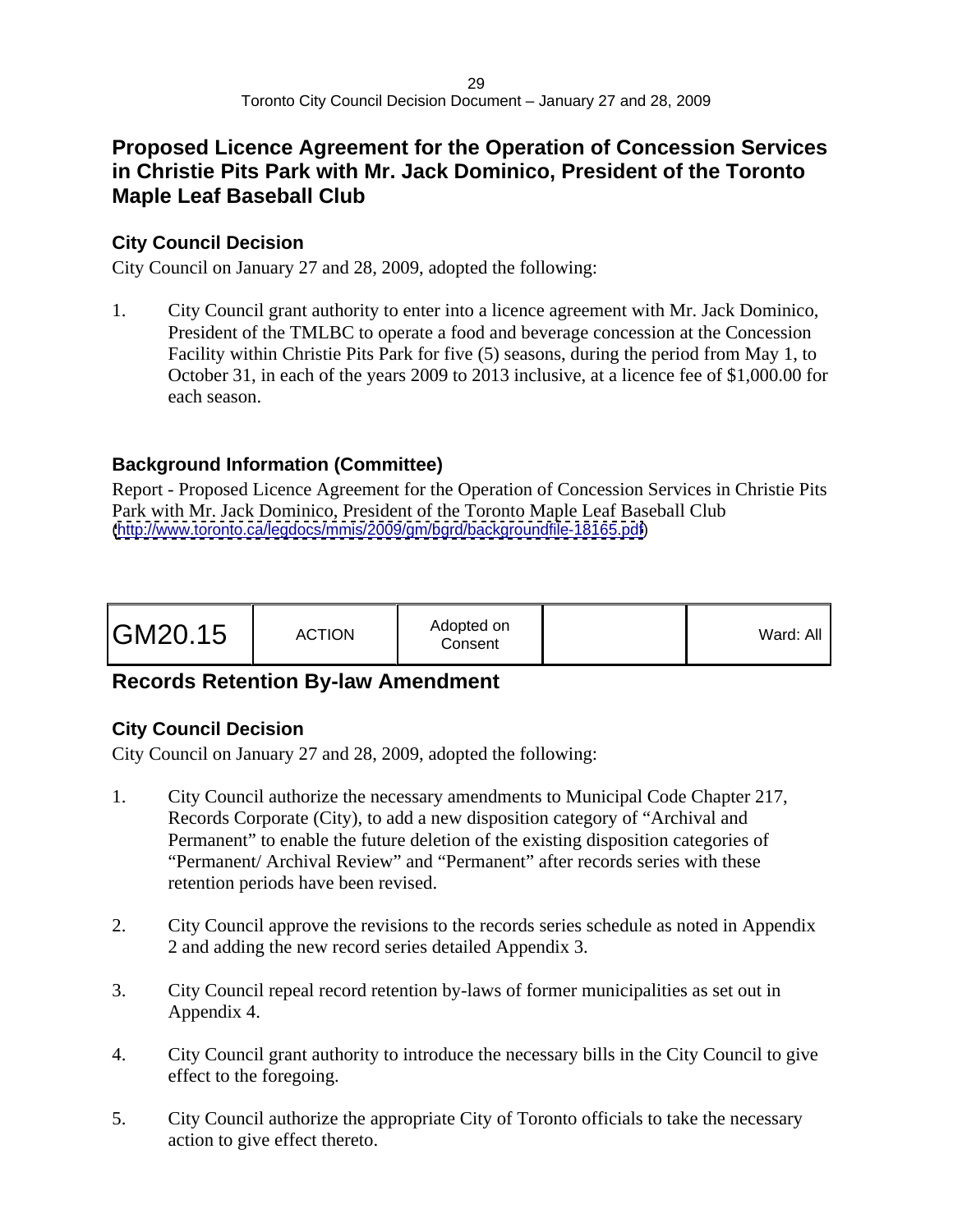#### **Background Information (Committee)**

Report - Records Retention Bylaw Amendment [\(http://www.toronto.ca/legdocs/mmis/2009/gm/bgrd/backgroundfile-18168.pdf](http://www.toronto.ca/legdocs/mmis/2009/gm/bgrd/backgroundfile-18168.pdf)) Appendix 1 - GM20-15 [\(http://www.toronto.ca/legdocs/mmis/2009/gm/bgrd/backgroundfile-18169.pdf](http://www.toronto.ca/legdocs/mmis/2009/gm/bgrd/backgroundfile-18169.pdf)) Appendix 2 - GM20-15 [\(http://www.toronto.ca/legdocs/mmis/2009/gm/bgrd/backgroundfile-18170.pdf](http://www.toronto.ca/legdocs/mmis/2009/gm/bgrd/backgroundfile-18170.pdf)) Appendix 3 - GM20-15 [\(http://www.toronto.ca/legdocs/mmis/2009/gm/bgrd/backgroundfile-18171.pdf](http://www.toronto.ca/legdocs/mmis/2009/gm/bgrd/backgroundfile-18171.pdf)) Appendix 4 - GM20-15 [\(http://www.toronto.ca/legdocs/mmis/2009/gm/bgrd/backgroundfile-18172.pdf](http://www.toronto.ca/legdocs/mmis/2009/gm/bgrd/backgroundfile-18172.pdf))

#### **Parks and Environment Committee - Meeting 21**

| Ward: 19 |
|----------|
|----------|

#### **Outcome of June Callwood Park Design Competition and Award of Contract to Winner**

#### **City Council Decision**

City Council on January 27 and 28, 2009, adopted the following:

- 1. City Council endorse the decision of the Competition Jury to select the proposal for June Callwood Park by gh3 as the winner of the June Callwood Park Design Competition.
- 2. City Council authorize Parks, Forestry and Recreation to enter into and execute an agreement on behalf of the City with gh3 to provide professional landscape architectural services for June Callwood Park, based on a proposed fee of up to 12 percent of the construction costs for the Phase 3 project, or up to \$0.200 million net of GST, depending on the final budget of construction phase.

#### **Background Information (Committee)**

Staff Report [\(http://www.toronto.ca/legdocs/mmis/2009/pe/bgrd/backgroundfile-18096.pdf](http://www.toronto.ca/legdocs/mmis/2009/pe/bgrd/backgroundfile-18096.pdf)) Presentation **Presentation** [\(http://www.toronto.ca/legdocs/mmis/2009/pe/bgrd/backgroundfile-18338.pdf](http://www.toronto.ca/legdocs/mmis/2009/pe/bgrd/backgroundfile-18338.pdf))

| PE21.5 | <b>ACTION</b> | Adopted |  | Ward: All |  |  |  |  |  |  |  |  |  |  |  |  |  |
|--------|---------------|---------|--|-----------|--|--|--|--|--|--|--|--|--|--|--|--|--|
|--------|---------------|---------|--|-----------|--|--|--|--|--|--|--|--|--|--|--|--|--|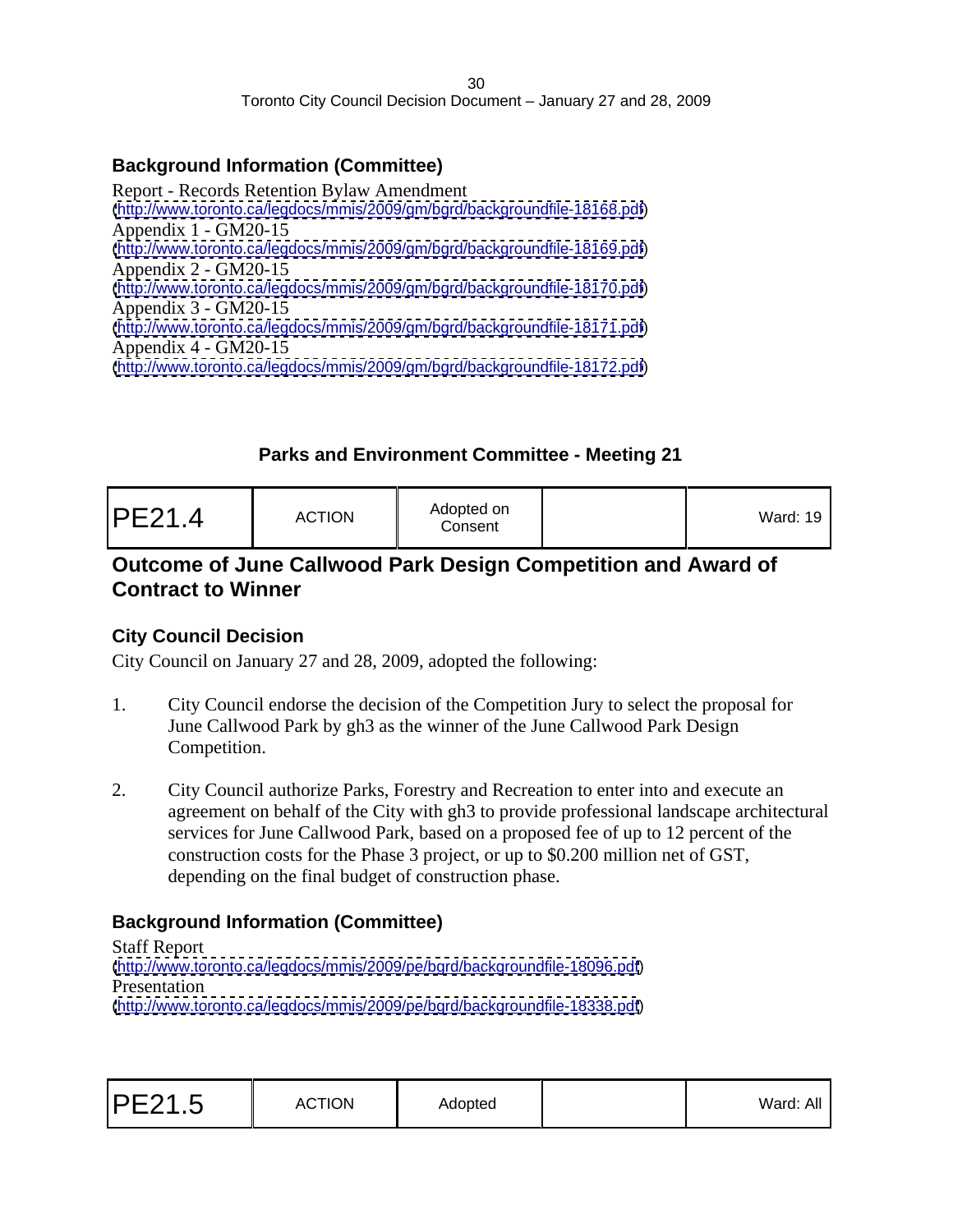#### **Proposed Amendment to Municipal Code, Chapter 608, Parks, to Prohibit Smoking around Playgrounds and Other Areas in City of Toronto Parks**

#### **City Council Decision**

City Council on January 27 and 28, 2009, adopted the following:

- 1. Smoking tobacco and the holding of lighted tobacco be prohibited within a 9-metre radius of the edge of playground safety surfaces or any playground equipment in Toronto parks, and within a 9-metre radius of the edge of wading pool basins or safety surfaces of splash pads operated by Parks, Forestry and Recreation Division.
- 2. Smoking tobacco and the holding of lighted tobacco also be prohibited within zoos and farms managed by Parks, Forestry and Recreation.
- 3. The City Solicitor be directed to amend Municipal Code Chapter 608, Parks, to prohibit smoking tobacco and holding lighted tobacco within a 9-metre radius surrounding the edge of playground safety surfaces or any playground equipment in Toronto parks, within a 9-metre radius surrounding the edge of wading pool basins or safety surfaces of splash pads, and within zoos and farms operated by Parks, Forestry and Recreation Division, substantially as outlined in Appendix A of this report, subject to any necessary minor substantive or stylistic refinements as may be identified by the General Manager and the City Solicitor.
- 4. The amendments to Municipal Code Chapter 608, Parks*,* come into force the day after the set fine order is issued by the Province.
- 5. Signage be designed and installed identifying the smoking prohibition and identify the relevant provisions of Municipal Code, Chapter 608, Parks.
- 6. The City Solicitor be authorized to introduce the necessary bills to give effect to these recommendations.

#### **Background Information (Committee)**

Staff Report [\(http://www.toronto.ca/legdocs/mmis/2009/pe/bgrd/backgroundfile-17702.pdf](http://www.toronto.ca/legdocs/mmis/2009/pe/bgrd/backgroundfile-17702.pdf))

#### **Background Information (City Council)**

(January 19, 2009) transmittal from the Board of Health (PE21.5a) [\(http://www.toronto.ca/legdocs/mmis/2009/cc/bgrd/backgroundfile-18480.pdf](http://www.toronto.ca/legdocs/mmis/2009/cc/bgrd/backgroundfile-18480.pdf))

#### **Communications (Committee)**

(January 13, 2009) e-mail from Heidi Loney (PE.New.PE21-5-1) (January 16, 2009) submission from Andrew Noble, Sr. Coordinator, Canadian Cancer Society, Ontario Division (PE.New.PE21-5-2)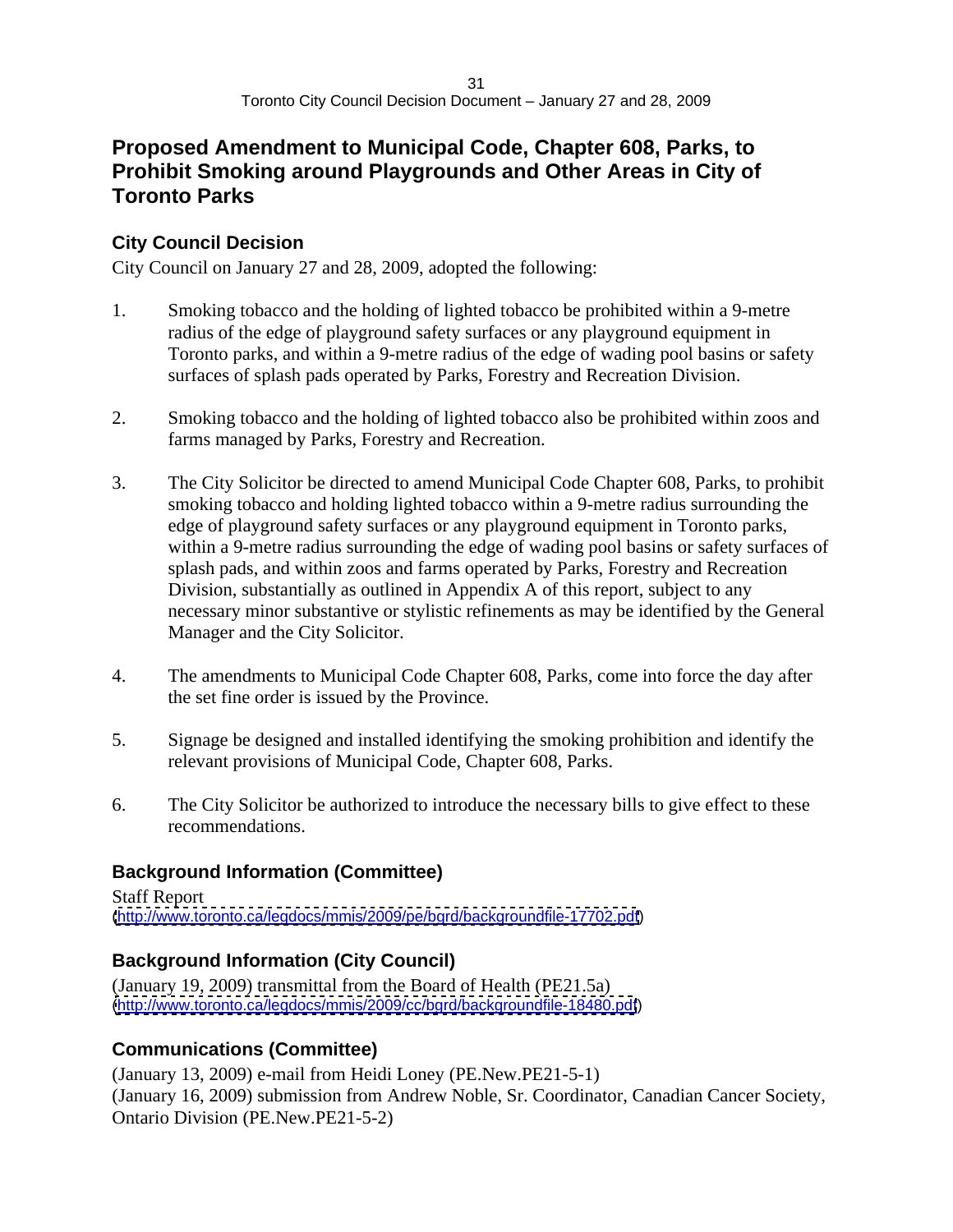| PE21.6 | Amondod<br><b>ACTION</b><br>Allieriueu | Ward: Alı |  |  |  |  |
|--------|----------------------------------------|-----------|--|--|--|--|
|--------|----------------------------------------|-----------|--|--|--|--|

#### **Commercial Dog Walkers Permit Policy Annual Review and Appeal Process**

#### **City Council Decision**

- 1. City Council approve amendments to the Commercial Dog Walker Permit Policy outlined in bold print in Attachment 1 of this report, subject to any necessary minor, substantive, or stylistic refinements as may be identified by the General Manager and City Solicitor, and including the following:
	- a. replacement of the former "Revoked Permit" section in the Commercial Dog Walker Permit Policy with the "Permit Suspension" section;
	- b. the establishment of an Appeal Process for Commercial Dog Walkers who have been notified that their permit will be suspended; and
	- c. the establishment of a three-member Commercial Dog Walker Permit Appeal Committee composed of the Managers of Animal Services, and Policy and Planning Services, both of Municipal Licensing and Standards; and the Project Manager of the Clean and Beautiful City Secretariat of Transportation Services.
- 2. City Council approve the corresponding amendments to Municipal Code Chapter 608, Parks to implement the revisions to the Commercial Dog Walker Permit Policy, as outlined in Attachment 2 of this report, subject to any necessary minor, substantive or stylistic refinements as may be identified by the General Manager and the City Solicitor.
- 3. City Council approve the terms of reference for the Commercial Dog Walker Permit Appeal Committee, and that Municipal Code Chapter 608, Parks, be amended accordingly, substantially as outlined in Attachment 3 of this report, subject to any necessary minor substantive or stylistic refinements as may be identified by the General Manager and the City Solicitor.
- 4. City Council approve a \$200.00 non-refundable application fee to appeal the suspension of a commercial dog walker permit and that Municipal Code Chapter 441, Fees and Charges, be amended to include the new fee.
- 5. The General Manager, Parks, Forestry and Recreation be requested to provide notification of the changes in the by-law by mail, to each licensed commercial dog walker.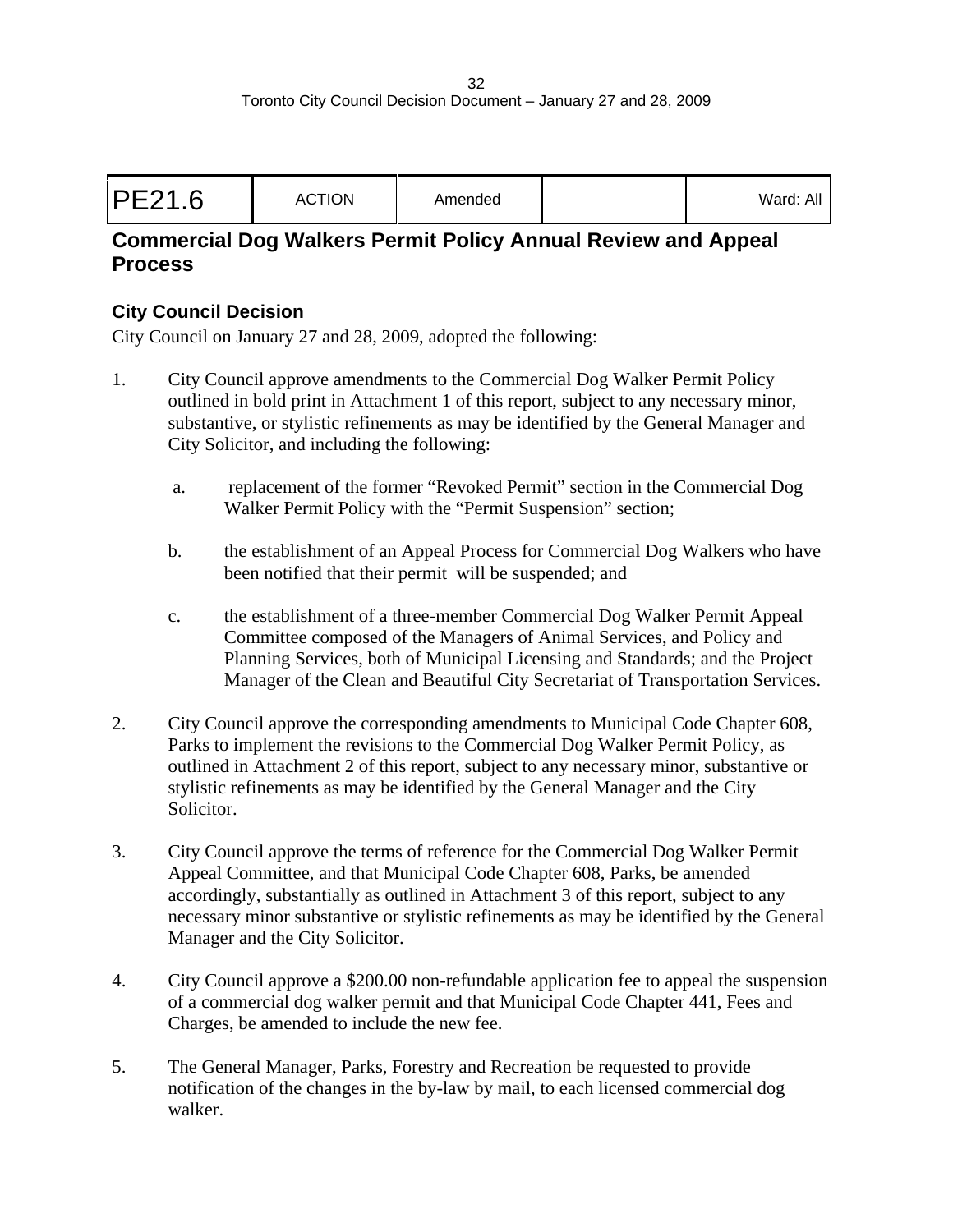6. The City Solicitor be authorized to introduce the necessary bills to give effect to these recommendations.

*Public Notice*

#### **Background Information (Committee)**

Staff Report [\(http://www.toronto.ca/legdocs/mmis/2009/pe/bgrd/backgroundfile-18191.pdf](http://www.toronto.ca/legdocs/mmis/2009/pe/bgrd/backgroundfile-18191.pdf))

#### **Planning and Growth Management Committee - Meeting 22**

| <b>PG22.2</b> | <b>ACTION</b> | the company of the company of the<br>Adopted | Ward: 14, 19, 20 |  |  |  |  |  |  |  |
|---------------|---------------|----------------------------------------------|------------------|--|--|--|--|--|--|--|
|---------------|---------------|----------------------------------------------|------------------|--|--|--|--|--|--|--|

#### **Official Plan Amendment for Front Street West – Final Report**

#### **City Council Decision**

City Council on January 27 and 28, 2009, adopted the following:

- 1. City Council amend the Official Plan substantially in accordance with the draft official plan amendment presented in Attachment 1 of the report.
- 2. City Council authorize the City Solicitor to make such stylistic and technical changes to the draft official plan amendment as may be required.

*Statutory - Planning Act, RSO 1990*

#### **Background Information (Committee)**

Official Plan Amendment for Front Street West Final Report [\(http://www.toronto.ca/legdocs/mmis/2009/pg/bgrd/backgroundfile-17906.pdf](http://www.toronto.ca/legdocs/mmis/2009/pg/bgrd/backgroundfile-17906.pdf))

#### **Communications (Committee)**

(November 25, 2008) letter from Hamish Wilson (PG.Main.PG22.2.1) (January 6, 2009) fax from Hamish Wilson (PG.New.PG22.2.2)

#### **Communications (City Council)**

(January 23, 2009) letter from Hamish Wilson (CC.Supp.PG22.2.3)

| <b>PG22.3</b> | <b>ACTION</b> | 0 <sub>mass</sub><br><b>ATTIENDEL</b> |  | $\cdots$<br>Ward: All |  |  |  |  |  |  |  |  |  |  |  |  |  |
|---------------|---------------|---------------------------------------|--|-----------------------|--|--|--|--|--|--|--|--|--|--|--|--|--|
|---------------|---------------|---------------------------------------|--|-----------------------|--|--|--|--|--|--|--|--|--|--|--|--|--|

**Amendment to the Official Plan – Additional Site Plan Control Powers –**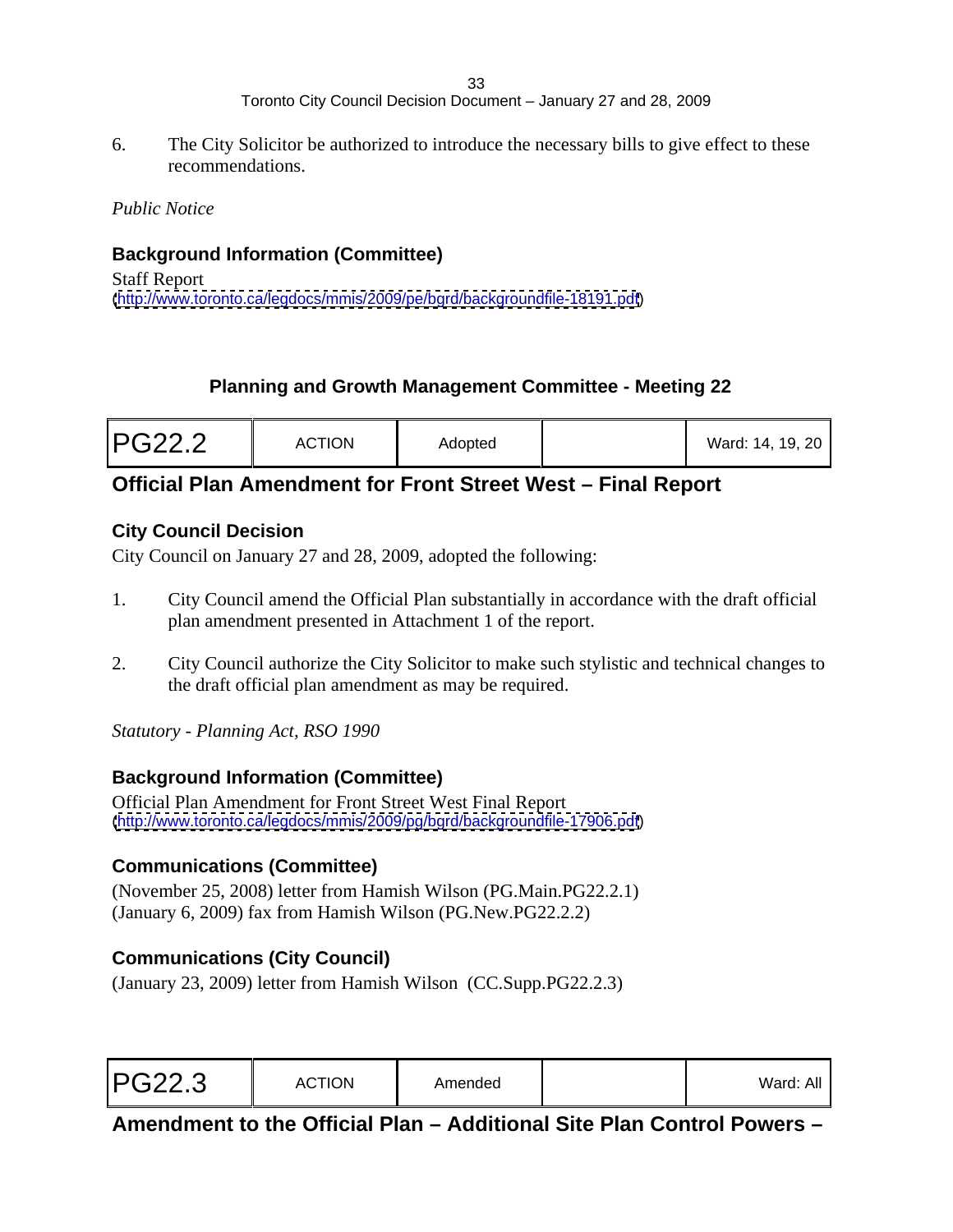# **Final Report**

#### **City Council Decision**

City Council on January 27 and 28, 2009, adopted the following:

- 1. City Council amend the Official Plan substantially in accordance with the draft Official Plan Amendment attached as Attachment 1 to the report (January 20, 2009) from the Chief Planner and Executive Director, City Planning (PG22.3a).
- 2. City Council authorize the City Solicitor to make such stylistic and technical changes to the draft Official Plan Amendment as may be required.
- 3. City Council direct the Chief Planner and Executive Director to bring forward the Site Plan Control By-law amendments to implement the additional Site Plan Control powers dealing with exterior design and sustainable design in adjacent rights-of-way in the second quarter of 2009 upon the proposed Official Plan policies coming into effect.

*Statutory - Planning Act, RSO 1990*

#### **Background Information (Committee)**

Amendment to the Official Plan Additional Site Plan Control Powers Final Report [\(http://www.toronto.ca/legdocs/mmis/2009/pg/bgrd/backgroundfile-17965.pdf](http://www.toronto.ca/legdocs/mmis/2009/pg/bgrd/backgroundfile-17965.pdf))

# **Background Information (City Council)**

(January 20, 2009) supplementary report from the Chief Planner and Executive Director, City Planning (PG22.3a) [\(http://www.toronto.ca/legdocs/mmis/2009/cc/bgrd/backgroundfile-18481.pdf](http://www.toronto.ca/legdocs/mmis/2009/cc/bgrd/backgroundfile-18481.pdf))

#### **Communications (Committee)**

(January 6, 2009) e-mail from Paula J. Tenuta, Building Industry and Land Development Association (PG.New.PG22.3.1) (January 6, 2009) e-mail from John P. Wilson, Chair, Task Force to Bring Back the Don (PG.New.PG22.3.2) (January 8, 2009) e-mail from Jeffrey L. Davies, Davies Howe Partners (PG.New.PG22.3.3) (January 8, 2009) letter from Chris Sherriff-Scott, MintoUrban Communities (PG.New.PG22.3.4)

#### **Communications (City Council)**

(January 8, 2009) letter from Ian MacLeod, Pemberton Group (CC.Main.PG22.3.5) (January 23, 2009) e-mail from Jeffrey L. Davies, Davies Howe Partners, Lawyers on behalf of Ambercroft Construction Ltd. (CC.Supp.PG22.3.6)

(January 23, 2009) e-mail from Jeffrey L. Davies, Davies Howe Partners, Lawyers on behalf of Bay-Elizabeth Construction ltd. (CC.Supp.PG22.3.7)

(January 23, 2009) e-mail from Jeffrey L. Davies, Davies Howe Partners, Lawyers on behalf of Damaris Developments Inc. (CC.Supp.PG22.3.8)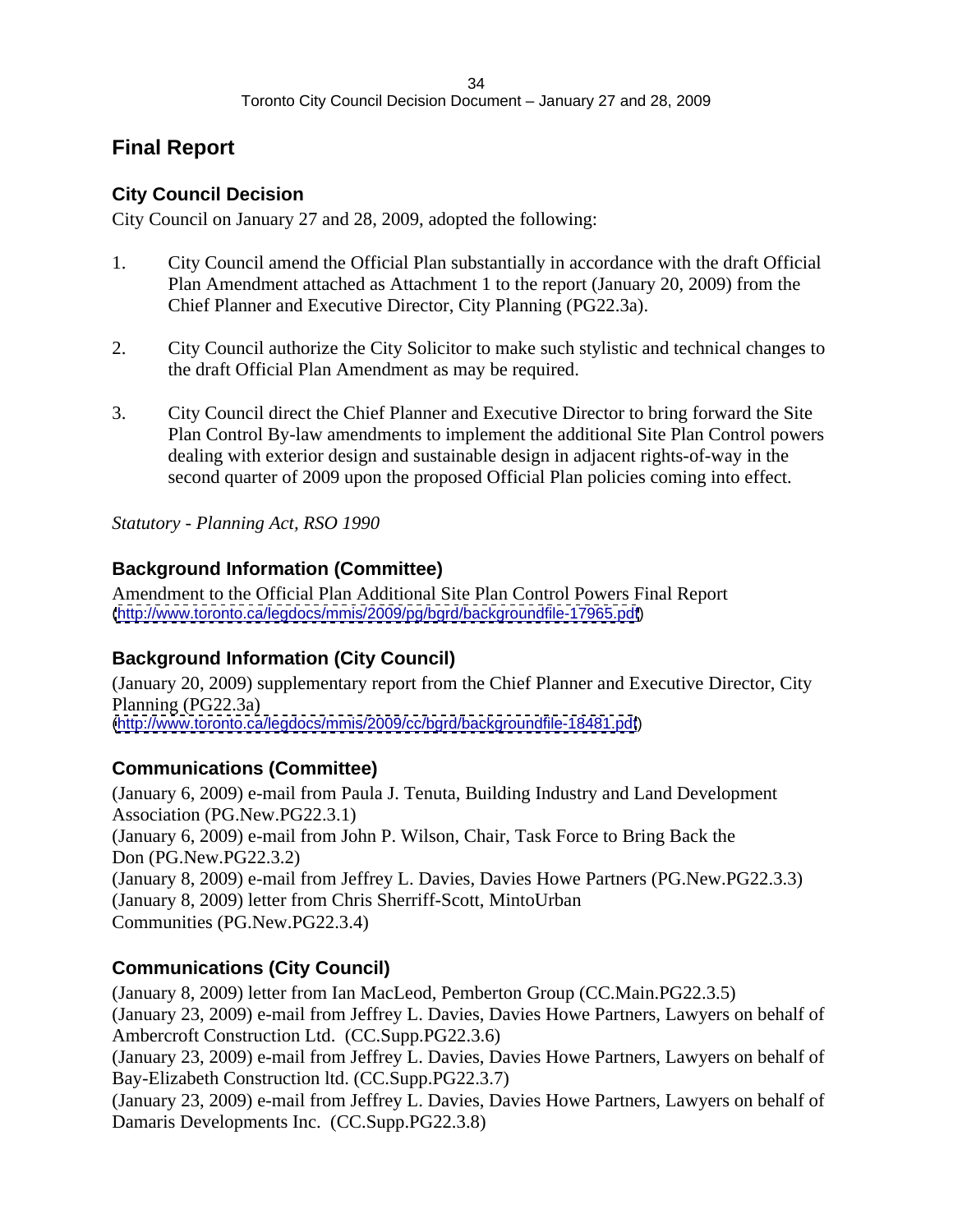(January 23, 2009) e-mail from Jeffrey L. Davies, Davies Howe Partners, Lawyers on behalf of Fancy Dell Developments Inc. (CC.Supp.PG22.3.9)

(January 23, 2009) e-mail from Jeffrey L. Davies, Davies Howe Partners, Lawyers on behalf of B-Major Homes (Ontario) Inc. (CC.Supp.PG22.3.10)

(January 23, 2009) e-mail from Jeffrey L. Davies, Davies Howe Partners, Lawyers on behalf of GCD Trustee Ltd. (CC.Supp.PG22.3.11)

(January 23, 2009) e-mail from Jeffrey L. Davies, Davies Howe Partners, Lawyers on behalf of Hollydowns Developments Inc. (CC.Supp.PG22.3.12)

(January 23, 2009) e-mail from Jeffrey L. Davies, Davies Howe Partners, Lawyers on behalf of Jasamax Holdings Inc. (CC.Supp.PG22.3.13)

(January 23, 2009) e-mail from Jeffrey L. Davies, Davies Howe Partners, Lawyers on behalf of Ringley Developments (CC.Supp.PG22.3.14)

(January 23, 2009) e-mail from Jeffrey L. Davies, Davies Howe Partners, Lawyers on behalf of Rosedale Developments Inc. (CC.Supp.PG22.3.15)

(January 23, 2009) e-mail from Jeffrey L. Davies, Davies Howe Partners, Lawyers on behalf of Smye Homes Ltd. (CC.Supp.PG22.3.16)

(January 23, 2009) e-mail from Jeffrey L. Davies, Davies Howe Partners, Lawyers on behalf of Top of the Tree Developments (CC.Supp.PG22.3.17)

(January 23, 2009) e-mail from Jeffrey L. Davies, Davies Howe Partners, Lawyers on behalf of The Conservatory Group (CC.Supp.PG22.3.18)

(January 23, 2009) e-mail from Jeffrey L. Davies, Davies Howe Partners, Lawyers on behalf of FRAM Building Group (CC.Supp.PG22.3.20)

(January 23, 2009) e-mail from Jeffrey L. Davies, Davies Howe Partners, Lawyers on behalf of Hollybar High Rise Developments Inc. (CC.Supp.PG22.3.21)

(January 26, 2009) e-mail from Jeffrey L. Davies, Davies Howe Partners, Lawyers on behalf of Osmington Inc. (CC.Supp.PG22.3.22)

(January 27, 2009) fax from Mary Bull, Wood Bull LLP (CC.New.PG22.3.23)

#### **Correspondence from Industry Canada on the City of Toronto Telecommunication Tower Protocol**

#### **City Council Decision**

- 1. City Council approve the following amendments to the Telecommunication Tower Protocol:
	- i. All City Agencies, Boards and Commissions and City Divisions be advised that they should not lease space for the erection of a cellular tower without consultation with the local Councillor and specific authorization from City Council.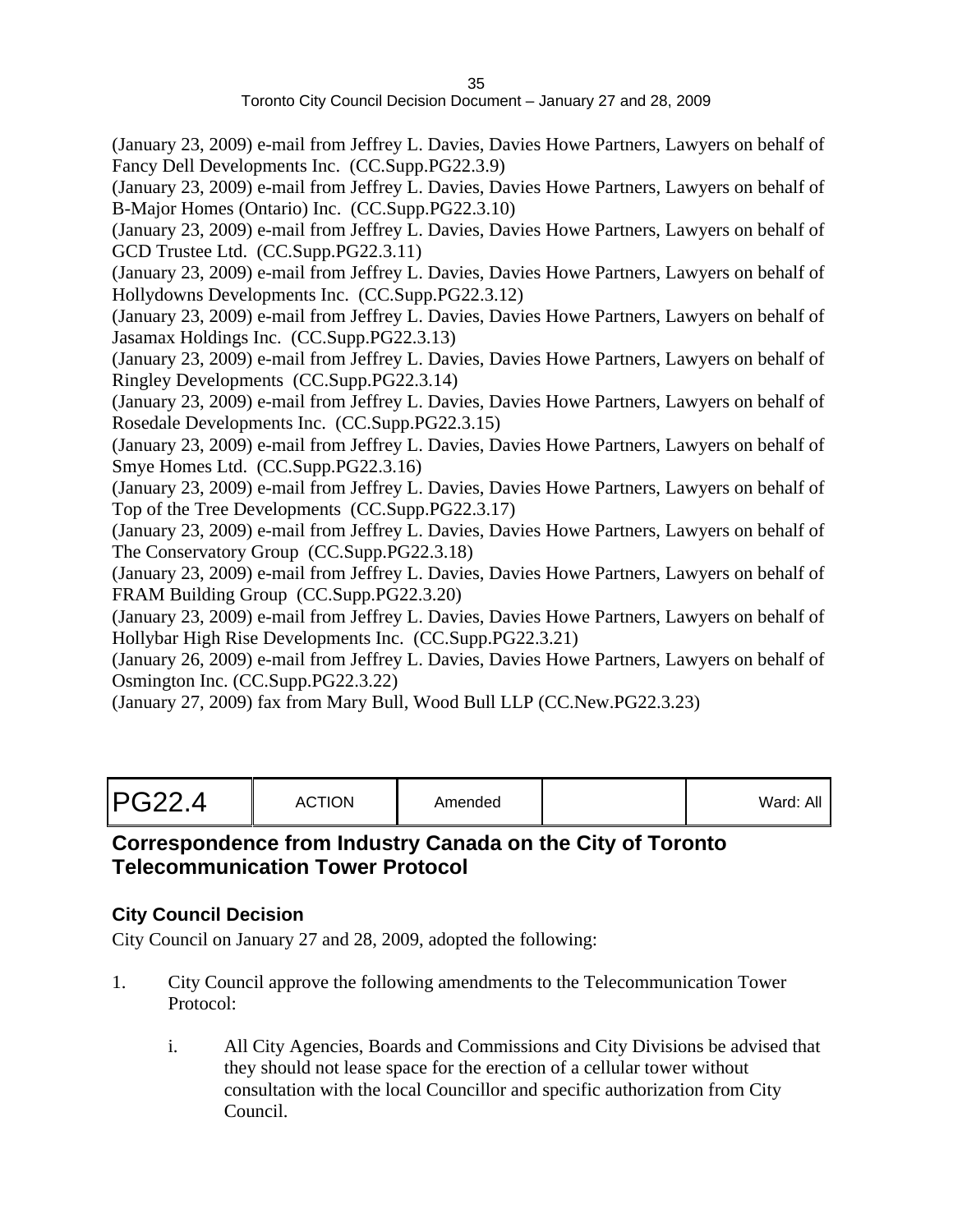- ii. Agencies, Boards and Commissions and City Divisions be advised of the protocol and their requirement to observe it.
- iii. Require that notice be sent to residents within 120 metres of the proposed tower or three times the height of the tower (whichever is greater), and that this be communicated to Industry Canada and their concurrence be requested.
- iv. Upon receipt of an application for a permit and prior to notification, staff consult with the Local Councillor to determine if it is necessary to expand the notification area.
- v. Staff, in consultation with the Local Councillor be authorized to extend the notification area of a Tower or Antenna, and that the costs associated with extending the notification area be paid by the applicant.
- vi. For notification purposes, the height of a Tower or Antenna be defined as the distance between the tip of the highest point and the crown of the adjacent road.
- vii. The Local Councillor or the staff of the Local Councillor be invited to attend the required preliminary consultation meeting and may attend if they so wish.
- viii. Notification be sent to both property owners and tenants within the notification area.

#### **Background Information (Committee)**

Correspondence from Industry Canada on the City of Toronto Telecommunication Tower Protocol

[\(http://www.toronto.ca/legdocs/mmis/2009/pg/bgrd/backgroundfile-17593.pdf](http://www.toronto.ca/legdocs/mmis/2009/pg/bgrd/backgroundfile-17593.pdf))

#### **Background Information (City Council)**

Telecom Protocol amended by City Council on January 27 and 28, 2009 [\(http://www.toronto.ca/legdocs/mmis/2009/cc/bgrd/backgroundfile-18860.pdf](http://www.toronto.ca/legdocs/mmis/2009/cc/bgrd/backgroundfile-18860.pdf))

#### **Communications (City Council)**

(January 21, 2009) fax from Mitch St. Jacques, Director, Operations, Toronto District, Industry Canada, Spectrum, Information, Technologies and Telecommunications (CC.Main.PG22.4.1)

#### **4a Comments from Councillor Moscoe in reference to the Report**

#### **Background Information (Committee)**

Letter from Councillor Moscoe [\(http://www.toronto.ca/legdocs/mmis/2009/pg/bgrd/backgroundfile-18121.pdf](http://www.toronto.ca/legdocs/mmis/2009/pg/bgrd/backgroundfile-18121.pdf))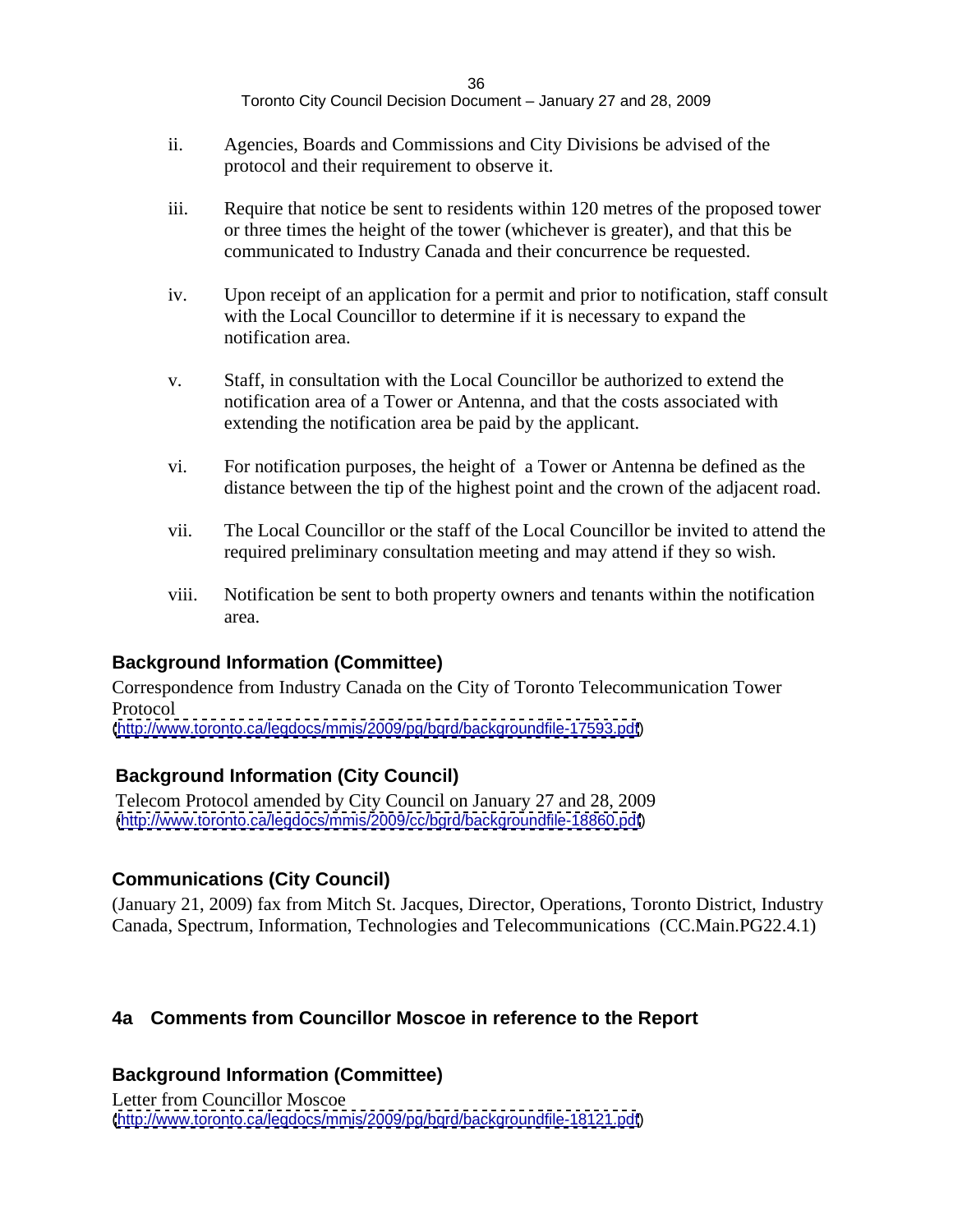#### **4b Amendment to PG22.4**

#### **Background Information (Committee)**

Letter from Councillor Palacio [\(http://www.toronto.ca/legdocs/mmis/2009/pg/bgrd/backgroundfile-18209.pdf](http://www.toronto.ca/legdocs/mmis/2009/pg/bgrd/backgroundfile-18209.pdf))

# **Public Works and Infrastructure Committee - Meeting 21**

| PW21.5 | <b>ACTION</b> | Adopted | Ward: 39 |  |  |  |  |  |  |
|--------|---------------|---------|----------|--|--|--|--|--|--|
|--------|---------------|---------|----------|--|--|--|--|--|--|

# **Traffic Control Signal Study - Pharmacy Avenue and Arnall Avenue (Ward 39 - Scarborough Agincourt) (SC20.20)**

#### **City Council Decision**

City Council on January 27 and 28, 2009, adopted the following:

- 1. City Council approve the installation of traffic control signals at the intersection of Pharmacy Avenue and Arnall Avenue.
- 2. The appropriate by-law(s) be passed or amended accordingly.

# **Background Information (Committee)**

pw21.5-Letter from Scarborough Community Council [\(http://www.toronto.ca/legdocs/mmis/2009/pw/bgrd/backgroundfile-18052.pdf](http://www.toronto.ca/legdocs/mmis/2009/pw/bgrd/backgroundfile-18052.pdf)) pw21.5-Traffic Control Signal Study-Pharmacy Avenue-Staff Report [\(http://www.toronto.ca/legdocs/mmis/2009/pw/bgrd/backgroundfile-18053.pdf](http://www.toronto.ca/legdocs/mmis/2009/pw/bgrd/backgroundfile-18053.pdf)) pw21.5-Map of Pharmacy Avenue at Arnall Avenue [\(http://www.toronto.ca/legdocs/mmis/2009/pw/bgrd/backgroundfile-18087.pdf](http://www.toronto.ca/legdocs/mmis/2009/pw/bgrd/backgroundfile-18087.pdf))

# **Background Information (City Council)**

(January 26, 2009) communication from the Chief General Manager, Toronto Transit Commission (PW21.5b) [\(http://www.toronto.ca/legdocs/mmis/2009/cc/bgrd/backgroundfile-18789.pdf](http://www.toronto.ca/legdocs/mmis/2009/cc/bgrd/backgroundfile-18789.pdf))

# **5a Traffic Control Signal Study - Pharmacy Avenue and Arnall Avenue (Ward 39) (SC20.20)**

# **Background Information (Committee)**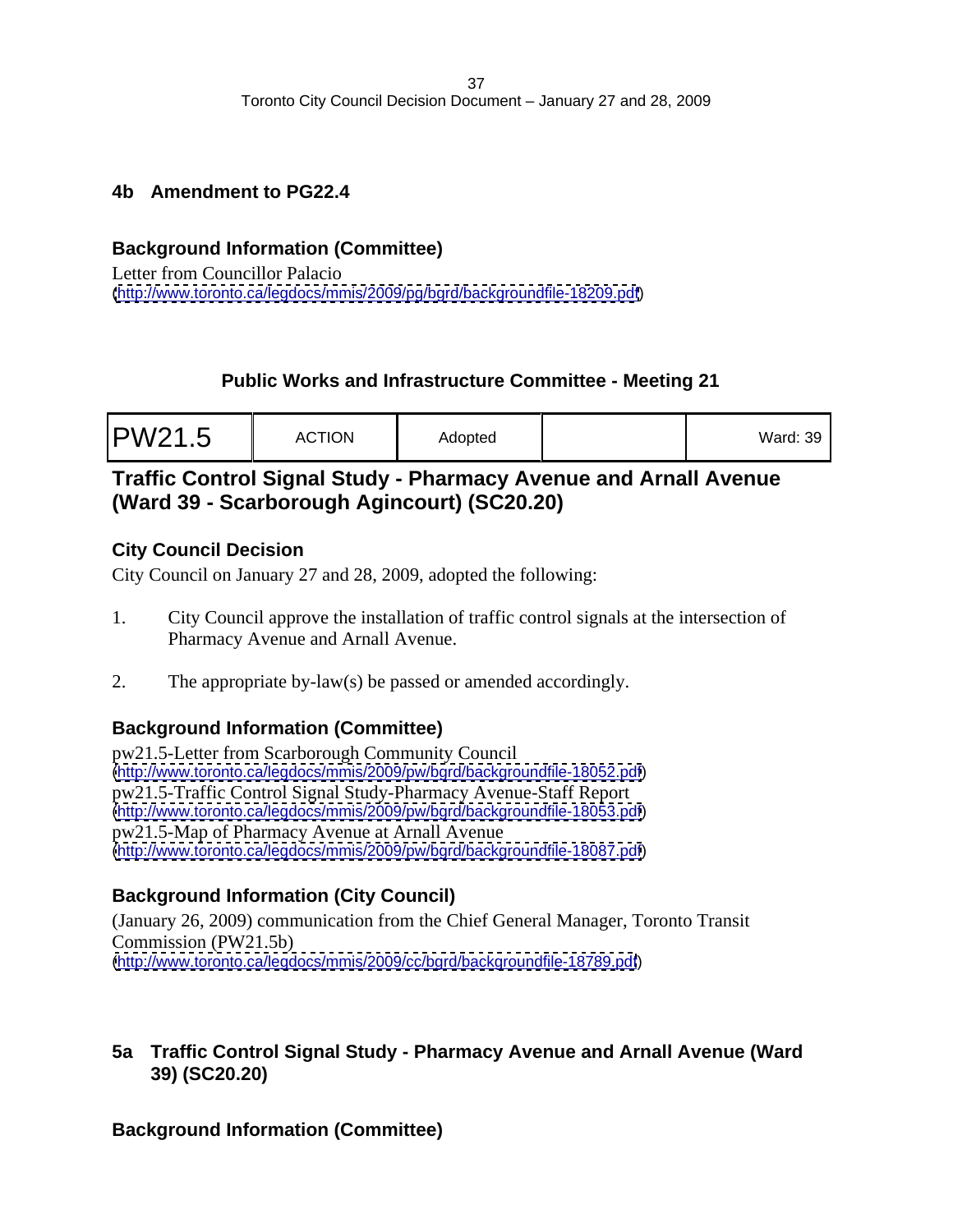#### pw21.5a-Letter from Councillor Mike Del Grande

[\(http://www.toronto.ca/legdocs/mmis/2009/pw/bgrd/backgroundfile-18055.pdf](http://www.toronto.ca/legdocs/mmis/2009/pw/bgrd/backgroundfile-18055.pdf))

| Ward:<br>. רזר<br>$\sim$ $\sim$ $\sim$ $\sim$ |  |
|-----------------------------------------------|--|
|                                               |  |

**Traffic Control Signal Study - St. Clair Avenue East and Jeanette Street (Ward 36 - Scarborough Southwest) (SC20.15)**

#### **City Council Decision**

City Council on January 27 and 28, 2009, adopted the following:

- 1. City Council approve the installation of traffic control signals at the intersection of St. Clair Avenue East and Jeanette Street.
- 2. The appropriate by-law(s) be passed or amended accordingly.
- 3. City Council request the TEDCO Board of Directors, or its successor, and Monarch Corporation to make a contribution towards the cost of the traffic signals.
- 4. The General Manager, Transportation Services, be requested to work with Toronto Transit Commission staff and the local City Councillor to examine the issue of traffic lights in the Waltonice Road area with the goal of improving traffic efficiency and pedestrian safety, and report back to the Public Works and Infrastructure Committee if necessary.

# **Background Information (Committee)**

pw21.6-Letter from Scarborough Community Council [\(http://www.toronto.ca/legdocs/mmis/2009/pw/bgrd/backgroundfile-18056.pdf](http://www.toronto.ca/legdocs/mmis/2009/pw/bgrd/backgroundfile-18056.pdf)) pw21.6-Traffic Control Signal Study-St. Clair Avenue East-Staff Report [\(http://www.toronto.ca/legdocs/mmis/2009/pw/bgrd/backgroundfile-18057.pdf](http://www.toronto.ca/legdocs/mmis/2009/pw/bgrd/backgroundfile-18057.pdf)) pw21.6-Map of St. Clair Avenue East at Jeanette Street [\(http://www.toronto.ca/legdocs/mmis/2009/pw/bgrd/backgroundfile-18079.pdf](http://www.toronto.ca/legdocs/mmis/2009/pw/bgrd/backgroundfile-18079.pdf))

# **Background Information (City Council)**

(January 26, 2009) communication from the Chief General Manager, Toronto Transit Commission (PW21.6a) [\(http://www.toronto.ca/legdocs/mmis/2009/cc/bgrd/backgroundfile-18790.pdf](http://www.toronto.ca/legdocs/mmis/2009/cc/bgrd/backgroundfile-18790.pdf))

| PW21.7 | $\sim$ $\sim$ $\sim$ $\sim$ $\sim$ $\sim$<br><b>ACTION</b><br>Adopted | Ward: All |  |  |  |  |
|--------|-----------------------------------------------------------------------|-----------|--|--|--|--|
|--------|-----------------------------------------------------------------------|-----------|--|--|--|--|

**Street Events - By-law Consolidation and Implementation Guidelines**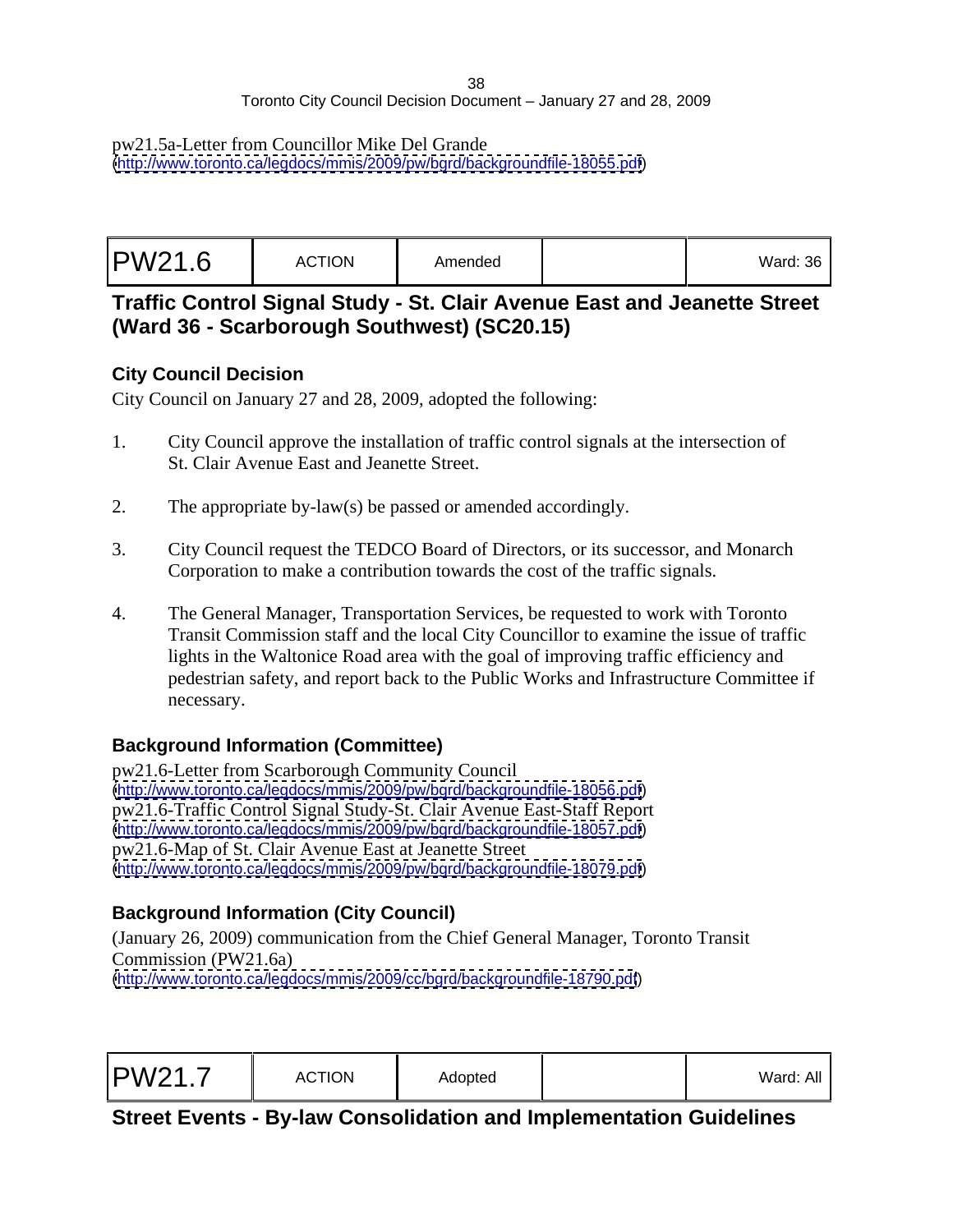#### **City Council Decision**

- 1. Authority be granted to submit any Bills required to amend Municipal Code Chapter 743, Streets and Sidewalks, pertaining to a consolidated street event by-law, generally in accordance with Appendix A of this report, subject to:
	- a. any necessary refinements as may be identified by the General Manager of Transportation Services and the City Solicitor; and
	- b. deleting the words "each directly affected Business Improvement Area and" from Subsection 743-34 E.(1) of Appendix A, so that it reads as follows:
		- "(1) The General Manager shall refuse an application for a street event where a prior street event permit has been applied for or issued for a full road closure on the same local, collector or arterial road within the same Ward and in the same calendar month, unless the General Manager receives written approval from each Councillor in whose Ward the road closure is requested;"; and
	- c. longstanding major events (at least five years) that use major arterial roads continue to have the privilege of occupying their traditional locations and occurring during their traditional times.
- 2. At such time as the General Manager of Transportation Services, and the City Solicitor deem appropriate, the existing provisions in the Code Chapters and by-laws, or relevant sections thereof, of the former municipalities as set out below, and any other provisions that may be identified by the General Manager or City Solicitor, that relate to and have been superseded or replaced by the new Code Chapter, be repealed:
	- a. By-law No. 92-91 Streets Closings, as amended, to provide for the temporary closing of highways (East York);
	- b. Article IIA, Temporary Closures of Streets for Special Events of Municipal Code Chapter 231, Streets and Sidewalks (Etobicoke);
	- c. Municipal Code Chapter 233, Sunday Activities (Etobicoke);
	- d. Section 4(5) of By-law No. 211-74, to regulate the use of Metropolitan Roads (Municipality of Metropolitan Toronto);
	- e. Section  $1(1)(d)$  of By-law No. 41-93, to delegate to certain area municipalities the authority to lease or license the use of sidewalks, boulevards and untravelled portions of Metropolitan Roads (Municipality of Metropolitan Toronto);
	- f. By-law No. 27433 (North York);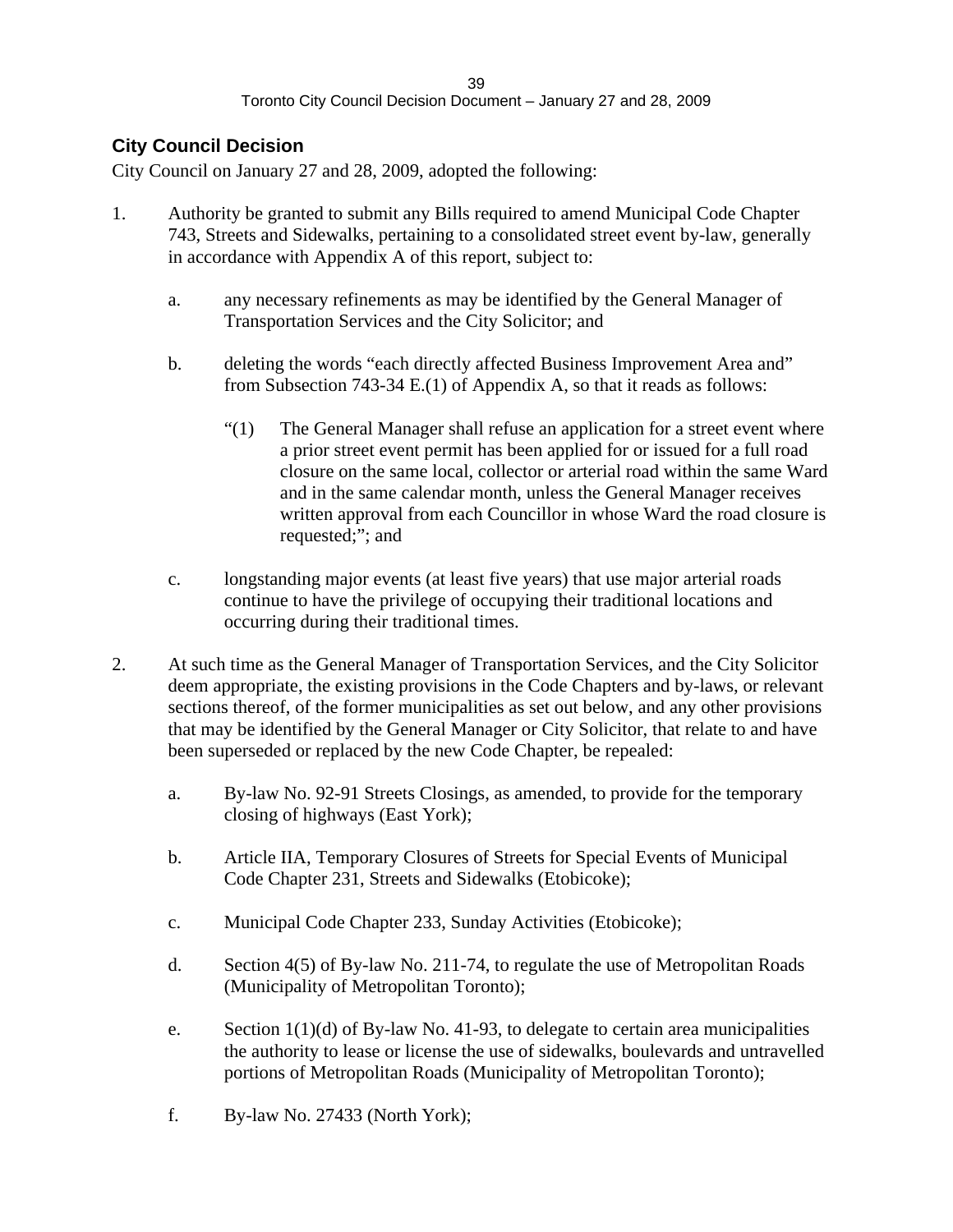- g. Section 3 of By-law No. 21208, being a by-law to prohibit the obstructing, encumbering, or fouling of highways and the sale by retail in a highway or on a vacant lot adjacent to a highway (Scarborough);
- h. Sections 313-19, 313-19.1, 313-25 and 313.19.21 of Municipal Code Chapter 313, Street and Sidewalks (former Toronto);
- i. Sections 313-19 and 313-25 of Schedule A of Municipal Code Chapter 313, Street and Sidewalks (former Toronto);
- j. Sections 937-3, 937-3.1, 937-4 and 937-5 of Municipal Code Chapter 937, Temporary Closing of Highways (City of Toronto); By-law No. 455-2000, Street Event definition; By-law No. 869-2000, Street Event definition; and Bylaw No. 398-2005, Grand Prix; and
- k. Articles 4 and 14 of Municipal Code Chapter 1004, Street (York); Section 2 of By-law No. 3343-79, Streets; and Section 3E of By-law No. 3823-81, Temporary Sidewalk Sales; Article 4 could include a closure for an event.
- 3. The City Solicitor, in consultation with the General Manager of Transportation Services, be authorized and directed to make application to the Senior Regional Justice of Ontario Court of Justice for set fines with respect to the offences created by the above noted proposed section of Municipal Code Chapter 743, Streets and Sidewalks.
- 4. City Council adopt the Street Event Implementation Guidelines and grant authority to the General Manager, Transportation Services, to amend the Street Event Implementation Guidelines from time to time to ensure the most up to-date requirements of the affected agencies are in place.

# **Background Information (Committee)**

pw21.7-Street Events-By-law Consolidation-Staff Report [\(http://www.toronto.ca/legdocs/mmis/2009/pw/bgrd/backgroundfile-18059.pdf](http://www.toronto.ca/legdocs/mmis/2009/pw/bgrd/backgroundfile-18059.pdf)) pw21.7-Appendix A [\(http://www.toronto.ca/legdocs/mmis/2009/pw/bgrd/backgroundfile-18060.pdf](http://www.toronto.ca/legdocs/mmis/2009/pw/bgrd/backgroundfile-18060.pdf)) pw21.7-Appendix B [\(http://www.toronto.ca/legdocs/mmis/2009/pw/bgrd/backgroundfile-18061.pdf](http://www.toronto.ca/legdocs/mmis/2009/pw/bgrd/backgroundfile-18061.pdf))

# **Communications (Committee)**

(January 6, 2009) letter from Councillor Paula Fletcher, Ward 30 - Toronto- Danforth (PW.New.PW21.7.1)

| Ward: All |
|-----------|
|-----------|

**Confirmation of Levels of Service for Roadway and Roadside Winter**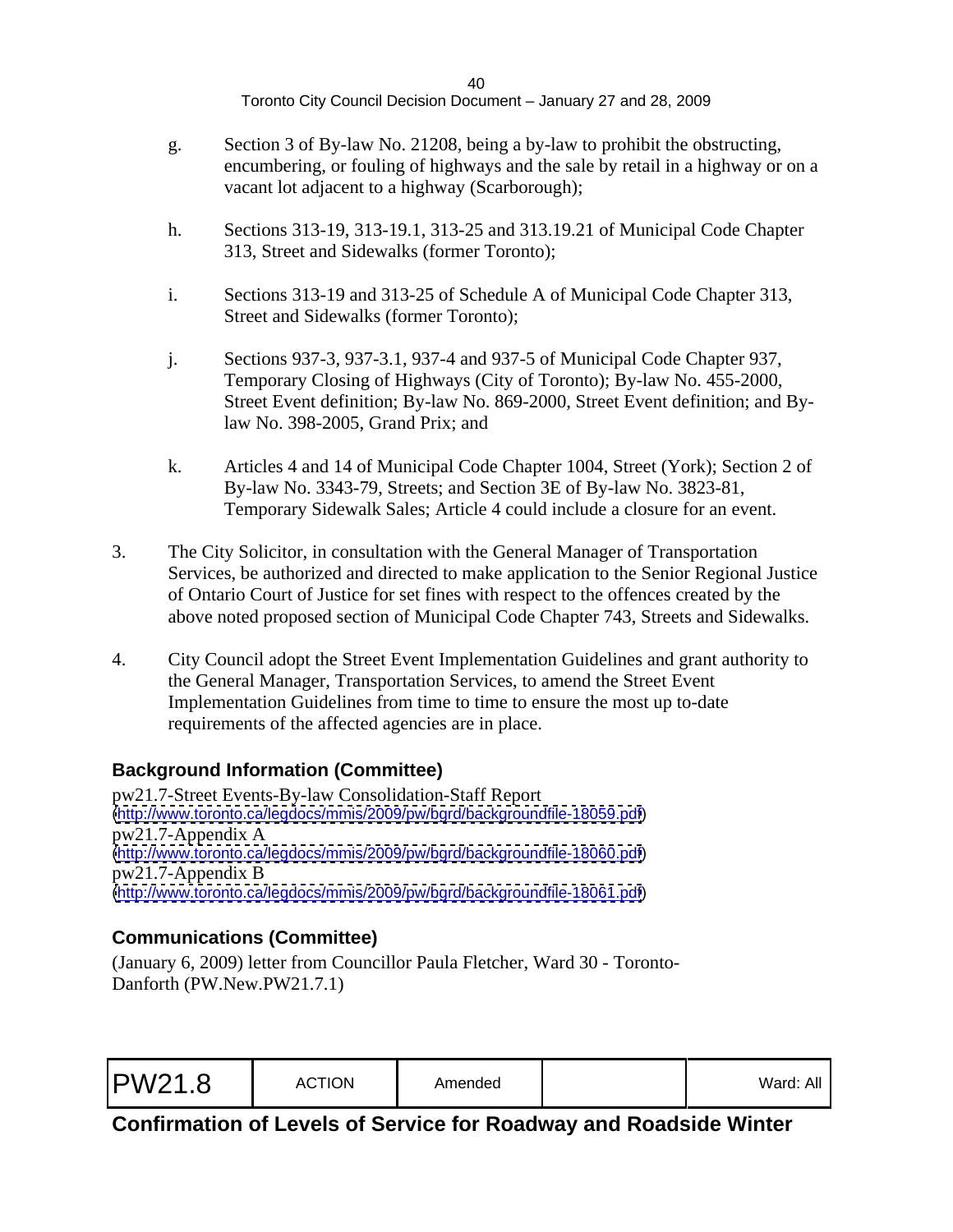# **Maintenance Services (PW20.10)**

#### **City Council Decision**

City Council on January 27 and 28, 2009, adopted the following:

- 1. City Council confirm the current levels of service for winter maintenance respecting roadway de-icing, roadway snow ploughing, driveway windrow opening, sidewalk snow clearing, and snow removal as outlined in Appendices 1, 3, 5 and 6 as continuing to be appropriate.
- 2. City Council direct the General Manager, Transportation Services to undertake a pilot project for the removal of windrows at entrances to public laneways at a cost of approximately \$50,000 subject to additional funding being allocated to the 2009 Transportation Services Operating Budget.
- 3. Part 2 above be referred to the Budget Committee for consideration as part of the 2009 Operating Budget Process.
- 4. At the end of each snow clearing season, the City Manager be requested to engage all Members of Council in a standardized comprehensive evaluation of the roadway and roadside winter maintenance service for that season, and the results become the basis for improving and building a roadway and roadside winter maintenance plan for the following season.
- 5. The General Manager, Transportation Services, be requested to report to the Public Works and Infrastructure Committee on:
	- a. possible amendments to the policies adopted as a result of the Development Infrastructure Policy and Standards Review (DIPS) as they relate to snow storage and snow removal;
	- b. options for the provision of snow ploughing and snow removal on residential public laneways in new and existing residential developments, including requirements for smaller equipment; and
	- c. the feasibility of clearing snow around school drop-off areas from curb to curb.

# **Background Information (Committee)**

pw21.8-Letter from City Clerk [\(http://www.toronto.ca/legdocs/mmis/2009/pw/bgrd/backgroundfile-18062.pdf](http://www.toronto.ca/legdocs/mmis/2009/pw/bgrd/backgroundfile-18062.pdf)) pw21.8-City Council Decision [\(http://www.toronto.ca/legdocs/mmis/2009/pw/bgrd/backgroundfile-18063.pdf](http://www.toronto.ca/legdocs/mmis/2009/pw/bgrd/backgroundfile-18063.pdf)) pw21.8-Confirmation of Levels of Service for Roadway-Staff Report [\(http://www.toronto.ca/legdocs/mmis/2009/pw/bgrd/backgroundfile-18064.pdf](http://www.toronto.ca/legdocs/mmis/2009/pw/bgrd/backgroundfile-18064.pdf)) pw21.8-Appendix 1 [\(http://www.toronto.ca/legdocs/mmis/2009/pw/bgrd/backgroundfile-18065.pdf](http://www.toronto.ca/legdocs/mmis/2009/pw/bgrd/backgroundfile-18065.pdf)) pw21.8-Appendix 2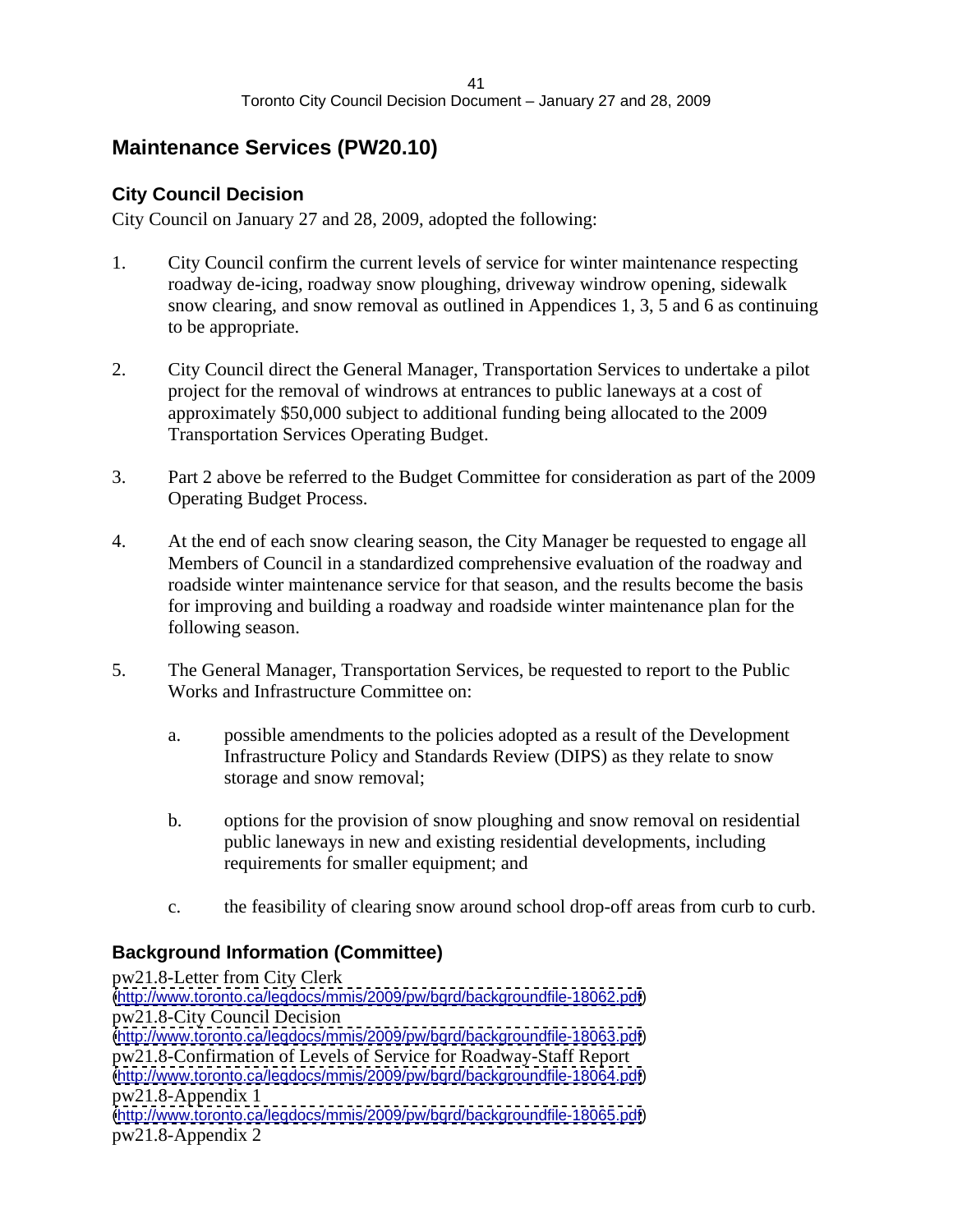| (http://www.toronto.ca/legdocs/mmis/2009/pw/bgrd/backgroundfile-18066.pdf) |  |  |
|----------------------------------------------------------------------------|--|--|
| $pw21.8$ -Appendix 3                                                       |  |  |
| (http://www.toronto.ca/legdocs/mmis/2009/pw/bgrd/backgroundfile-18067.pdf) |  |  |
| $pw21.8$ -Appendix 4                                                       |  |  |
| (http://www.toronto.ca/legdocs/mmis/2009/pw/bgrd/backgroundfile-18068.pdf) |  |  |
| $pw21.8$ -Appendix 5                                                       |  |  |
| (http://www.toronto.ca/legdocs/mmis/2009/pw/bgrd/backgroundfile-18069.pdf) |  |  |
| $pw21.8$ -Appendix 6                                                       |  |  |
| (http://www.toronto.ca/legdocs/mmis/2009/pw/bgrd/backgroundfile-18070.pdf) |  |  |

# **Communications (Committee)**

(January 6, 2009) letter from Councillor Peter Milczyn, Ward 5 - Etobicoke- Lakeshore (PW.New.PW21.8.1)

|--|--|

# **The Suspension of Non-Emergency City Construction Work on Significant Religious Holy Days**

# **City Council Decision**

City Council on January 27 and 28, 2009:

1. adopted the following:

The General Manager, Transportation Services, be requested to develop guidelines for municipal construction projects that would require staff to determine dates of significant religious events at any adjacent religious institutions and to take any appropriate action to minimize the impact of construction activities during those times.

- 2. received, for information, the following recommendations contained in the Member Motion dated November 4, 2008, from Councillor Stintz, seconded by Councillor Feldman:
	- 1. That City Council direct the City Manager, in consultation with the Deputy City Manager of Citizen Centred Services, Cluster B, to report to the appropriate Standing Committee on the suspension of construction work in neighbourhoods with large Jewish communities during Jewish High Holy Days. The report should include recommendations on how best to implement this mechanism.
	- 2. That City Council direct the City Manager, in consultation with the Deputy City Manager of Citizen Centred Services, Cluster B, to report to the appropriate Standing Committee on the extension of this special condition to other religious groups and Wards in the City of Toronto.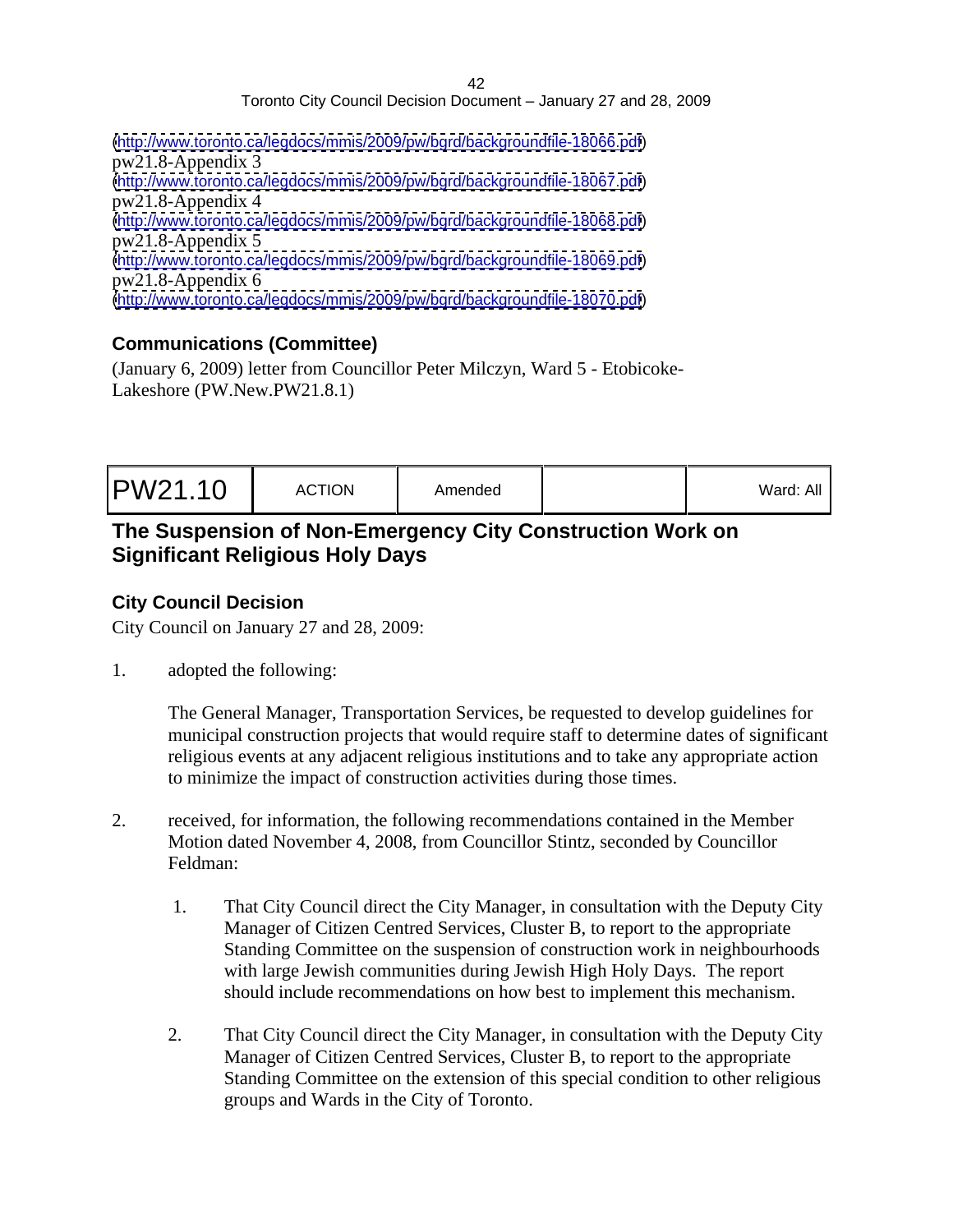#### **Background Information (Committee)**

pw21.10-Letter from the City Clerk [\(http://www.toronto.ca/legdocs/mmis/2009/pw/bgrd/backgroundfile-18073.pdf](http://www.toronto.ca/legdocs/mmis/2009/pw/bgrd/backgroundfile-18073.pdf))

# **Roadside Memorials in Ward 7 (York West)**

#### **City Council Decision**

City Council on January 27 and 28, 2009, received, for information, the following recommendation contained in the Member Motion from Councillor Giorgio Mammoliti:

1. That City Council recommend to all City of Toronto Agencies, Boards and Commissions, including The Toronto Community Housing Corporation, the removal of all temporary memorials that commemorate the death of an individual who the Toronto Police Service have known to be either a drug dealer or a gang member in Ward 7.

#### **Background Information (Committee)**

pw21.13-Letter from Etobicoke York Community Council [\(http://www.toronto.ca/legdocs/mmis/2009/pw/bgrd/backgroundfile-18077.pdf](http://www.toronto.ca/legdocs/mmis/2009/pw/bgrd/backgroundfile-18077.pdf)) pw21.13-Member Motion-Councillor Giorgio Mammoliti [\(http://www.toronto.ca/legdocs/mmis/2009/pw/bgrd/backgroundfile-18088.pdf](http://www.toronto.ca/legdocs/mmis/2009/pw/bgrd/backgroundfile-18088.pdf))

#### **Etobicoke York Community Council - Meeting 23**

|--|--|

# **98 Index Road and 150 North Queen Street – Official Plan and Zoning By-law Amendment Application – Final Report**

#### **City Council Decision**

- 1. City Council amend the Official Plan substantially in accordance with the draft Official Plan Amendment attached as Attachment 6.
- 2. City Council a mend the former City of Etobicoke Zoning Code substantially in accordance with the draft Zoning By-law Amendment described in this report including the use of a Holding designation in accordance with Section 36 of the Planning Act, R.S.O. cP.13, as amended, which Holding Symbol (H) will be removed from the lands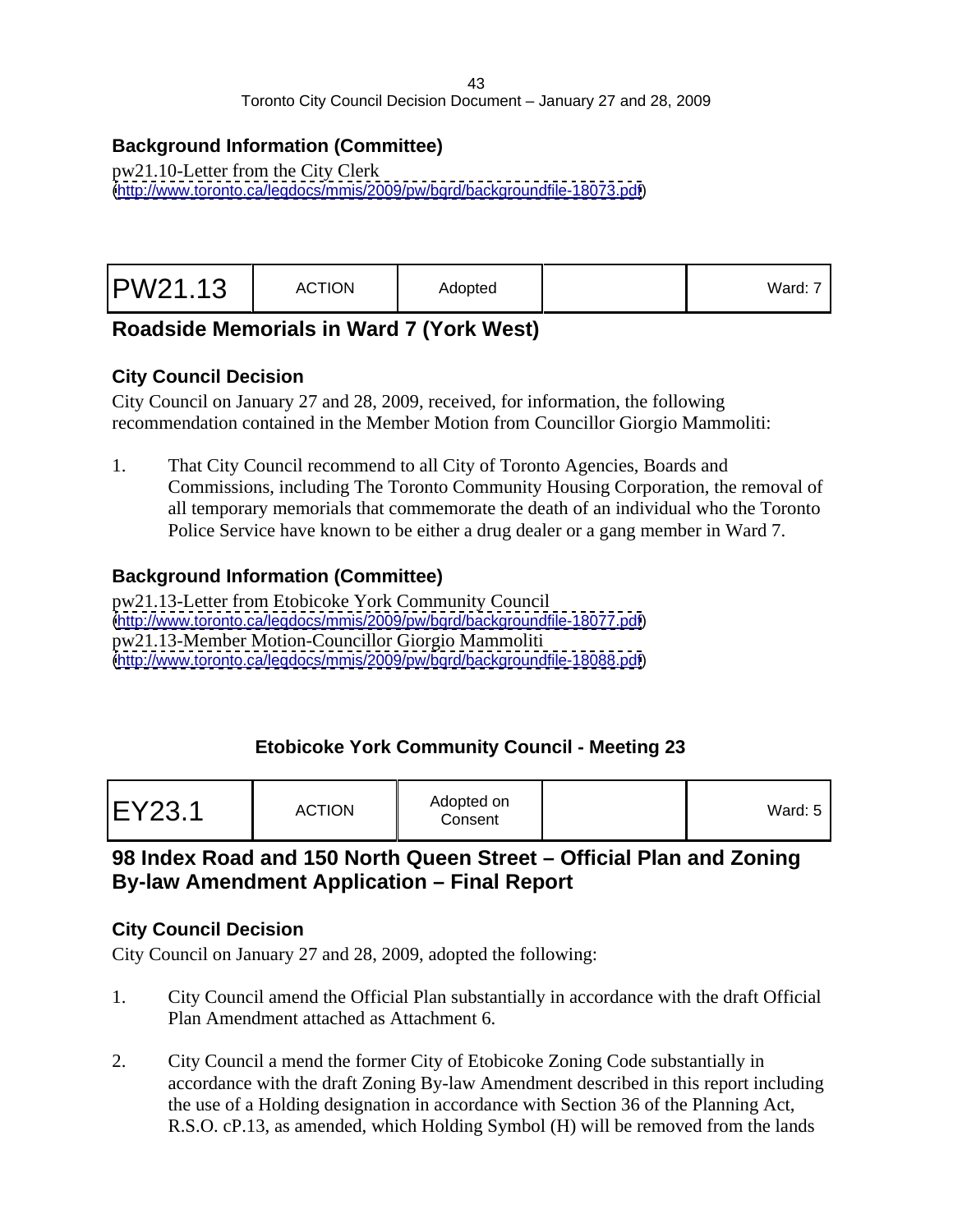upon satisfactory completion of the following:

- a. The owner must enter into an agreement with Ontario Realty Corporation for use of their property for access (two driveways to North Queen Street), services and surface storm drainage. The applicant/owner must provide this agreement to the satisfaction of the City Solicitor.
- b. The owner shall make satisfactory arrangements, including submitting satisfactory plans and providing financial guarantees, with the Executive Director of Technical Services regarding:
	- i. prohibiting turning movements for the west driveway except for right turns into the development by means of signage and a raised centre median constructed on North Queen Street;
	- ii. providing sufficient funding to install, when required, traffic control signals at the North Queen Street/main site driveway/165 North Queen Street west driveway intersection, including all related intersection improvements as well as any required modifications to the driveway leading to 165 North Queen Street;
	- iii. extending the existing left turn auxiliary lanes at the west and east approaches to the proposed signalized intersection to provide 95m and 65 metres of vehicle storage, respectively, with appropriate transition tapers;
	- iv. designing and constructing the north approach of the Index Road/North Queen Street intersection to reflect Etobicoke Engineering Design Standard No. 245. This design shall incorporate a southbound auxiliary left turn storage lane at the north intersection approach providing at least 30 metres of vehicle storage, with an appropriate transition taper;
	- v. designing and constructing an eastbound left turn auxiliary lane providing 30 metres of vehicle storage at the west approach of the Index Road/North Queen Street intersection, with an appropriate transition taper;
	- vi. resurfacing the full width of Index Road; and
	- vii. resurfacing the full width of North Queen Street, between the east and west limits of the works required on this section of road.
- c. The owner shall make a \$200,000 contribution towards the cost of a Municipal Class Environmental Assessment for the extensions of North Queen Street to The West Mall.
- d. The owner shall satisfy the City of Toronto and Toronto Transit Commission's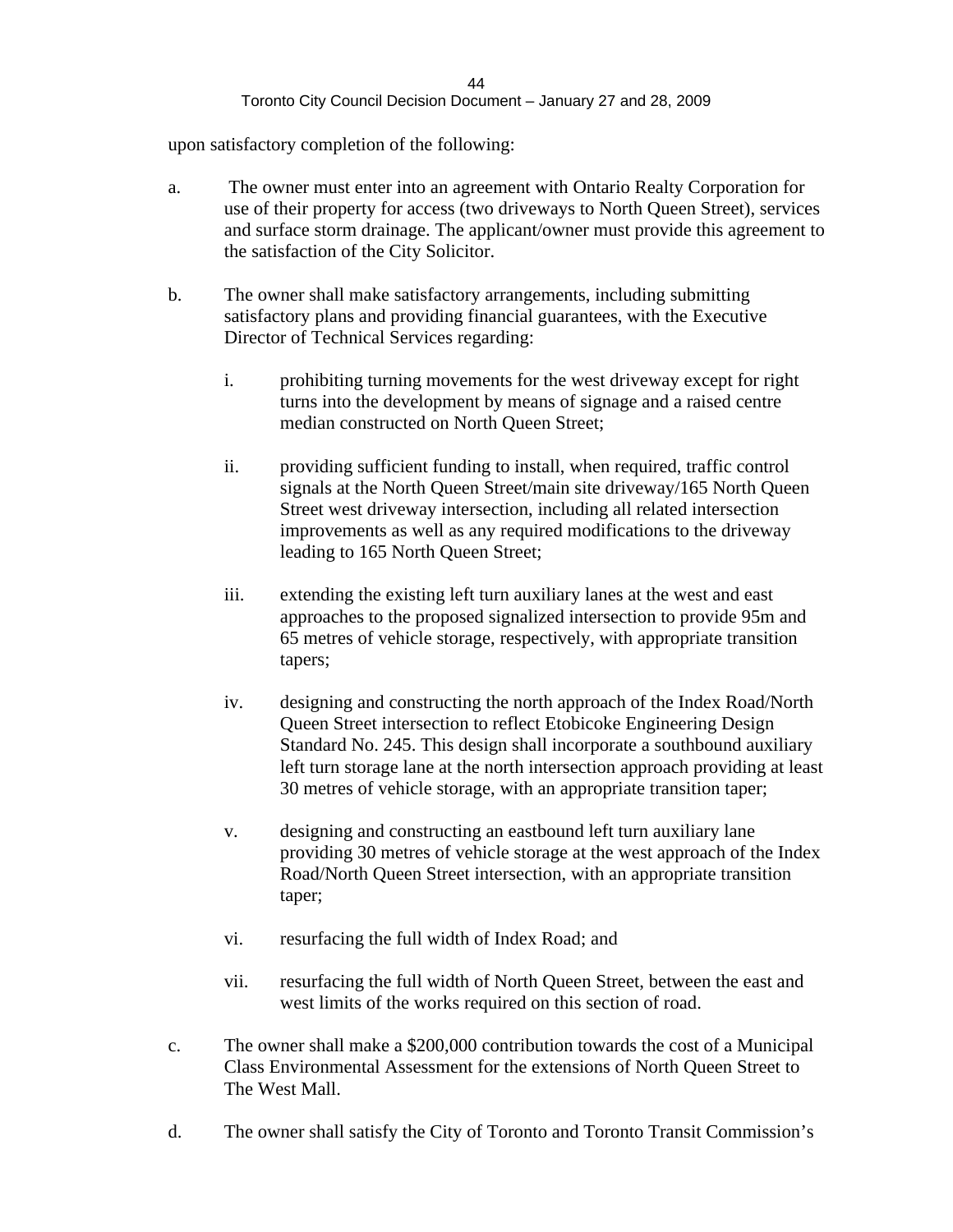requirements for protecting for a future subway alignment and emergency exit building associated with the westerly extension of the Bloor-Danforth subway.

- e. Issuance of Site Plan Application Notice of Approval Conditions to the satisfaction of the Director of Community Planning, Etobicoke York District for the subject development of the lands.
- f. The owner shall submit confirmation to the Director, Community Planning Etobicoke York District that the owner has purchased the CP rail lands required to be added to 98 Index Road.
- g. The owner shall make a payment of \$50,000 for the installation of signal priority at two intersections near the site as required by the Toronto Transit Commission.
- 3. City Council authorize the City Solicitor to make such stylistic and technical changes to the draft Official Plan Amendment and draft Zoning By-law Amendment as may be required.
- 4. City Council include the North Queen Street Extension project in the City of Toronto 10 year Capital Plan.

*Statutory - Planning Act, RSO 1990*

# **Background Information (Committee)**

December 16, 2008 report [\(http://www.toronto.ca/legdocs/mmis/2009/ey/bgrd/backgroundfile-17809.pdf](http://www.toronto.ca/legdocs/mmis/2009/ey/bgrd/backgroundfile-17809.pdf)) Public Meeting Notice [\(http://www.toronto.ca/legdocs/mmis/2009/ey/bgrd/backgroundfile-17810.pdf](http://www.toronto.ca/legdocs/mmis/2009/ey/bgrd/backgroundfile-17810.pdf)) By-law [\(http://www.toronto.ca/legdocs/mmis/2009/ey/bgrd/backgroundfile-18248.pdf](http://www.toronto.ca/legdocs/mmis/2009/ey/bgrd/backgroundfile-18248.pdf))

#### **1a 98 Index Road and 150 North Queen Street – Official Plan and Zoning Bylaw Amendment Application – Supplementary Report**

# **Background Information (Committee)**

December 22, 2008 supplementary report [\(http://www.toronto.ca/legdocs/mmis/2009/ey/bgrd/backgroundfile-18245.pdf](http://www.toronto.ca/legdocs/mmis/2009/ey/bgrd/backgroundfile-18245.pdf))

| EY23.2 | Adopted on<br><b>ACTION</b><br>Consent | .<br>Ward: ৻ |  |  |  |  |
|--------|----------------------------------------|--------------|--|--|--|--|
|--------|----------------------------------------|--------------|--|--|--|--|

# **347 Royal York Road – Extension of By-law 111-2008 Exempting the**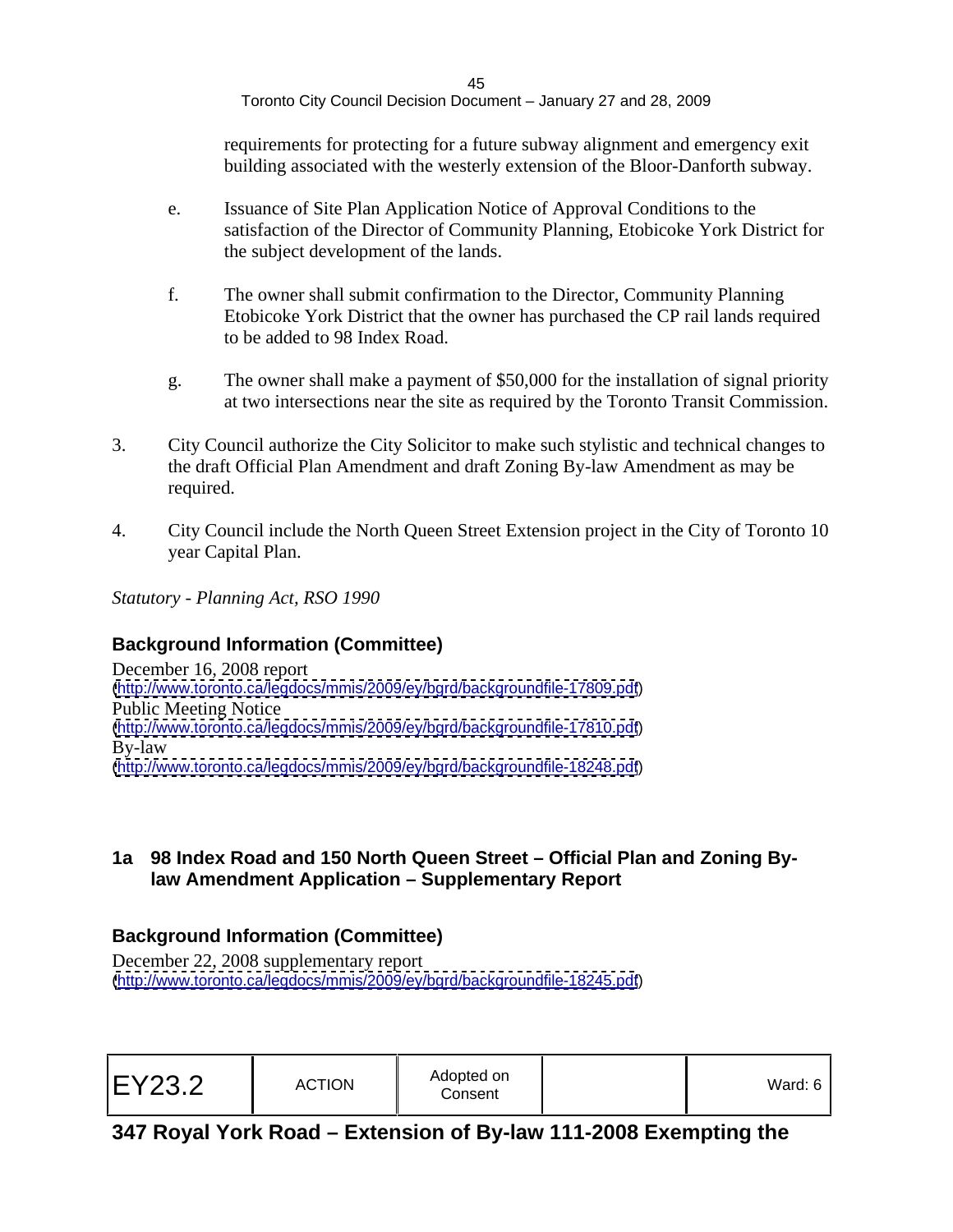# **Lands from Part Lot Control – Final Report**

# **City Council Decision**

City Council on January 27 and 28, 2009, adopted the following:

- 1. City Council enact a By-law to extend the term of By-law 111-2008 to allow the unsold lots formally known as 347 Royal York Road (Registered Plan 1015, designated as Parts 1, 3, 6, 7, 9 & 10, 11, 17, 20, 49, 26 & 34 & 37, 24 & 32 & 39, 23 & 31 & 40 on Reference Plan 66R-23489) to be exempt from Part Lot Control for an additional one year period substantially in accordance with the draft By-law included as Attachment 2 of this report.
- 2. City Council authorize the City Solicitor to make such stylistic and technical changes to the draft By-law as may be required.
- 3. City Council authorize and direct the appropriate City Officials to register the By-law on title.

# **Background Information (Committee)**

December 15, 2008 report [\(http://www.toronto.ca/legdocs/mmis/2009/ey/bgrd/backgroundfile-17783.pdf](http://www.toronto.ca/legdocs/mmis/2009/ey/bgrd/backgroundfile-17783.pdf))

| Ward: 1 |  |
|---------|--|
|---------|--|

# **Thistle Down Boulevard – Parking Regulation Amendments**

# **City Council Decision**

City Council on January 27 and 28, 2009, adopted the following:

- 1. City Council rescind the existing "No Parking, 8:00 a.m. to 5:00 p.m., Monday to Friday" prohibition on the south side of Thistle Down Boulevard from a point 40.0 metres east of Bankfield Drive to a point 39.5 m west of Alhart Drive/Bridgenorth Crescent.
- 2. City Council enact a "Maximum 10 Minute Limit, 8:00 a.m. to 5:00 p.m. Monday to Friday" parking restriction on the south side of Thistle Down Boulevard from a point 40 metres east of Bankfield Drive to a point 66 metres east of Belfield Drive.
- 3. City Council enact a "No Parking, 8:00 a.m. to 5:00 p.m., Monday to Friday" prohibition on the south side of Thistle Down Boulevard from a point 66 metres east of Bankfield Drive to a point 39.5 metres west of Alhart Drive.

# **Background Information (Committee)**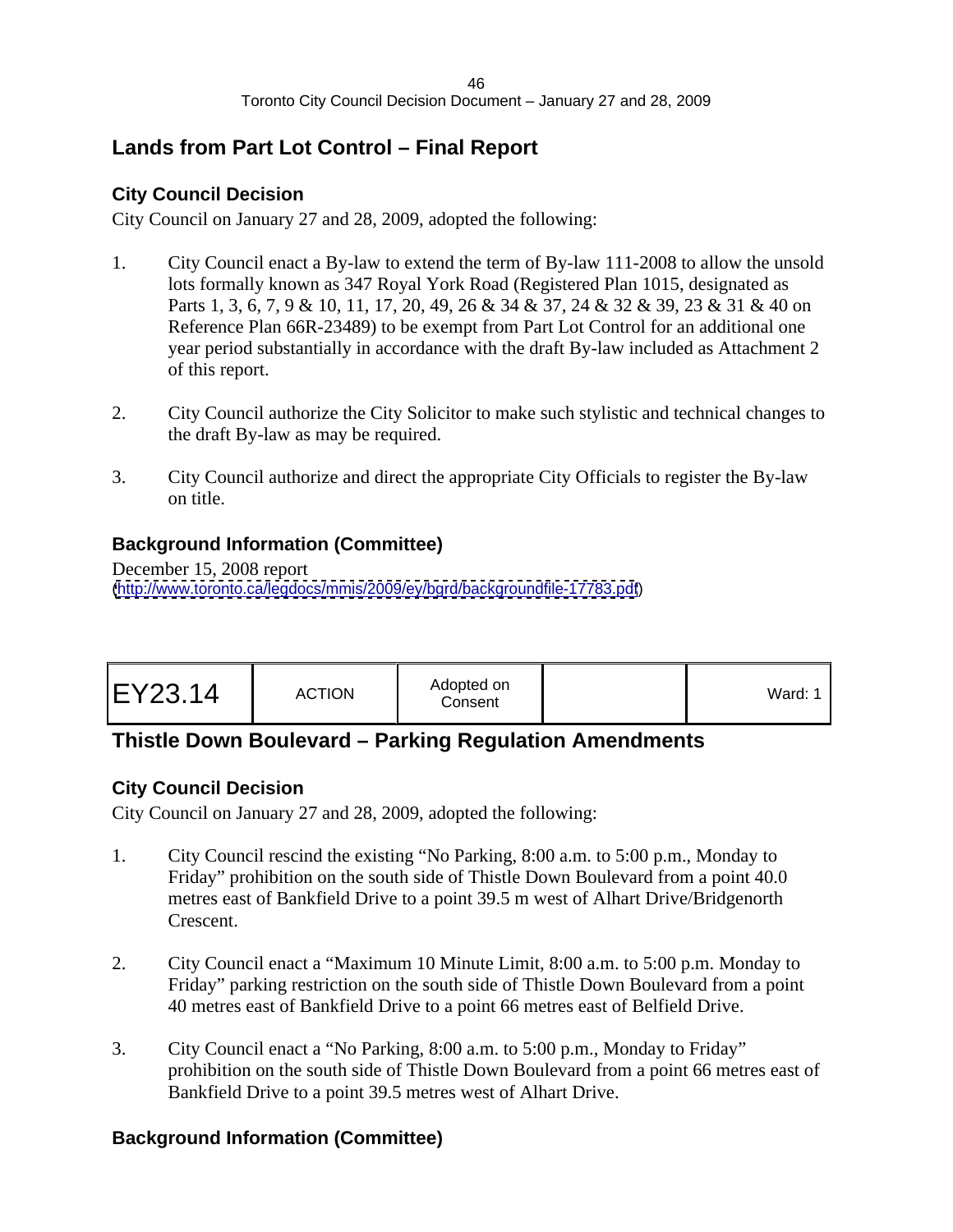December 8, 2008 report

[\(http://www.toronto.ca/legdocs/mmis/2009/ey/bgrd/backgroundfile-17755.pdf](http://www.toronto.ca/legdocs/mmis/2009/ey/bgrd/backgroundfile-17755.pdf)) Attachment (http:/[/www.toronto.ca/legdocs/mmis/2009/ey/bgrd/backgroundfile-17756.pdf](http://www.toronto.ca/legdocs/mmis/2009/ey/bgrd/backgroundfile-17756.pdf))

| EY23.15 | Adopted on<br><b>ACTION</b><br>Consent | Ward: 2 |  |  |  |  |
|---------|----------------------------------------|---------|--|--|--|--|
|---------|----------------------------------------|---------|--|--|--|--|

# **International Boulevard – U-Turn Prohibitions**

#### **City Council Decision**

City Council on January 27 and 28, 2009, adopted the following:

- 1. City Council rescind the U-turn prohibition anytime for eastbound traffic on International Boulevard between a point 30.5 metres east of Carlingview Drive and a point 100.0 metres east of Carlingview Drive.
- 2. City Council approve a U-turn prohibition anytime for eastbound traffic on International Boulevard between a point 30.5 metres east of Carlingview Drive and a point 153 metres east of Carlingview Drive.

# **Background Information (Committee)**

December 8, 2008 report [\(http://www.toronto.ca/legdocs/mmis/2009/ey/bgrd/backgroundfile-17762.pdf](http://www.toronto.ca/legdocs/mmis/2009/ey/bgrd/backgroundfile-17762.pdf)) Attachment [\(http://www.toronto.ca/legdocs/mmis/2009/ey/bgrd/backgroundfile-17763.pdf](http://www.toronto.ca/legdocs/mmis/2009/ey/bgrd/backgroundfile-17763.pdf))

|--|

# **The Queensway, East of Penhurst Avenue – Parking Prohibition Amendment**

#### **City Council Decision**

- 1. City Council remove the "No Parking Anytime" prohibition on the south side of The Queensway between Penhurst Avenue and Wesley Street.
- 2. City Council install a "No Parking Anytime" prohibition on the south side of The Queensway between a point 40 metres east of Penhurst Avenue and Wesley Street.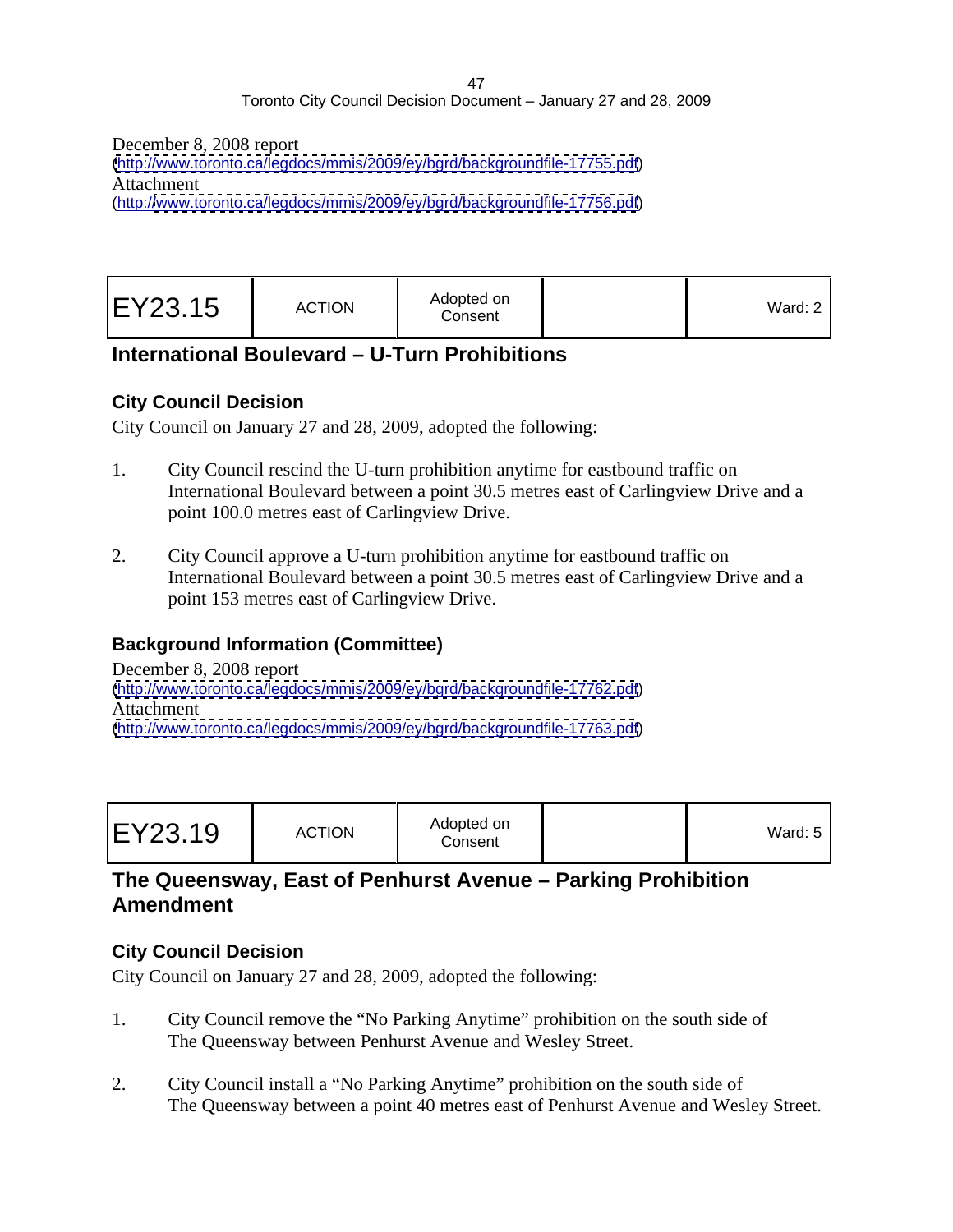- 3. City Council install a Pay and Display Machine on the south side of The Queensway between a point 15 metres east of Penhurst Avenue and a point 25 metres east thereof, to operate from 9:00 a.m. to 6:00 p.m., Monday to Saturday, for a maximum period of three hours at a rate of \$1.00/hour.
- 4. City Council designate a taxicab stand for three taxi-cabs on the south side of The Queensway, between a point 15 metres east of Penhurst Avenue and a point 25 metres east thereof, from the hours of 6:00 p.m. to 3:00 a.m.

# **Background Information (Committee)**

December 9, 2008 report [\(http://www.toronto.ca/legdocs/mmis/2009/ey/bgrd/backgroundfile-17768.pdf](http://www.toronto.ca/legdocs/mmis/2009/ey/bgrd/backgroundfile-17768.pdf)) Attachments **Attachments** [\(http://www.toronto.ca/legdocs/mmis/2009/ey/bgrd/backgroundfile-17769.pdf](http://www.toronto.ca/legdocs/mmis/2009/ey/bgrd/backgroundfile-17769.pdf))

# **The West Mall, South of Sherway Drive - Parking Regulation Amendment**

# **City Council Decision**

City Council on January 27 and 28, 2009, adopted the following:

- 1. City Council rescind the 'No Parking Anytime' regulation on the west side of The West Mall between the north limit of the road and Evans Avenue.
- 2. City Council enact a 'No Parking Anytime' regulation on the west side of The West Mall between the north limit of the road and Sherway Drive.
- 3. City Council enact a 'No Stopping Anytime' regulation on the west side of The West Mall between Sherway Drive and Evans Avenue.

# **Background Information (Committee)**

December 10, 2008 report [\(http://www.toronto.ca/legdocs/mmis/2009/ey/bgrd/backgroundfile-17766.pdf](http://www.toronto.ca/legdocs/mmis/2009/ey/bgrd/backgroundfile-17766.pdf)) Attachment [\(http://www.toronto.ca/legdocs/mmis/2009/ey/bgrd/backgroundfile-17767.pdf](http://www.toronto.ca/legdocs/mmis/2009/ey/bgrd/backgroundfile-17767.pdf))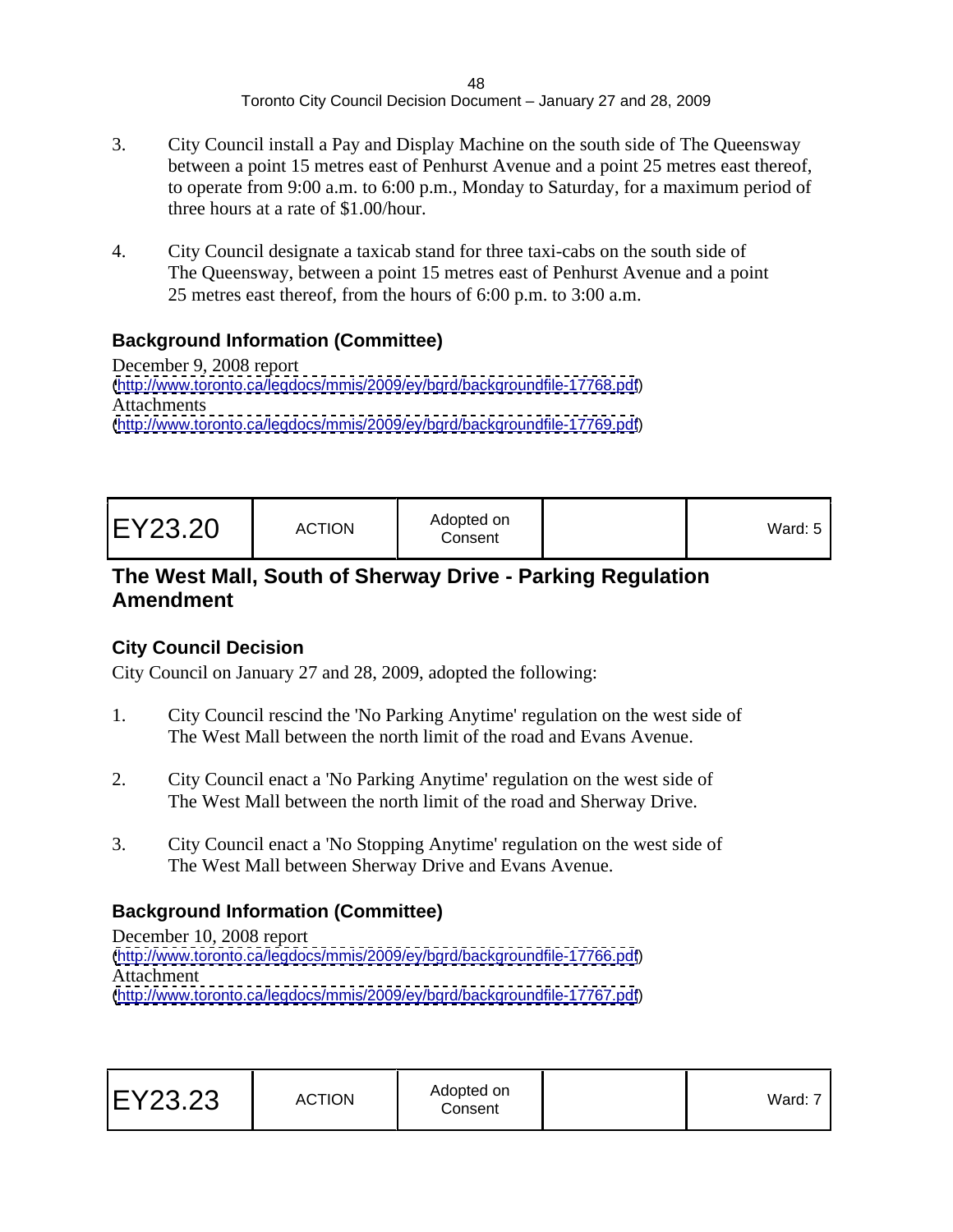# **Wilson Avenue and Beverly Hills Drive – Traffic Control Signals**

# **City Council Decision**

City Council on January 27 and 28, 2009, adopted the following:

1. City Council approve the installation of traffic control signals at the intersection of Wilson Avenue and Beverly Hills Drive.

# **Background Information (Committee)**

December 8, 2008 report [\(http://www.toronto.ca/legdocs/mmis/2009/ey/bgrd/backgroundfile-17775.pdf](http://www.toronto.ca/legdocs/mmis/2009/ey/bgrd/backgroundfile-17775.pdf)) Attachment [\(http://www.toronto.ca/legdocs/mmis/2009/ey/bgrd/backgroundfile-17776.pdf](http://www.toronto.ca/legdocs/mmis/2009/ey/bgrd/backgroundfile-17776.pdf))

| Vard: 11 |
|----------|
|----------|

# **Scarlett Road and Clairton Crescent – Traffic Control Signal Studies; and, Scarlett Road between East Drive and Edinborough Court – Speed Studies**

# **City Council Decision**

City Council on January 27 and 28, 2009, adopted the following:

- 1. City Council not approve the installation of traffic control signals at the intersection of Scarlett Road and Clairton Crescent (both north and south intersections) at this time, as the Traffic Control Signal Warrant is not achieved.
- 2. City Council not approve the implementation of a 40 km/h speed limit on Scarlett Road between East Drive and Edinborough Court, as the requirements of the 40 km/h Speed Limit Warrant is not achieved.

# **Background Information (Committee)**

December 11, 2008 report [\(http://www.toronto.ca/legdocs/mmis/2009/ey/bgrd/backgroundfile-17817.pdf](http://www.toronto.ca/legdocs/mmis/2009/ey/bgrd/backgroundfile-17817.pdf)) Appendix A [\(http://www.toronto.ca/legdocs/mmis/2009/ey/bgrd/backgroundfile-17818.pdf](http://www.toronto.ca/legdocs/mmis/2009/ey/bgrd/backgroundfile-17818.pdf)) Attachment [\(http://www.toronto.ca/legdocs/mmis/2009/ey/bgrd/backgroundfile-17819.pdf](http://www.toronto.ca/legdocs/mmis/2009/ey/bgrd/backgroundfile-17819.pdf))

| EY23.28 | Adopted on<br><b>ACTION</b><br>Consent | $\cdots$<br>--<br>VVard. |  |  |  |  |  |  |  |  |  |  |
|---------|----------------------------------------|--------------------------|--|--|--|--|--|--|--|--|--|--|
|---------|----------------------------------------|--------------------------|--|--|--|--|--|--|--|--|--|--|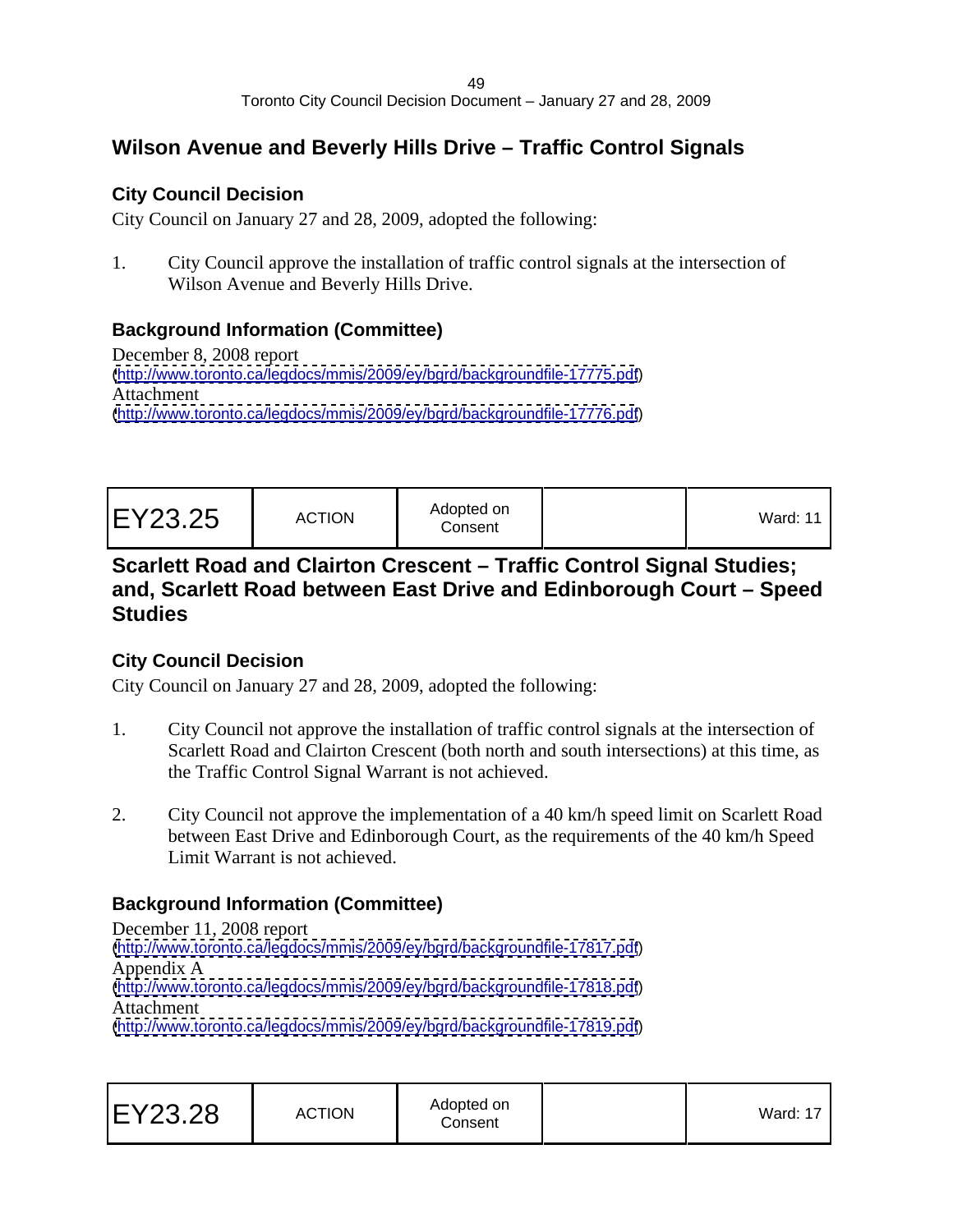# **Installation of On-Street Parking Space for Persons With Disabilities - Dovercourt Road**

# **City Council Decision**

City Council on January 27 and 28, 2009, adopted the following:

1. City Council approve the installation of an on-street parking space for persons with disabilities on the west side of Dovercourt Road, between a point 163.7 metres south of Davenport Road and a point 5.5 metres further south.

# **Background Information (Committee)**

December 12, 2008 report [\(http://www.toronto.ca/legdocs/mmis/2009/ey/bgrd/backgroundfile-17781.pdf\)](http://www.toronto.ca/legdocs/mmis/2009/ey/bgrd/backgroundfile-17781.pdf)

| Adopted on<br>$EV$ $23.31$<br><b>ACTION</b><br>$L1 < L0$ .<br>Consent | $\sim$ $\sim$ $\sim$<br>Ward: 4 |  |  |  |
|-----------------------------------------------------------------------|---------------------------------|--|--|--|
|-----------------------------------------------------------------------|---------------------------------|--|--|--|

# **Designation of Fire Routes and Amendment to Chapter 880 – Fire Routes (208 La Rose Avenue)**

# **City Council Decision**

City Council on January 27 and 28, 2009, adopted the following:

- 1. City Council designate part or those parts of the private road or roads shown on the site plan filed with the Fire Chief in respect of the municipal addresses set out below as fire routes pursuant to Municipal Code Chapter 880 – Fire Routes - 208 La Rose Avenue.
- 2. City Council authorize the Fire Chief and City Solicitor to take the appropriate action to make a designated Fire Route.

# **Background Information (Committee)**

December 11, 2008 report [\(http://www.toronto.ca/legdocs/mmis/2009/ey/bgrd/backgroundfile-17747.pdf](http://www.toronto.ca/legdocs/mmis/2009/ey/bgrd/backgroundfile-17747.pdf)) By-law [\(http://www.toronto.ca/legdocs/mmis/2009/ey/bgrd/backgroundfile-17748.pdf](http://www.toronto.ca/legdocs/mmis/2009/ey/bgrd/backgroundfile-17748.pdf))

| EY23.32<br><b>ACTION</b><br>Conser | \dopted on<br>,<br>vaiu. Z |
|------------------------------------|----------------------------|
|------------------------------------|----------------------------|

**Designation of Fire Routes and Amendment to Chapter 880 – Fire Routes (215 Carlingview Drive)**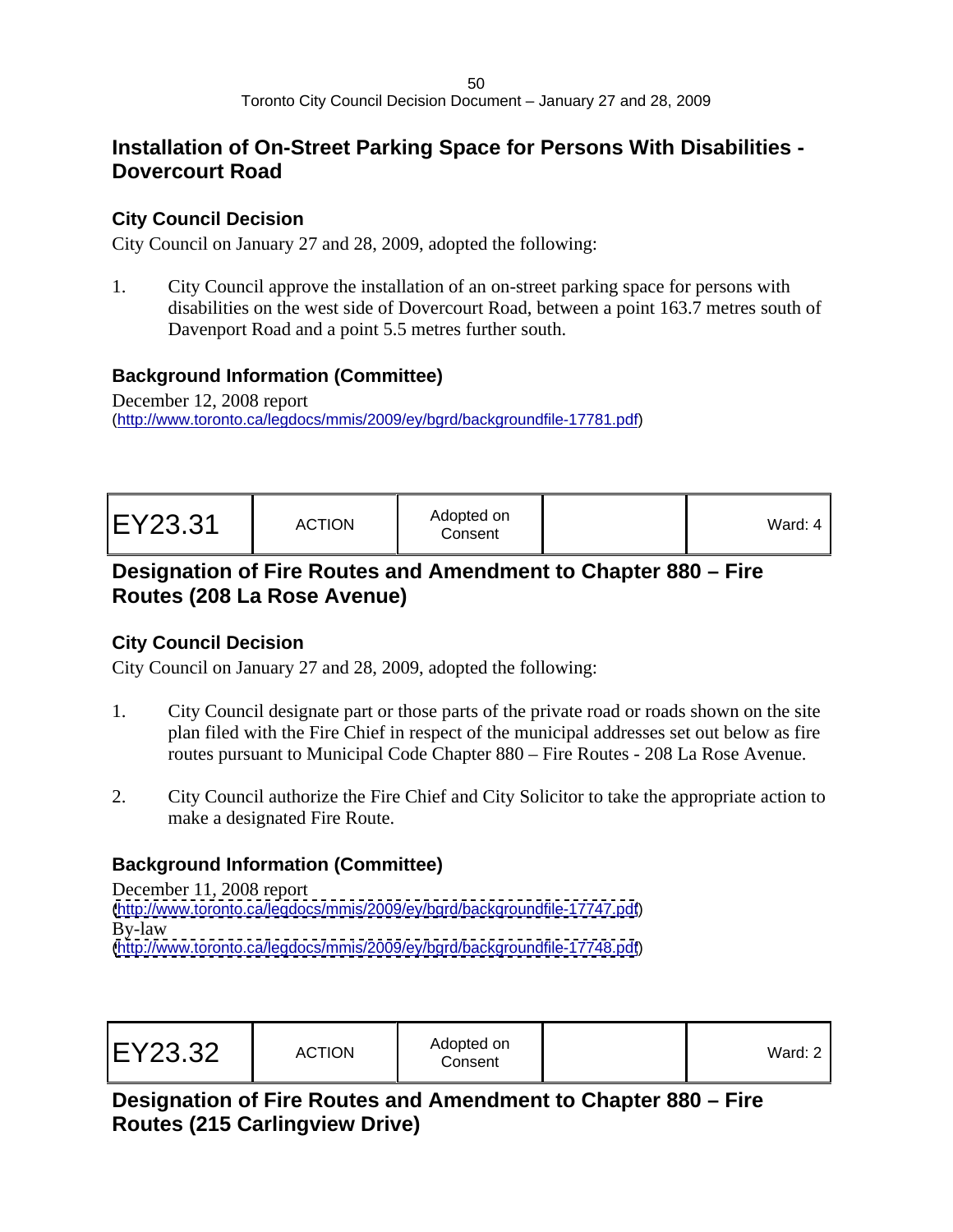# **City Council Decision**

City Council on January 27 and 28, 2009, adopted the following:

- 1. City Council designate part or those parts of the private road or roads shown on the site plan filed with the Fire Chief in respect of the municipal addresses set out below as fire routes pursuant to Municipal Code Chapter 880 – Fire Routes - 215 Carlingview Drive.
- 2. City Council authorise the Fire Chief and City Solicitor to take the appropriate action to make a designated Fire Route.

# **Background Information (Committee)**

December 11, 2008 [\(http://www.toronto.ca/legdocs/mmis/2009/ey/bgrd/backgroundfile-17750.pdf](http://www.toronto.ca/legdocs/mmis/2009/ey/bgrd/backgroundfile-17750.pdf)) By-law [\(http://www.toronto.ca/legdocs/mmis/2009/ey/bgrd/backgroundfile-17751.pdf](http://www.toronto.ca/legdocs/mmis/2009/ey/bgrd/backgroundfile-17751.pdf))

# **Appointment of Members of Council to Toronto and Region Conservation Authority Humber and Etobicoke-Mimico Watersheds Sub-Committees**

# **City Council Decision**

City Council on January 27 and 28, 2009, adopted the following:

- 1. City Council appoint Councillor Saundercook to the Toronto and Region Conservation Authority Humber Watershed Alliance for a term of office ending November 30, 2010, and until a successor is appointed.
- 2. City Council request the Toronto and Region Conservation Authority Humber Watershed Alliance to give consideration to adding a second Councillor to the Toronto and Region Conservation Authority Humber Watershed Alliance and if so approved, Councillor Hall be appointed for a term of office ending November 30, 2010, and until a successor is appointed.
- 3. City Council appoint Councillor Milczyn to the Toronto and Region Conservation Authority Etobicoke-Mimico Watersheds Coalition for a term of office ending November 30, 2010, and until a successor is appointed.

# **Background Information (Committee)**

December 11, 2008 report [\(http://www.toronto.ca/legdocs/mmis/2009/ey/bgrd/backgroundfile-17746.pdf](http://www.toronto.ca/legdocs/mmis/2009/ey/bgrd/backgroundfile-17746.pdf))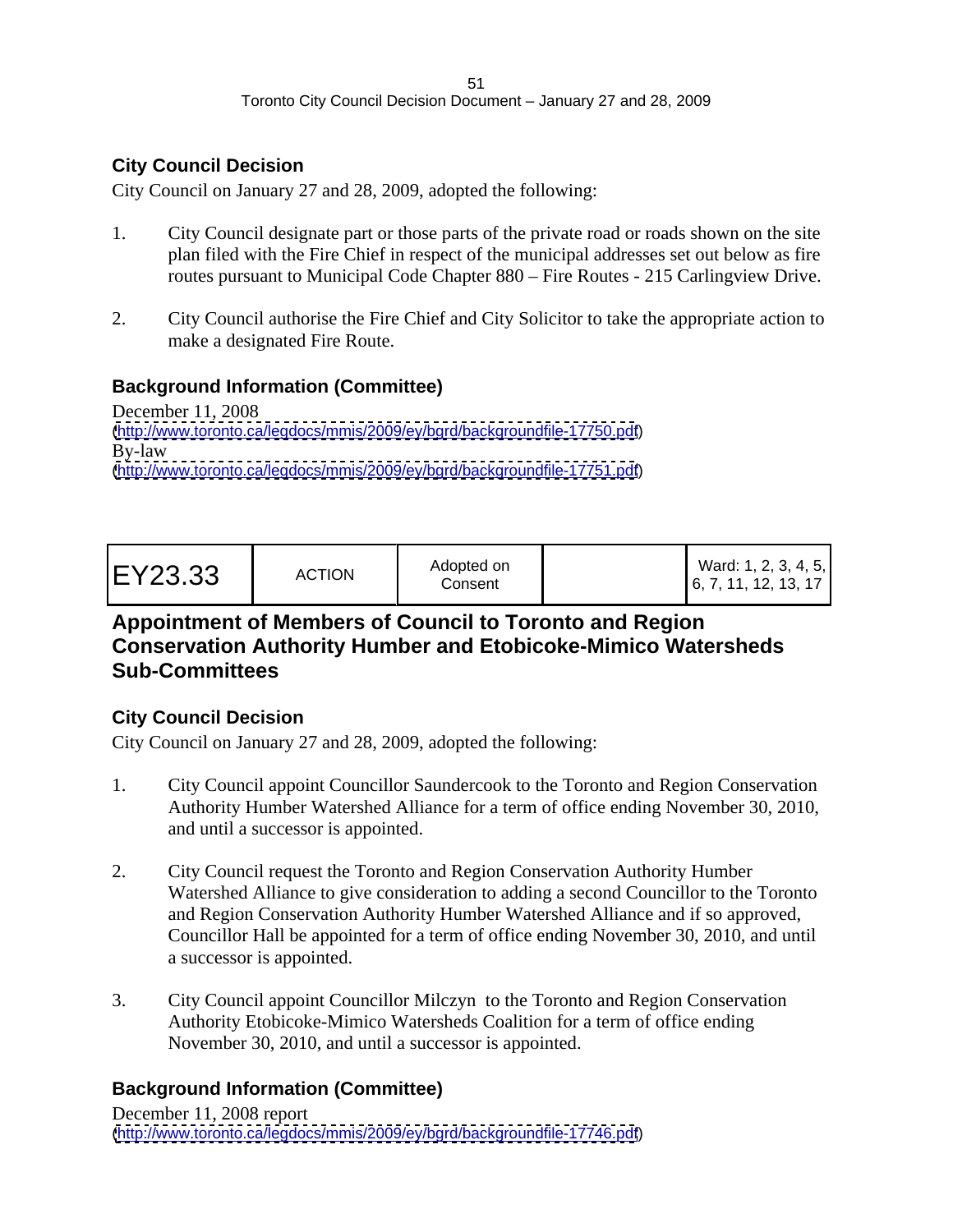| EY23.34 | <b>ACTION</b> | Adopted on<br>Consen | 6, 7, 11, 12, 13, 17 | Ward: 1, 2, 3, 4, 5 |  |
|---------|---------------|----------------------|----------------------|---------------------|--|
|---------|---------------|----------------------|----------------------|---------------------|--|

# **Appointment of Members of Council to the Community Museum Management Boards and Etobicoke York Community Preservation Panel**

#### **City Council Decision**

City Council on January 27 and 28, 2009, adopted the following:

- 1. City Council appoint Councillor Milczyn to the Montgomery's Inn Museum Management Board for a term of office ending November 30, 2010, and until their successors are appointed.
- 2. City Council appoint Councillor Saundercook to the Colborne Lodge/Spadina House/Mackenzie House Community Museum Management Board Panel for a term of office ending November 30, 2010, and until a successor is appointed.
- 3. City Council appoint Councillors Milczyn, Nunziata and Palacio to the Etobicoke York Community Preservation Panel for a term of office ending November 30, 2010, and until their successors are appointed.
- 4. City Council appoint Councillor Di Giorgio to the York Museum Management Board for a term of office ending November 30, 2010 and until their successors are appointed.

# **Background Information (Committee)**

December 11, 2008 report [\(http://www.toronto.ca/legdocs/mmis/2009/ey/bgrd/backgroundfile-17745.pdf](http://www.toronto.ca/legdocs/mmis/2009/ey/bgrd/backgroundfile-17745.pdf))

| Ward: 1, 2, 3, 4, 5,<br>, 7, 11, 12, 13, 17 |  |  |
|---------------------------------------------|--|--|
|---------------------------------------------|--|--|

# **Recommended Candidate to Fill Mid-term Vacancy on the Etobicoke York Community Preservation Panel**

# **City Council Decision**

City Council on January 27 and 28, 2009, adopted the following:

1. City Council nominate the candidates listed in the confidential Attachment 1 effective January 1, 2009 to the Etobicoke York Community Preservation Panel for a term coincident with Council or until their successors are appointed.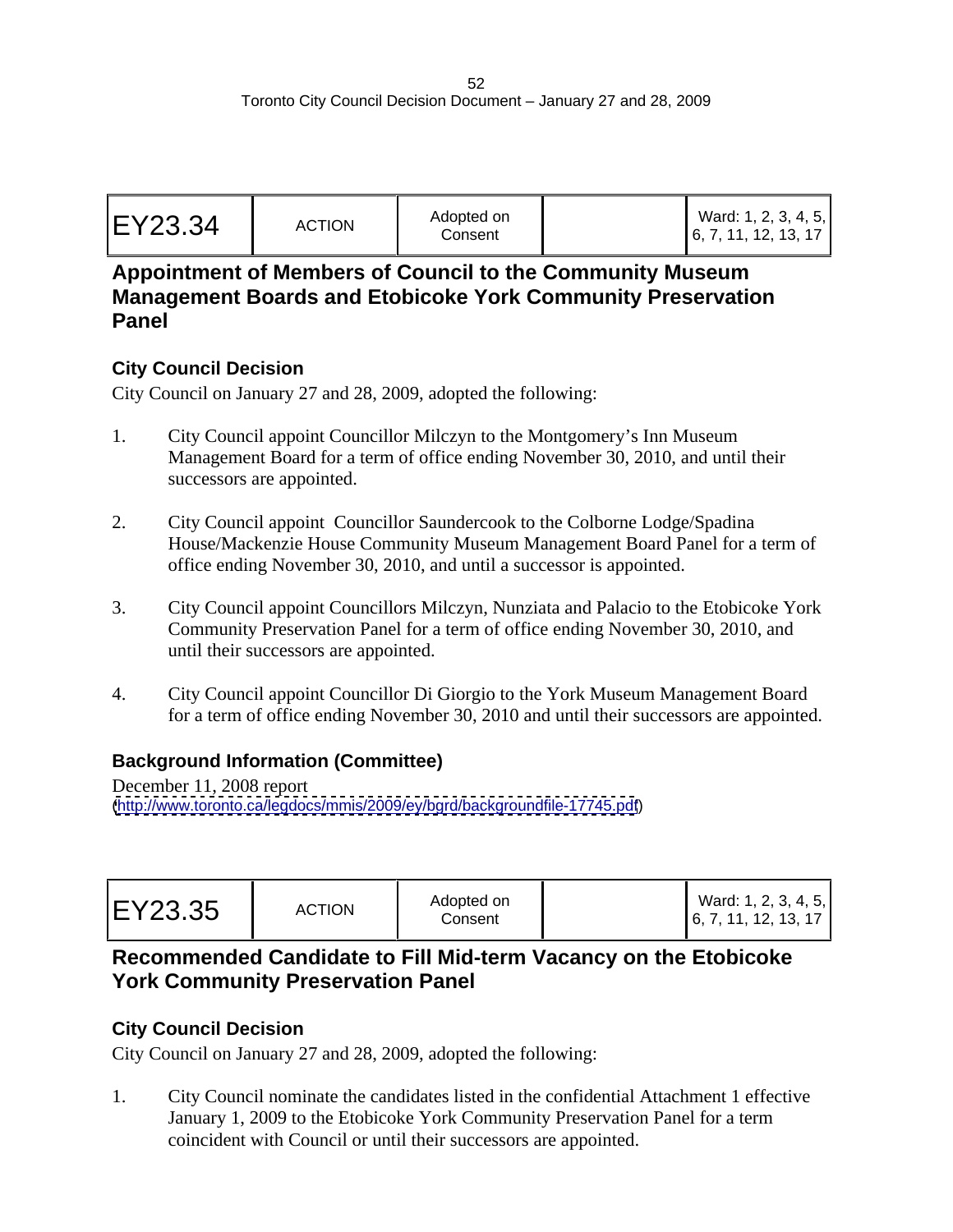2. City Council authorize the release of the confidential Attachment 1 once it has dealt with this staff report.

Confidential Attachment 1 is now public in its entirety and contains the names of the following individuals nominated for appointment to the Etobicoke York Community Preservation Panel effective January 1, 2009, for a term coincident with Council or until their successors are appointed:

- Judith Leach
- David Wencer.

#### **Confidential Attachment - Personal matters about an identifiable individual, including municipal or local board employees**

#### **Background Information (Committee)**

December 15, 2008 report [\(http://www.toronto.ca/legdocs/mmis/2009/ey/bgrd/backgroundfile-17744.pdf](http://www.toronto.ca/legdocs/mmis/2009/ey/bgrd/backgroundfile-17744.pdf))

# **Electrocution of a Second Dog on Keele Street**

#### **City Council Decision**

City Council on January 27 and 28, 2009, received Item EY23.40 for information.

# **Background Information (City Council)**

(January 21, 2009) communication from the President and Chief Executive Officer, Toronto Hydro Corporation (EY23.40a) [\(http://www.toronto.ca/legdocs/mmis/2009/cc/bgrd/backgroundfile-18612.pdf](http://www.toronto.ca/legdocs/mmis/2009/cc/bgrd/backgroundfile-18612.pdf))

# **North York Community Council - Meeting 22**

# **Payment In-Lieu of Parking - 1977 Avenue Road**

# **City Council Decision**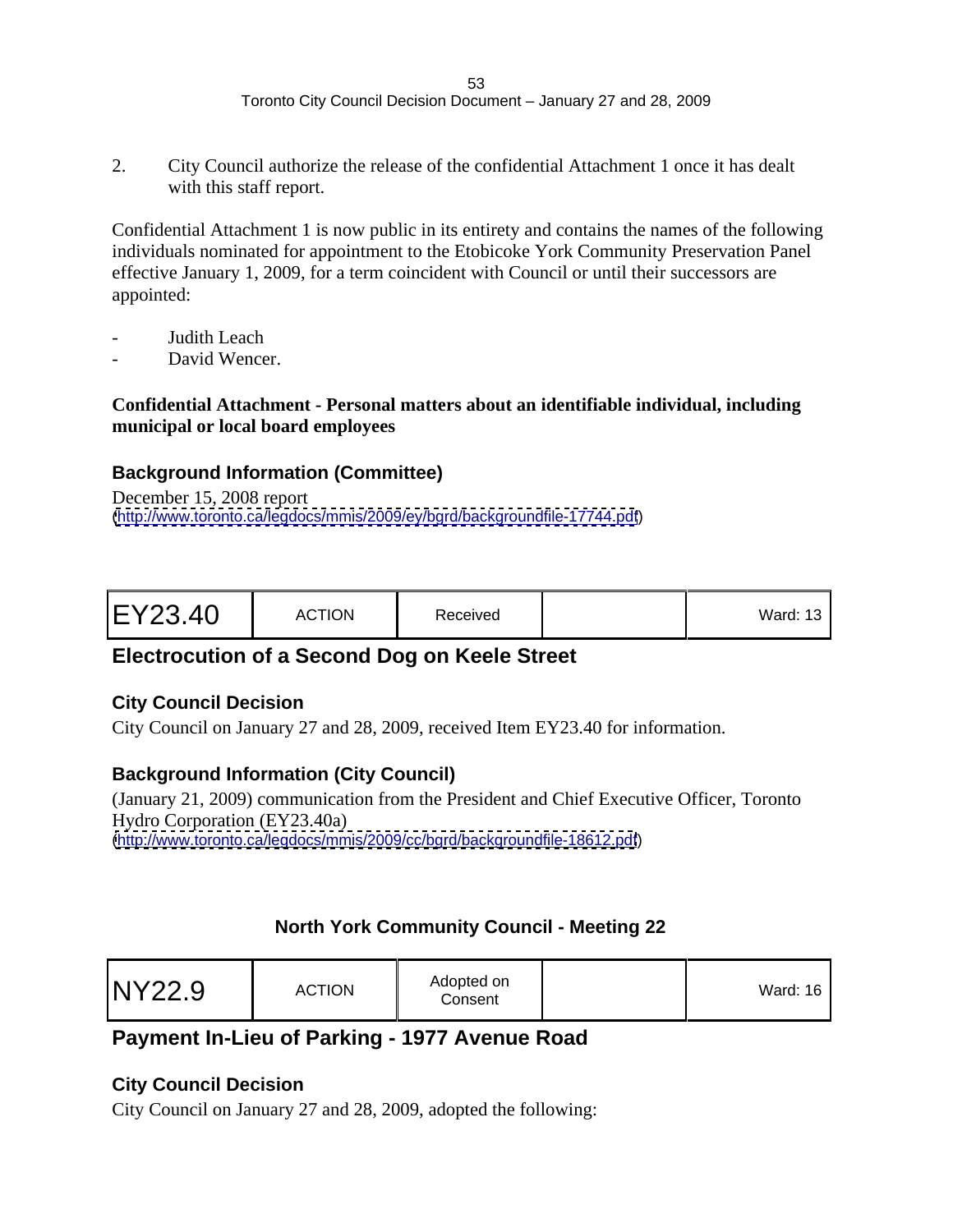- 1. City Council exempt the applicant from the former City of North York Zoning By-law 7625 requirement of 18 parking spaces, subject to payment-in-lieu for 9 parking spaces.
- 2. City Council request the applicant to enter into an agreement with the City of Toronto for the payment-in-lieu of 9 parking spaces, which is the difference in parking for the previous and proposed land use, amounting to a payment of \$22,500.00 instead of  $$45,000.00.$

# **Background Information (Committee)**

Staff Report - Payment In-Lieu of Parking - 1977 Avenue Road [\(http://www.toronto.ca/legdocs/mmis/2009/ny/bgrd/backgroundfile-17800.pdf](http://www.toronto.ca/legdocs/mmis/2009/ny/bgrd/backgroundfile-17800.pdf)) Map - Payment In-Lieu of Parking - 1977 Avenue Road [\(http://www.toronto.ca/legdocs/mmis/2009/ny/bgrd/backgroundfile-17801.pdf](http://www.toronto.ca/legdocs/mmis/2009/ny/bgrd/backgroundfile-17801.pdf))

#### **9a Request that the Proposed Restaurant at 1977 Avenue Road be Subject to Payment-in-Lieu of Parking for 9 Spaces instead of 18 Spaces**

# **Background Information (Committee)**

Member Motion - Payment-in-Lieu of Parking - 1977 Avenue Road [\(http://www.toronto.ca/legdocs/mmis/2009/ny/bgrd/backgroundfile-18332.pdf](http://www.toronto.ca/legdocs/mmis/2009/ny/bgrd/backgroundfile-18332.pdf))

# **Conservation Review Board Decision and Designation of 1325, 1351 and 1365 Bayview Avenue**

# **City Council Decision**

City Council on January 27 and 28, 2009, adopted the following:

- 1. City Council pass a by-law to designate the property at 1325 Bayview Avenue under Part IV, Section 29 of the Ontario Heritage Act.
- 2. City Council pass a by-law to designate the property at 1351 Bayview Avenue under Part IV, Section 29 of the Ontario Heritage Act.
- 3. City Council pass a by-law to designate the property at 1365 Bayview Avenue under Part IV, Section 29 of the Ontario Heritage Act.

# **Background Information (Committee)**

Staff Report - 1325, 1351 & 1365 Bayview Avenue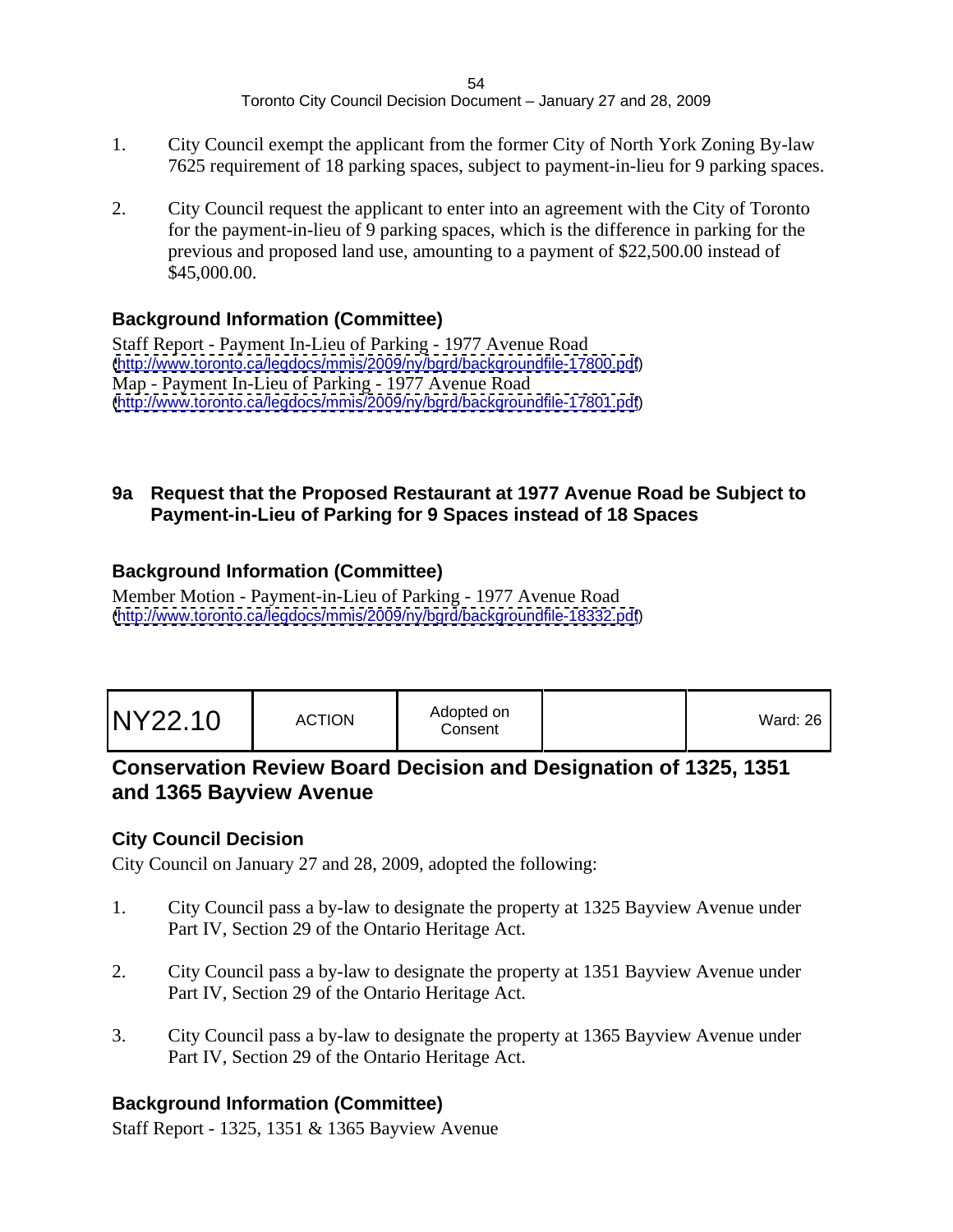#### 55 and the contract of the contract of the contract of the contract of the contract of the contract of the con Toronto City Council Decision Document – January 27 and 28, 2009

[\(http://www.toronto.ca/legdocs/mmis/2009/ny/bgrd/backgroundfile-17844.pdf](http://www.toronto.ca/legdocs/mmis/2009/ny/bgrd/backgroundfile-17844.pdf)) Attachment 1 - Conservation Review Board Hearing Report - 1325, 1351 & 1365 Bayview Avenue [\(http://www.toronto.ca/legdocs/mmis/2009/ny/bgrd/backgroundfile-17883.pdf](http://www.toronto.ca/legdocs/mmis/2009/ny/bgrd/backgroundfile-17883.pdf)) Attachment 2 - Map of Properties Recommended for Designation [\(http://www.toronto.ca/legdocs/mmis/2009/ny/bgrd/backgroundfile-17884.pdf](http://www.toronto.ca/legdocs/mmis/2009/ny/bgrd/backgroundfile-17884.pdf)) Attachment 3 - Photo of Properties Recommended for Designation [\(http://www.toronto.ca/legdocs/mmis/2009/ny/bgrd/backgroundfile-17885.pdf](http://www.toronto.ca/legdocs/mmis/2009/ny/bgrd/backgroundfile-17885.pdf)) Attachment 4 - Reasons for Designation - Glen-Leven Apartments, 1325 Bayview Avenue [\(http://www.toronto.ca/legdocs/mmis/2009/ny/bgrd/backgroundfile-17886.pdf](http://www.toronto.ca/legdocs/mmis/2009/ny/bgrd/backgroundfile-17886.pdf)) Attachment 5 - Reasons for Designation - Strathavon Apartments, 1351 Bayview Avenue [\(http://www.toronto.ca/legdocs/mmis/2009/ny/bgrd/backgroundfile-17887.pdf](http://www.toronto.ca/legdocs/mmis/2009/ny/bgrd/backgroundfile-17887.pdf)) Attachment 6 - Reasons for Designation - Kelvingrove Apartments, 1365 Bayview Avenue [\(http://www.toronto.ca/legdocs/mmis/2009/ny/bgrd/backgroundfile-17888.pdf](http://www.toronto.ca/legdocs/mmis/2009/ny/bgrd/backgroundfile-17888.pdf))

# **Background Information (City Council)**

(January 22, 2009) communication from the Toronto Preservation Board (NY22.10a) [\(http://www.toronto.ca/legdocs/mmis/2009/cc/bgrd/backgroundfile-18611.pdf](http://www.toronto.ca/legdocs/mmis/2009/cc/bgrd/backgroundfile-18611.pdf))

#### **Communications (Committee)**

(January 12, 2009) submission from Howard Cohen, Context Development Inc. (NY.New.NY22.10.1)

#### **Communications (City Council)**

(January 26, 2009) letter from Howard Cohen, President, Context Development Inc. (CC.Supp.NY22.10.2)

| <b>Ward: 26</b> |  |
|-----------------|--|
|                 |  |

# **Turn Restriction - Laird Drive at Parkhurst Boulevard**

#### **City Council Decision**

City Council on January 27 and 28, 2009, adopted the following:

1. City Council prohibit southbound right turns from 7:00 a.m. to 9:00 a.m., Monday to Friday, on Laird Drive at Parkhurst Boulevard, bicycles excepted.

#### **Background Information (Committee)**

Staff Report - Turn Restriction - Laird Drive at Parkhurst Boulevard [\(http://www.toronto.ca/legdocs/mmis/2009/ny/bgrd/backgroundfile-17718.pdf](http://www.toronto.ca/legdocs/mmis/2009/ny/bgrd/backgroundfile-17718.pdf)) Map - Turn Restriction - Laird Drive at Parkhurst Boulevard [\(http://www.toronto.ca/legdocs/mmis/2009/ny/bgrd/backgroundfile-17719.pdf](http://www.toronto.ca/legdocs/mmis/2009/ny/bgrd/backgroundfile-17719.pdf))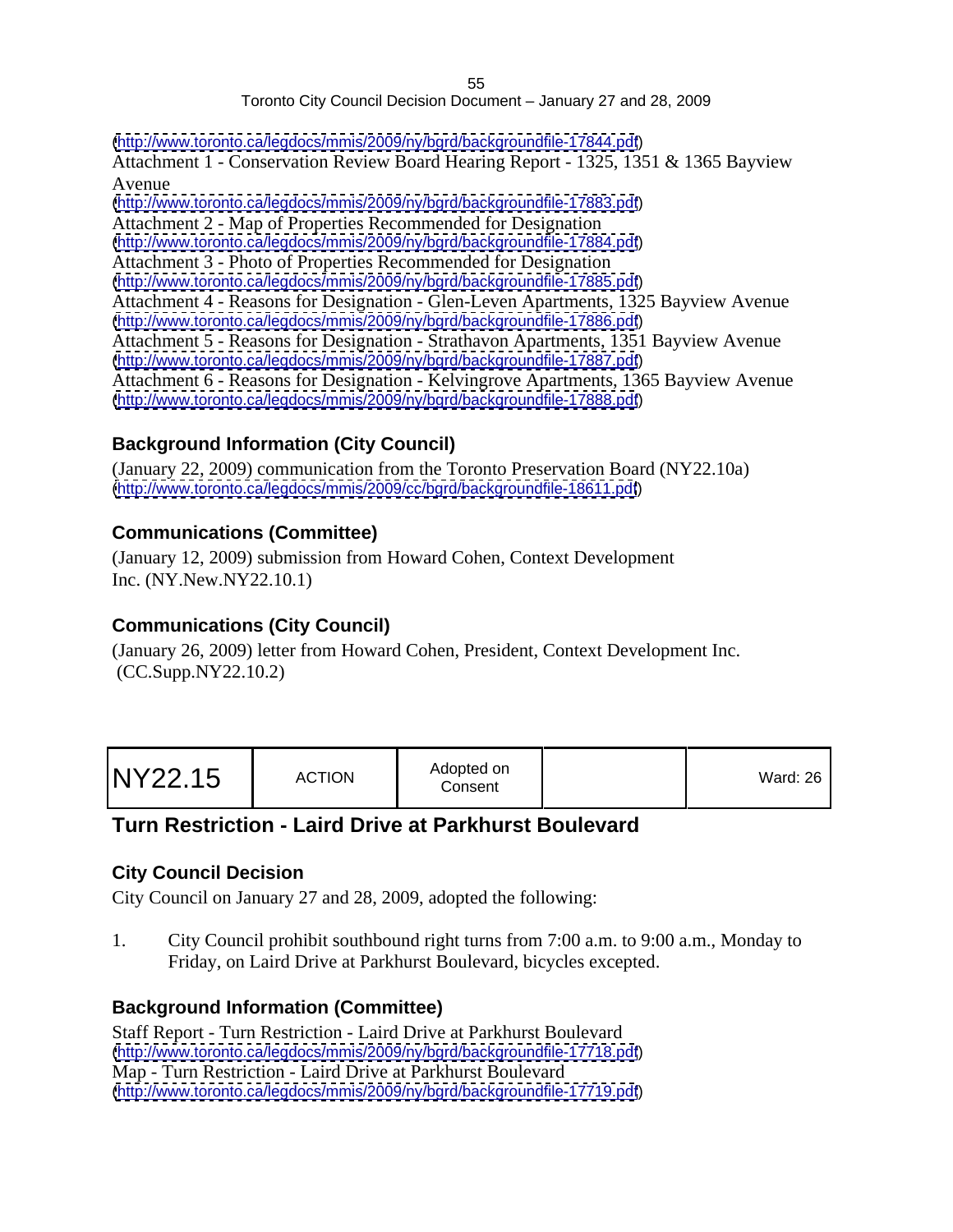| <b>NY22.18</b> | <b>ACTION</b><br><b>AUTION</b> | Adopted on<br>Consent | Ward: zu |  |  |  |  |  |  |  |  |  |  |  |  |  |
|----------------|--------------------------------|-----------------------|----------|--|--|--|--|--|--|--|--|--|--|--|--|--|
|----------------|--------------------------------|-----------------------|----------|--|--|--|--|--|--|--|--|--|--|--|--|--|

# **Designation of Fire Routes and amendment to Chapter 880 - 5 & 15 Tangreen Court**

# **City Council Decision**

City Council on January 27 and 28, 2009, adopted the following:

- 1. City Council designate part or those parts of the private road or roads shown on the site plan filed with the Fire Chief in respect of the municipal addresses set out below as fire routes pursuant to Municipal Code Chapter 880 - Fire Routes – 5 & 15 Tangreen Court.
- 2. City Council authorize the Fire Chief and City Solicitor to take the appropriate action to make a designated Fire Route.

# **Background Information (Committee)**

Staff Report - Fire Routes - 5 & 15 Tangreen Court [\(http://www.toronto.ca/legdocs/mmis/2009/ny/bgrd/backgroundfile-17736.pdf](http://www.toronto.ca/legdocs/mmis/2009/ny/bgrd/backgroundfile-17736.pdf)) Draft By-law - Fire Routes - 5 & 15 Tangreen Court [\(http://www.toronto.ca/legdocs/mmis/2009/ny/bgrd/backgroundfile-17737.pdf](http://www.toronto.ca/legdocs/mmis/2009/ny/bgrd/backgroundfile-17737.pdf))

| Ward: 24 |  |  |
|----------|--|--|
|----------|--|--|

# **Designation of Fire Routes and amendment to Chapter 880 - 650, 660 & 662 Sheppard Avenue East**

# **City Council Decision**

City Council on January 27 and 28, 2009, adopted the following:

- 1. City Council designate part or those parts of the private road or roads shown on the site plan filed with the Fire Chief in respect of the municipal addresses set out below as fire routes pursuant to Municipal Code Chapter 880- Fire Routes – 650 Sheppard Ave East, 660 Sheppard Ave East and 662 Sheppard Ave East.
- 2. City Council authorize the Fire Chief and City Solicitor to take the appropriate action to make a designated Fire Route.

# **Background Information (Committee)**

Staff Report - Fire Routes - 650, 660 & 662 Sheppard Ave East [\(http://www.toronto.ca/legdocs/mmis/2009/ny/bgrd/backgroundfile-17734.pdf](http://www.toronto.ca/legdocs/mmis/2009/ny/bgrd/backgroundfile-17734.pdf))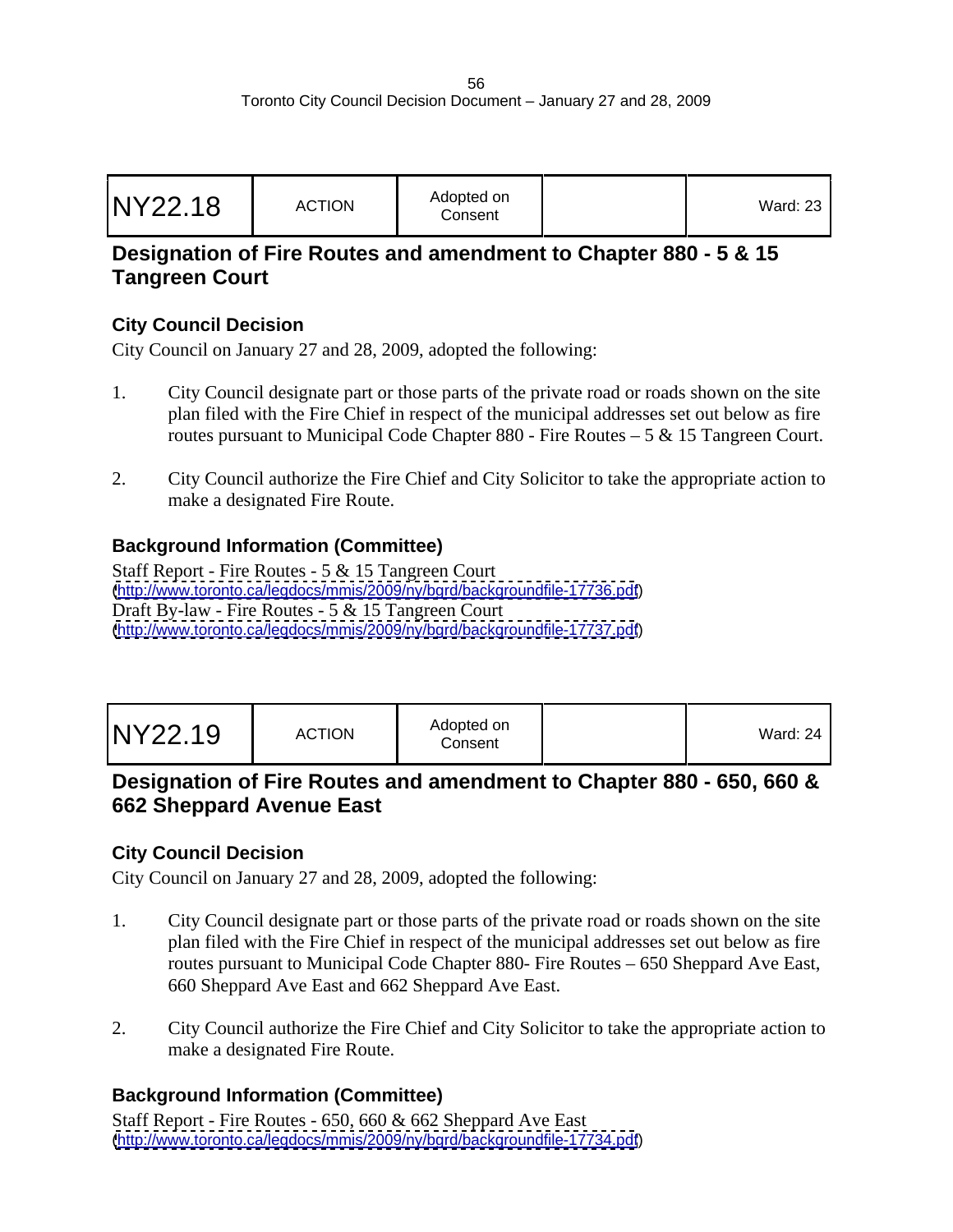Draft By-law - Fire Routes - 650, 660 & 662 Sheppard Ave East [\(http://www.toronto.ca/legdocs/mmis/2009/ny/bgrd/backgroundfile-17735.pdf](http://www.toronto.ca/legdocs/mmis/2009/ny/bgrd/backgroundfile-17735.pdf))

| Ward: 25 $ $ |  |
|--------------|--|
|--------------|--|

# **Designation of Fire Routes and amendment to Chapter 880 - Fire Routes - 3501 Yonge Street**

#### **City Council Decision**

City Council on January 27 and 28, 2009, adopted the following:

- 1. City Council designate part or those parts of the private road or roads shown on the site plan filed with the Fire Chief in respect of the municipal addresses set out below as fire routes pursuant to Municipal Code Chapter 880 - Fire Routes – 3501 Yonge Street.
- 2. City Council authorize the Fire Chief and City Solicitor to take the appropriate action to make a designated Fire Route.

# **Background Information (Committee)**

Staff Report - Fire Routes - 3501 Yonge Street [\(http://www.toronto.ca/legdocs/mmis/2009/ny/bgrd/backgroundfile-17738.pdf](http://www.toronto.ca/legdocs/mmis/2009/ny/bgrd/backgroundfile-17738.pdf)) Draft By-law - Fire Routes - 3501 Yonge Street [\(http://www.toronto.ca/legdocs/mmis/2009/ny/bgrd/backgroundfile-17739.pdf](http://www.toronto.ca/legdocs/mmis/2009/ny/bgrd/backgroundfile-17739.pdf))

| Ward: 8, 9, 10, 15,<br>16, 23, 24, 25, 26,<br>$\sim$ $\sim$<br>აა, ა+ |
|-----------------------------------------------------------------------|
|-----------------------------------------------------------------------|

# **Appointment of Members of Council to Toronto & Region Conservation Authority Humber and Don Watersheds Sub-Committees**

# **City Council Decision**

- 1. City Council appoint Councillor Parker to the Toronto and Region Conservation Authority Don Watershed Regeneration Council for a term of office ending November 30, 2010, and until a successor is appointed.
- 2. City Council appoint Councillor Perruzza to the Toronto and Region Conservation Authority Humber Watershed Alliance for a term of office ending November 30, 2010, and until a successor is appointed.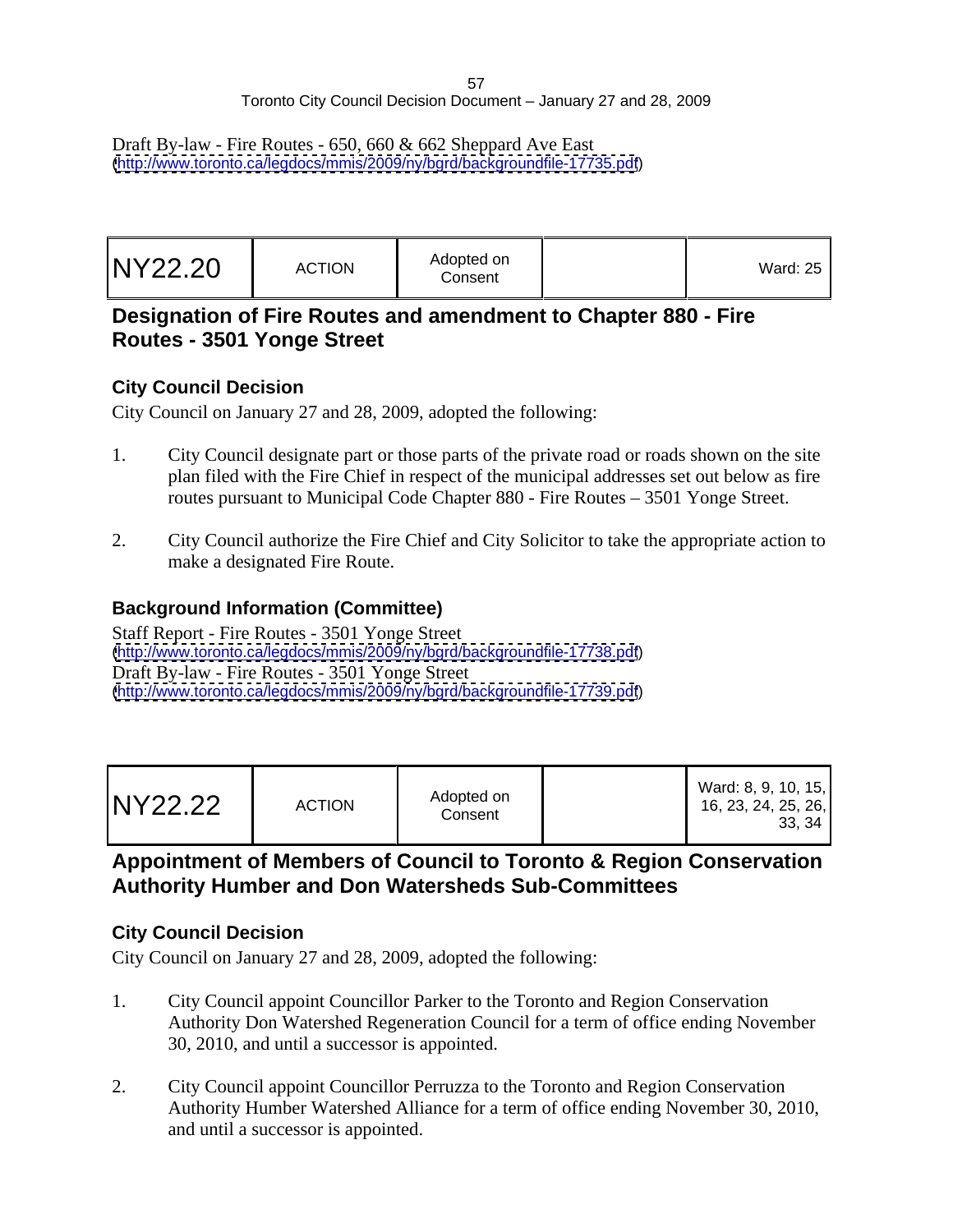# **Background Information (Committee)**

Report from City Clerk & Attachment 1 - Watershed Sub-Committees - Interested Members [\(http://www.toronto.ca/legdocs/mmis/2009/ny/bgrd/backgroundfile-17728.pdf](http://www.toronto.ca/legdocs/mmis/2009/ny/bgrd/backgroundfile-17728.pdf))

# **Appointment of Members of Council to the Community Museum Management Board & North York Community Preservation Panel**

# **City Council Decision**

City Council on January 27 and 28, 2009, adopted the following:

- 1. City Council appoint Councillor Filion to the Gibson House/Zion Schoolhouse Museum Management Board for a term of office ending November 30, 2010, and until a successor is appointed.
- 2. City Council appoint Councillor Moscoe and Councillor Parker to the North York Community Preservation Panel for a term of office ending November 30, 2010, and until their successors are appointed.

# **Background Information (Committee)**

Report from City Clerk & Attachment 1 - Appointment to Museum Board & Preservation Panel - Interested Members

[\(http://www.toronto.ca/legdocs/mmis/2009/ny/bgrd/backgroundfile-17729.pdf](http://www.toronto.ca/legdocs/mmis/2009/ny/bgrd/backgroundfile-17729.pdf))

Revised Attachment 1 - Appointment to Museum Board & Preservation Panel - Interested Members **Exercise 2018** 

[\(http://www.toronto.ca/legdocs/mmis/2009/ny/bgrd/backgroundfile-18189.pdf](http://www.toronto.ca/legdocs/mmis/2009/ny/bgrd/backgroundfile-18189.pdf))

# **Recommended Candidate to Fill Mid-term Vacancy on the North York Community Preservation Panel**

# **City Council Decision**

City Council on January 27 and 28, 2009, adopted the following:

1. City Council nominate the candidate listed in the confidential Attachment 1 to the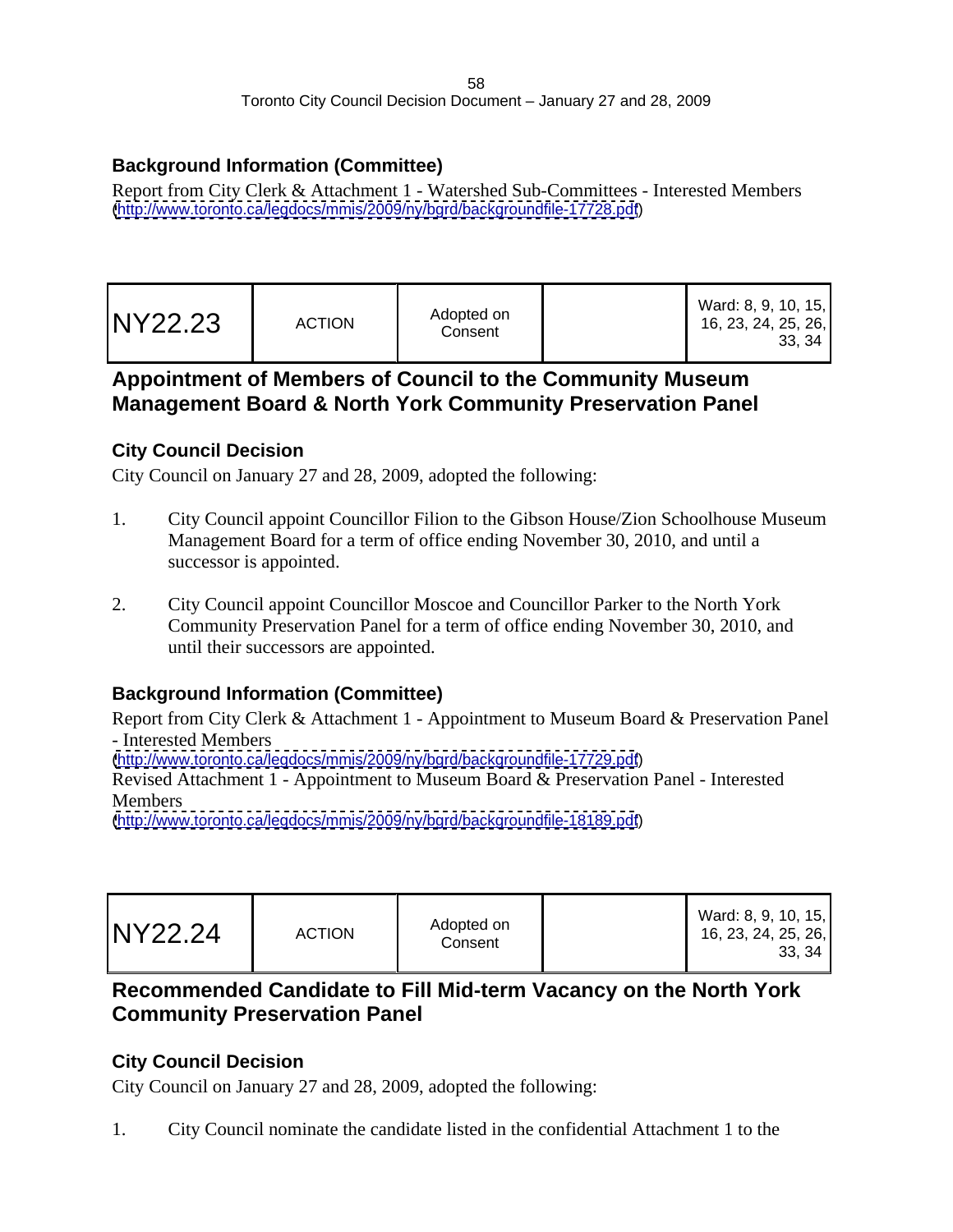report (December 15, 2008) from the Director, Policy and Research, City Planning Division, effective January 1, 2009, to the North York Community Preservation Panel for a term coincident with Council or until their successors are appointed.

2. City Council authorize the release of the confidential Attachment 1, once it has dealt with the report (December 15, 2008) from the Director, Policy and Research, City Planning Division.

Confidential Attachment 1 is now public in its entirety and contains the name of the following individual nominated for appointment to the North York Community Preservation Panel effective January 1, 2009, for a term coincident with Council or until a successor is appointed:

Geoff Kettel

#### **Confidential Attachment - Personal matters about an identifiable individual, including municipal or local board employees**

#### **Background Information (Committee)**

Staff Report - Recommended Candidate for the North York Community Preservation Panel [\(http://www.toronto.ca/legdocs/mmis/2009/ny/bgrd/backgroundfile-17733.pdf](http://www.toronto.ca/legdocs/mmis/2009/ny/bgrd/backgroundfile-17733.pdf))

# **Zoning Amendments to Regulate Reverse Slope Driveways in the North York Community Council District Boundary**

# **City Council Decision**

City Council on January 27 and 28, 2009, adopted the following:

- 1. City Council enact the Zoning By-law Amendments for regulating reverse slope driveways in the zoning by-laws of the former cities of Toronto, North York, York, East York (Township and Leaside bylaws) as they may apply to the district boundary of the North York Community Council substantially in accordance with the draft zoning by-laws identified as Attachment No. 1, 2, 3, 4 and 5 to the report (December 16, 2008) from the Chief Planner and Executive Director, City Planning Division.
- 2. City Council authorize the City Solicitor to make such stylistic and technical changes to the draft zoning by-law amendment as may be required.

*Statutory - Planning Act, RSO 1990*

# **Background Information (Committee)**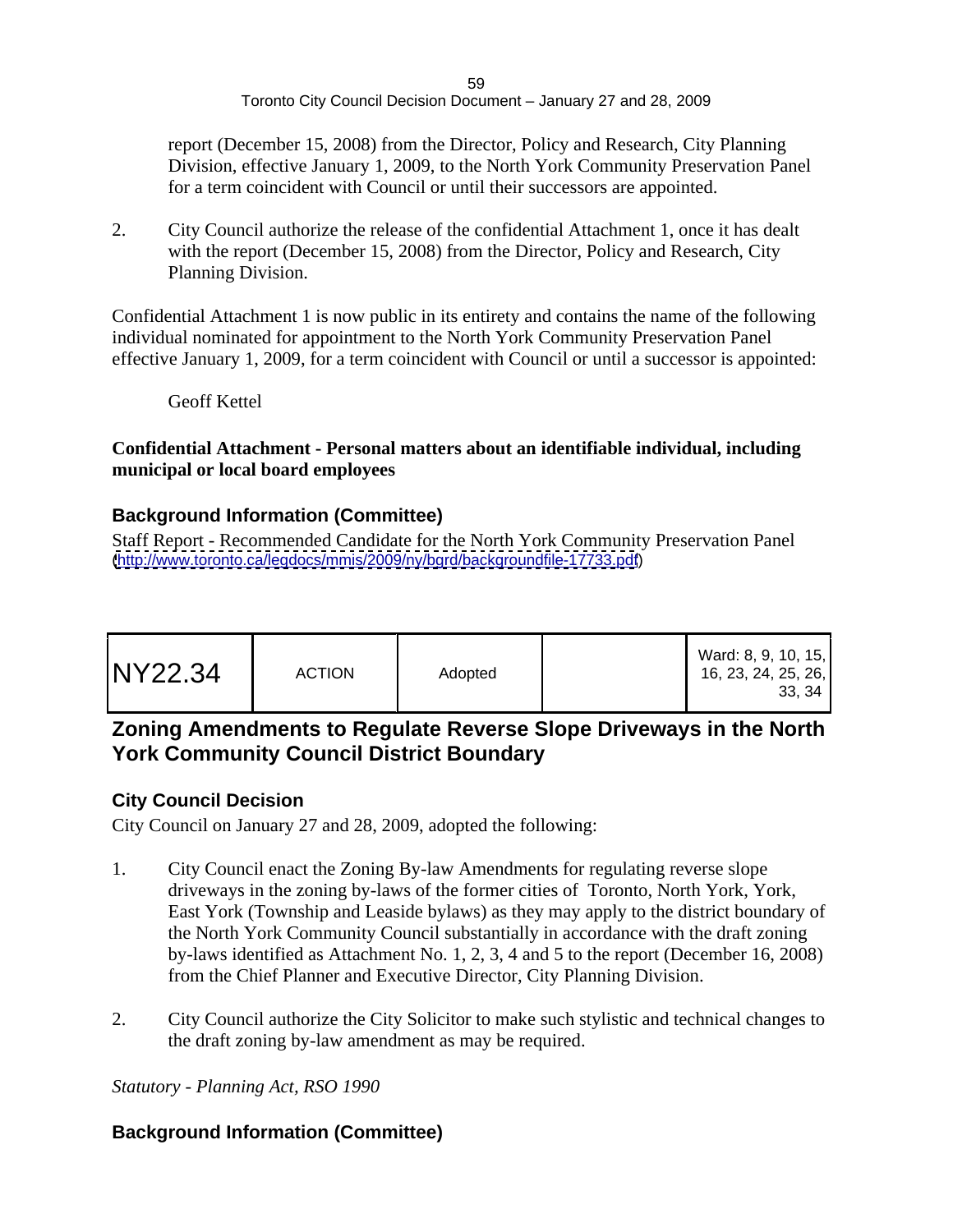Staff Report & Attachments 1-5 - Reverse Slope Driveways [\(http://www.toronto.ca/legdocs/mmis/2009/ny/bgrd/backgroundfile-17852.pdf](http://www.toronto.ca/legdocs/mmis/2009/ny/bgrd/backgroundfile-17852.pdf)) Letter from City Clerk - North York Community Council Decision letter [\(http://www.toronto.ca/legdocs/mmis/2009/ny/bgrd/backgroundfile-17831.pdf](http://www.toronto.ca/legdocs/mmis/2009/ny/bgrd/backgroundfile-17831.pdf)) Letter from City Clerk - Recommendations to Council [\(http://www.toronto.ca/legdocs/mmis/2009/ny/bgrd/backgroundfile-17838.pdf](http://www.toronto.ca/legdocs/mmis/2009/ny/bgrd/backgroundfile-17838.pdf)) Letter from City Clerk - Planning & Growth Management Committee Decision [\(http://www.toronto.ca/legdocs/mmis/2009/ny/bgrd/backgroundfile-17839.pdf](http://www.toronto.ca/legdocs/mmis/2009/ny/bgrd/backgroundfile-17839.pdf)) Staff Report to Planning & Growth Management (http:/[/www.toronto.ca/legdocs/mmis/2009/ny/bgrd/backgroundfile-17840.pdf](http://www.toronto.ca/legdocs/mmis/2009/ny/bgrd/backgroundfile-17840.pdf)) Letter from City Clerk - North York Community Council Decision [\(http://www.toronto.ca/legdocs/mmis/2009/ny/bgrd/backgroundfile-17841.pdf](http://www.toronto.ca/legdocs/mmis/2009/ny/bgrd/backgroundfile-17841.pdf)) Member Motion - North York Community Council [\(http://www.toronto.ca/legdocs/mmis/2009/ny/bgrd/backgroundfile-17842.pdf](http://www.toronto.ca/legdocs/mmis/2009/ny/bgrd/backgroundfile-17842.pdf))

#### **Communications (Committee)**

(December 30, 2008) fax from Donald Kerr (NY.New.NY22.34.1) (January 11, 2009) e-mail from A. A. (Sandy) Robertson, President, Bayview Cummer Neighbourhood Association (NY.New.NY22.34.2)

#### **Communications (City Council)**

(January 13, 2009) fax from Adam J. Brown, Sherman Brown Dryer Karol, Barristers and Solicitors (CC.Main.NY22.34.3)

| 16, 23, 24, 25, 26, |
|---------------------|
|---------------------|

# **Zoning Amendments to Change the Definition of 'Boarding or Lodging House' in the North York Community Council District Boundary**

#### **City Council Decision**

City Council on January 27 and 28, 2009, adopted the following:

- 1. City Council enact the Zoning Bylaw Amendment to the definition of 'Boarding and Lodging House' found in the former City of North York Zoning Bylaw No. 7625 substantially in accordance with the draft zoning by-law identified as Attachment No. 1 to the report (December 16, 2008) from the Chief Planner and Executive Director, City Planning Division.
- 2. City Council authorize the City Solicitor to make such stylistic and technical changes to the draft zoning by-law amendment as may be required.

*Statutory - Planning Act, RSO 1990*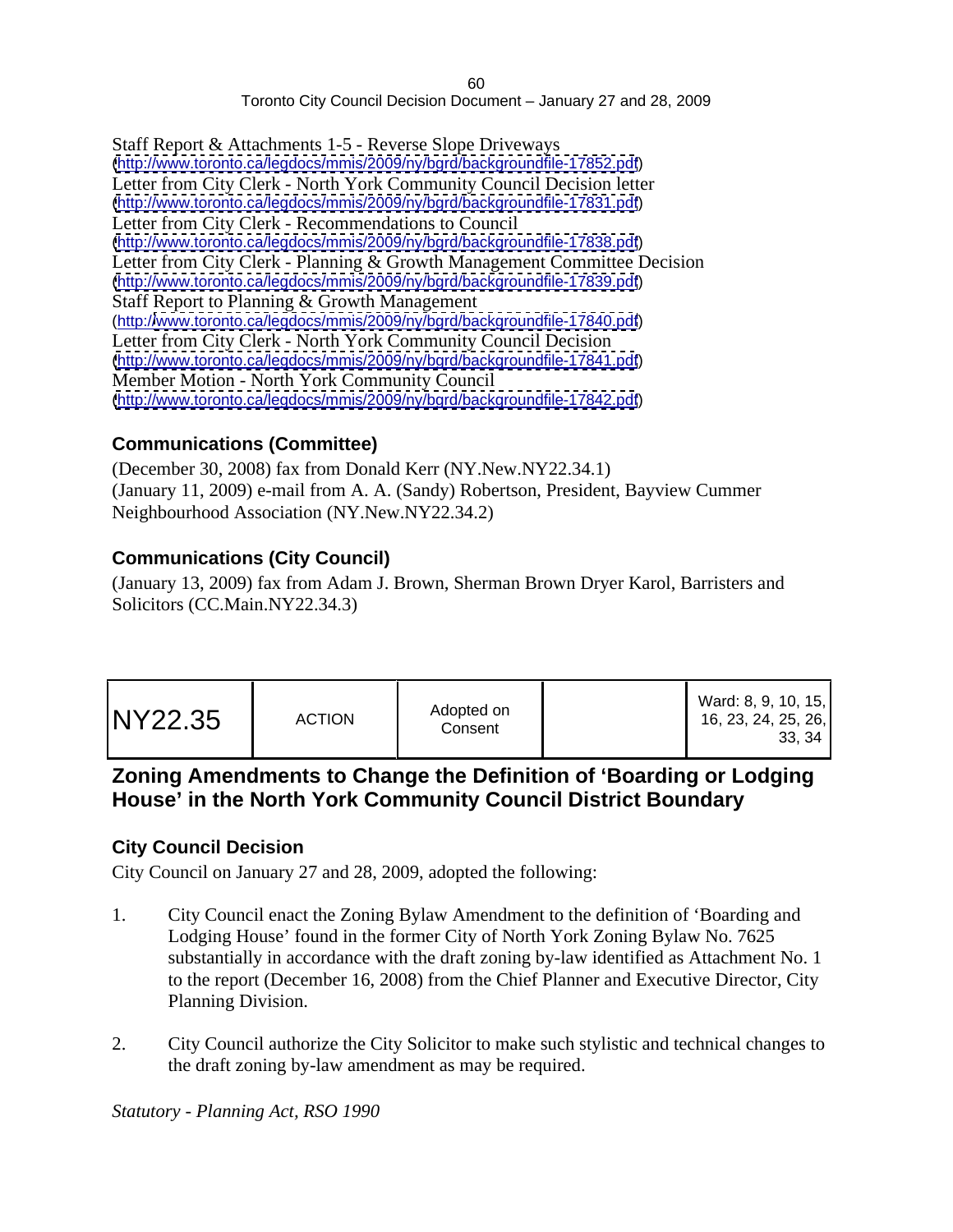# **Background Information (Committee)**

Staff Report & Attachment 1 - Definition of Boarding or Lodging House [\(http://www.toronto.ca/legdocs/mmis/2009/ny/bgrd/backgroundfile-17854.pdf](http://www.toronto.ca/legdocs/mmis/2009/ny/bgrd/backgroundfile-17854.pdf)) Letter from City Clerk - North York Community Council Decision [\(http://www.toronto.ca/legdocs/mmis/2009/ny/bgrd/backgroundfile-17821.pdf](http://www.toronto.ca/legdocs/mmis/2009/ny/bgrd/backgroundfile-17821.pdf)) Letter from City Clerk - Recommendations to City Council [\(http://www.toronto.ca/legdocs/mmis/2009/ny/bgrd/backgroundfile-17823.pdf](http://www.toronto.ca/legdocs/mmis/2009/ny/bgrd/backgroundfile-17823.pdf)) Letter from City Clerk - Planning & Growth Management Committee Decision [\(http://www.toronto.ca/legdocs/mmis/2009/ny/bgrd/backgroundfile-17822.pdf](http://www.toronto.ca/legdocs/mmis/2009/ny/bgrd/backgroundfile-17822.pdf)) Staff Report to Planning & Growth Management Committee [\(http://www.toronto.ca/legdocs/mmis/2009/ny/bgrd/backgroundfile-17825.pdf](http://www.toronto.ca/legdocs/mmis/2009/ny/bgrd/backgroundfile-17825.pdf)) Letter from City Clerk - North York Community Council Decision [\(http://www.toronto.ca/legdocs/mmis/2009/ny/bgrd/backgroundfile-17826.pdf](http://www.toronto.ca/legdocs/mmis/2009/ny/bgrd/backgroundfile-17826.pdf)) Staff Report to North York Community Council [\(http://www.toronto.ca/legdocs/mmis/2009/ny/bgrd/backgroundfile-17827.pdf](http://www.toronto.ca/legdocs/mmis/2009/ny/bgrd/backgroundfile-17827.pdf))

# **Communications (Committee)**

(January 11, 2009) e-mail from A. A. (Sandy) Robertson, President, Bayview Cummer Neighbourhood Association (NY.New.NY22.35.1)

| Vard: 15 |  |
|----------|--|
|----------|--|

# **Appeal of Committee of Adjustment Decision and Staff Representation at the Ontario Municipal Board - 10 Staynor Avenue**

# **City Council Decision**

City Council on January 27 and 28, 2009, adopted the following:

1. City Council authorize the City Solicitor and appropriate Planning Staff to attend the Ontario Municipal Board hearing to uphold the decision of the Committee of Adjustment.

# **Background Information (Committee)**

Member Motion - 10 Staynor Avenue [\(http://www.toronto.ca/legdocs/mmis/2009/ny/bgrd/backgroundfile-18255.pdf](http://www.toronto.ca/legdocs/mmis/2009/ny/bgrd/backgroundfile-18255.pdf)) Staff Report to the Committee of Adjustment - 10 Staynor Avenue [\(http://www.toronto.ca/legdocs/mmis/2009/ny/bgrd/backgroundfile-18258.pdf](http://www.toronto.ca/legdocs/mmis/2009/ny/bgrd/backgroundfile-18258.pdf)) Minutes - Committee of Adjustment - 10 Staynor Avenue [\(http://www.toronto.ca/legdocs/mmis/2009/ny/bgrd/backgroundfile-18256.pdf](http://www.toronto.ca/legdocs/mmis/2009/ny/bgrd/backgroundfile-18256.pdf)) Notice of Decision - Committee of Adjustment - 10 Staynor Avenue [\(http://www.toronto.ca/legdocs/mmis/2009/ny/bgrd/backgroundfile-18257.pdf](http://www.toronto.ca/legdocs/mmis/2009/ny/bgrd/backgroundfile-18257.pdf))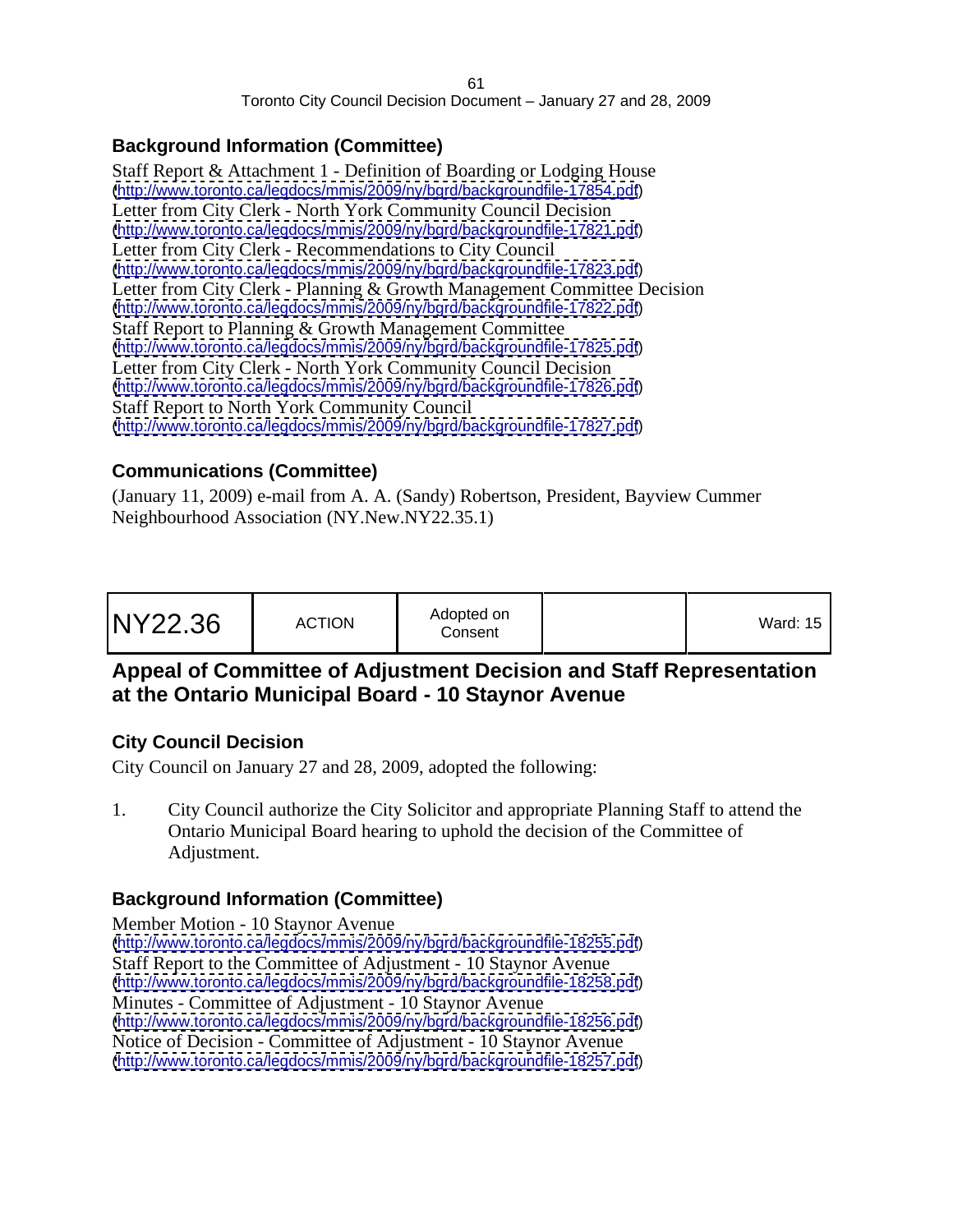|--|--|--|--|

# **Appeal of Committee of Adjustment Decision & Legal & Planning Staff's Attendance at the Ontario Municipal Board - 1 St. Edmund's Drive, A0715/08NY**

#### **City Council Decision**

City Council on January 27 and 28, 2009, adopted the following:

1. City Council authorize the City Solicitor and City Planning Staff to attend the Ontario Municipal Board hearing to uphold the decision of the Committee of Adjustment.

# **Background Information (Committee)**

Member Motion - 1 St. Edmund's Drive [\(http://www.toronto.ca/legdocs/mmis/2009/ny/bgrd/backgroundfile-18249.pdf](http://www.toronto.ca/legdocs/mmis/2009/ny/bgrd/backgroundfile-18249.pdf)) Staff Report to Committee of Adjustment - 1 St. Edmund's Drive [\(http://www.toronto.ca/legdocs/mmis/2009/ny/bgrd/backgroundfile-18250.pdf](http://www.toronto.ca/legdocs/mmis/2009/ny/bgrd/backgroundfile-18250.pdf)) Notice of Hearing - Committee of Adjustment - 1 St. Edmund's Drive (http:/[/www.toronto.ca/legdocs/mmis/2009/ny/bgrd/backgroundfile-18251.pdf](http://www.toronto.ca/legdocs/mmis/2009/ny/bgrd/backgroundfile-18251.pdf)) Notice of Decision - Committee of Adjustment - 1 St. Edmund's Drive [\(http://www.toronto.ca/legdocs/mmis/2009/ny/bgrd/backgroundfile-18252.pdf](http://www.toronto.ca/legdocs/mmis/2009/ny/bgrd/backgroundfile-18252.pdf)) Site Plan - 1 St. Edmund's Drive [\(http://www.toronto.ca/legdocs/mmis/2009/ny/bgrd/backgroundfile-18253.pdf](http://www.toronto.ca/legdocs/mmis/2009/ny/bgrd/backgroundfile-18253.pdf)) Garage Plan - 1 St. Edmund's Drive [\(http://www.toronto.ca/legdocs/mmis/2009/ny/bgrd/backgroundfile-18254.pdf](http://www.toronto.ca/legdocs/mmis/2009/ny/bgrd/backgroundfile-18254.pdf))

|--|--|

# **Payment in Lieu of Parking - 2015 Avenue Road**

# **City Council Decision**

City Council on January 27 and 28, 2009, adopted the following:

1. City Council exempt the applicant from the former City of North York Zoning By-law 7625 requirement of 24 parking spaces, subject to payment-in-lieu of parking for 5 parking spaces at \$2,500.00 per parking space.

# **Background Information (Committee)**

Member Motion - Payment in Lieu of Parking - 2015 Avenue Rd [\(http://www.toronto.ca/legdocs/mmis/2009/ny/bgrd/backgroundfile-18263.pdf](http://www.toronto.ca/legdocs/mmis/2009/ny/bgrd/backgroundfile-18263.pdf)) Parking Study for 2015 Avenue Road [\(http://www.toronto.ca/legdocs/mmis/2009/ny/bgrd/backgroundfile-18333.pdf](http://www.toronto.ca/legdocs/mmis/2009/ny/bgrd/backgroundfile-18333.pdf))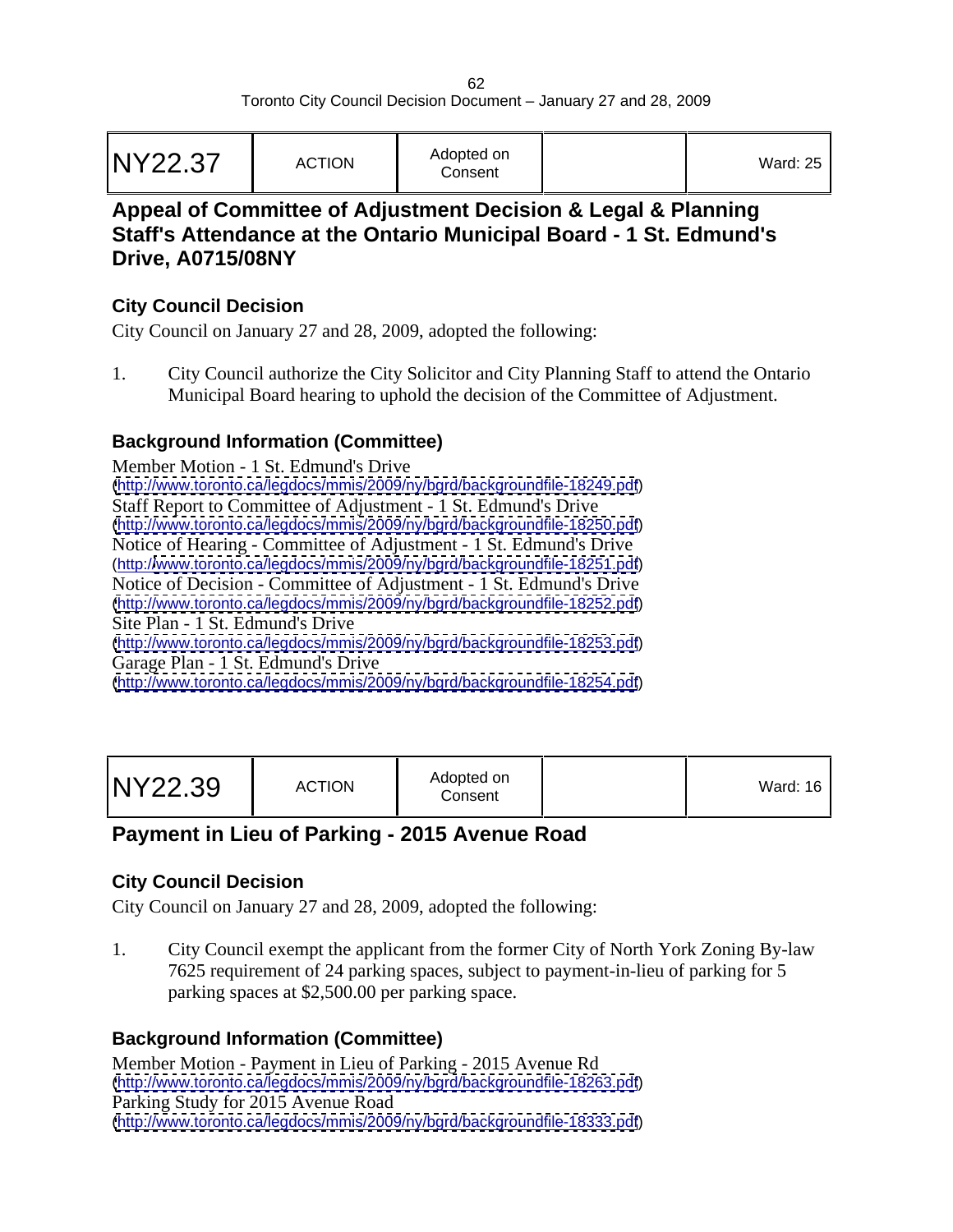| NY22.40 | <b>ACTION</b> | Adopted |  | $\mathbf{1}$<br>Ward: 23 |  |  |  |  |  |  |  |  |  |  |  |  |
|---------|---------------|---------|--|--------------------------|--|--|--|--|--|--|--|--|--|--|--|--|
|---------|---------------|---------|--|--------------------------|--|--|--|--|--|--|--|--|--|--|--|--|

# **Ontario Municipal Board hearing - Committee of Adjustment Application - 182 & 184 Norton Avenue**

# **City Council Decision**

City Council on January 27 and 28, 2009, adopted the following:

1. City Council authorize the City Solicitor to retain outside Planning Consultants and attend the Ontario Municipal Board Hearing to oppose the severance and minor variance applications.

# **Background Information (Committee)**

Member Motion - 182 & 184 Norton Avenue [\(http://www.toronto.ca/legdocs/mmis/2009/ny/bgrd/backgroundfile-18260.pdf](http://www.toronto.ca/legdocs/mmis/2009/ny/bgrd/backgroundfile-18260.pdf)) Staff Report to the Committee of Adjustment - 182 & 184 Nortion Avenue [\(http://www.toronto.ca/legdocs/mmis/2009/ny/bgrd/backgroundfile-18261.pdf](http://www.toronto.ca/legdocs/mmis/2009/ny/bgrd/backgroundfile-18261.pdf)) Communication (December 5, 2008) addressed to Mayor Miller, from Hue Sun Chan, submitted to the North York Community Council by Councillor Filion [\(http://www.toronto.ca/legdocs/mmis/2009/ny/bgrd/backgroundfile-18278.pdf](http://www.toronto.ca/legdocs/mmis/2009/ny/bgrd/backgroundfile-18278.pdf))

# **Scarborough Community Council - Meeting 22**

| <b>SC22.2</b><br><b>ACTION</b> | Adopted on<br>Consen <sup>+</sup> | Ward: 35, 36, 37,<br>38, 39, 40, 41, 42,<br>43, 44 |  |  |  |  |
|--------------------------------|-----------------------------------|----------------------------------------------------|--|--|--|--|
|--------------------------------|-----------------------------------|----------------------------------------------------|--|--|--|--|

# **Appointment of Members of Council to the Community Museum Management Board and Scarborough Community Preservation Panel**

#### **City Council Decision**

- 1. City Council appoint Councillor Norman Kelly to the Scarborough Historical Museum Management Board for a term of office ending November 30, 2010, and until his successor is appointed.
- 2. City Council appoint Councillor Paul Ainslie and Councillor Chin Lee to the Scarborough Community Preservation Panel for a term of office ending November 30, 2010, and until their successors are appointed.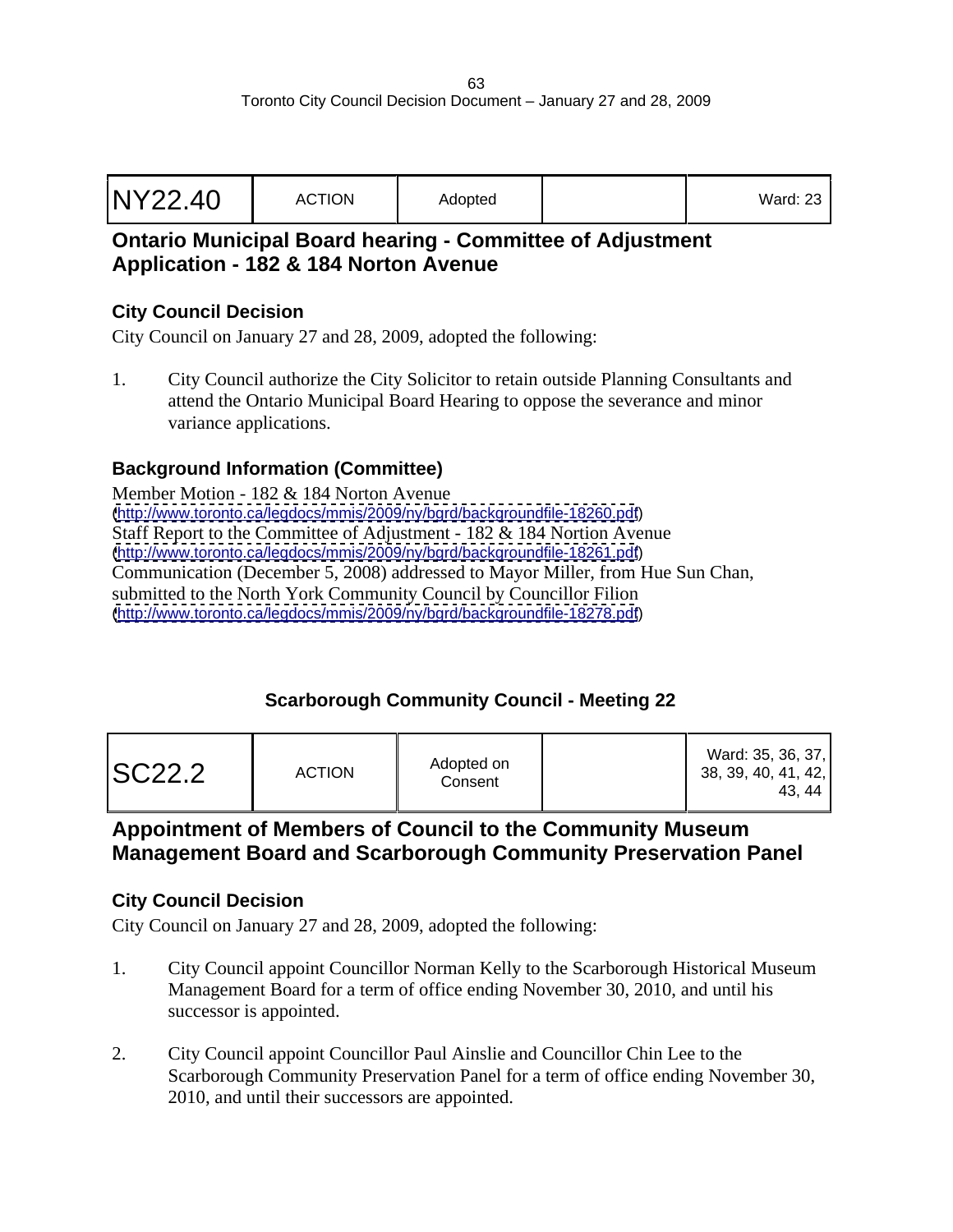# **Background Information (Committee)**

Staff Report - Appointment - Museum Board [\(http://www.toronto.ca/legdocs/mmis/2009/sc/bgrd/backgroundfile-17724.pdf](http://www.toronto.ca/legdocs/mmis/2009/sc/bgrd/backgroundfile-17724.pdf))

# **Appointment of a Member of Council to Toronto and Region Conservation Authority Don Watershed Regeneration Council**

#### **City Council Decision**

City Council on January 27 and 28, 2009, adopted the following:

1. City Council appoint Councillor Norman Kelly to the Toronto and Region Conservation Authority Don Watershed Regeneration Council for a term ending November 30, 2010, and until a successor is appointed.

# **Background Information (Committee)**

Staff Report - Appointment - Don Watershed Regeneration Council [\(http://www.toronto.ca/legdocs/mmis/2009/sc/bgrd/backgroundfile-17727.pdf](http://www.toronto.ca/legdocs/mmis/2009/sc/bgrd/backgroundfile-17727.pdf))

# **1-95 Ellesmere Road - Inclusion on Heritage Inventory**

# **City Council Decision**

City Council on January 27 and 28, 2009, adopted the following:

1. City Council include the property at 1-95 Ellesmere Road (specifically the portion with the convenience address of 15 Ellesmere Road) on the City of Toronto Inventory of Heritage Properties.

# **Background Information (Committee)**

Staff Report [\(http://www.toronto.ca/legdocs/mmis/2009/sc/bgrd/backgroundfile-17615.pdf](http://www.toronto.ca/legdocs/mmis/2009/sc/bgrd/backgroundfile-17615.pdf)) Attachment 1 - Map [\(http://www.toronto.ca/legdocs/mmis/2009/sc/bgrd/backgroundfile-17616.pdf](http://www.toronto.ca/legdocs/mmis/2009/sc/bgrd/backgroundfile-17616.pdf)) Attachment 2 - Photographs [\(http://www.toronto.ca/legdocs/mmis/2009/sc/bgrd/backgroundfile-17617.pdf](http://www.toronto.ca/legdocs/mmis/2009/sc/bgrd/backgroundfile-17617.pdf)) Attachment 3 - Reasons for Listing [\(http://www.toronto.ca/legdocs/mmis/2009/sc/bgrd/backgroundfile-17618.pdf](http://www.toronto.ca/legdocs/mmis/2009/sc/bgrd/backgroundfile-17618.pdf))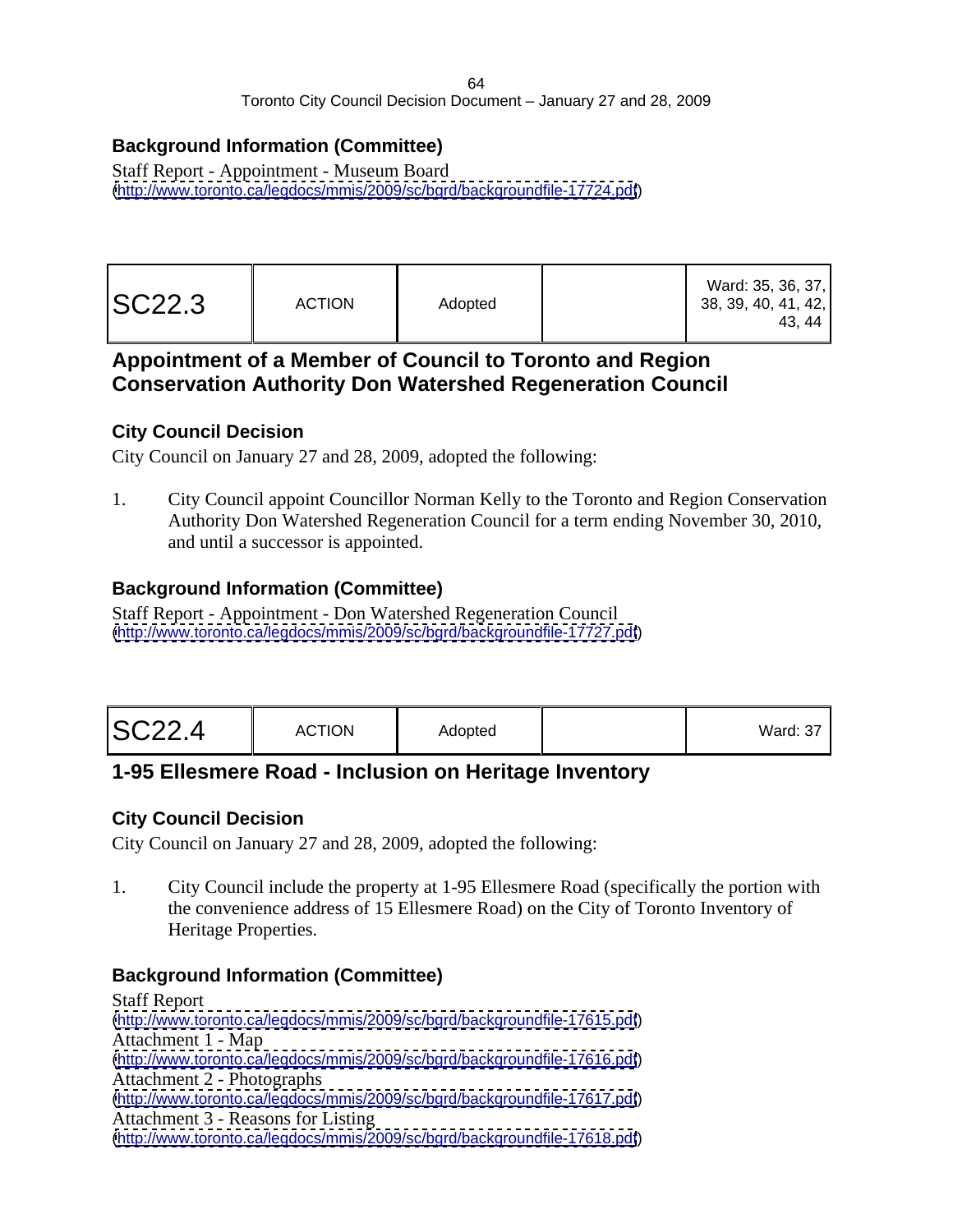# **Communications (Committee)**

(November 26, 2008) fax from Brian T. Parker, Gowling Lafleur Henderson LLP (SC.New.22.4.1)

# **4a 1-95 Ellesmere Road - Inclusion on Heritage Inventory**

#### **Background Information (Committee)**

Letter from Toronto Preservation Board [\(http://www.toronto.ca/legdocs/mmis/2009/sc/bgrd/backgroundfile-17613.pdf](http://www.toronto.ca/legdocs/mmis/2009/sc/bgrd/backgroundfile-17613.pdf))

|  | Vard: 40 |
|--|----------|
|--|----------|

# **Assumption of Services – Graywood Investment Ltd. (former Ontario Hydro Corridor Lands) - Registered Plan of Subdivision 66M-2363 - Highway 401 to Sheppard Avenue East**

# **City Council Decision**

City Council on January 27 and 28, 2009, adopted the following:

- 1. City Council assume the services installed for Registered Plan 66M-2363 and that the City formally assume the roads within the Plan of Subdivision.
- 2. City Council authorize the Legal Services Division to release the portion of the performance guarantee held with respect to this development Plan 66M-2363.
- 3. City Council prepare an assumption By-law to assume the public highways and municipal services in Subdivision Plan 66M-2363.
- 4. City Council authorize and direct the City Solicitor to register the assumption By-law in the Land Registry Office, at the expense of the Owner.
- 5. City Council authorize the City Clerk and Treasurer to sign any release or other documentation necessary to give effect thereto.
- 6. City Council authorize the appropriate City officials to transfer ownership of the street lighting system constructed with Plan of Subdivision No. 66M-2363 to Toronto Hydro.

# **Background Information (Committee)**

Staff Report - Assumption of Services - Graywood Investments Ltd.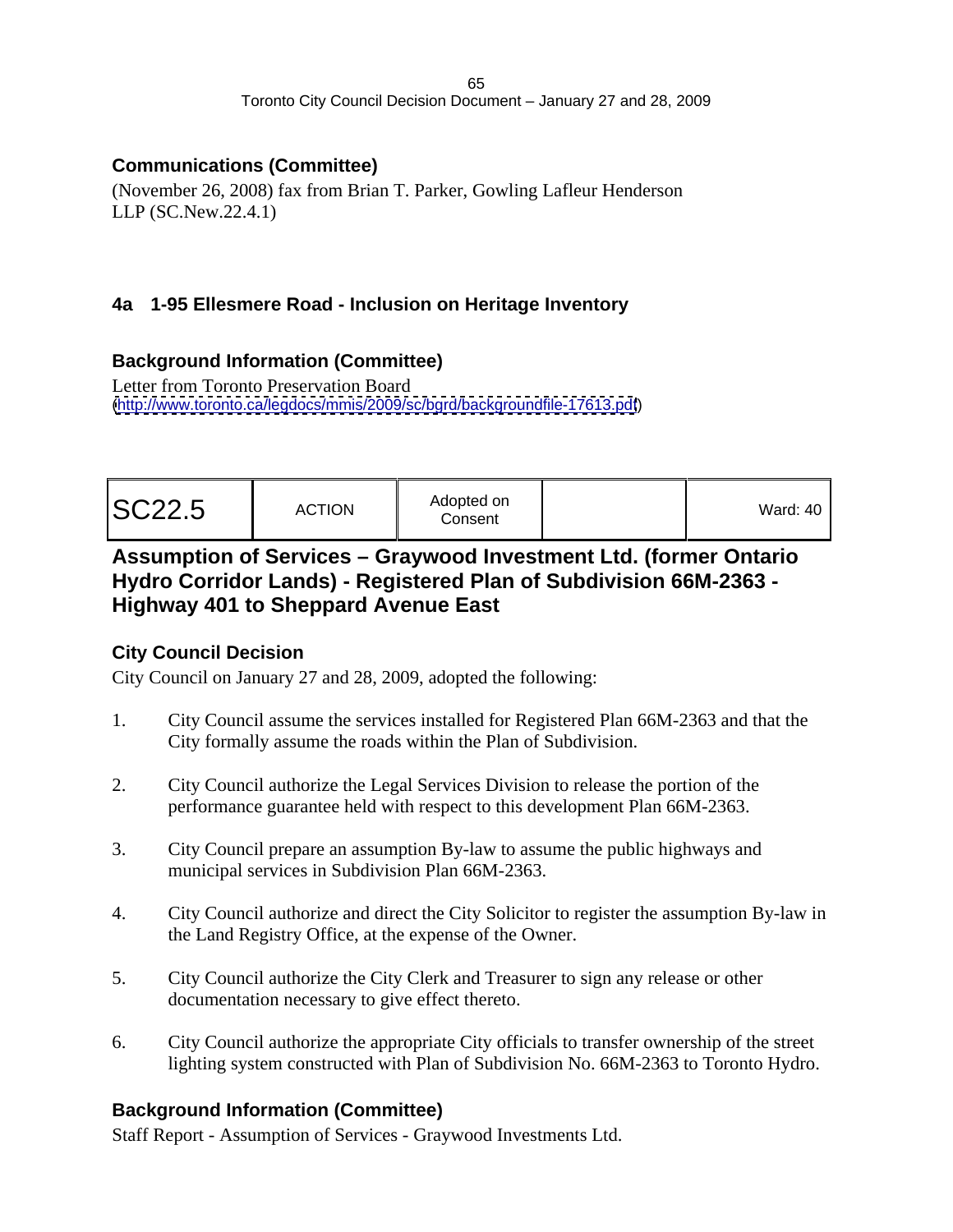[\(http://www.toronto.ca/legdocs/mmis/2009/sc/bgrd/backgroundfile-17881.pdf](http://www.toronto.ca/legdocs/mmis/2009/sc/bgrd/backgroundfile-17881.pdf))

| <b>SC22.6</b> | <b>ACTION</b> | Adopted on<br>the contract of the contract of the contract of<br>Consent |  | Ward: 37 |  |  |  |  |  |  |  |  |  |  |  |  |
|---------------|---------------|--------------------------------------------------------------------------|--|----------|--|--|--|--|--|--|--|--|--|--|--|--|
|---------------|---------------|--------------------------------------------------------------------------|--|----------|--|--|--|--|--|--|--|--|--|--|--|--|

# **Rescind Left-Turn Prohibition Regulation – 615 Ellesmere Road**

#### **City Council Decision**

City Council on January 27 and 28, 2009, adopted the following:

- 1. City Council rescind the "Prohibited Turns" regulation, as identified in the Appendix 1 of this report.
- 2. City Council pass or amend the appropriate by-law(s) accordingly.

# **Background Information (Committee)**

Staff Report - Rescind Left-turn Prohibition Regulation - 615 Ellesmere Road [\(http://www.toronto.ca/legdocs/mmis/2009/sc/bgrd/backgroundfile-17798.pdf](http://www.toronto.ca/legdocs/mmis/2009/sc/bgrd/backgroundfile-17798.pdf)) Location Plan - 615 Ellesmere Road [\(http://www.toronto.ca/legdocs/mmis/2009/sc/bgrd/backgroundfile-17799.pdf](http://www.toronto.ca/legdocs/mmis/2009/sc/bgrd/backgroundfile-17799.pdf))

| Ward: $38$ |
|------------|
|------------|

# **Proposed All-Way Stop Control – Bushby Drive at Grangeway Avenue**

#### **City Council Decision**

City Council on January 27 and 28, 2009, adopted the following:

- 1. City Council approve the installation of an All-Way Stop Control at the intersection of Bushby Drive at Grangeway Avenue.
- 2. City Council adopt the "Compulsory Stops" regulation, as identified in the Appendix 1 of this report.
- 3. City Council amend the appropriate by-law accordingly.

# **Background Information (Committee)**

Staff Report - All-Way Stop Control - Bushby Drive at Grangeway Avenue [\(http://www.toronto.ca/legdocs/mmis/2009/sc/bgrd/backgroundfile-17850.pdf](http://www.toronto.ca/legdocs/mmis/2009/sc/bgrd/backgroundfile-17850.pdf)) Location Plan - Bushby Drive at Grangeway Avenue [\(http://www.toronto.ca/legdocs/mmis/2009/sc/bgrd/backgroundfile-17851.pdf](http://www.toronto.ca/legdocs/mmis/2009/sc/bgrd/backgroundfile-17851.pdf))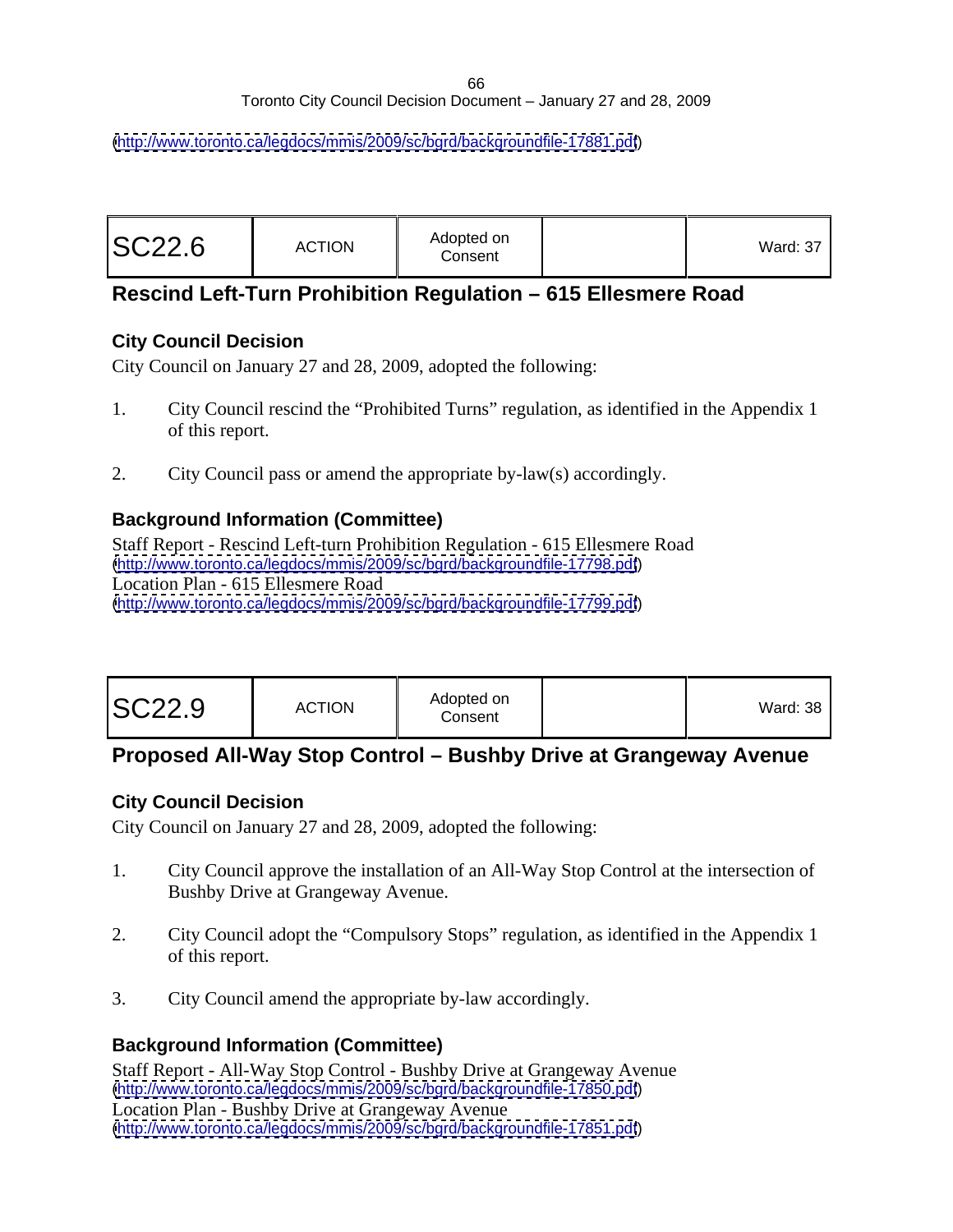|         |               | Adopted on | $\cdot$ $\cdot$ |  |
|---------|---------------|------------|-----------------|--|
| SC22.10 | <b>ACTION</b> | Consent    | ward: 41        |  |
|         |               |            |                 |  |

# **Proposed Traffic Control Signals – McNicoll Avenue at Silver Star Boulevard**

# **City Council Decision**

City Council on January 27 and 28, 2009, adopted the following:

- 1. City Council approve the installation of traffic control signals on McNicoll Avenue at Silver Star Boulevard.
- 2. City Council amend the appropriate by-law(s) accordingly.

#### **Background Information (Committee)**

Staff Report - Traffic Control Signals - McNicoll Avenue at Silver Star Boulevard [\(http://www.toronto.ca/legdocs/mmis/2009/sc/bgrd/backgroundfile-17848.pdf](http://www.toronto.ca/legdocs/mmis/2009/sc/bgrd/backgroundfile-17848.pdf)) Location Plan - McNicoll Avenue [\(http://www.toronto.ca/legdocs/mmis/2009/sc/bgrd/backgroundfile-17849.pdf](http://www.toronto.ca/legdocs/mmis/2009/sc/bgrd/backgroundfile-17849.pdf))

|--|--|

# **1 Seminoff Street, 330-398B Danforth Road, 2 Pilkington Drive and 35- 55 Wilkes Crescent (350 Danforth Road) – Part Lot Control Exemption Application – Final Report**

# **City Council Decision**

- 1. City Council enact a part lot control exemption by-law with respect to the subject lands as generally illustrated on Attachment 1, to be prepared to the satisfaction of the City Solicitor and to expire two years after registration following enactment by City Council.
- 2. City Council require the owner to provide proof of payment of all current property taxes for the subject lands to the satisfaction of the City Solicitor, prior to the enactment of the part lot control exemption by-law.
- 3. Prior to the introduction of the part lot control exemption Bill, City Council require the owner to register, to the satisfaction of the City Solicitor, a Section 118 Restriction under the Land Titles Act agreeing not to transfer or charge any part of the lands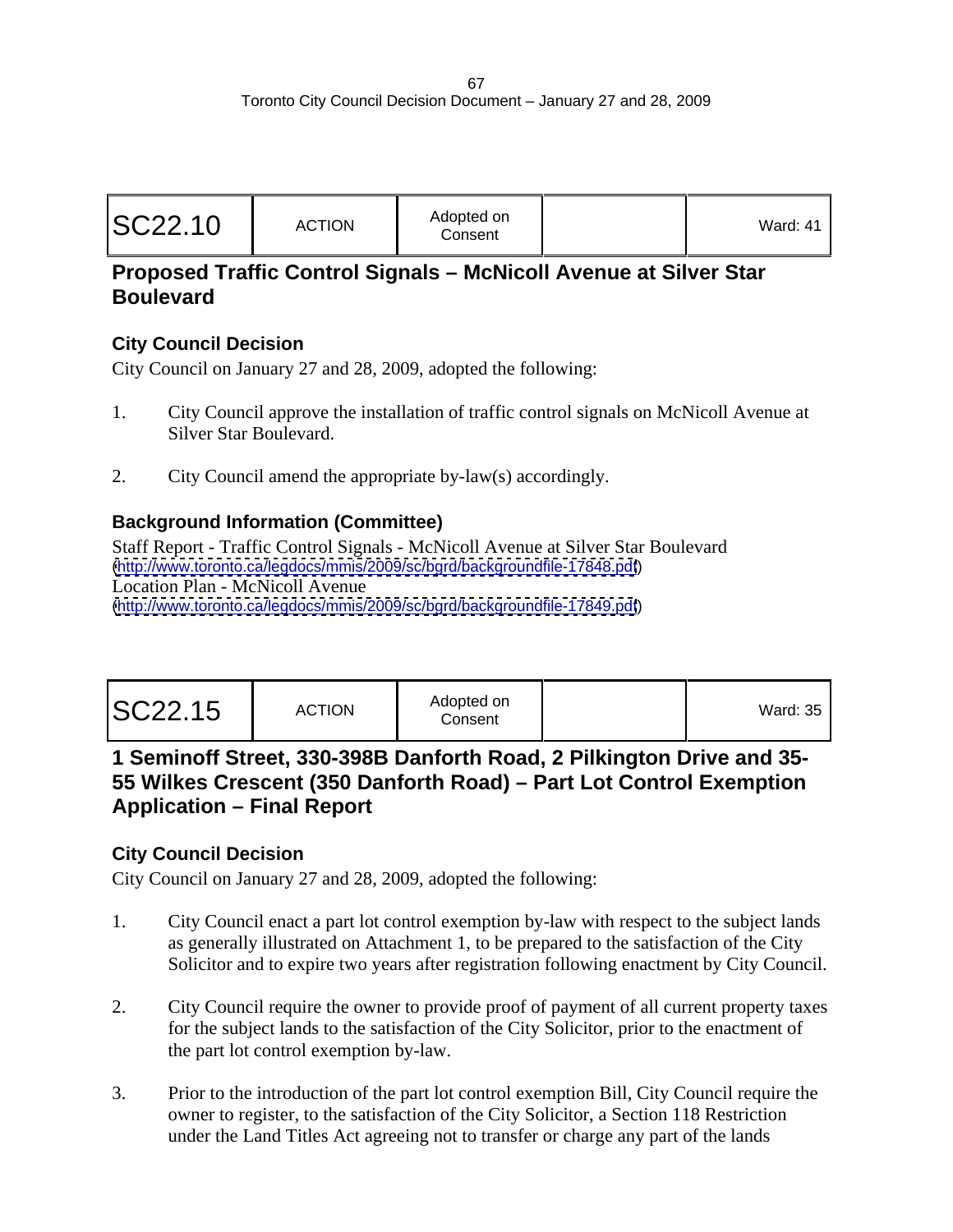without the written consent of the Chief Planner or his designate.

- 4. City Council authorize the City Solicitor to take the necessary steps to release the Section 118 Restriction from title at such time as confirmation is received that the associated common elements condominium has been registered.
- 5. City Council authorize and direct the City Solicitor to register the part lot control exemption by-law on title.
- 6. City Council authorize the City Solicitor to make such stylistic and technical changes to the draft part lot control exemption by-law as may be required.

#### **Background Information (Committee)**

Staff Report - Part Lot Control Exemption Application - 350 Danforth Road [\(http://www.toronto.ca/legdocs/mmis/2009/sc/bgrd/backgroundfile-17749.pdf](http://www.toronto.ca/legdocs/mmis/2009/sc/bgrd/backgroundfile-17749.pdf))

|--|

# **975 Kennedy Road – Zoning and Site Plan Control Applications - Request for Direction Report**

#### **City Council Decision**

- 1. City Council direct the City Solicitor to attend the OMB on the revised proposal consisting of a 4-storey, 120-unit residential development as generally illustrated on Attachments 1 and 2. The applicant is required to submit revisions to this proposal based on the latest review by City staff to address, among other matters, improvements to the lower level entrances and balconies facing Kennedy Road, additional tree planting along Kennedy Road and within the site, information and clarifications on the stormwater and arborist reports, details on the waste and recycling management facilities, and additional details and dimensions for the landscaping including the building rooftop area, walkways, truck turning radii and parking spaces.
- 2. City Council authorize the City Solicitor to, upon the applicant making satisfactory revisions to plans, drawings and reports to address outstanding matters, and in consultation with City Planning staff, prepare and make such stylistic and technical changes to the zoning by-law amendment to establish the appropriate development standards including a maximum floor area, building height, and lot coverage and for establishing appropriate setbacks, landscaping and parking ratio requirements for the revised development scheme.
- 3. City Council support the OMB approval of the site plan control application upon the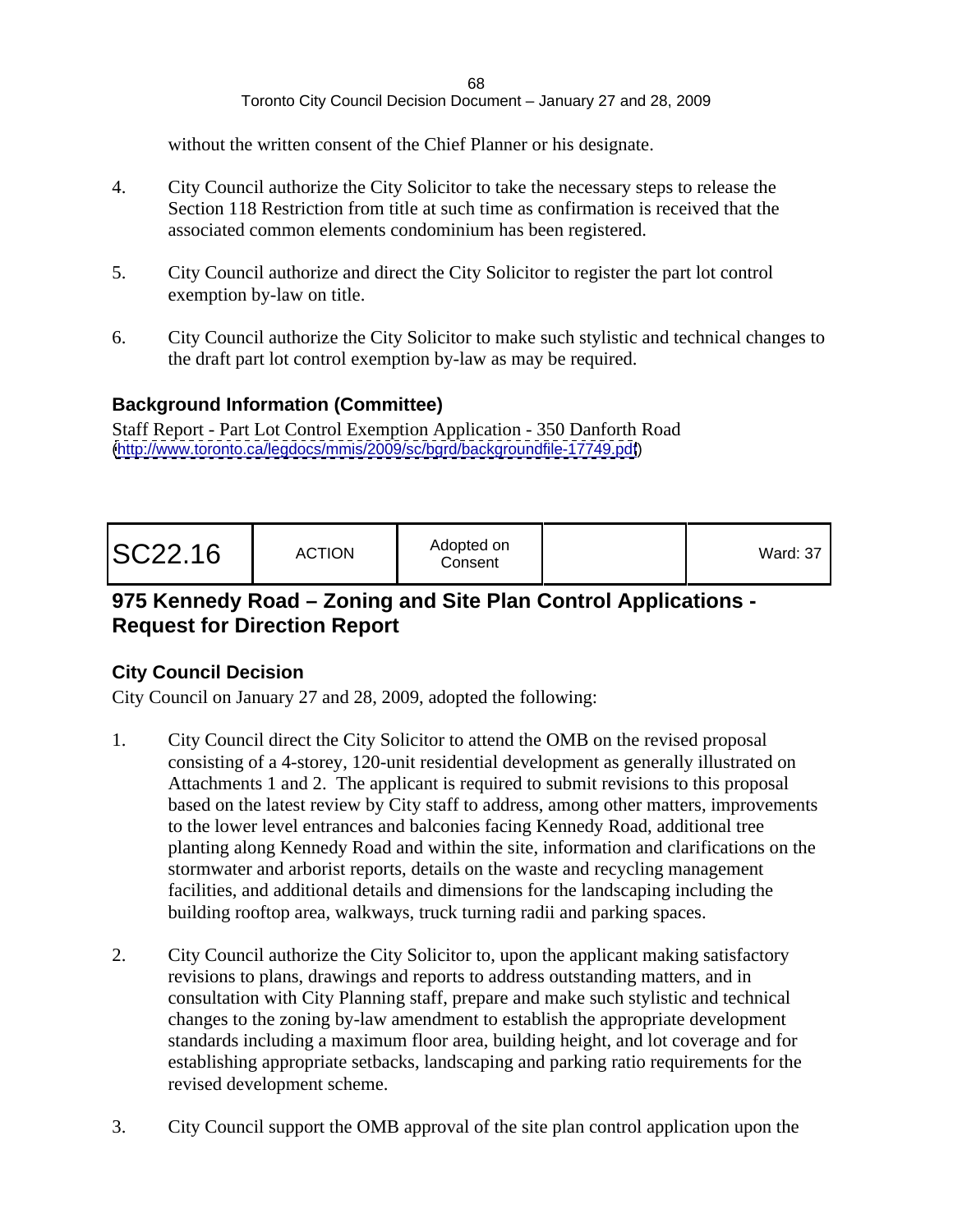satisfactory resolution of the outstanding issues including the requirement for the owner to enter into the City of Toronto's standard site plan control agreement that is registered on title to the subject lands.

- 4. City Council authorize the execution of any agreement that may be required to secure matters in this report or to implement any OMB decision.
- 5. City Council instruct the City Solicitor to request, if necessary, that the OMB withhold its Order pending completion of any outstanding matters.

#### **Background Information (Committee)**

Staff Report - Zoning and Site Plan Control Applications - 975 Kennedy Road [\(http://www.toronto.ca/legdocs/mmis/2009/sc/bgrd/backgroundfile-17853.pdf](http://www.toronto.ca/legdocs/mmis/2009/sc/bgrd/backgroundfile-17853.pdf))

# **North Side Sheppard Avenue East (Lands Adjacent to Boydwood Lane) – Zoning and Subdivision Applications - Request for Direction Report**

# **City Council Decision**

- 1. City Council direct the City Solicitor and necessary City staff to appear before the Ontario Municipal Board (OMB) in opposition to the applications in their current form as the applicant has not adequately demonstrated that the proposed 10 metre setback adequately addresses the Official Plan and Provincial Policy Statement with respect to the protection of the Provincially significant Area of Natural and Scientific Interest (ANSI) and Official Plan policy concerning set back from the top of bank.
- 2. City Council authorize City staff and the Toronto and Region Conservation Authority (TRCA) to continue to work together with the applicant to define the appropriate developable land based on a 30 metre, publicly-owned, set back from the top of bank.
- 3. Subject to determining the appropriate developable lands based on a 30 metre, publicly owned, set back on the subject lands, City Council authorize City staff to support one or more residential lots for single detached dwellings.
- 4. City Council authorize the City Solicitor and any appropriate City staff to take actions as necessary to give effect to the recommendations of this report to ensure an acceptable setback and appropriate residential performance standards are developed to protect the Provincially significant Area of Natural and Scientific Interest (ANSI) and to ensure the City's interests are appropriately represented and secured.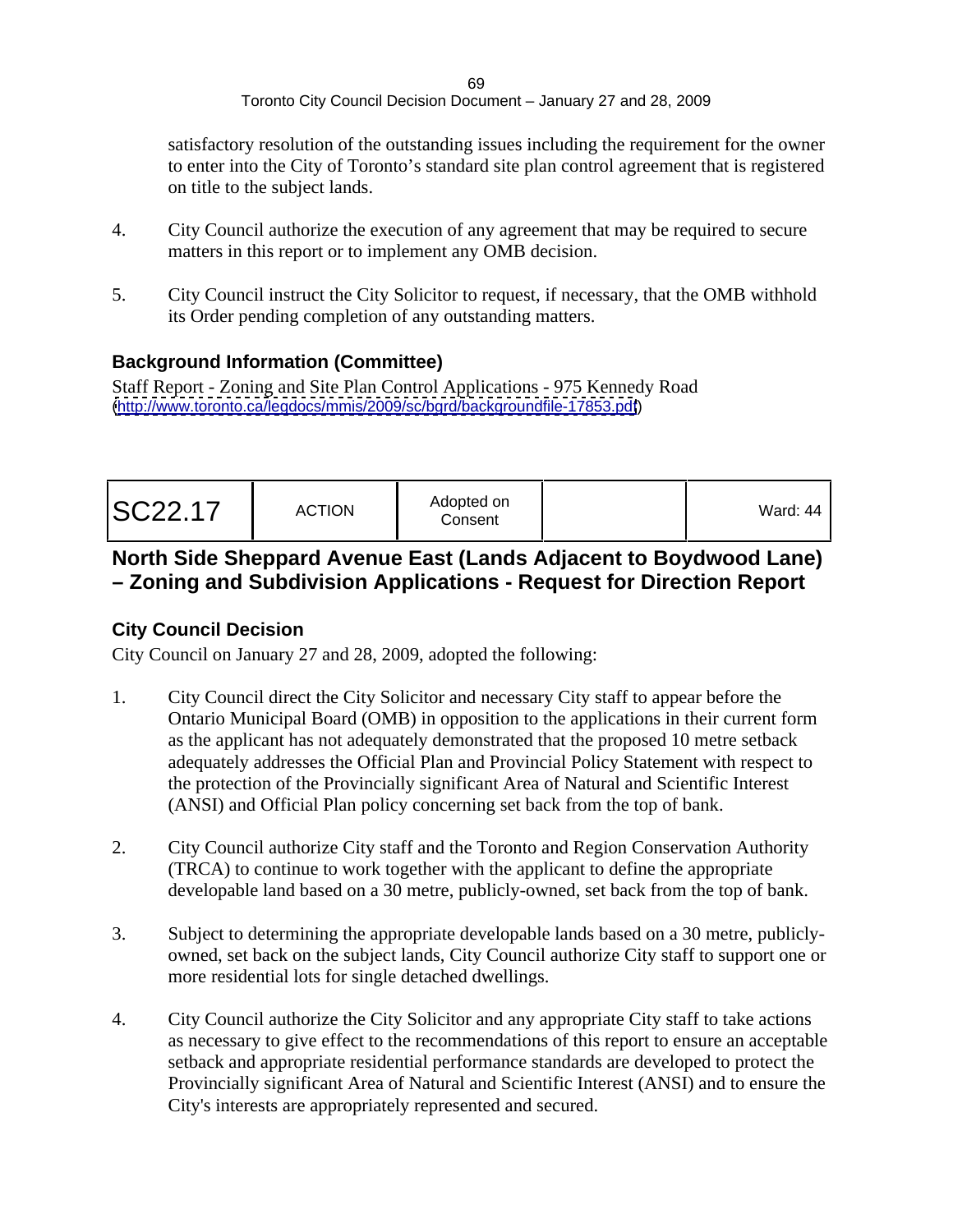# **Background Information (Committee)**

Staff Report - North Side Sheppard Avenue East [\(http://www.toronto.ca/legdocs/mmis/2009/sc/bgrd/backgroundfile-17889.pdf](http://www.toronto.ca/legdocs/mmis/2009/sc/bgrd/backgroundfile-17889.pdf))

# **160 Nashdene Road - Zoning Application - Final Report**

# **City Council Decision**

City Council on January 27 and 28, 2009, adopted the following:

- 1. City Council amend the zoning by-law for 160 Nashdene Road substantially in accordance with the draft zoning by-law amendment attached as Attachment 5.
- 2. City Council authorize the City Solicitor to make such stylistic and technical changes to the draft zoning by-law amendment as may be required.

*Statutory - Planning Act, RSO 1990*

# **Background Information (Committee)**

Staff Report - Zoning Application - 160 Nashdene Road [\(http://www.toronto.ca/legdocs/mmis/2009/sc/bgrd/backgroundfile-17855.pdf](http://www.toronto.ca/legdocs/mmis/2009/sc/bgrd/backgroundfile-17855.pdf))

# **Toronto and East York Community Council - Meeting 22**

| TE22.1 | Adopted on<br><b>ACTION</b><br>Consent | 'Vard: 32 |  |  |  |  |  |  |  |
|--------|----------------------------------------|-----------|--|--|--|--|--|--|--|
|--------|----------------------------------------|-----------|--|--|--|--|--|--|--|

# **Permanent Closure of an Untravelled Portion of Musgrave Street at Dengate Road**

# **City Council Decision**

City Council on January 27 and 28, 2009, adopted the following:

1. City Council enact the draft by-law from the City Solicitor to permanently close a portion of Musgrave Street as a public highway.

*Statutory - City of Toronto Act, 2006*

# **Background Information (Committee)**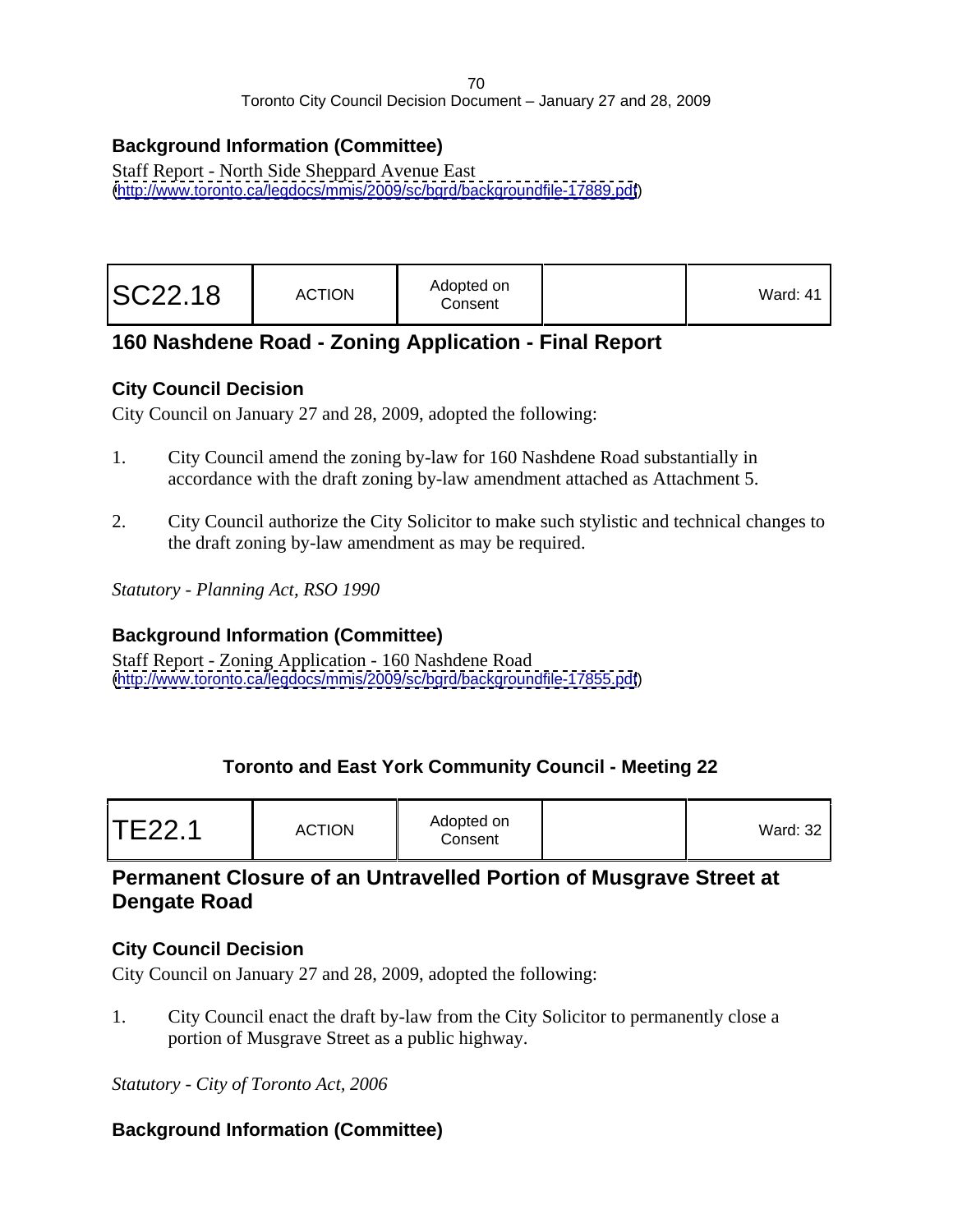Draft By-Law - Closure of Portion of Musgrave Street [\(http://www.toronto.ca/legdocs/mmis/2009/te/bgrd/backgroundfile-17930.pdf](http://www.toronto.ca/legdocs/mmis/2009/te/bgrd/backgroundfile-17930.pdf))

| <b>Ward: 27</b> |  |
|-----------------|--|
|-----------------|--|

# **Permanent Closure of a Portion of the Public Lane West of Yonge Street, Extending Northerly from Gerrard Street West**

#### **City Council Decision**

City Council on January 27 and 28, 2009, adopted the following:

1. City Council enact the draft by-law from the City Solicitor to permanently close a portion of the public lane west of Yonge Street, extending northerly from Gerrard Street West, as a public highway and be sold upon the terms and conditions set out in Toronto and East York Community Council Item 15.60, as adopted by City Council at its meeting on May 26 and 27, 2008.

*Statutory - City of Toronto Act, 2006*

# **Background Information (Committee)**

Draft By-Law - Closure of Portion of Public Lane West of Yonge Street [\(http://www.toronto.ca/legdocs/mmis/2009/te/bgrd/backgroundfile-17929.pdf](http://www.toronto.ca/legdocs/mmis/2009/te/bgrd/backgroundfile-17929.pdf))

| Ward: 27 |
|----------|
|----------|

# **Inclusion on Heritage Inventory - 76 Grenville Street**

# **City Council Decision**

City Council on January 27 and 28, 2009, adopted the following:

- 1. City Council include the property at 76 Grenville Street (Women's College Hospital) on the City of Toronto Inventory of Heritage Properties.
- 2. The Reasons for Listing be as follows:

"Women's College Hospital was designated a National Historic Site in 1995 because:

with its emphasis on women as health care professionals and on women's health issues, it is an institution which is unique in Canadian history and the buildings that house it symbolize women's struggle to claim a place of their own in the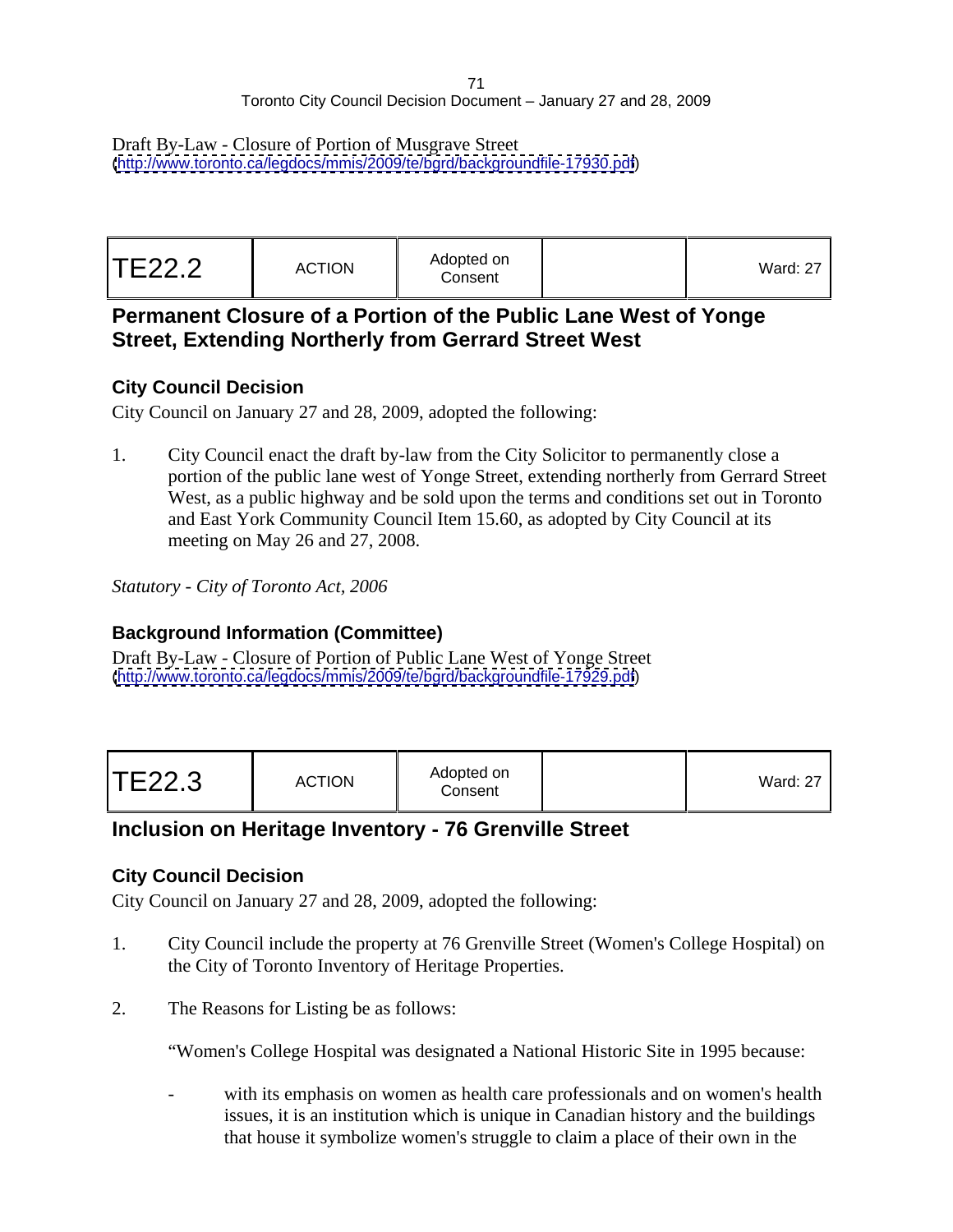medical profession and in the built environment;

- the hospital was founded at a time when women's access to medical education, to hospital practice and to medical teaching was extremely restricted and it provided women medical professionals with opportunities that were unavailable, or extremely limited, elsewhere in the country;
- Women's College Hospital has always been a pacesetter in medical practice and health care generally and important Canadian research centre."
- 3. The Heritage Attributes in the "Revised Reasons for Listing: 76 Grenville Street, Women's College Hospital", referred to in Attachment 3 to the report (September 22, 2008) from the Director, Policy and Research, City Planning Division, be deleted.

# **Background Information (Committee)**

Heritage 76 Grenville Street Report [\(http://www.toronto.ca/legdocs/mmis/2009/te/bgrd/backgroundfile-17681.pdf](http://www.toronto.ca/legdocs/mmis/2009/te/bgrd/backgroundfile-17681.pdf)) Heritage 76 Grenville Street - Attachment 1 - Location Map [\(http://www.toronto.ca/legdocs/mmis/2009/te/bgrd/backgroundfile-17682.pdf](http://www.toronto.ca/legdocs/mmis/2009/te/bgrd/backgroundfile-17682.pdf)) Heritage 76 Grenville Street - Attachment 2 - Photographs [\(http://www.toronto.ca/legdocs/mmis/2009/te/bgrd/backgroundfile-17683.pdf](http://www.toronto.ca/legdocs/mmis/2009/te/bgrd/backgroundfile-17683.pdf)) Heritage 76 Grenville Street - Attachment 3 - Revised Reasons for Listing [\(http://www.toronto.ca/legdocs/mmis/2009/te/bgrd/backgroundfile-17684.pdf](http://www.toronto.ca/legdocs/mmis/2009/te/bgrd/backgroundfile-17684.pdf))

# **3a Inclusion on Heritage Inventory - 76 Grenville Street**

# **Background Information (Committee)**

Heritage 76 Grenville St.TPB Letter [\(http://www.toronto.ca/legdocs/mmis/2009/te/bgrd/backgroundfile-17685.pdf](http://www.toronto.ca/legdocs/mmis/2009/te/bgrd/backgroundfile-17685.pdf)) Heritage 76 Grenville St.TPB-Attachments [\(http://www.toronto.ca/legdocs/mmis/2009/te/bgrd/backgroundfile-17949.pdf](http://www.toronto.ca/legdocs/mmis/2009/te/bgrd/backgroundfile-17949.pdf))

| Ward: $20$ |
|------------|
|------------|

# **Final Report - Rezoning and Site Plan Applications - 306-322 Richmond Street West**

#### **City Council Decision**

City Council on January 27 and 28, 2009, adopted the following:

1. City Council approve the application for rezoning of 306-322 Richmond Street West.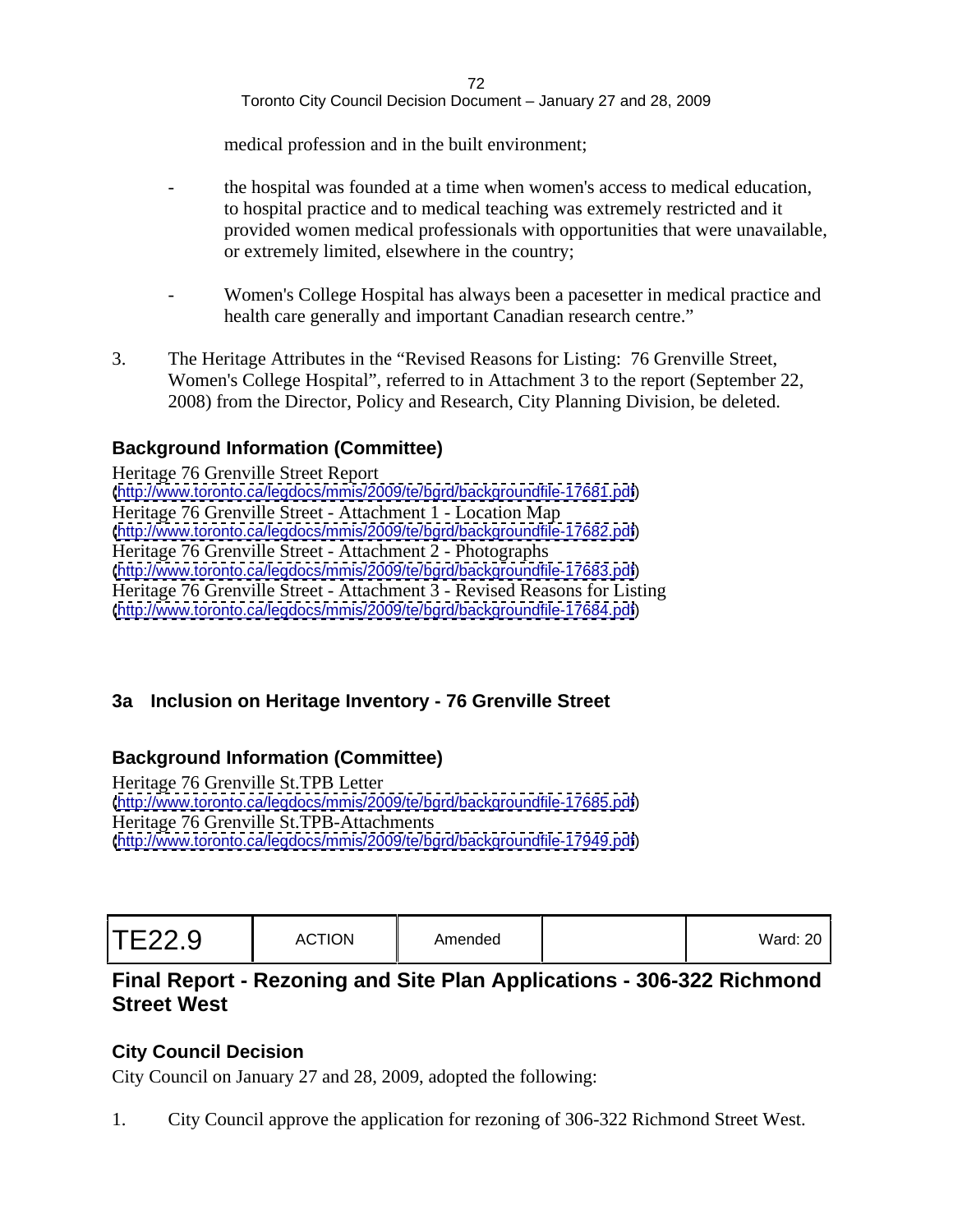- 2. The proposed Zoning By-law and Section 37 agreement shall:
	- a. secure an appropriate financial contribution to community benefits within Ward 20;
	- b. secure architectural plans, elevations and landscaping including 1:50 elevations to the satisfaction of the Chief Planner, and require the owner, in conjunction with each Site Plan Application, to submit 1:50 scale drawings in conformity with this requirement;
	- c. secure 10% of the proposed residential dwelling units as 3-bedroom units and/or have knock-out panels to enable the conversion;
	- d. prohibit an entertainment facility-nightclub use on the lot, as defined by By-law 301-2006;
	- e. address such additional technical issues that may be identified by commenting divisions; and
	- f. accommodate the taxi stand to service the hotel within the development parcel (i.e. on site), given that it is now Council's Policy to locate taxi stands for hotels on-site and that it is not possible to locate a taxi stand on Richmond Street West.
- 3. City Council authorize an amendment to Zoning By-law 438-86 for the former City of Toronto substantially in accordance with the draft Zoning By-law attached as Attachment No. 1 to the report (January 28, 2009) from the Chief Planner and Executive Director, City Planning (TE22.9a).
- 4. The City Solicitor be authorized to make such stylistic and technical changes to the draft Zoning By-law Amendment as may be required.
- 5. Before introducing the necessary Bill to City Council for enactment, City Council require the owner to enter an Agreement pursuant to Section 37 of the Planning Act to secure the following:
	- Payment of \$50,000 within 30 days of the Zoning By-law, being final and binding for capital improvements to social housing in Ward 20.
	- Payment of \$500,000 prior to the issuance of the first above grade building permit, towards streetscape improvements for Richmond Street West between John Street and Spadina Avenue, and John Street between Wellington Street West and Queen Street West.
	- Payment of \$150,000 prior to the earliest of first occupancy or condominium registration, towards streetscape improvements for Richmond Street West between John Street and Spadina Avenue, and John Street between Wellington Street West and Queen Street West.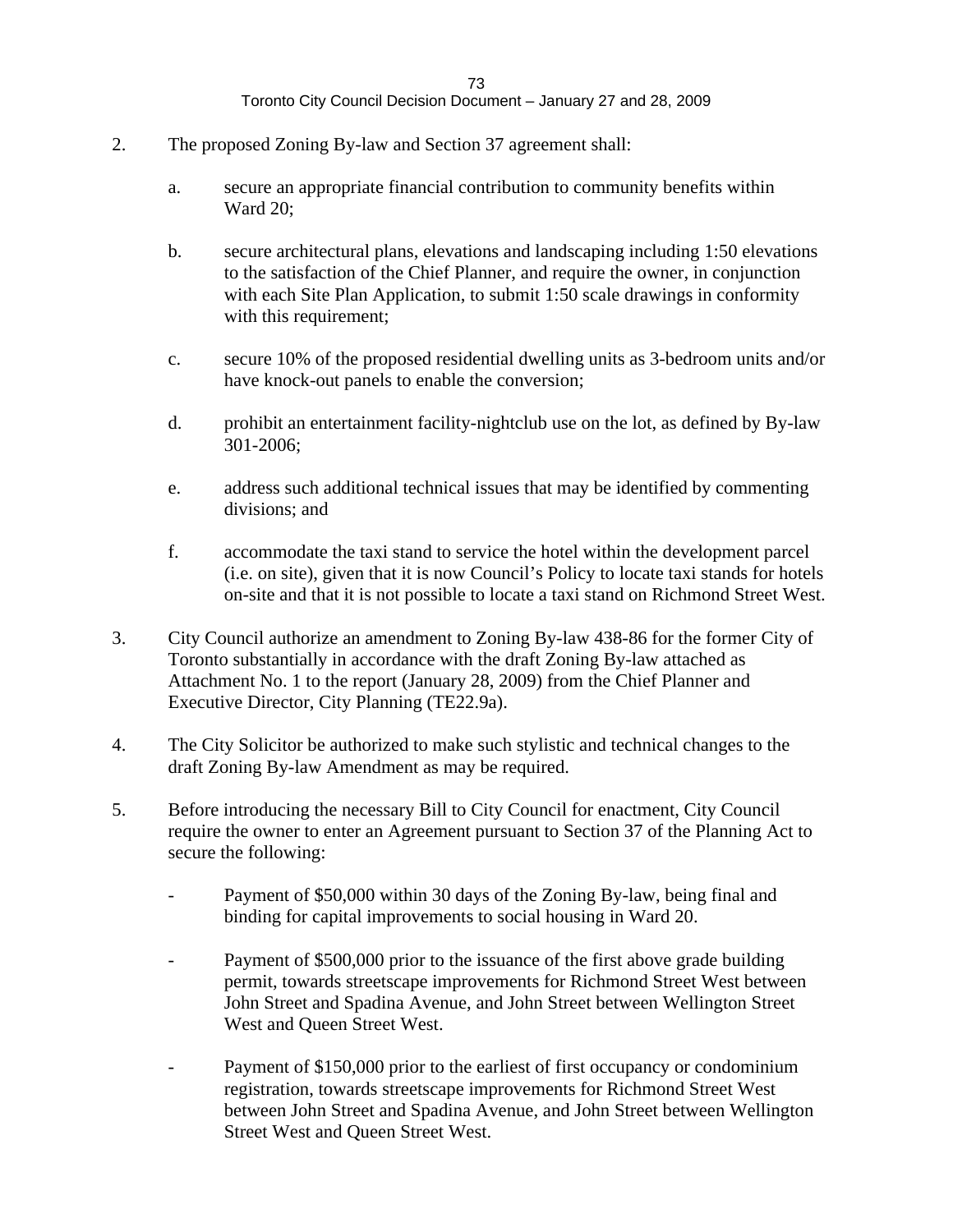- The owner shall construct the development in accordance with elevations on file with the Chief Planner, and shall make such refinements to the elevations as are required by, and to the satisfaction of, the Chief Planner, and the owner shall thereafter maintain the building and any replacement building, to the satisfaction of the Chief Planner, in accordance with such elevations and shall further secure these obligations in the associated site plan agreement and any condominium agreement.
- The owner shall construct the development with such high quality building landscaping features, including plants located throughout the vertical face and balconies/terraces of the Proposed Building, as are required by, and to the satisfaction of, the Chief Planner.
	- As part of the site plan application the owner shall pay for a peer review of the viability of the landscape features, and provide a letter of credit to secure their installation and maintenance for at least two years.
	- Thereafter maintain the said landscaping for the life of the building, and any replacement building, to the satisfaction of the Chief Planner, and
	- shall further secure these obligations in the associated site plan agreement and any condominium agreement.
- The owner to use reasonable commercial efforts to obtain LEED Platinum Certification of the development and provide to the City documentation respecting certification for the development.
- The owner shall agree that, at least 10% of the total number of Dwelling Units contained within the building shall contain three or more bedrooms and, for the purpose of calculating the number of Dwelling Units containing three or more bedrooms.
	- a. in the event the building contains adjacent Dwelling Units, each of which have less than three bedrooms and which are separated by knock-out panels that would allow the two adjacent Dwelling Units to be combined into one Dwelling Unit containing three or more bedrooms, then
	- b. each such pair of adjacent Dwelling Units shall be counted as one Dwelling Unit containing three or more bedrooms.
- The owner shall enter into an agreement with the City pursuant to Section 37 of the Planning Act, to secure the provision of the said facilities, services and matters, in a form satisfactory to the City Solicitor with conditions providing for indexed escalation of financial contributions, no credit for development charges, indemnity, insurance, GST, termination and unwinding, and registration and priority of agreement.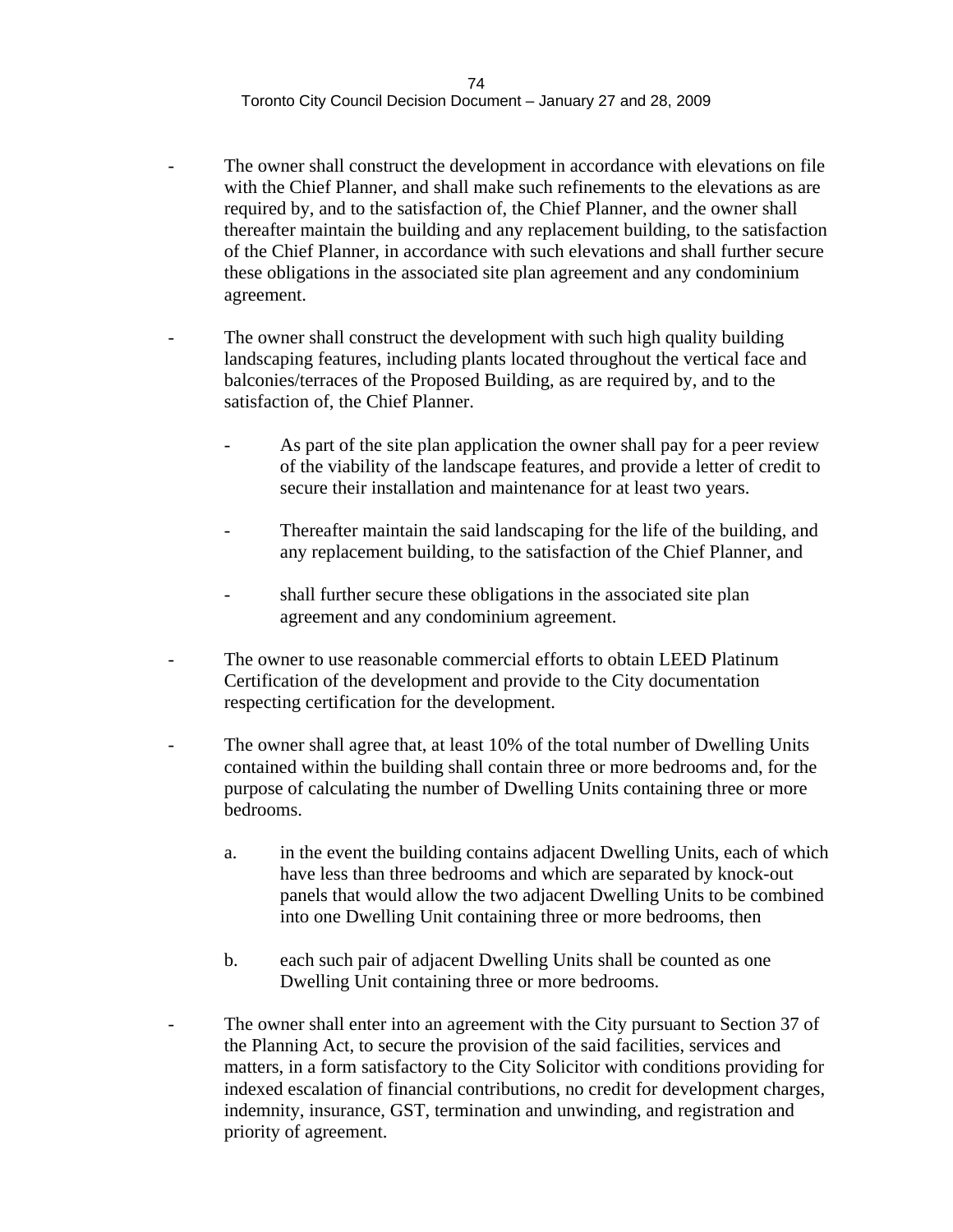6. The Section 37 Agreement be executed prior to the City Council's passage of the Zoning By-law.

*Statutory - Planning Act, RSO 1990*

### **Background Information (Committee)**

Final Report - 306-322 Richmond Street West [\(http://www.toronto.ca/legdocs/mmis/2009/te/bgrd/backgroundfile-17928.pdf](http://www.toronto.ca/legdocs/mmis/2009/te/bgrd/backgroundfile-17928.pdf))

### **Background Information (City Council)**

(January 28, 2009) supplementary report from the Chief Planner and Executive Director, City Planning (TE22.9a) [\(http://www.toronto.ca/legdocs/mmis/2009/cc/bgrd/backgroundfile-18800.pdf](http://www.toronto.ca/legdocs/mmis/2009/cc/bgrd/backgroundfile-18800.pdf))

### **Communications (Committee)**

(January 9, 2009) letter from Michael Emory, Chair, Entertainment District BIA Master Plan Advisory Committee, and Janet Solomon, Executive Director, Toronto Entertainment District Business Improvement Area (TE.New.TE22.9.1)

(January 12, 2009) e-mail from Ralph J. Daley, Chair, Grange Community Association (TE.New.TE22.9.2)

| Ward: 27 |
|----------|
|----------|

# **Final Report - Rezoning Application - 568-580 Jarvis Street, 99-103 Charles Street East**

### **City Council Decision**

- 1. City Council amend the Zoning By-law for the former City of Toronto substantially in accordance with the Draft Zoning By-law Amendment attached as Attachment 5.
- 2. City Council authorize the City Solicitor to make such stylistic and technical changes to the draft Zoning By-law Amendment as may be required.
- 3. Before introducing the necessary Bills to City Council for enactment, City Council require the applicant to submit an application under Toronto Municipal Code Chapter 813, Trees, Article III, 'Tree Protection' for the three private trees that qualify for protections and are proposed to be removed as part of the proposal, and complete the application review process.
- 4. Before introducing the necessary Bills to City Council for enactment, require the owner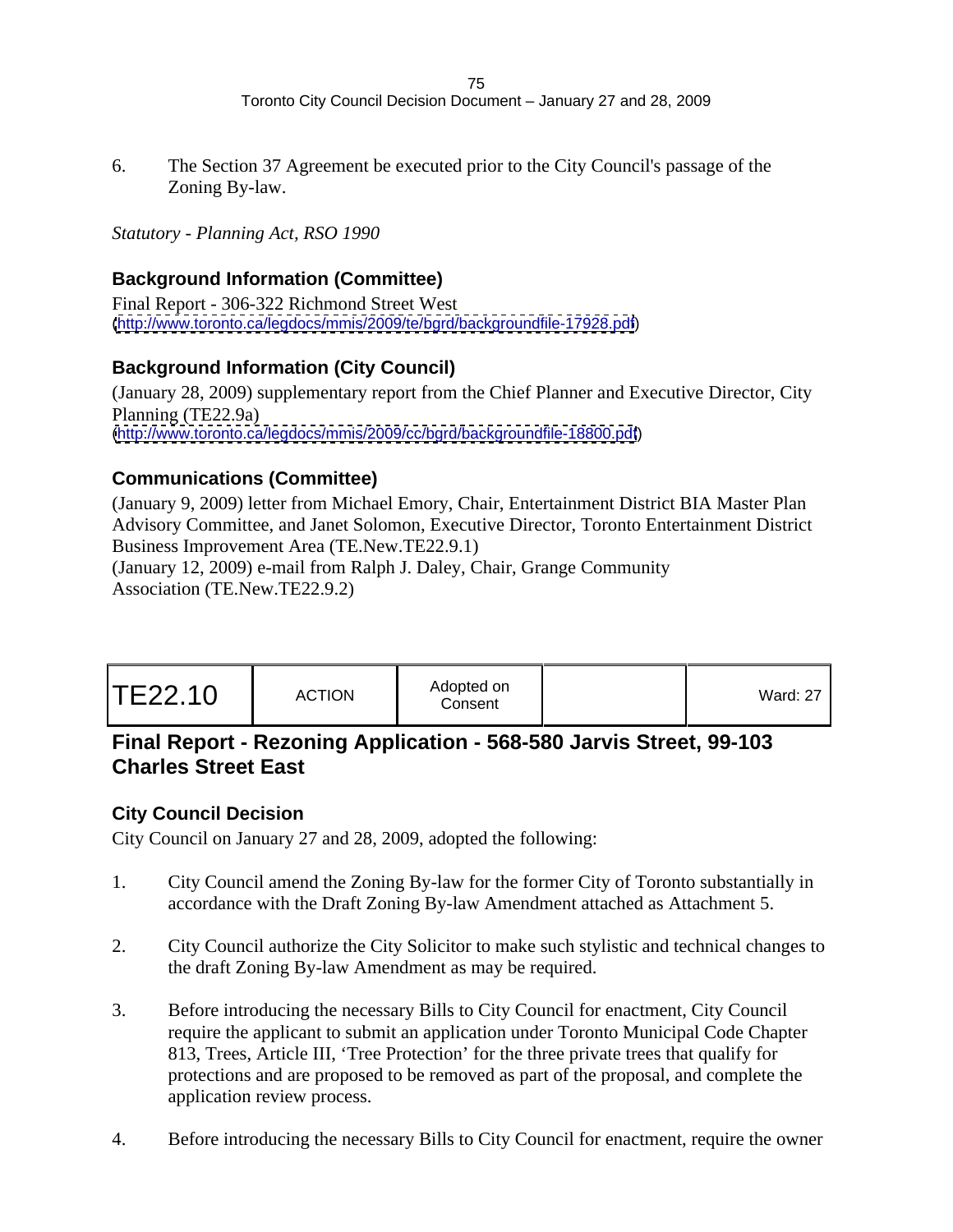to enter into an Agreement pursuant to Section 37 of the *Planning Act* to secure the following public benefits:

- a. prior to the issuance of the first above grade permit, pay to the City the sum of \$1,000,000 towards the proposed Community Centre pool at Sherbourne Street and Wellesley Street and the Jarvis Street Improvement Project;
- b. provide and maintain works of public art within the lot, or provide cash in lieu thereof, of a value not less than \$400,000, implemented under the City's Public Art Program to be paid at time of first building permit;
- c. require that the cash amounts identified in a. and b. above shall be indexed annually in accordance with the Non-Residential Construction Price Index for the Toronto CMA, reported quarterly by Statistics Canada in Construction Price Statistics Publication No. 62-007-XPB, or its successor, calculated from the date of execution of the Section 37 Agreement to the date of submission of the funds by the owner to the City;
- d. provide and maintain an irrigation system at the owner's expense for any proposed trees within the public road allowance, including an automatic timer designed to be water efficient by a Certified Landscape Irrigation auditor (CLIA) and constructed with a back flow preventer to the satisfaction of the General Manager, Technical Services;
- e. provide and pay for any municipal service upgrades required to support the development as determined by the Executive Director of Technical Services as part of the required Site Servicing Review;
- f. provide building materials and landscaping on the lot as shown on the plans submitted by Wallman Architects (elevations) date stamped November 19, 2008 and Janet Rosenberg (landscape plans) date-stamped November 19, 2008 as on file with the Chief Planner and Executive Director, City Planning Division;
- g. undertake improvement of the street right-of-way abutting the lot, including streetscaping and tree installation, to the satisfaction of the Chief Planner and Executive Director, City Planning Division, the General Manager, Parks, Forestry and Recreation Division, and the Executive Director, Technical Services Division;
- h. build in conformity with the Green Development Standard Checklist submitted by the applicant and date stamped as received on June 28, 2008, to the satisfaction of the Chief Planner and Executive Director;
- i. reasonable commercial efforts to obtain LEED certification of the development and provide documentation respecting the certification process for the development to the City;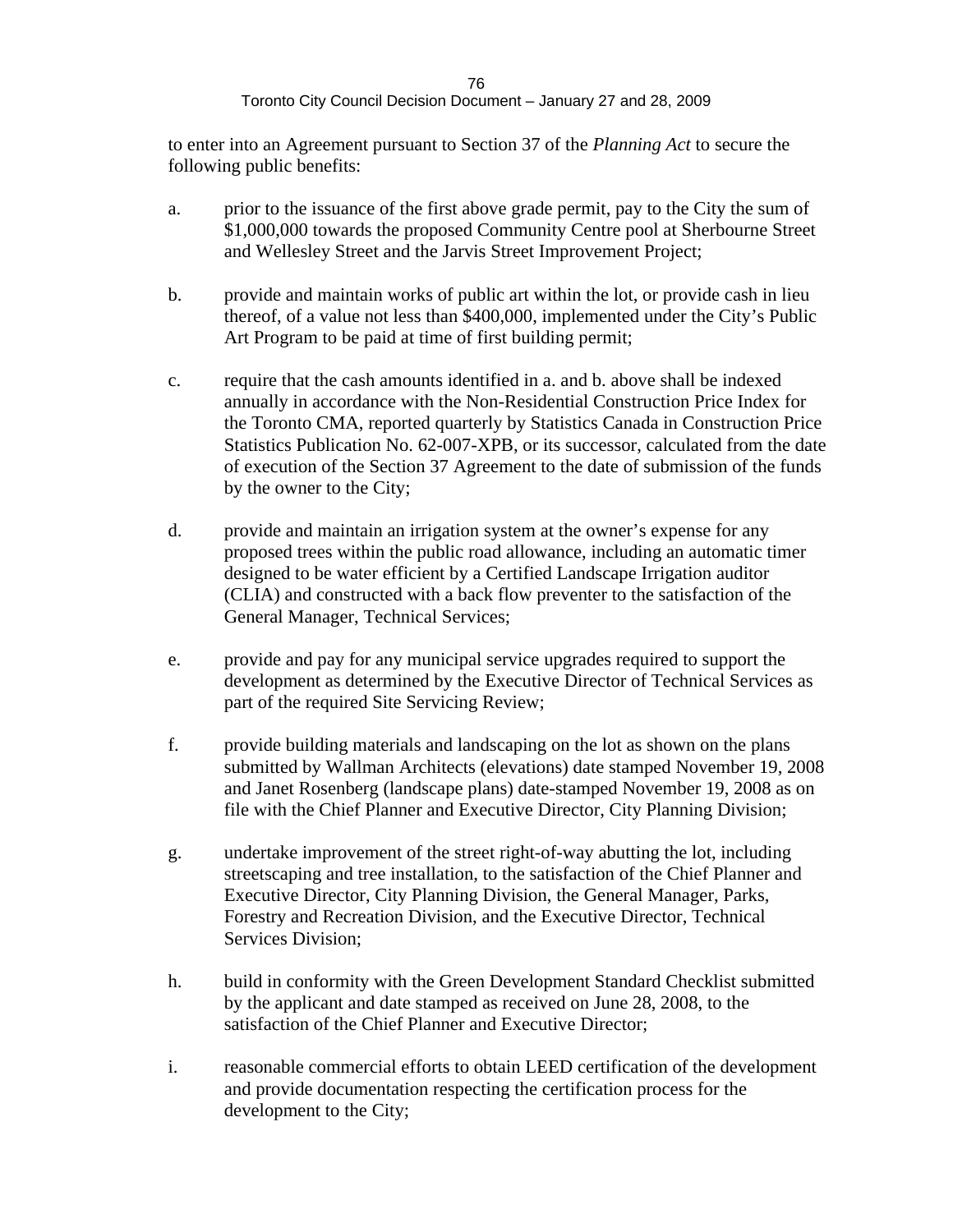- j. require the applicant to enter into a Site Plan Agreement under Section 41 of the *Planning Act*; and
- k. provide continuous weather protection with a minimum clear depth of three metres on Jarvis Street.
- 5. City Council authorize City officials to take all necessary steps, including the execution of agreements and documents, to give effect to the above-noted recommendations.

*Statutory - Planning Act, RSO 1990*

#### **Background Information (Committee)**

Final Report - 568 Jarvis St. 99-103 Charles Street East [\(http://www.toronto.ca/legdocs/mmis/2009/te/bgrd/backgroundfile-17754.pdf](http://www.toronto.ca/legdocs/mmis/2009/te/bgrd/backgroundfile-17754.pdf))

#### **Communications (Committee)**

(December 28, 2008) e-mail from Jack Brannigan (TE.New.TE22.10.1)

| TE22.11 | <b>ACTION</b> | Amended |  | the contract of the contract of the<br>Ward: $18$ |  |  |  |  |  |  |  |  |  |  |  |  |  |
|---------|---------------|---------|--|---------------------------------------------------|--|--|--|--|--|--|--|--|--|--|--|--|--|
|---------|---------------|---------|--|---------------------------------------------------|--|--|--|--|--|--|--|--|--|--|--|--|--|

# **Request for Direction Report - Rezoning Application - 2 Gladstone Avenue**

### **City Council Decision**

- 1. City Council direct staff to support a Zoning By-law amendment for 2 Gladstone Avenue at the Ontario Municipal Board if the conditions set out in this report are met to the satisfaction of the Chief Planner and Executive Director, City Planning Division.
- 2. City Council request the Ontario Municipal Board not to release any orders until the proposed private garbage collection model has been deemed satisfactory by the Executive Director, Technical Services.
- 3. The appropriate City officials direct the cash-in-lieu of parkland dedication, which is in excess of 5%, to park improvements in the immediate area.
- 4. City Council direct staff to consult with the community upon receipt of the Site Plan application for the proposals for 2 Gladstone Avenue, 2-6 Lisgar Street, and 1093 Queen Street West, and all other proposals within the Queen West Triangle, to address, among other details:
	- a. character, scale, appearance and design features of buildings, and their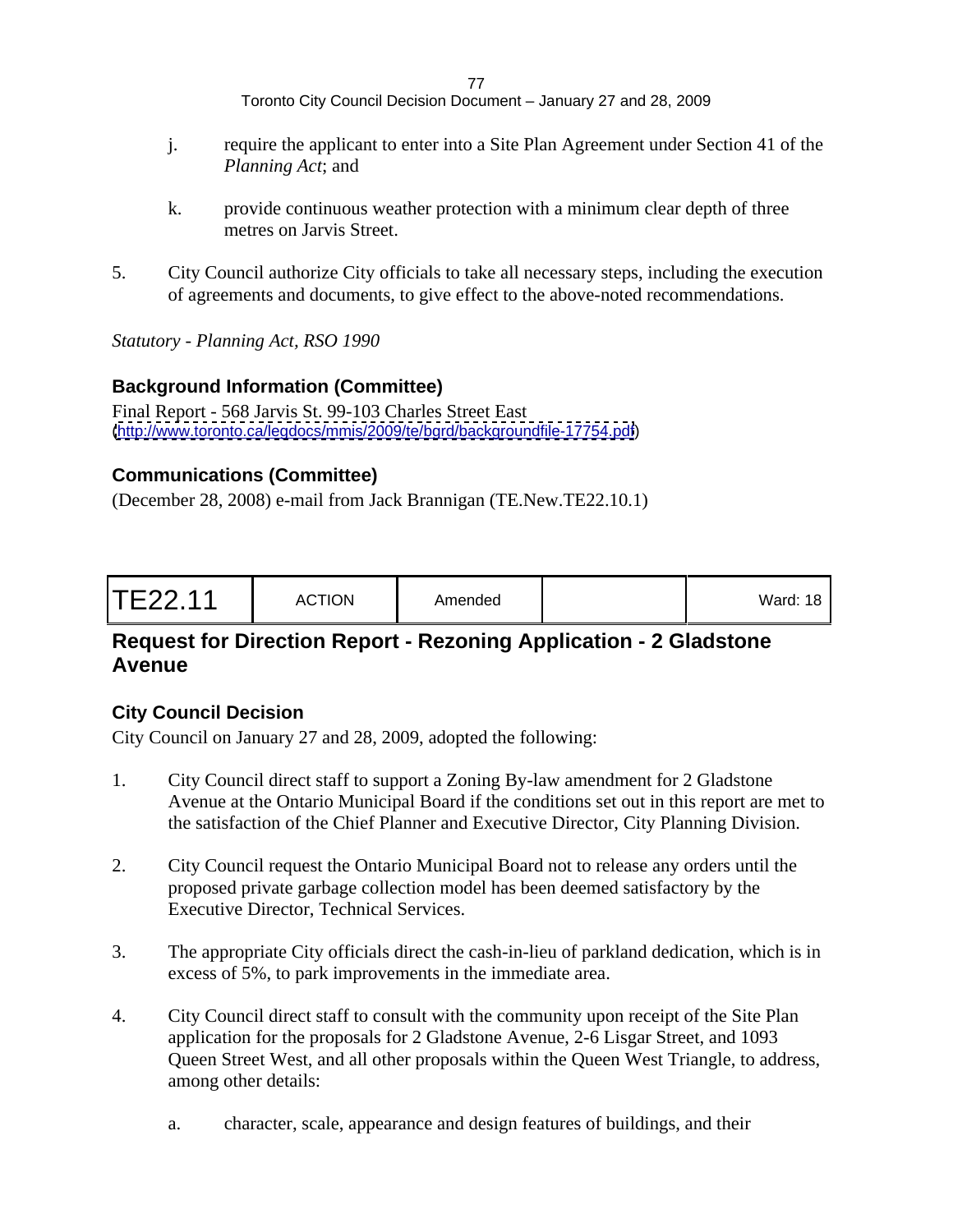sustainable design;

- b. design elements on public rights of way including the alleys;
- c. size of retail units and width of retail frontage; and
- d. the application of Section 37 benefits.
- 5. City Council instruct the City Solicitor, together with the appropriate staff and experts as needed, to attend the Ontario Municipal Board hearing in support of the position recommended in this report.
- 6. City Council direct the City Solicitor to secure the green features listed in Attachment 1 to the supplementary report (January 26, 2009) from the Chief Planner and Executive Director, City Planning (TE22.11a), within the Site Plan agreement for 2 Gladstone Avenue.
- 7. The City Solicitor be directed to request the Ontario Municipal Board not release any orders on the zoning for 2 Gladstone Avenue prior to the applicant executing an undertaking agreeing to secure the "green" features as part of the site plan approval process.
- 8. City Council direct staff to take such other steps as may be required to implement these recommendations.

# **Background Information (Committee)**

Directions Report - 2 Gladstone Avenue [\(http://www.toronto.ca/legdocs/mmis/2009/te/bgrd/backgroundfile-17830.pdf](http://www.toronto.ca/legdocs/mmis/2009/te/bgrd/backgroundfile-17830.pdf))

# **Background Information (City Council)**

(January 26, 2009) supplementary report from the Chief Planner and Executive Director, City Planning (TE22.11a) [\(http://www.toronto.ca/legdocs/mmis/2009/cc/bgrd/backgroundfile-18656.pdf](http://www.toronto.ca/legdocs/mmis/2009/cc/bgrd/backgroundfile-18656.pdf))

# **Communications (Committee)**

(January 12, 2009) letter from Marc P. Kemerer, WHITE, DUNCAN, LINTON LLP (TE.New.TE22.11.1) (January 13, 2009) submission from Steve Heuchert, Active 18 Association (TE.New.TE22.11.2)

# **Request for Direction Report - Rezoning Application - 2-6 Lisgar Street**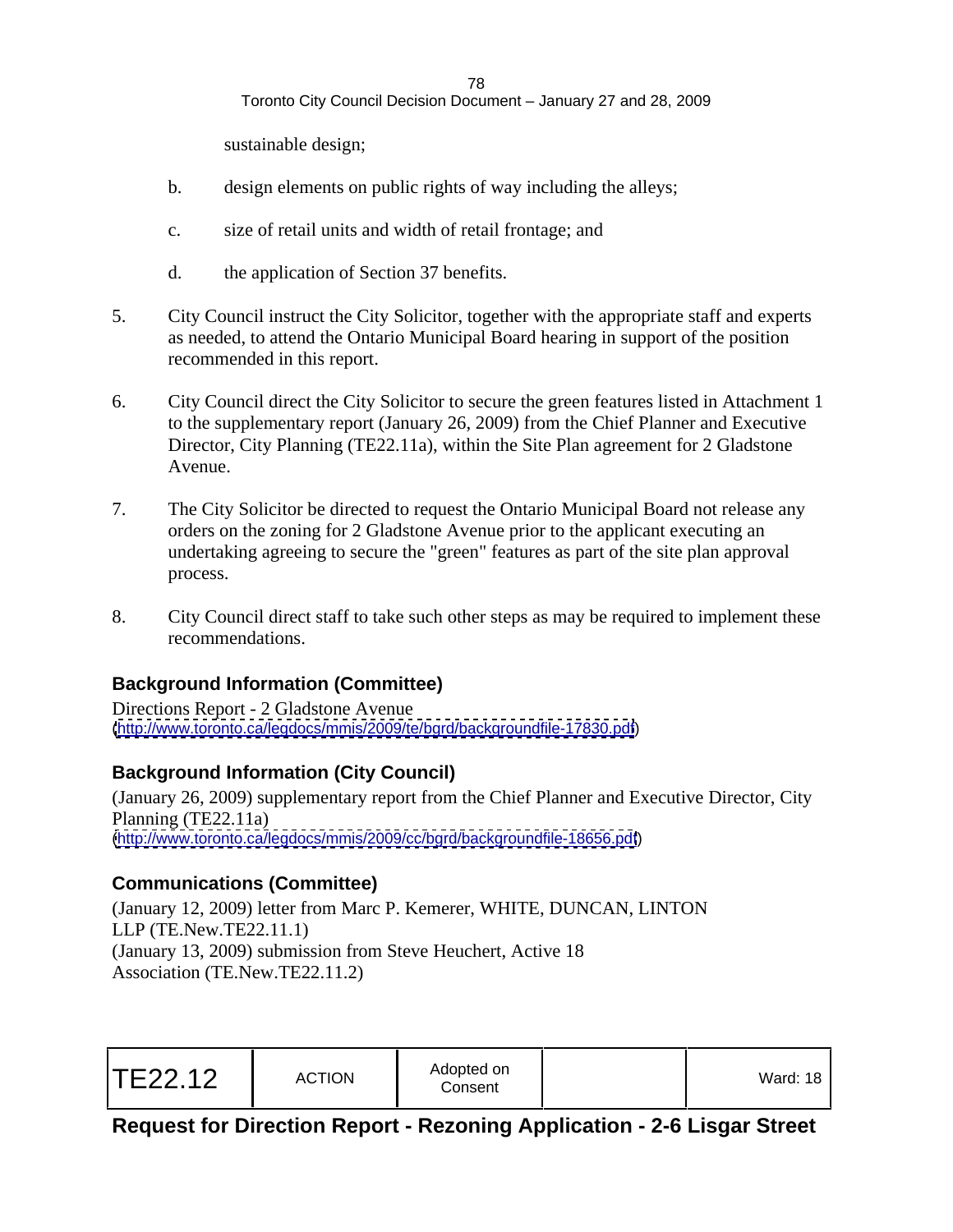# **City Council Decision**

- 1. City Council direct staff to continue to negotiate with the applicant to amend the application in accordance with the conditions outlined in this report.
- 2. City Council direct staff to support a Zoning By-law amendment for 2-6 Lisgar Street at the Ontario Municipal Board if the conditions set out in this report are met to the satisfaction of the Chief Planner and Executive Director, City Planning Division.
- 3. City Council request that staff secure benefits under Section 37 of the Planning Act towards any or all of the following: the development of Lisgar Park, the renovation of the Carnegie Library into a performing arts hub, affordable arts studios in the West Queen West Triangle, public art and affordable housing and that the Ontario Municipal Board not release any final orders approving the required zoning by-law amendments until the applicant has executed the Section 37 agreement.
- 4. City Council instruct the City Solicitor, together with the appropriate staff to attend the Ontario Municipal Board hearing, and retain any experts as needed, in support of the position recommended in this report.
- 5. City Council direct that, prior to any above grade building permit issuance, 200 square metres of land at the north end of the property be conveyed to the City for parkland purposes. The land is to be free and clear, above and below grade, of all physical obstructions and easements, encumbrances and encroachments, including surface and subsurface easements, unless the easement, encumbrance or encroachment is otherwise approved by the General Manager, Parks, Forestry and Recreation.
- 6. City Council direct that, prior to any parkland dedication, the owner shall be responsible for an environmental assessment of the parkland and any associated costs or remediation works required as a result of that assessment to the satisfaction of the General Manager, Parks Forestry and Recreation, in consultation with the Executive Director, Technical Services.
- 7. City Council direct the owner to pay for the costs of the transfer of the parkland, including any Land Transfer Tax and the preparation and registration of all relevant documents. Prior to dedication, the owner shall provide, to the satisfaction of the City Solicitor, all legal descriptions and applicable reference plans of survey for the new parkland.
- 8. Prior to any above grade building permit issuance, the owner shall pay to the City cash in lieu for the value of the base park improvements for the 200 metres to be dedicated to the City for park construction. The estimate of the value of the base park improvements will be to the satisfaction of the General Manager, Parks, Forestry and Recreation.
- 9. Prior to the issuance of any building permit, the owner shall enter into a Limiting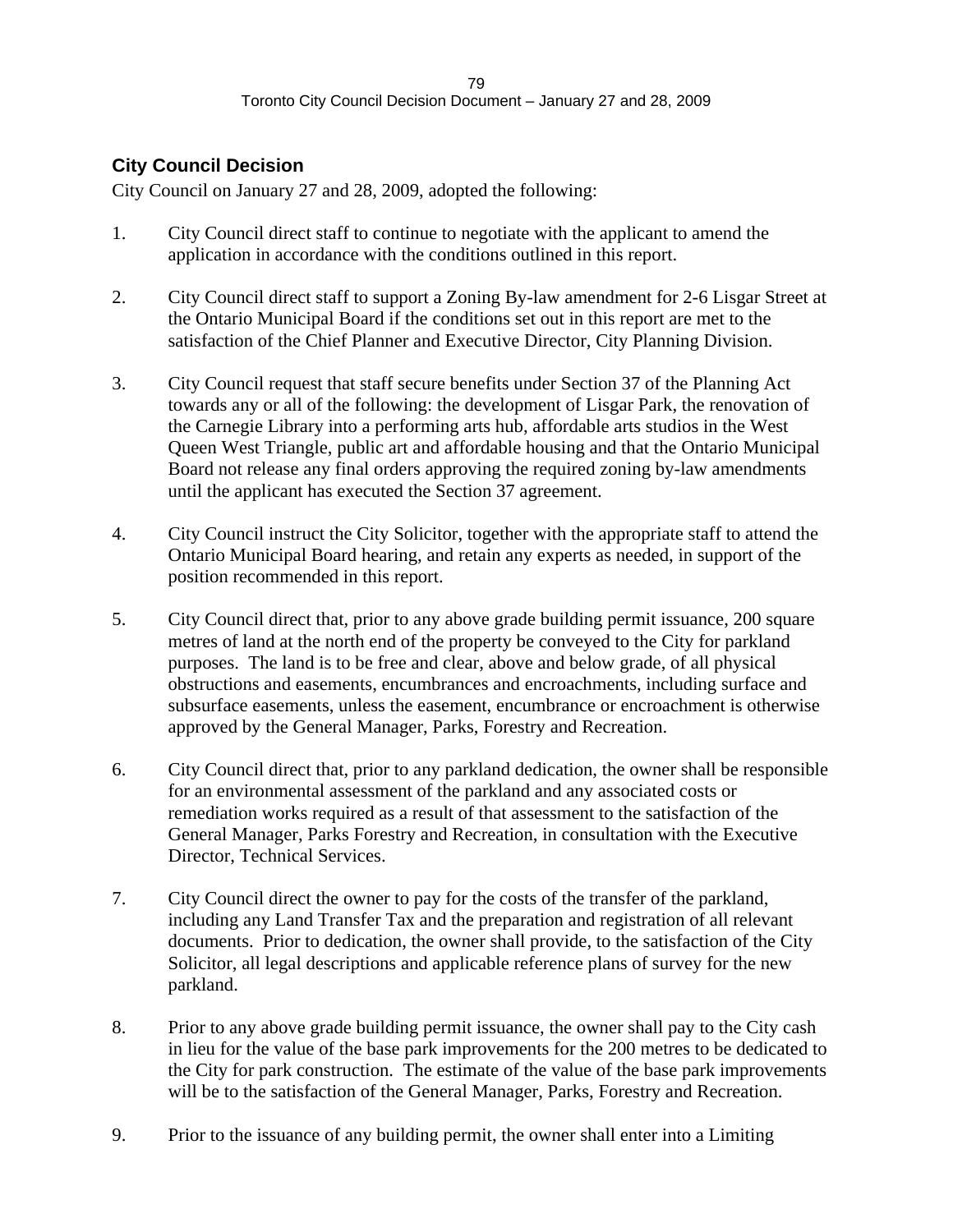Distance agreement with the City, related to Lisgar Park.

- 10. City Council direct that the residential portions of the development be subject to parkland dedication By-law 07-1420. Any commercial or industrial components of the project will be subject to Chapter 165 of the former City of Toronto.
- 11. The parkland dedication for this site will be satisfied by the 200 square metres dedicated to the City as well as a cash-in-lieu of parkland payment. The value of the cash in lieu payment shall be the difference between 5% of the site area and the fair market value of the 200 square metres being conveyed to the City, as per the Minutes of Settlement between Baywood Homes and the City of Toronto dated December 13, 2007. Such payment must be paid to the City prior to issuance of any above grade building permit.
- 12. The Chief Building Official be directed to apply the reduced parkland dedication rate of 5% on this site.
- 13. City Council direct staff to consult with the community upon receipt of the Site Plan application for the proposals for 2 Gladstone Avenue, 2-6 Lisgar Street, and 1093 Queen Street West, and all other proposals within the Queen West Triangle, to address, among other details:
	- a. character, scale, appearance and design features of buildings, and their sustainable design;
	- b. design elements on public rights of way including the alleys;
	- c. size of retail units and width of retail frontage; and
	- d. the application of Section 37 benefits.
- 14. City Council direct staff to take such other steps as may be required to implement these recommendations.

# **Background Information (Committee)**

Directions Report - 2-6 Lisgar Street [\(http://www.toronto.ca/legdocs/mmis/2009/te/bgrd/backgroundfile-17815.pdf](http://www.toronto.ca/legdocs/mmis/2009/te/bgrd/backgroundfile-17815.pdf))

# **Communications (Committee)**

(January 13, 2009) submission from Steve Heuchert, Active 18 Association (TE.New.TE22.12.1) (January 13, 2009) submission from Ronald M. Kanter, Macdonald Sager Manis LLP (TE.New.TE22.12.2)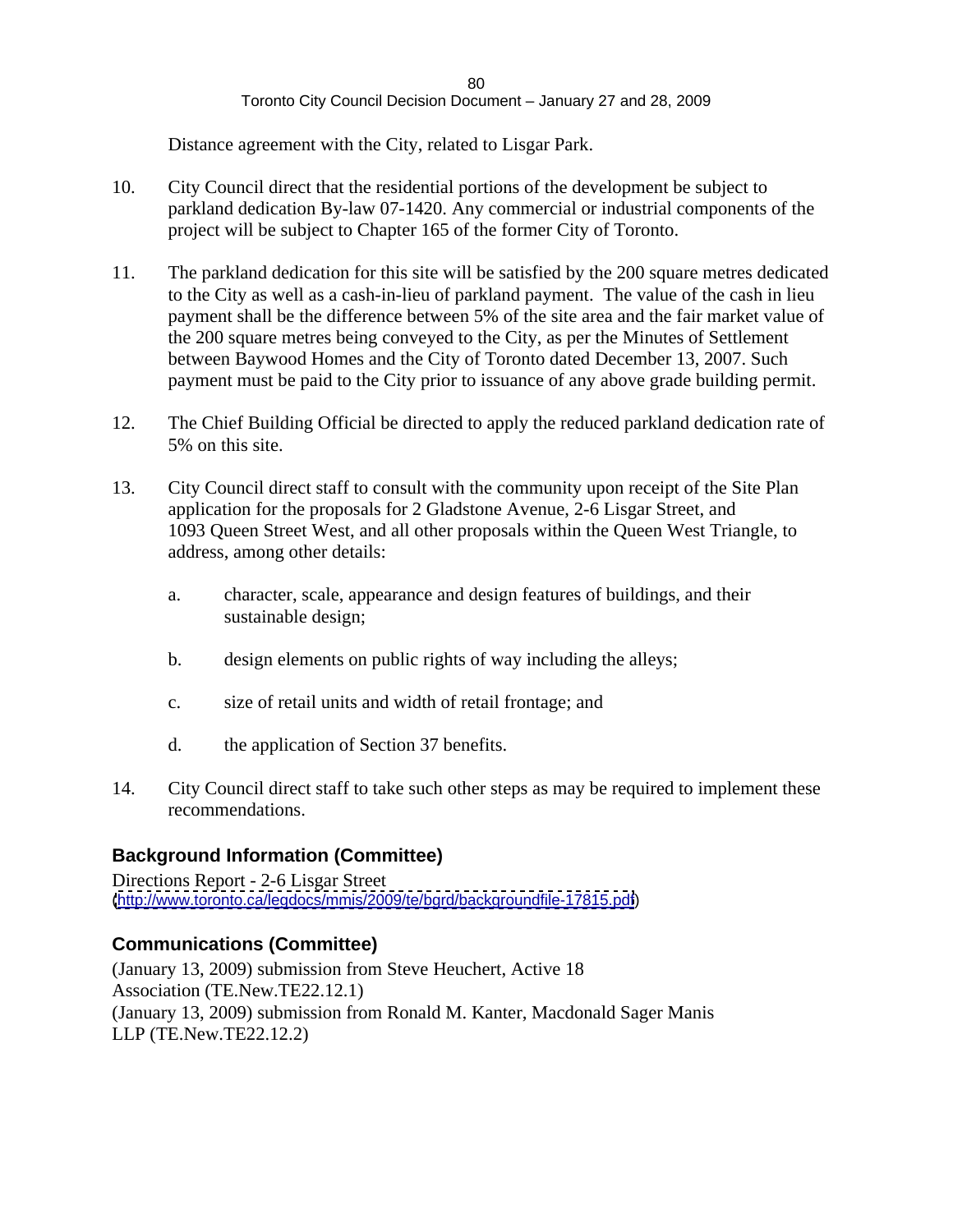# **Request for Direction Report - Rezoning Application - 1093 Queen Street West**

### **City Council Decision**

- 1. City Council direct staff to support a Zoning By-law amendment for 1093 Queen Street West at the Ontario Municipal Board if the conditions set out in this report are met to the satisfaction of the Chief Planner and Executive Director, City Planning Division.
- 2. City Council request that staff secure benefits under Section 37 of the Planning Act towards any or all of the following: the development of Lisgar Park, the renovation of the Carnegie Library into a performing arts hub, affordable arts studio in the West Queen West Triangle, public art and/or affordable housing and that the Ontario Municipal Board not release any final orders until the applicant has executed the Section 37 agreement.
- 3. City Council direct that the entire acquisition portion of the base 5% of the cash-in-lieu of parkland dedication be paid to the South District Parkland Acquisition Fund XR2208 as per City Council's direction from its meeting on September 25th, 26th, 27th and 28th of 2006 (Administration Committee Report 6, Clause 43).
- 4. City Council determine that the development of the lands at 1093 Queen Street West reflects the pattern of development for this segment of Queen Street West as determined by the City's West Queen West Triangle Zoning Review, that overall infrastructure is available and that development can proceed prior to the completion of an Avenue Study.
- 5. City Council direct staff to consult with the community upon receipt of the Site Plan application for the proposals for 2 Gladstone Avenue, 2-6 Lisgar Street, and 1093 Queen Street West, and all other proposals within the Queen West Triangle, to address, among other details:
	- a. character, scale, appearance and design features of buildings, and their sustainable design;
	- b. design elements on public rights of way including the alleys;
	- c. size of retail units and width of retail frontage; and
	- d. the application of Section 37 benefits.
- 6. A construction Management Plan be secured as a condition of Site Plan Control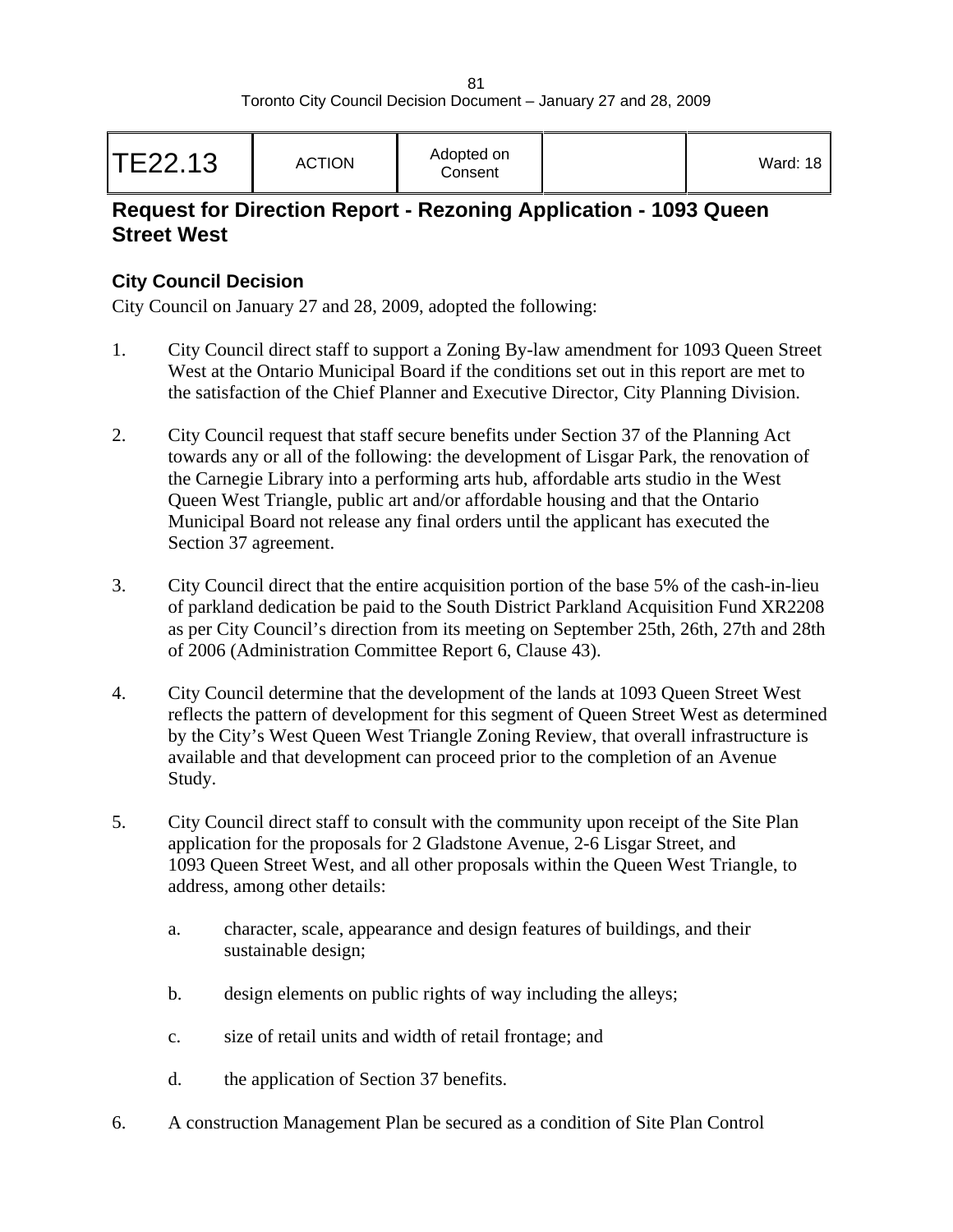Approval for the 1093 Queen Street West site, and that the Plan address noise, dust, traffic and other impacts to adjacent residents.

- 7. City Council instruct the City Solicitor, together with the appropriate staff and experts as needed, to attend the Ontario Municipal Board hearing in support of the position recommended in this report.
- 8. City Council direct staff to take such other steps as may be required to implement these recommendations.

### **Background Information (Committee)**

Directions Report - 1093 Queen Street West [\(http://www.toronto.ca/legdocs/mmis/2009/te/bgrd/backgroundfile-17820.pdf](http://www.toronto.ca/legdocs/mmis/2009/te/bgrd/backgroundfile-17820.pdf))

### **Communications (Committee)**

(January 13, 2009) submission from Steve Heuchert, Active 18 Association (TE.New.TE22.13.1) (January 13, 2009) submission from Ronald M. Kanter, Macdonald Sager Manis LLP (TE.New.TE22.13.2)

|--|--|--|

# **Final Report - Rezoning Application - Removal of the Holding Symbol "H" - 14 St. Matthews Road, 430 Broadview Avenue, 548, 550-558 Gerrard Street East (Bridgepoint Health)**

### **City Council Decision**

City Council on January 27 and 28, 2009, adopted the following:

- 1. City Council amend Zoning By-law 157-2006 substantially in accordance with the draft Zoning By-law Amendment attached as Attachment No. 1.
- 2. City Council authorize the City Solicitor to make such stylistic and technical changes to the draft Zoning By-law as may be required.
- 3. City authorize the introduction of the necessary Bill by the City Solicitor for enactment by City Council immediately upon finalization of the requirements set out in Section 5 of By-law No.157-2006 respecting the removal of the holding ("h") symbol.

*Statutory - Planning Act, RSO 1990*

# **Background Information (Committee)**

Final Report - Bridgepoint Health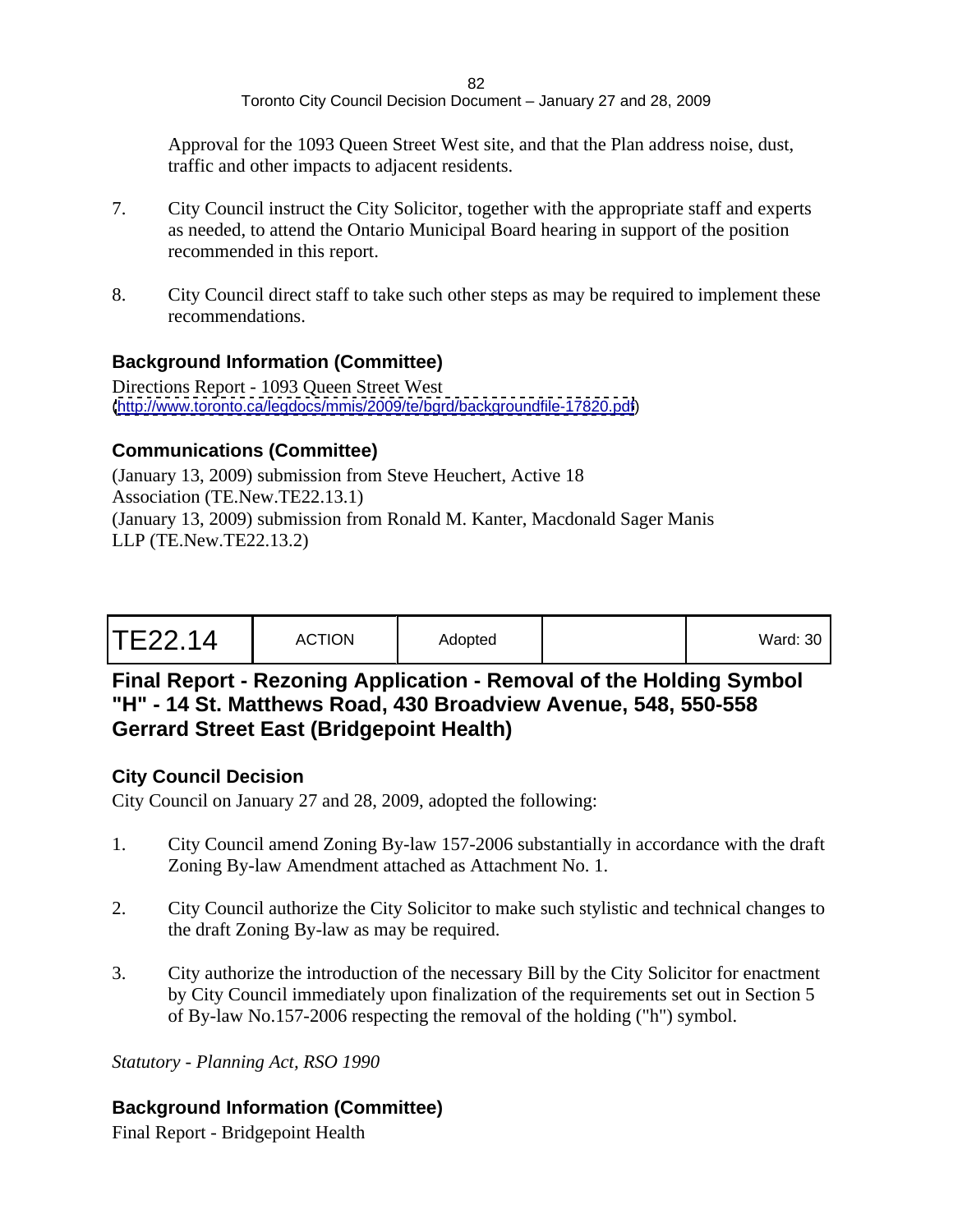#### 83 and the set of the set of the set of the set of the set of the set of the set of the set of the set of the Toronto City Council Decision Document – January 27 and 28, 2009

#### [\(http://www.toronto.ca/legdocs/mmis/2009/te/bgrd/backgroundfile-17931.pdf](http://www.toronto.ca/legdocs/mmis/2009/te/bgrd/backgroundfile-17931.pdf))

### **Background Information (City Council)**

(January 28, 2009) supplementary report from the Chief Planner and Executive Director, City Planning (TE22.14a) [\(http://www.toronto.ca/legdocs/mmis/2009/cc/bgrd/backgroundfile-18793.pdf](http://www.toronto.ca/legdocs/mmis/2009/cc/bgrd/backgroundfile-18793.pdf))

| TE22.15 | Amended<br><b>ACTION</b> |  | Ward: $30$ |  |  |  |  |  |
|---------|--------------------------|--|------------|--|--|--|--|--|
|---------|--------------------------|--|------------|--|--|--|--|--|

# **Final Report - Site Plan Control Application - 130 and 150 Cherry Street**

### **City Council Decision**

- 1. City Council approve, in principle, subject to any required revisions and resubmission of information as outlined in the conditions set out in Attachment No. 7 to the report (December 15, 2008) from the Acting Director, Community Planning, Toronto and East York, the proposal for dockwall uses, a one-storey office/waiting area and a parking lot at 130 and 150 Cherry Street.
- 2. Further to Part 1 above, City Council remove pre-conditions 5, 6, 7, 8, 9, 10, 11, 12 and 13 as outlined in Attachment No. 7 to the report (December 15, 2008) and approve in principle, the proposal for dockwall uses, a one-storey office/waiting area and a parking lot at 130 and 150 Cherry Street substantially in accordance with the amended conditions contained in Attachment No. 1 of the supplementary report (January 28, 2009) from the Chief Planner and Executive Director, City Planning (TE22.15a).
- 3. City Council direct City Planning and City Legal staff to draft and enter into an Undertaking with TEDCO which will contain conditions and requirements substantially in accordance with the conditions outlined in Attachment 2 of the supplementary report (January 28, 2009) from the Chief Planner and Executive Director, City Planning.
- 4. City Council direct City Planning staff to work further with RCYC to refine the proposed one-storey building to the satisfaction of City Planning and to amend the necessary drawings as listed on the draft Notice of Approval Conditions. (See Attachment No. 1 of the supplementary report (January 28, 2009) from the Chief Planner and Executive Director, City Planning).
- 5. City Council grant the Chief Planner and Executive Director, or his designate, the authority to issue Site Plan Approval in accordance with the amended draft Notice of Approval Conditions (See Attachment 1 of the supplementary report (January 28, 2009) from the Chief Planner and Executive Director, City Planning).
- 6. City Council grant TEDCO up to two years from the date of Site Plan Approval to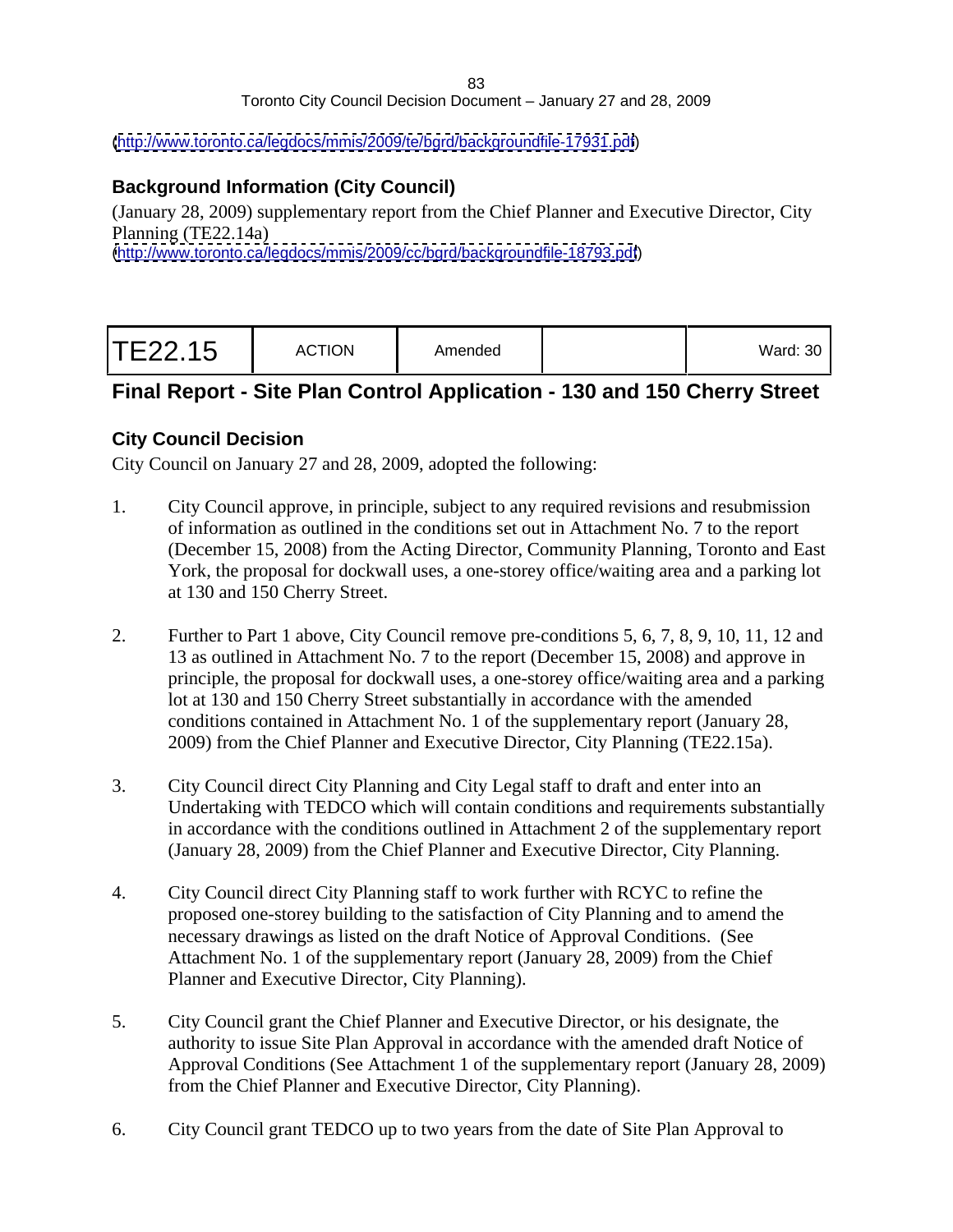satisfy the execution and completion of all Ministry and Toronto City Council approved environmental policies related to land conveyance for 4.76 metre wide strip of land abutting the west limit of Cherry Street, for road widening purposes, as described as PART 7 on the draft Reference Plan of Survey stamped received by City Planning staff on July 17, 2008. In this particular case, the owner has elected to proceed using the risk assessment and risk management process approved by Council in 2006 for the use of Risk Assessment methodology for the conveyance of land to the City.

- 7. City Council require a financial security from TEDCO for all of the costs associated with the risk assessed and risk management process for PART 7. The amount of the security will be determined following the submission and review of the Phase 1 and 2 Environmental Site Assessment reports, and the Risk Assessment report to the City for Peer Review to the satisfaction of the Executive Director, Technical Services.
- 8. City Council require that TEDCO will arrange for the risk assessment and risk management of the 4.76 metre wide strip of land abutting the west side of Cherry Street, as identified as PART 7 on the draft Reference Plan of Survey stamped received by City Planning staff on July 17, 2008 to the standard as determined by the City of Toronto and the Ministry of Environment and shall thereafter convey such land to the City of Toronto free of all encumbrances for eventual dedication for highway purposes. This will be secured through an undertaking. (See Attachment No. 2 of the supplementary report (January 28, 2009) from the Chief Planner and Executive Director, City Planning).
- 9. City Council grant the Chief Planner and Executive Director, or his designate, the authority to issue Site Plan Approval.
- 10. The Waterfront Secretariat, in consultation with appropriate City staff, report and make recommendations to the Executive Committee on an appropriate process to secure lands from TEDCO or its successors, to achieve infrastructure improvements, including roads and road widenings, that are City priorities in the Designated Waterfront Area.

# **Background Information (Committee)**

Final Report - Site Plan Control Application - 130 and 150 Cherry Street [\(http://www.toronto.ca/legdocs/mmis/2009/te/bgrd/backgroundfile-17933.pdf](http://www.toronto.ca/legdocs/mmis/2009/te/bgrd/backgroundfile-17933.pdf))

# **Background Information (City Council)**

(January 28, 2009) supplementary report from the Chief Planner and Executive Director, City Planning (TE22.15a) [\(http://www.toronto.ca/legdocs/mmis/2009/cc/bgrd/backgroundfile-18794.pdf](http://www.toronto.ca/legdocs/mmis/2009/cc/bgrd/backgroundfile-18794.pdf))

|  | TE22.16 | <b>ACTION</b> | Amended | Ward: 19 |  |  |  |  |  |  |  |  |  |  |  |  |  |
|--|---------|---------------|---------|----------|--|--|--|--|--|--|--|--|--|--|--|--|--|
|--|---------|---------------|---------|----------|--|--|--|--|--|--|--|--|--|--|--|--|--|

**Parking Regulations – Dundas Street West, from Bathurst Street to**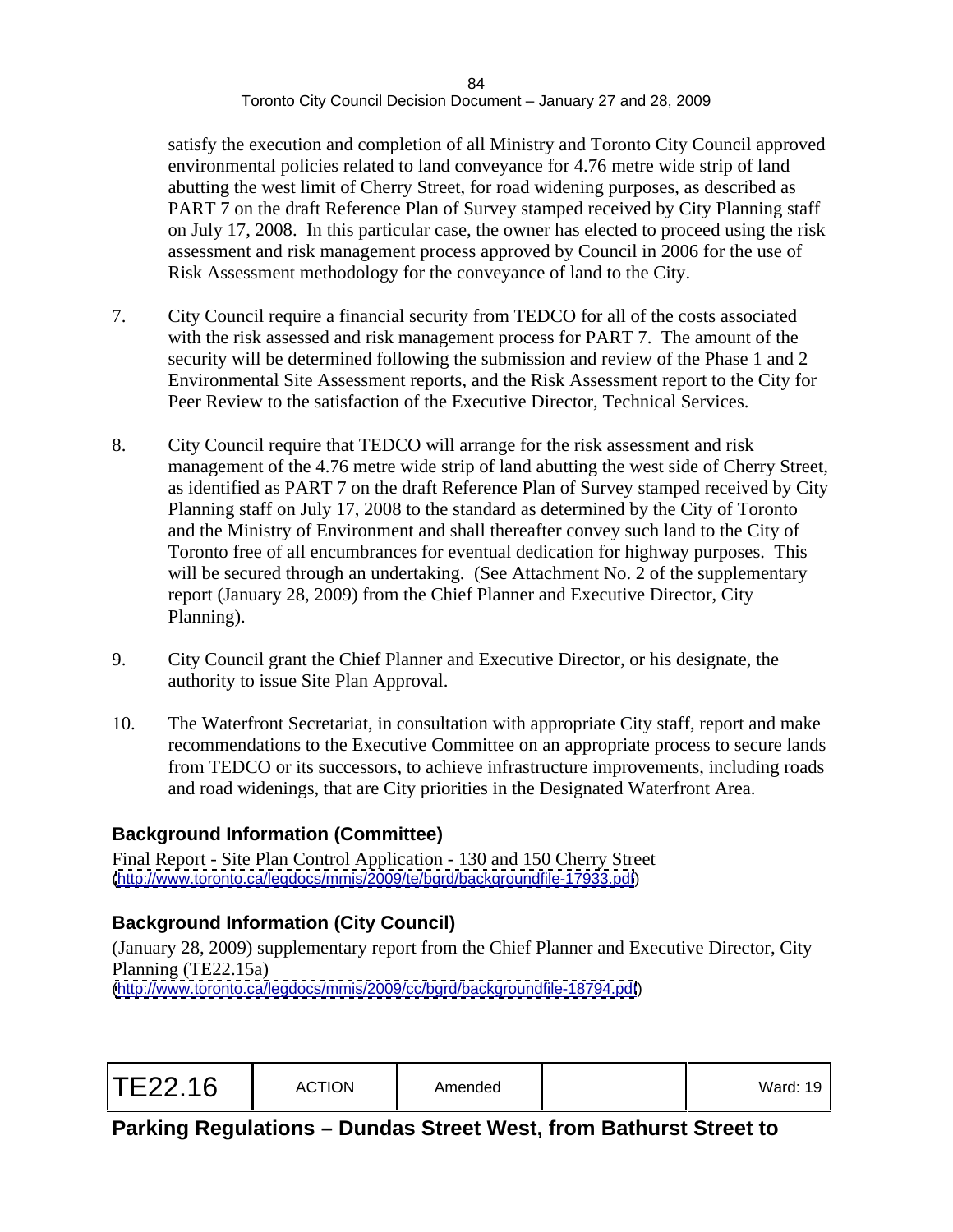# **Dovercourt Road**

# **City Council Decision**

City Council on January 27 and 28, 2009, adopted the following:

- 1. City Council rescind the "No Parking, from 7:00 a.m. to 9:00 a.m., Monday to Friday" regulation on the north side and the "No Parking, from 4:00 p.m. to 6:00 p.m., Monday to Friday" regulation, on the south side of Dundas Street West, between Bathurst Street and Dovercourt Road, and adopt the regulatory changes listed in Appendices A to D, with Part 2 of Appendix C amended to read as follows:
	- "2. Implement a parking meter regulation, to operate from 8:00 a.m. to 4:00 p.m., Monday to Friday and 8:00 a.m. to 6:00 p.m., Saturday for a maximum period of three hours on the north side of Dundas Street West, between Manning Avenue and Claremont Street, at a rate of \$1.50 per hour."
- 2. Transportation Services review and evaluate with the Ward Councillor the need to implement left turn prohibitions so as to minimize potential delays to streetcars caused by left turn queuing.
- 3. Should City Council rescind the present alternate parking on Dundas Street West, west of Dovercourt Road, Transportation Services report to the Toronto and East York Community Council at the earliest possible time on whether and how these recommendations need to be changed to achieve consistency.

# **Background Information (Committee)**

Parking Regulations - Dundas St. West from Bathurst to Dovercourt - TE20.66 [\(http://www.toronto.ca/legdocs/mmis/2009/te/bgrd/backgroundfile-17636.pdf](http://www.toronto.ca/legdocs/mmis/2009/te/bgrd/backgroundfile-17636.pdf)) Appendix A [\(http://www.toronto.ca/legdocs/mmis/2009/te/bgrd/backgroundfile-17637.pdf](http://www.toronto.ca/legdocs/mmis/2009/te/bgrd/backgroundfile-17637.pdf)) Appendix B [\(http://www.toronto.ca/legdocs/mmis/2009/te/bgrd/backgroundfile-17638.pdf](http://www.toronto.ca/legdocs/mmis/2009/te/bgrd/backgroundfile-17638.pdf)) Appendix C [\(http://www.toronto.ca/legdocs/mmis/2009/te/bgrd/backgroundfile-17639.pdf](http://www.toronto.ca/legdocs/mmis/2009/te/bgrd/backgroundfile-17639.pdf)) Appendix D [\(http://www.toronto.ca/legdocs/mmis/2009/te/bgrd/backgroundfile-17640.pdf](http://www.toronto.ca/legdocs/mmis/2009/te/bgrd/backgroundfile-17640.pdf)) Drawing **Executive Contract Contract Contract Contract Contract Contract Contract Contract Contract Contract Contract Contract Contract Contract Contract Contract Contract Contract Contract Contract Contract Contract Contr** [\(http://www.toronto.ca/legdocs/mmis/2009/te/bgrd/backgroundfile-17641.pdf](http://www.toronto.ca/legdocs/mmis/2009/te/bgrd/backgroundfile-17641.pdf))

# **Communications (Committee)**

(November 18, 2008) e-mail from Armindo Silva, Chair, Little Portugal BIA, submitting a petition signed by 70 individuals (TE.Main.TE22.16.1)

| TE22.18<br><b>ACTION</b><br>.<br>Mard: 22<br>Adopted on<br>vvalu. ZZ<br>the contract of the contract of the contract of the contract of the contract of the contract of the contract of |  |  |
|-----------------------------------------------------------------------------------------------------------------------------------------------------------------------------------------|--|--|
|-----------------------------------------------------------------------------------------------------------------------------------------------------------------------------------------|--|--|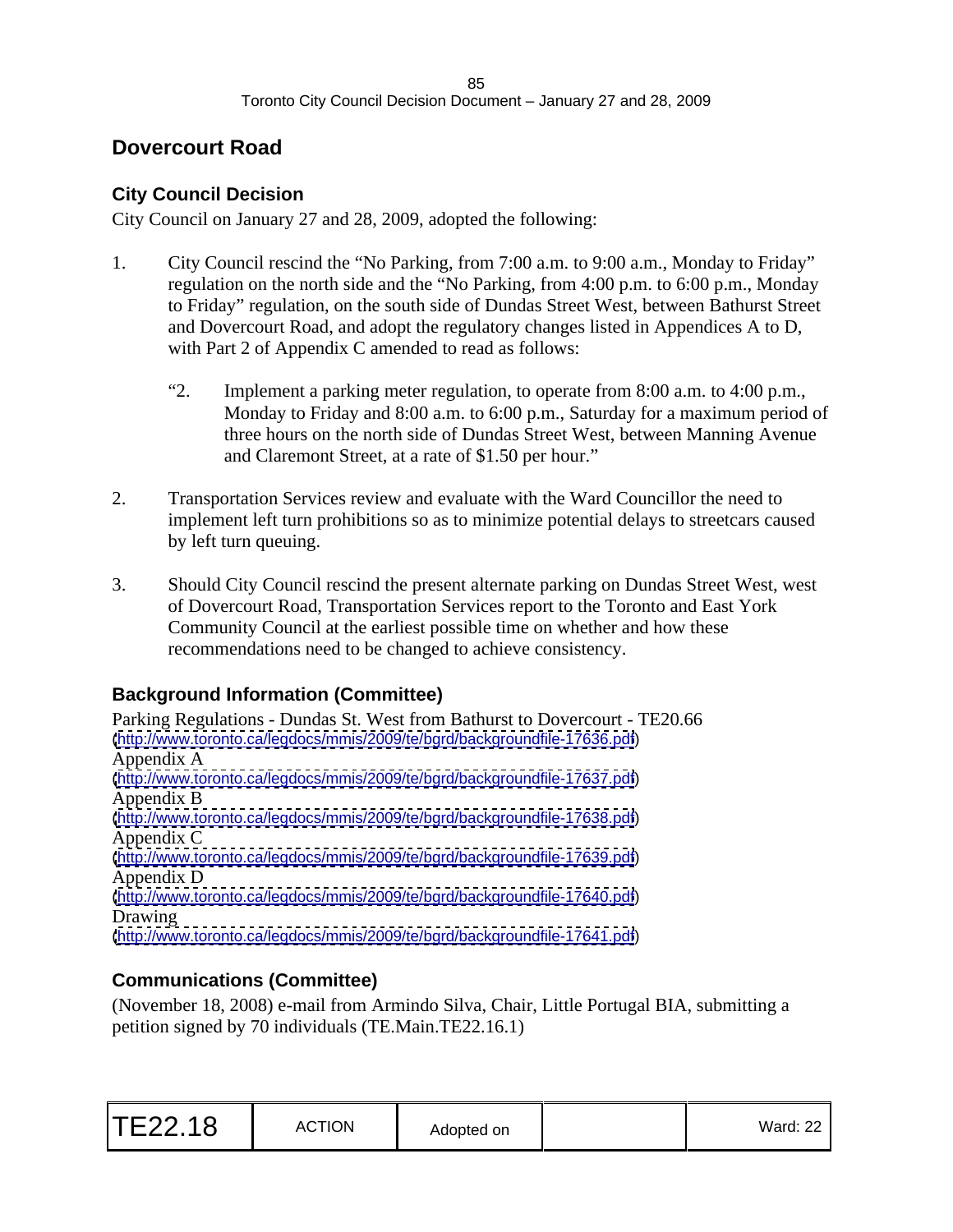# **Sign Variance - 2180 Yonge Street**

### **City Council Decision**

City Council on January 27 and 28, 2009, adopted the following:

1. City Council refuse the requested variances to permit, for identification purposes, an illuminated fascia sign consisting of a full colour LED Video Display Copy unit, on the building column at the southeast corner of the building at 2180 Yonge Street. The requested variances are major and not within the general intent and purpose of the Municipal Code.

# **Background Information (Committee)**

Sign Variance - 2180 Yonge Street [\(http://www.toronto.ca/legdocs/mmis/2009/te/bgrd/backgroundfile-17980.pdf](http://www.toronto.ca/legdocs/mmis/2009/te/bgrd/backgroundfile-17980.pdf))

| TE22.21 | <b>ACTION</b> | Adopted on<br>Consent |  | Ward: $28$ |  |  |  |  |  |  |  |  |  |  |  |
|---------|---------------|-----------------------|--|------------|--|--|--|--|--|--|--|--|--|--|--|
|---------|---------------|-----------------------|--|------------|--|--|--|--|--|--|--|--|--|--|--|

# **106 King Street East - Authority to Amend Section 37 Agreement and Heritage Easement Agreement**

### **City Council Decision**

City Council on January 27 and 28, 2009, adopted the following:

1. City Council authorize the amendment of the Heritage Easement Agreement and the Section 37 Agreement for the subject property, both dated September 22, 2003, to extend the date for commencement of the work on the Parish House and Diocesan Centre at 106 King Street East from December 30, 2008 to December 31, 2009.

# **Background Information (Committee)**

106 King St. East - Authority to Amend Section 37 Agreement and Heritage [\(http://www.toronto.ca/legdocs/mmis/2009/te/bgrd/backgroundfile-17962.pdf](http://www.toronto.ca/legdocs/mmis/2009/te/bgrd/backgroundfile-17962.pdf)) 106 King Street East - Attachment 1 [\(http://www.toronto.ca/legdocs/mmis/2009/te/bgrd/backgroundfile-17963.pdf](http://www.toronto.ca/legdocs/mmis/2009/te/bgrd/backgroundfile-17963.pdf)) 106 King Street East - Attachment 2 [\(http://www.toronto.ca/legdocs/mmis/2009/te/bgrd/backgroundfile-17964.pdf](http://www.toronto.ca/legdocs/mmis/2009/te/bgrd/backgroundfile-17964.pdf))

| TE22.22 | <b>ACTION</b> | Adopted on<br>Consen | $\sim$ 00 00<br>ward: 20, 28 |  |  |
|---------|---------------|----------------------|------------------------------|--|--|
|---------|---------------|----------------------|------------------------------|--|--|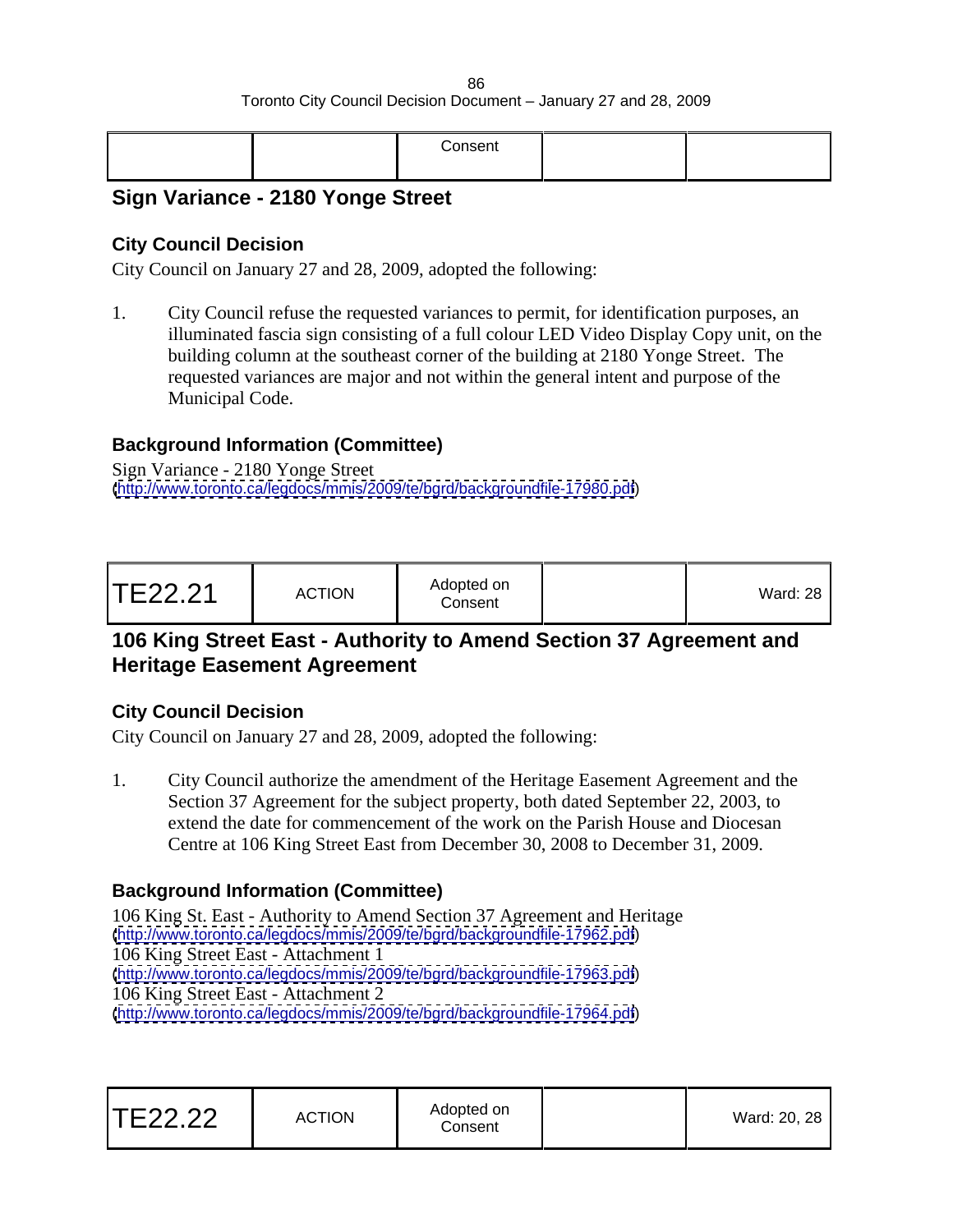# **18 York Street Public Art Plan**

# **City Council Decision**

City Council on January 27 and 28, 2009, adopted the following:

1. City Council approve the attached 18 York Street Public Art Plan.

# **Background Information (Committee)**

18 York Street Public Art Plan [\(http://www.toronto.ca/legdocs/mmis/2009/te/bgrd/backgroundfile-17966.pdf](http://www.toronto.ca/legdocs/mmis/2009/te/bgrd/backgroundfile-17966.pdf))

# **Lay-by Construction – Front of 282 St. Clair Avenue West**

# **City Council Decision**

- 1. City Council approve the widening of St. Clair Avenue West, from a width of about 20.8 metres to a width of about 23.3 metres by the construction of a lay-by on the north side of St. Clair Avenue West, from a point 19.5 metres west of Parkwood Avenue to a point 33.1 metres further west, generally as shown on the attached print of Drawing 421F-9510, dated December 2008.
- 2. City Council adopt the following parking regulations subject to the conditions outlined in this report, and in conjunction with construction of the lay-by:
	- a. Rescind the "No Stopping, from 7:00 a.m. to 9:00 a.m. and from 4:00 p.m. to 6:00 p.m., Monday to Friday, except Public Holidays" regulation on the north side of St. Clair Avenue West, between a point 57 metres west of Russell Hill Road and a point 30.5 metres east of Spadina Road.
	- b. Rescind the "Two-hour maximum parking, from 9:00 a.m. to 4:00 p.m., Monday to Friday and from 8:00 a.m. to 6:00 p.m., Saturday" regulation, on the north side of St. Clair Avenue West, between a point 57 metres west of Russell Hill Road and a point 30.5 metres east of Spadina Road.
	- c. Prohibit stopping, from 7:00 a.m. to 9:00 a.m. and from 4:00 p.m. to 6:00 p.m., Monday to Friday, except Public Holidays, on the north side of St. Clair Avenue West, between a point 57 metres west of Russell Hill Road and a point 19.5 metres west of Parkwood Avenue.
	- d. Prohibit stopping, from 7:00 a.m. to 9:00 a.m. and from 4:00 p.m. to 6:00 p.m.,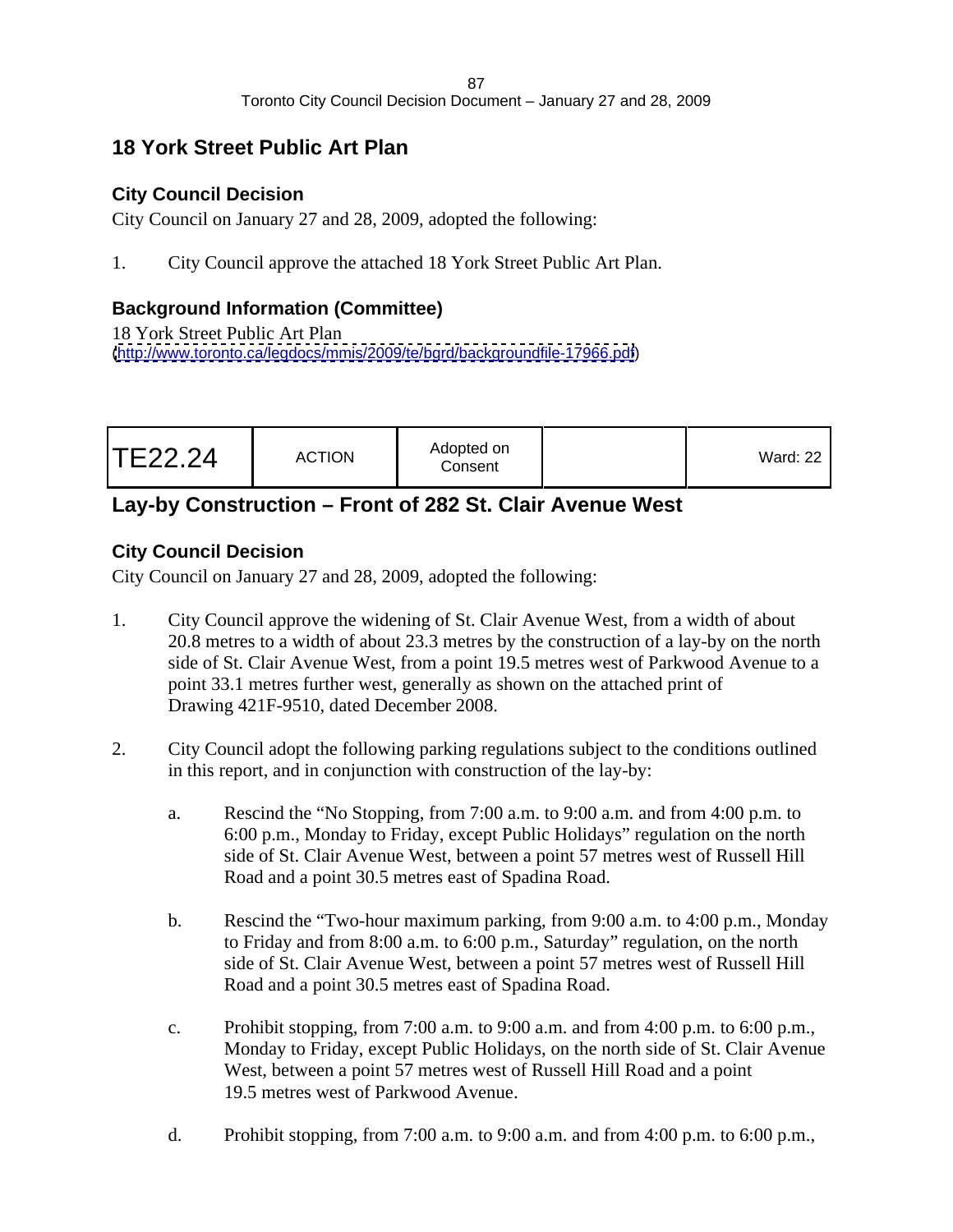Monday to Friday, except Public Holidays, on the north side of St. Clair Avenue West, between a point 52.6 metres west of Parkwood Avenue and a point 30.5 metres east of Spadina Road.

- e. Prohibit parking at all times on the north side of St. Clair Avenue West, between Parkwood Avenue and a point 19.5 metres west of Parkwood Avenue.
- f. Restrict parking to a maximum period of two hours, from 9:00 a.m. to 4:00 p.m., Monday to Friday and from 8:00 a.m. to 6:00 p.m., Saturday, on the north side of St. Clair Avenue West, between a point 57 metres west of Russell Hill Road and Parkwood Avenue.
- g. Restrict parking to a maximum period of two hours, from 9:00 a.m. to 4:00 p.m., Monday to Friday and from 8:00 a.m. to 6:00 p.m., Saturday, on the north side of St. Clair Avenue West, between a point 52.6 metres west of Parkwood Avenue and a point 30.5 metres east of Spadina Road.
- h. Restrict parking to a maximum period of 15 minutes at all times, on the north side of St. Clair Avenue West, between a point 19.5 metres west of Parkwood Avenue and a point 33.1 metres further west.

# **Background Information (Committee)**

Lay-by Construction - 282 St. Clair Avenue [\(http://www.toronto.ca/legdocs/mmis/2009/te/bgrd/backgroundfile-17845.pdf](http://www.toronto.ca/legdocs/mmis/2009/te/bgrd/backgroundfile-17845.pdf)) Attachment 1 [\(http://www.toronto.ca/legdocs/mmis/2009/te/bgrd/backgroundfile-17846.pdf](http://www.toronto.ca/legdocs/mmis/2009/te/bgrd/backgroundfile-17846.pdf)) Attachment 2 [\(http://www.toronto.ca/legdocs/mmis/2009/te/bgrd/backgroundfile-17847.pdf](http://www.toronto.ca/legdocs/mmis/2009/te/bgrd/backgroundfile-17847.pdf))

| Ward: 14 |  |
|----------|--|
|----------|--|

# **On-Street Loading Zone for Disabled Persons - 1700 Bloor Street West**

# **City Council Decision**

- 1. City Council rescind the "No Stopping Anytime" regulation on the north side of Bloor Street West, from a point 18.5 metres east of Indian Grove to a point 11 metres further east.
- 2. City Council rescind the "No Stopping, from 4:00 p.m. to 6:00, p.m., Monday to Friday except Public Holidays" regulation on the north side of Bloor Street West, from a point 29.5 metres east of Indian Grove to Spadina Avenue.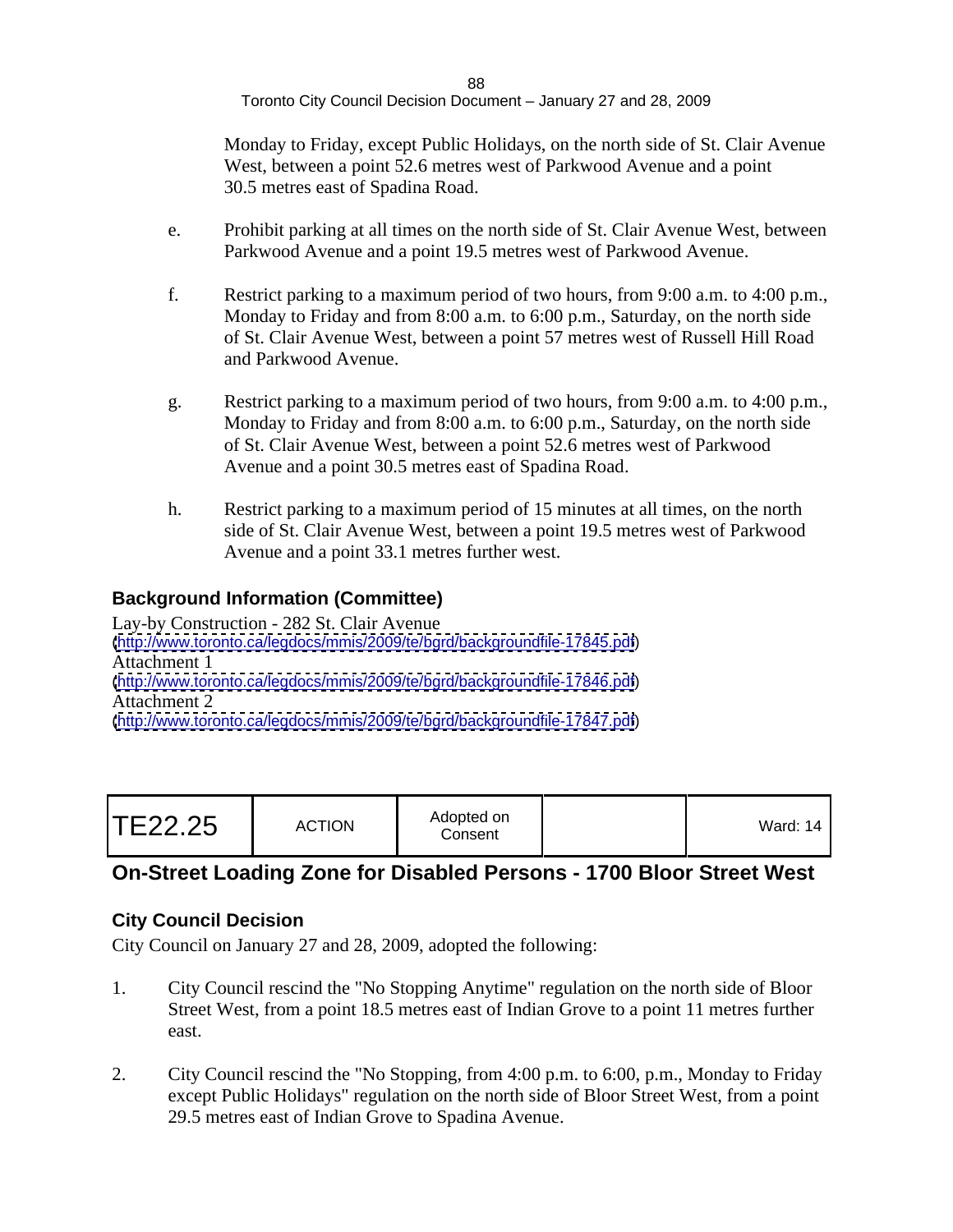- 3. City Council approve installation of a loading zone for disabled persons on the north side of Bloor Street West, from a point 18.5 metres east of Indian Grove to a point 11 metres further east.
- 4. City Council prohibit stopping, from 4:00 p.m. to 6:00 p.m., Monday to Friday, except Public Holidays on the north side of Bloor Street West, from a point 18.5 metres east of Indian Grove to Spadina Avenue.

# **Background Information (Committee)**

On-Street Loading Zone for Disabled Persons - 1700 Bloor Street West [\(http://www.toronto.ca/legdocs/mmis/2009/te/bgrd/backgroundfile-17978.pdf](http://www.toronto.ca/legdocs/mmis/2009/te/bgrd/backgroundfile-17978.pdf)) On Street Loading Zone for Disable Persons - Drawing 421F-9507 [\(http://www.toronto.ca/legdocs/mmis/2009/te/bgrd/backgroundfile-17979.pdf](http://www.toronto.ca/legdocs/mmis/2009/te/bgrd/backgroundfile-17979.pdf))

| <b>TE22.37</b> | Adopted on<br><b>ACTION</b><br>the contract of the contract of the contract of the contract of the contract of the contract of the contract of<br>Consent | Vard: 22 |  |  |  |  |
|----------------|-----------------------------------------------------------------------------------------------------------------------------------------------------------|----------|--|--|--|--|
|----------------|-----------------------------------------------------------------------------------------------------------------------------------------------------------|----------|--|--|--|--|

# **Removal of a Parking Prohibition - Davisville Avenue**

# **City Council Decision**

City Council on January 27 and 28, 2009, adopted the following:

1. City Council rescind the "No Parking Anytime" regulation on the south side of Davisville Avenue, from a point 30.5 metres west of Pailton Crescent to a point 30.5 metres east of Pailton Crescent.

# **Background Information (Committee)**

Removal of a Parking Prohibition - Davisville Avenue [\(http://www.toronto.ca/legdocs/mmis/2009/te/bgrd/backgroundfile-18010.pdf](http://www.toronto.ca/legdocs/mmis/2009/te/bgrd/backgroundfile-18010.pdf)) Removal of a Parking Prohibition - Davisville Avenue-Drawing [\(http://www.toronto.ca/legdocs/mmis/2009/te/bgrd/backgroundfile-18011.pdf](http://www.toronto.ca/legdocs/mmis/2009/te/bgrd/backgroundfile-18011.pdf))

# **Proposed Permanent Closure of the Public Lane at the Rear of 51 Grosvenor Street and 76 Grenville Street**

# **City Council Decision**

City Council on January 27 and 28, 2009, adopted the following:

1. City Council permanently close the public lane shown as Part 1 on the attached Sketch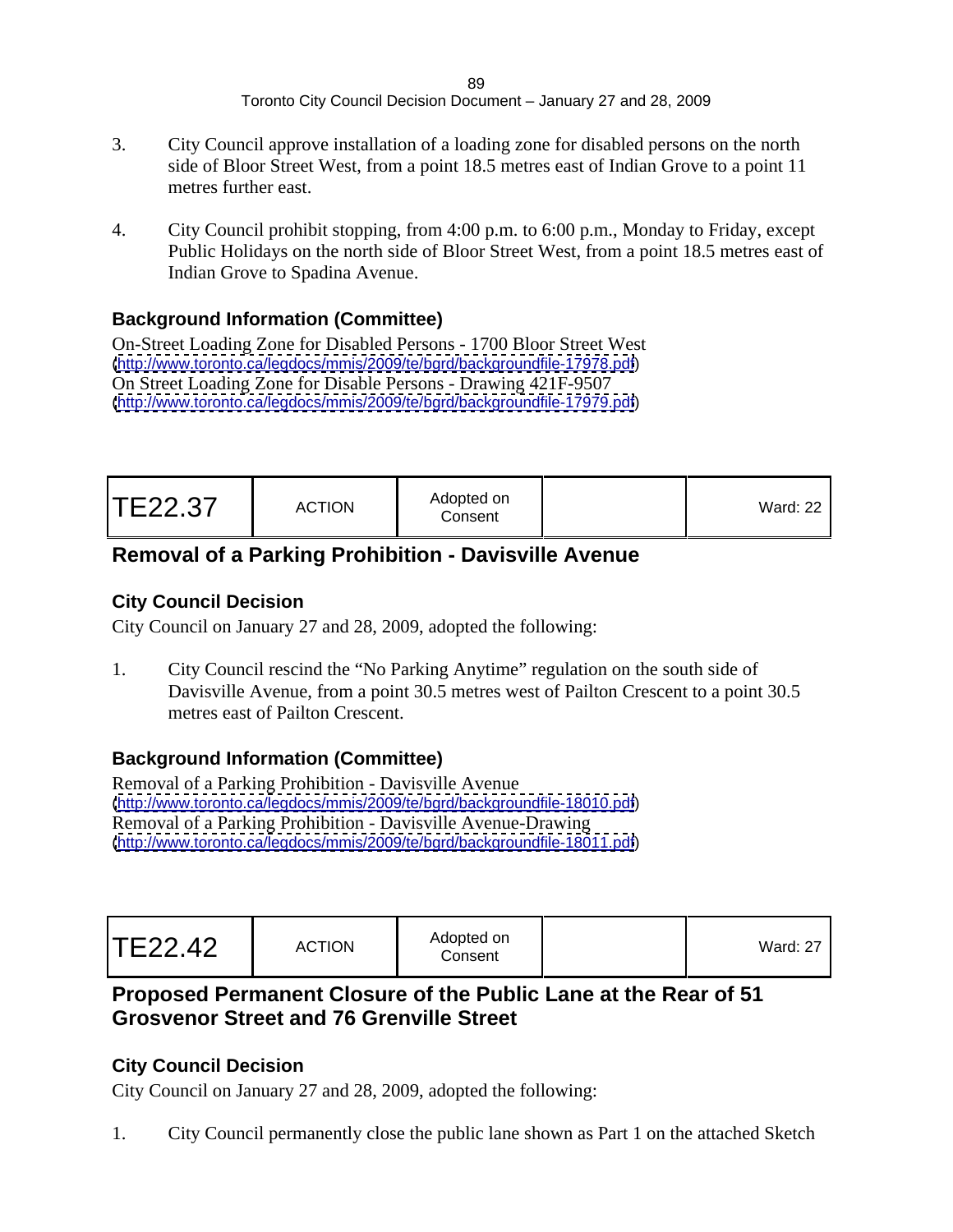No. PS-2008-160 (the "Lane"), subject to compliance with the requirements of the City of Toronto Municipal Code, Chapter 162, and subject to City Council declaring the Lane surplus and authorizing the sale of the Lane to the abutting owner, Women's College Hospital (WCH).

- 2. City Council authorize Transportation Services staff to give notice to the public of a proposed by-law to close the Lane, in accordance with the requirements of the City of Toronto Municipal Code, Chapter 162, with the Toronto and East York Community Council to hear any member of the public who wishes to speak to the matter during consideration of the proposed draft by-law.
- 3. City Council authorize Transportation Services staff to advise the public of the proposed closure of the Lane prior to implementation, in accordance with the requirements of the Municipal Class Environmental Assessment for Schedule "A+" activities, by posting notice of the proposed closure on the notice page of the City's web site for at least five working days prior to the Toronto and East York Community Council meeting at which the proposed by-law to close the Lane will be considered.

# **Background Information (Committee)**

Proposed Permanent Closure of the Public Lane-51 Grosvenor & 76 Grenville [\(http://www.toronto.ca/legdocs/mmis/2009/te/bgrd/backgroundfile-18034.pdf](http://www.toronto.ca/legdocs/mmis/2009/te/bgrd/backgroundfile-18034.pdf)) Proposed Permanent Closure of the Public Lane-51 Grosvenor & 76 Grenville-Sketch [\(http://www.toronto.ca/legdocs/mmis/2009/te/bgrd/backgroundfile-18035.pdf](http://www.toronto.ca/legdocs/mmis/2009/te/bgrd/backgroundfile-18035.pdf))

| Ward: 27 |
|----------|
|----------|

# **Turn Prohibitions - No. 21 Carlton Street**

# **City Council Decision**

City Council on January 27 and 28, 2009, adopted the following:

1. City Council prohibit northbound and westbound left turns from 7:30 a.m. to 9:30 a.m., 3:30 p.m. to 6:30 p.m., Monday to Friday to and from Carlton Street at the driveway serving No. 21 Carlton Street.

# **Background Information (Committee)**

Turn Prohibitions - No. 21 Carlton Street [\(http://www.toronto.ca/legdocs/mmis/2009/te/bgrd/backgroundfile-18022.pdf](http://www.toronto.ca/legdocs/mmis/2009/te/bgrd/backgroundfile-18022.pdf)) Turn Prohibitions - No. 21 Carlton Street-Drawing [\(http://www.toronto.ca/legdocs/mmis/2009/te/bgrd/backgroundfile-18023.pdf](http://www.toronto.ca/legdocs/mmis/2009/te/bgrd/backgroundfile-18023.pdf))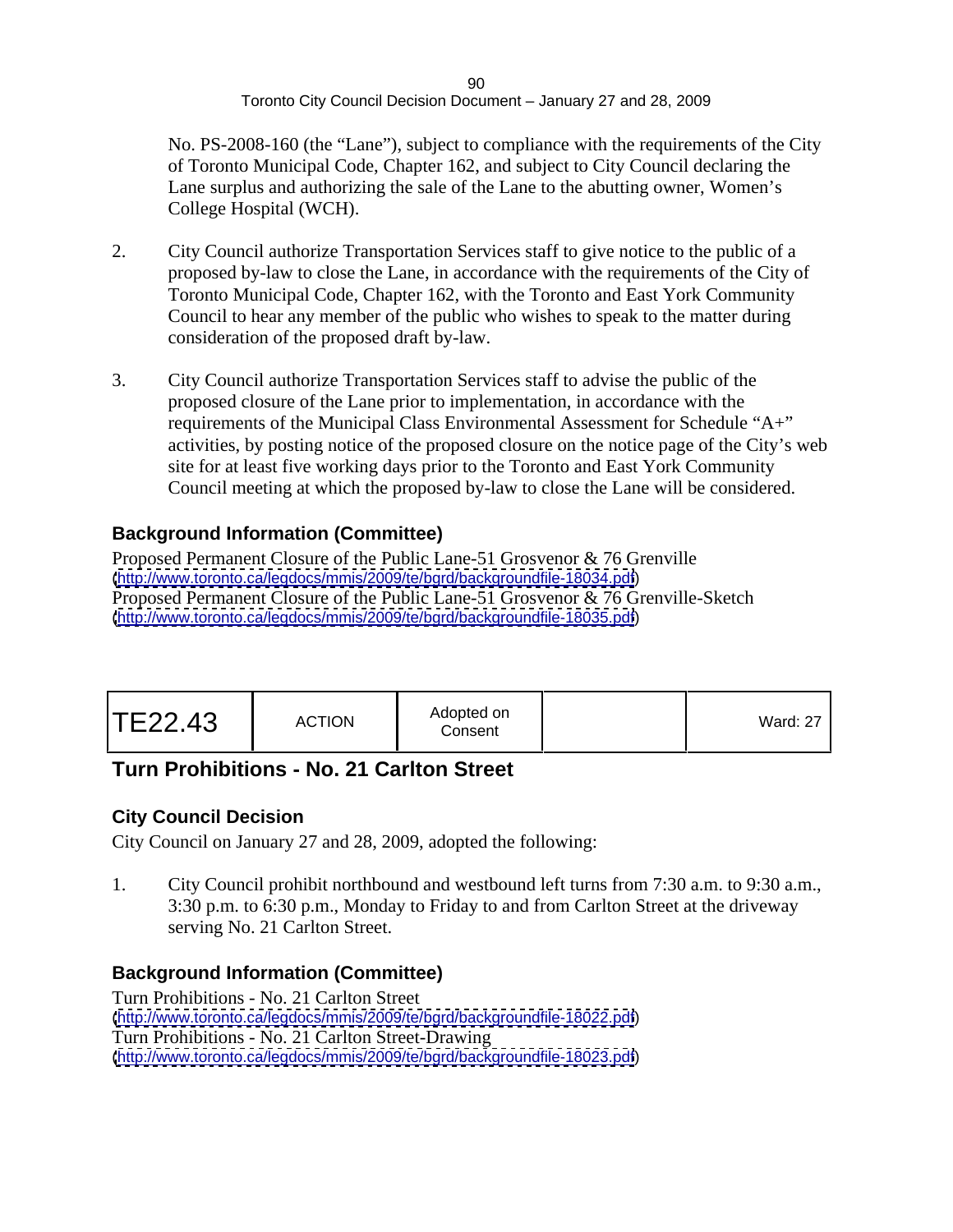| TE22.44 | <b>ACTION</b> | Adopted |  | Ward: 31 |  |  |  |  |  |  |  |  |  |  |  |  |
|---------|---------------|---------|--|----------|--|--|--|--|--|--|--|--|--|--|--|--|
|---------|---------------|---------|--|----------|--|--|--|--|--|--|--|--|--|--|--|--|

# **Traffic Control Signals - Lumsden Avenue and Gledhill Avenue**

# **City Council Decision**

City Council on January 27 and 28, 2009, adopted the following:

1. City Council replace the pedestrian crossover with traffic control signals at the intersection of Lumsden Avenue and Gledhill Avenue.

# **Background Information (Committee)**

Traffic Control Signs-Lumsden Ave and Gledhill Ave [\(http://www.toronto.ca/legdocs/mmis/2009/te/bgrd/backgroundfile-18024.pdf](http://www.toronto.ca/legdocs/mmis/2009/te/bgrd/backgroundfile-18024.pdf)) Traffic Control Signs-Lumsden Ave and Gledhill Ave-Drawing [\(http://www.toronto.ca/legdocs/mmis/2009/te/bgrd/backgroundfile-18025.pdf](http://www.toronto.ca/legdocs/mmis/2009/te/bgrd/backgroundfile-18025.pdf))

# **Communications (Committee)**

(January 9, 2009) e-mail from Ben Ball (TE.New.TE22.44.1) (January 10, 2009) e-mail from Jeff Paulin (TE.New.TE22.44.2) (January 10, 2009) e-mail from Karen Sappleton (TE.New.TE22.44.3) (January 11, 2009) e-mail from Helen Antoniades (TE.New.TE22.44.4) (January 11, 2009) e-mail from Tom and Evelyn Carter (TE.New.TE22.44.5) (January 11, 2009) e-mail from Bruce Lyne (TE.New.TE22.44.6) (January 11, 2009) e-mail from Penny Papamanolopoulos (TE.New.TE22.44.7) (January 11, 2009) e-mail from Mitchell Shore (TE.New.TE22.44.8) (January 12, 2009) e-mail from Brian and Donna Singleton (TE.New.TE22.44.9) (January 12, 2009) e-mail from Sean Webb (TE.New.TE22.44.10) (January 12, 2009) e-mail from Janet Zablocki, R.N. (TE.New.TE22.44.11) (January 12, 2009) e-mail from Angela Matich, Business Development Director, Belladonna Communications (TE.New.TE22.44.12) (January 12, 2009) e-mail from Ciara Behan (TE.New.TE22.44.13) (January 12, 2009) e-mail from Allison Dell (TE.Main.TE22.44.14) (January 12, 2009) e-mail from Lois Volk (TE.New.TE22.44.15) (January 12, 2009) letter from Pat L. Foreman, Principal, D.A. Morrison Middle School (TE.New.TE22.44.16) (January 12, 2009) letter from Kathleen Cowan, Superintendent of Education, SE6 Family of Schools, Toronto District School Board, South East Education Office (TE.New.TE22.44.17) (January 12, 2009) letter from Sheila Cary-Meagher, Trustee, Toronto District School Board (TE.New.TE22.44.18) (November 24, 2008) e-mail from Cheryl Mason (TE.New.TE22.44.19)

| TE22.47 | <b>ACTION</b><br><b>ACTION</b> | Adopted on<br>the contract of the contract of the contract of the contract of the contract of<br>Consent | Ward: 19 µ |  |
|---------|--------------------------------|----------------------------------------------------------------------------------------------------------|------------|--|
|---------|--------------------------------|----------------------------------------------------------------------------------------------------------|------------|--|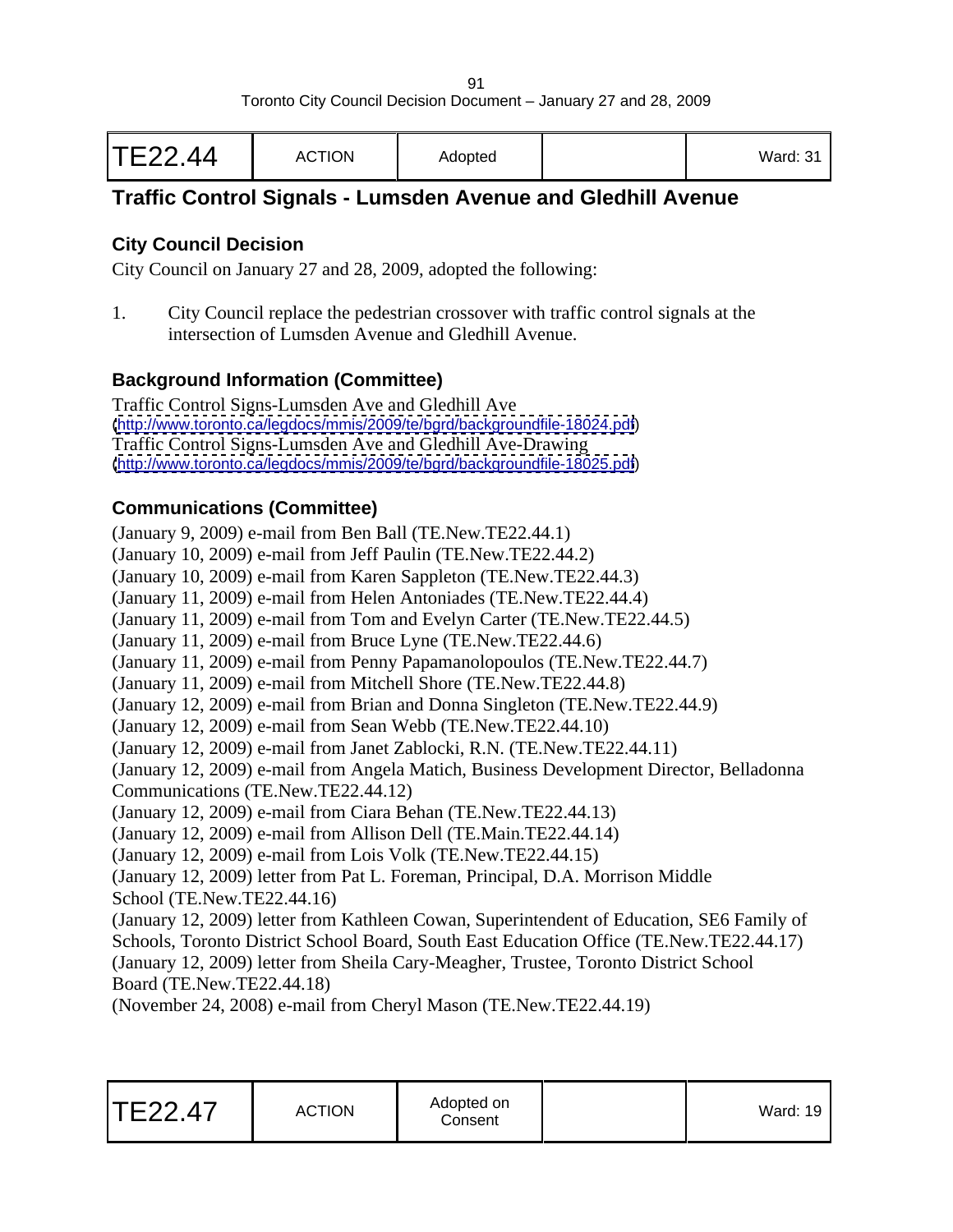# **Sale of Vacant Land at the Rear of 79 Niagara Street**

# **City Council Decision**

City Council on January 27 and 28, 2009, adopted the following:

- 1. City Council accept the Offer to Purchase from Antonio Zerrudo Villanueva and Marion Teresa Villanueva to purchase the City-owned parcel of vacant land, located at the rear of 79 Niagara Street, and being part of Block A, Plan 655, City West, designated as Part 15 on Plan 64R-15954, City of Toronto (the "Property"), in the amount of \$9,784.71, substantially on the terms and conditions outlined in Appendix "A" to this report.
- 2. City Council authorize severally the Chief Corporate Officer and the Director of Real Estate Services to accept the Offer to Purchase on behalf of the City.
- 3. City Council direct that a portion of the proceeds of closing fund the outstanding expenses related to the Property and the completion of the sale transaction.
- 4. City Council authorize the City Solicitor to complete the transaction on behalf of the City, including paying any necessary expenses, amending the closing, due diligence and other dates, and amending and waiving terms and conditions, on such terms as she considers reasonable.

# **Background Information (Committee)**

Sale of Vacant Land at the Rear of 79 Niagara Street [\(http://www.toronto.ca/legdocs/mmis/2009/te/bgrd/backgroundfile-18036.pdf](http://www.toronto.ca/legdocs/mmis/2009/te/bgrd/backgroundfile-18036.pdf)) Sale of Vacant Land at the Rear of 79 Niagara Street -Appendix A [\(http://www.toronto.ca/legdocs/mmis/2009/te/bgrd/backgroundfile-18037.pdf](http://www.toronto.ca/legdocs/mmis/2009/te/bgrd/backgroundfile-18037.pdf)) Sale of Vacant Land at the Rear of 79 Niagara St-Appendix B [\(http://www.toronto.ca/legdocs/mmis/2009/te/bgrd/backgroundfile-18038.pdf](http://www.toronto.ca/legdocs/mmis/2009/te/bgrd/backgroundfile-18038.pdf))

| Ward: 14, 18, 19,<br>20.21.22.22<br>20, 21, 22, 27, 28, 1<br>29, 30, 31, 32 |
|-----------------------------------------------------------------------------|
|-----------------------------------------------------------------------------|

# **Appointment of Members of Council to the Community Museum Management Boards and Toronto and East York Community Preservation Panel**

# **City Council Decision**

City Council on January 27 and 28, 2009, adopted the following:

1. City Council appoint Councillor Case Ootes to the Todmorden Mills Museum Management Board for a term of office ending November 30, 2010, and until a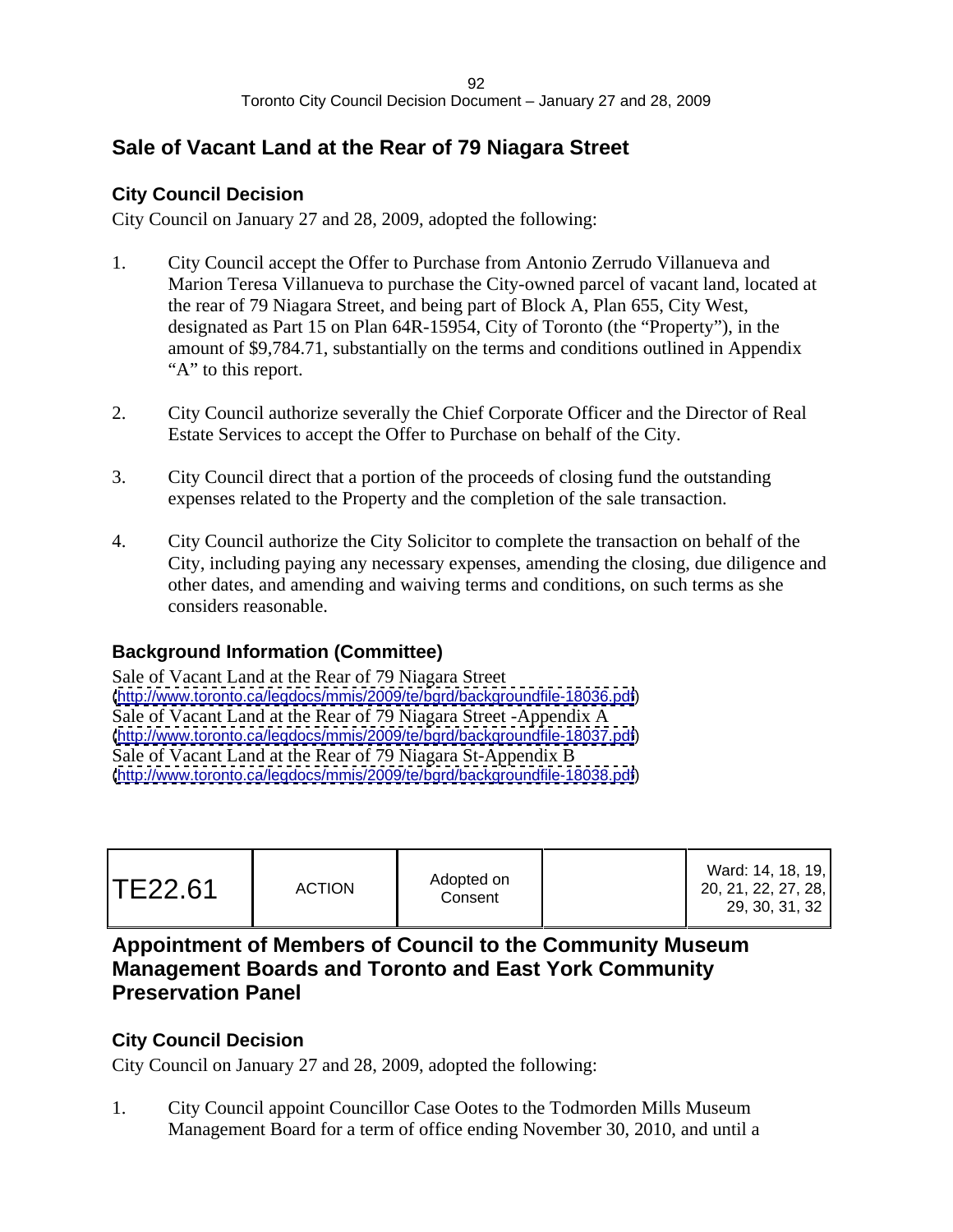successor is appointed.

- 2. City Council appoint Councillor Michael Walker to the Colborne Lodge/Spadina House/Mackenzie House Community Museum Management Board for a term of office ending November 30, 2010, and until his successor is appointed.
- 3. City Council appoint Councillor Kyle Rae to the Toronto and East York Community Preservation Panel for a term of office ending November 30, 2010, and until a successor is appointed.

### **Background Information (Committee)**

Appointment of Members of Council to the Toronto and East York Community Preservation Panel **Panel** 

[\(http://www.toronto.ca/legdocs/mmis/2009/te/bgrd/backgroundfile-18040.pdf](http://www.toronto.ca/legdocs/mmis/2009/te/bgrd/backgroundfile-18040.pdf))

| TE22.62 | <b>ACTION</b> | Adopted on<br>Consent |  | Ward: 14, 18, 19,<br>າດ ລາ ລາ ລ <del>ະ</del> ລວ I<br>20, 21, 22, 21, 28, 1<br>29, 30, 31, 32 |  |  |  |  |  |  |  |  |  |  |  |
|---------|---------------|-----------------------|--|----------------------------------------------------------------------------------------------|--|--|--|--|--|--|--|--|--|--|--|
|---------|---------------|-----------------------|--|----------------------------------------------------------------------------------------------|--|--|--|--|--|--|--|--|--|--|--|

# **Appointment of Members of Council to the Toronto and Region Conservation Authority Humber and Don Watershed Sub-Committees**

### **City Council Decision**

City Council on January 27 and 28, 2009, adopted the following:

- 1. City Council appoint Councillor Janet Davis to the Toronto and Region Conservation Authority Don Watershed Regeneration Council for a term of office ending November 30, 2010, and until a successor is appointed.
- 2. City Council appoint Councillor Gord Perks to the Toronto and Region Conservation Authority Humber Watershed Alliance for a term of office ending November 30, 2010, and until a successor is appointed.

# **Background Information (Committee)**

Appointments to TRCA Humber and Don Watershed Sub-Committees [\(http://www.toronto.ca/legdocs/mmis/2009/te/bgrd/backgroundfile-18041.pdf](http://www.toronto.ca/legdocs/mmis/2009/te/bgrd/backgroundfile-18041.pdf))

# **389 Berkeley Street - Ontario Municipal Board Hearing**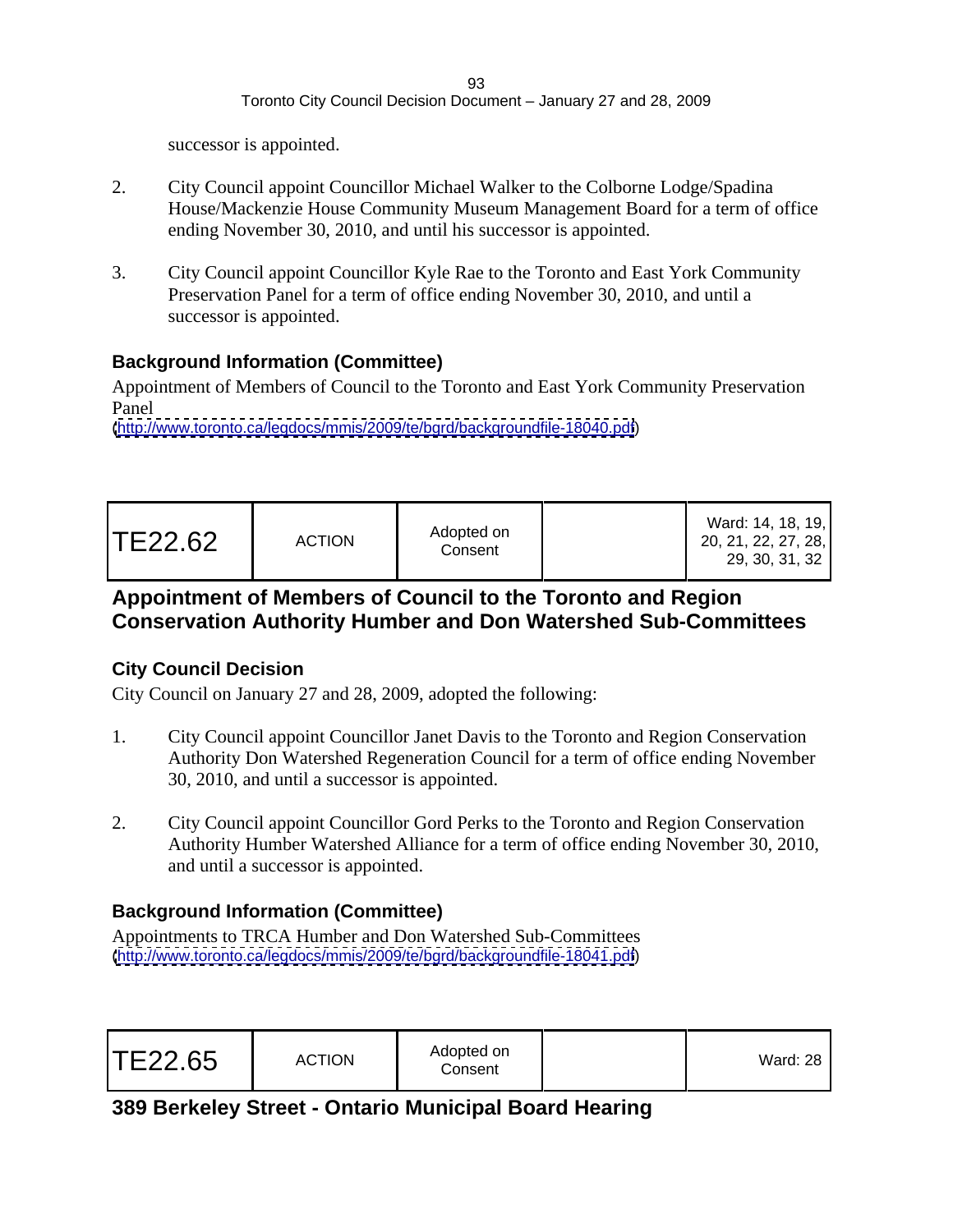### **City Council Decision**

City Council on January 27 and 28, 2009, adopted the following:

1. City Council authorize the City Solicitor and necessary City staff to attend at the Ontario Municipal Board to oppose the development at 389 Berkeley Street in its current form.

### **Background Information (Committee)**

389 Berkeley Street - Letter from Councillor McConnell [\(http://www.toronto.ca/legdocs/mmis/2009/te/bgrd/backgroundfile-18194.pdf](http://www.toronto.ca/legdocs/mmis/2009/te/bgrd/backgroundfile-18194.pdf)) Attachment 1 - 389 Berkeley Street - Notice of Decision [\(http://www.toronto.ca/legdocs/mmis/2009/te/bgrd/backgroundfile-18195.pdf](http://www.toronto.ca/legdocs/mmis/2009/te/bgrd/backgroundfile-18195.pdf)) Attachment 2 - 389 Berkeley Street - Planning Staff Report [\(http://www.toronto.ca/legdocs/mmis/2009/te/bgrd/backgroundfile-18196.pdf](http://www.toronto.ca/legdocs/mmis/2009/te/bgrd/backgroundfile-18196.pdf))

| TE22.66 | Adopted on<br><b>ACTION</b><br>Consen | Ward: $20$ |  |  |  |  |  |
|---------|---------------------------------------|------------|--|--|--|--|--|
|---------|---------------------------------------|------------|--|--|--|--|--|

# **73 Walmer Road - Ontario Municipal Board Hearing**

# **City Council Decision**

City Council on January 27 and 28, 2009, adopted the following:

- 1. City Council request the City Solicitor to appear at the Ontario Municipal Board with appropriate independent consultant(s), if necessary, in support of refusal.
- 2. City Council concur in the action taken by the Toronto and East York Community Council authorizing the City Solicitor to seek any necessary adjournment of the hearing for 73 Walmer Road until City Council has the opportunity to approve of the above recommendation at its January 27 and 28, 2009 meeting.

# **Background Information (Committee)**

73 Walmer Road - Ontario Municipal Board Hearing [\(http://www.toronto.ca/legdocs/mmis/2009/te/bgrd/backgroundfile-18192.pdf](http://www.toronto.ca/legdocs/mmis/2009/te/bgrd/backgroundfile-18192.pdf)) Attachment - 73 Walmer Road - Notice of Decision [\(http://www.toronto.ca/legdocs/mmis/2009/te/bgrd/backgroundfile-18193.pdf](http://www.toronto.ca/legdocs/mmis/2009/te/bgrd/backgroundfile-18193.pdf))

| Ward: $20$ |
|------------|
|------------|

# **Railway Lands West Daycare Agreement**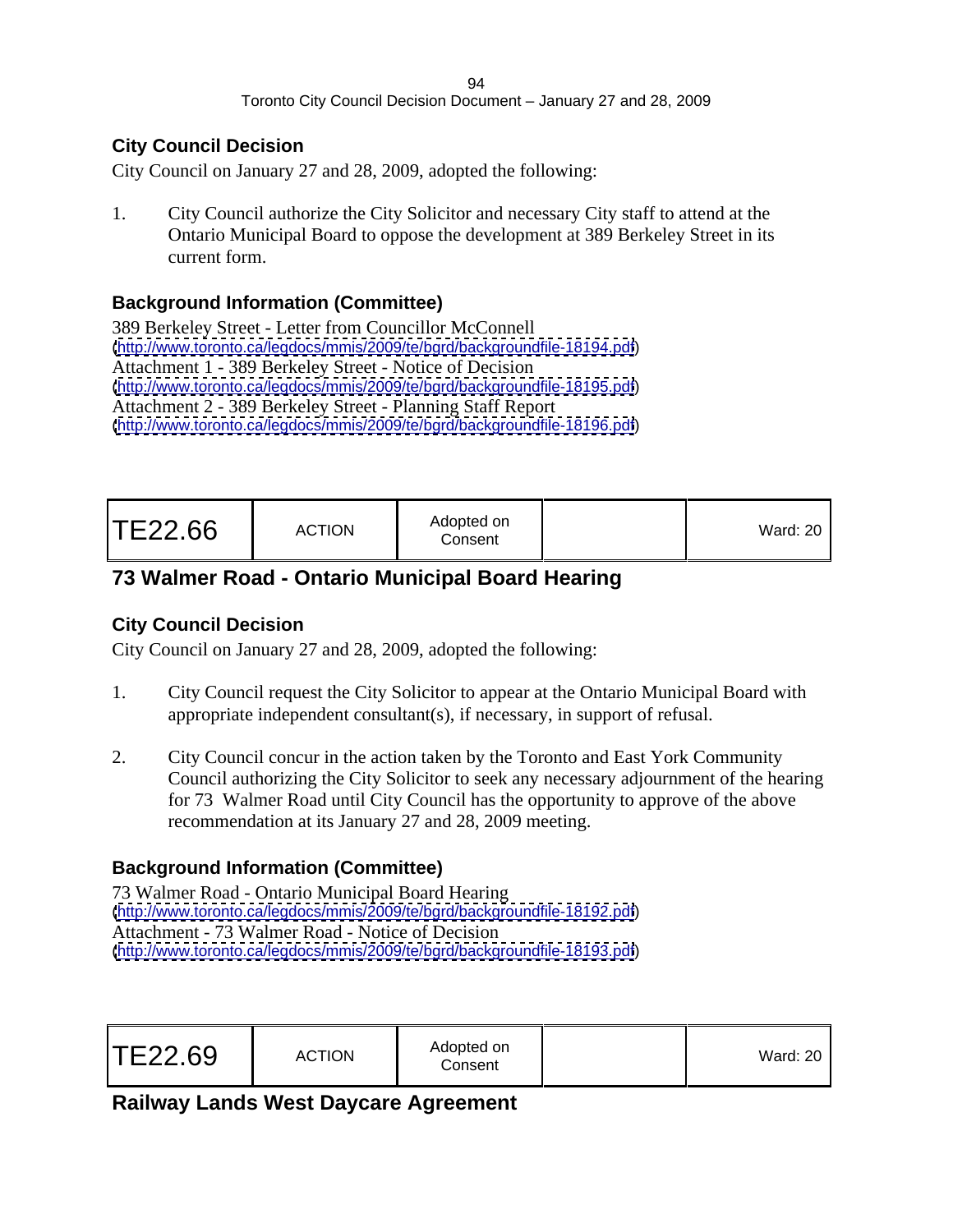### **City Council Decision**

City Council on January 27 and 28, 2009, adopted the following:

- 1. City Council direct the City Solicitor to amend the Daycare Agreement that is currently in place between Concord Adex Developments Inc. and the City of Toronto by:
	- a. moving the obligation for the construction of the daycare to Block 26E (formerly 422 Bremner Boulevard, now 100 Fort York Boulevard), to permit the condominium registration at 4A Spadina; and
	- b. allowing for a cash contribution from Concord Adex to the City, in lieu of construction of the daycare on a site owned by Concord Adex at the discretion of the Chief Planner, City Planning, in consultation with the General Manager, Children's Services.

# **Background Information (Committee)**

TE22.69 -Letter from Councillor Vaughan - Railway Lands West Daycare Agreement [\(http://www.toronto.ca/legdocs/mmis/2009/te/bgrd/backgroundfile-18247.pdf](http://www.toronto.ca/legdocs/mmis/2009/te/bgrd/backgroundfile-18247.pdf))

| Ward: $20$ |
|------------|
|------------|

# **82 Robert Street - Ontario Municipal Board Hearing**

# **City Council Decision**

City Council on January 27 and 28, 2009, adopted the following:

1. City Council direct the City Solicitor to file a notice of appeal in respect of the decision of the Committee of Adjustment with regards to 82 Robert Street (Committee of Adjustment File No. A0020/09TEY) and appear at the Ontario Municipal Board hearing in support of refusal of the requested variances.

# **Background Information (Committee)**

82 Robert Street - Letter from Councillor Adam Vaughan [\(http://www.toronto.ca/legdocs/mmis/2009/te/bgrd/backgroundfile-18265.pdf](http://www.toronto.ca/legdocs/mmis/2009/te/bgrd/backgroundfile-18265.pdf)) 82 Robert Street - Sketches [\(http://www.toronto.ca/legdocs/mmis/2009/te/bgrd/backgroundfile-18266.pdf](http://www.toronto.ca/legdocs/mmis/2009/te/bgrd/backgroundfile-18266.pdf)) 82 Robert Street - Map [\(http://www.toronto.ca/legdocs/mmis/2009/te/bgrd/backgroundfile-18267.pdf](http://www.toronto.ca/legdocs/mmis/2009/te/bgrd/backgroundfile-18267.pdf)) 82 Robert Street - Committee of Adjustment Decision [\(http://www.toronto.ca/legdocs/mmis/2009/te/bgrd/backgroundfile-18268.pdf](http://www.toronto.ca/legdocs/mmis/2009/te/bgrd/backgroundfile-18268.pdf))

# **Communications (Committee)**

(January 7, 2009) e-mail from Susan Dexter, on behalf of the Board of Harbord Village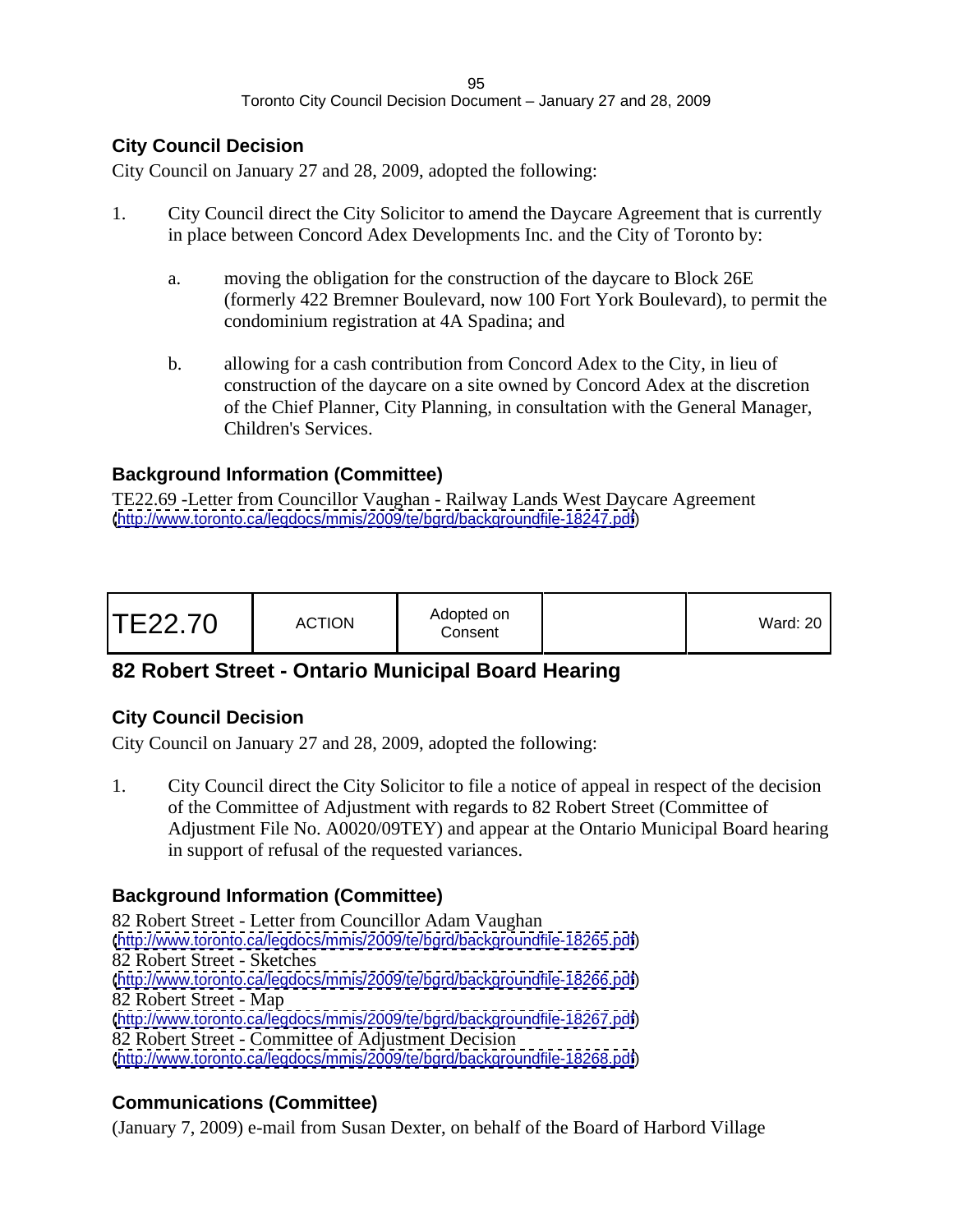Residents' Association (TE.New.TE22.70.1)

#### **City Council New Business - Meeting 30**

| .<br>Ward: 24 |  |
|---------------|--|
|---------------|--|

# **716 Sheppard Avenue East – Recommended Settlement of Superior Court Action**

# **City Council Decision**

City Council on January 27 and 28, 2009, deferred consideration of Item CC30.1 to its next regular meeting on February 23, 2009.

Confidential Attachment 1 to the report (November 24, 2008) from the City Solicitor, remains confidential in its entirety, in accordance with the provisions of the City of Toronto Act, 2006, as it contains information that is subject to solicitor-client privilege, that is related to litigation that affects the City and that seeks instructions with respect to settlement of an action commenced against the Toronto Transit Commission.

### **Confidential Attachment - Litigation that affects the City, solicitor-client privilege and seeking instructions with respect to settlement of an action commenced against the Toronto Transit Commission**

# **Background Information (City Council)**

(November 24, 2009) report from the City Solicitor (CC30.1) [\(http://www.toronto.ca/legdocs/mmis/2009/cc/bgrd/backgroundfile-18348.pdf](http://www.toronto.ca/legdocs/mmis/2009/cc/bgrd/backgroundfile-18348.pdf))

|--|

# **101-115 Sherbourne Street – Section 45(9) Agreement**

### **City Council Decision**

City Council on January 27 and 28, 2009, adopted the following:

1. The City Clerk and the Chief Financial Officer and Treasurer be authorized to execute an Agreement, entered into pursuant to Section 45(9) of the Planning Act, in a form satisfactory to the City Solicitor, to secure cash contributions for the purpose of rebuilding sidewalks on Sherbourne Street and a Heritage Signage Interpretation Plan, required as conditions to the minor variance approval granted by the Ontario Municipal Board for a 17 storey building at 101-115 Sherbourne Street.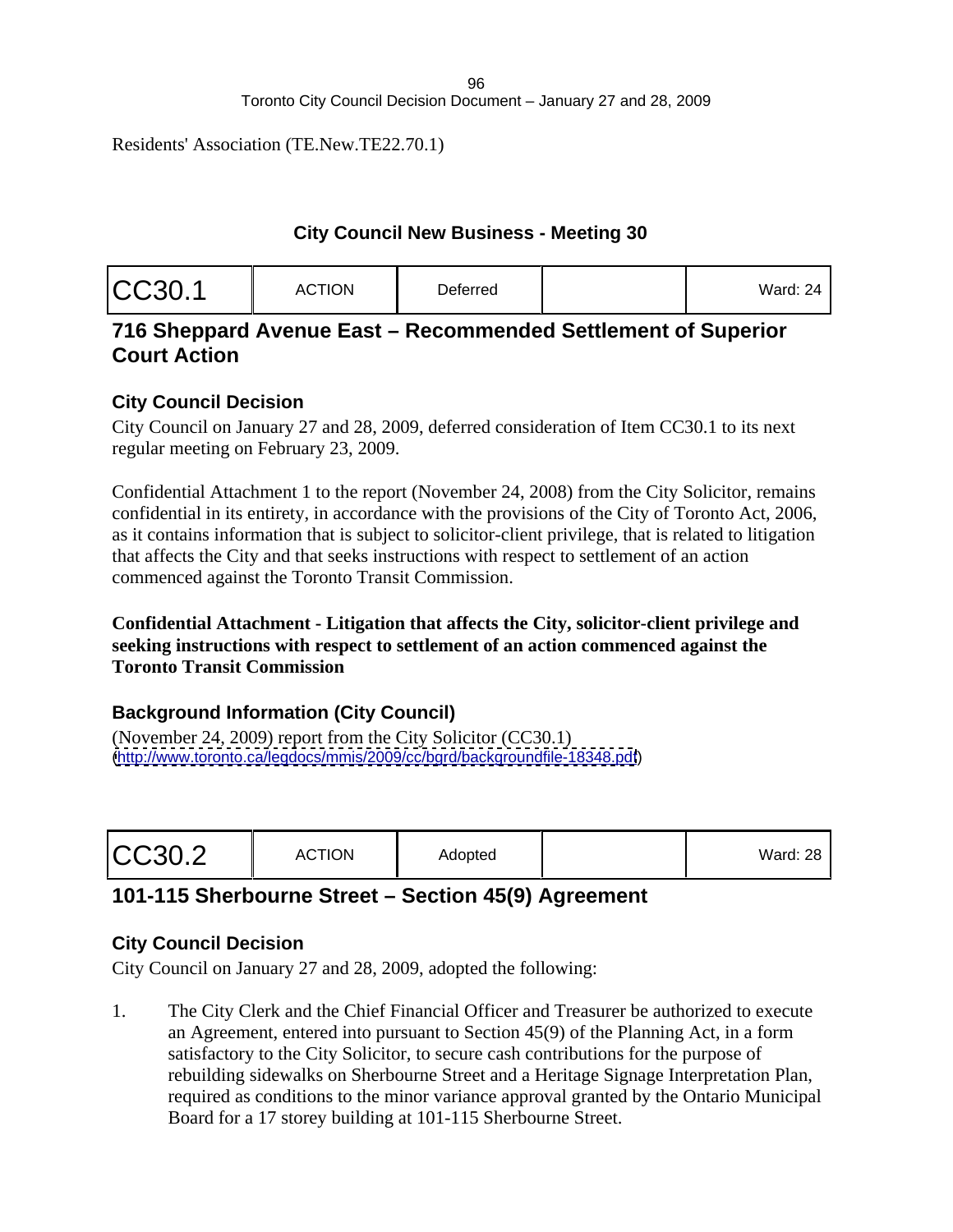# **Background Information (City Council)**

(January 12, 2009) report from the City Solicitor (CC30.2) [\(http://www.toronto.ca/legdocs/mmis/2009/cc/bgrd/backgroundfile-18349.pdf](http://www.toronto.ca/legdocs/mmis/2009/cc/bgrd/backgroundfile-18349.pdf))

# **Emergency Repair to the Coxwell Sanitary Trunk Sewer**

# **City Council Decision**

- 1. City Council authorize the General Manager, Toronto Water, to retain the various professional and engineering consultants and to procure the various goods and/or services identified below, either on a sole source basis or by such other means of procurement, in consultation with the Director of Purchasing and Materials Management, and on such terms and conditions, as he considers appropriate in the circumstances, to:
	- a. undertake technical assessments of sewer performance and ground subsidence inclusive of geotechnical review and analysis; and to further procure any goods and services necessary to satisfy compliance with any regulatory approval requirements;
	- b. undertake the engineering design, general office administration, site supervision and the construction of physical works to support the implementation of emergency by-passes;
	- c. provide engineering services for the preparation of any design/build procurement documents; to oversee engineering design and provide general office administration and site supervision services during construction and post construction services, all associated with the temporary and/or permanent by-passes;
	- d. implement the design/build for a permanent by-pass option, including in conjunction therewith, the construction of temporary by-passes;
	- e. provide spill containment and waste disposal services associated with any by-passing of flows from the Don Sanitary Trunk Sewer System;
	- f. provide the legal, valuation, negotiation, surveying and other services required to obtain the temporary and permanent interests in real estate needed for the construction, operation, maintenance, repair and replacement of temporary and permanent by-passes and any ancillary works;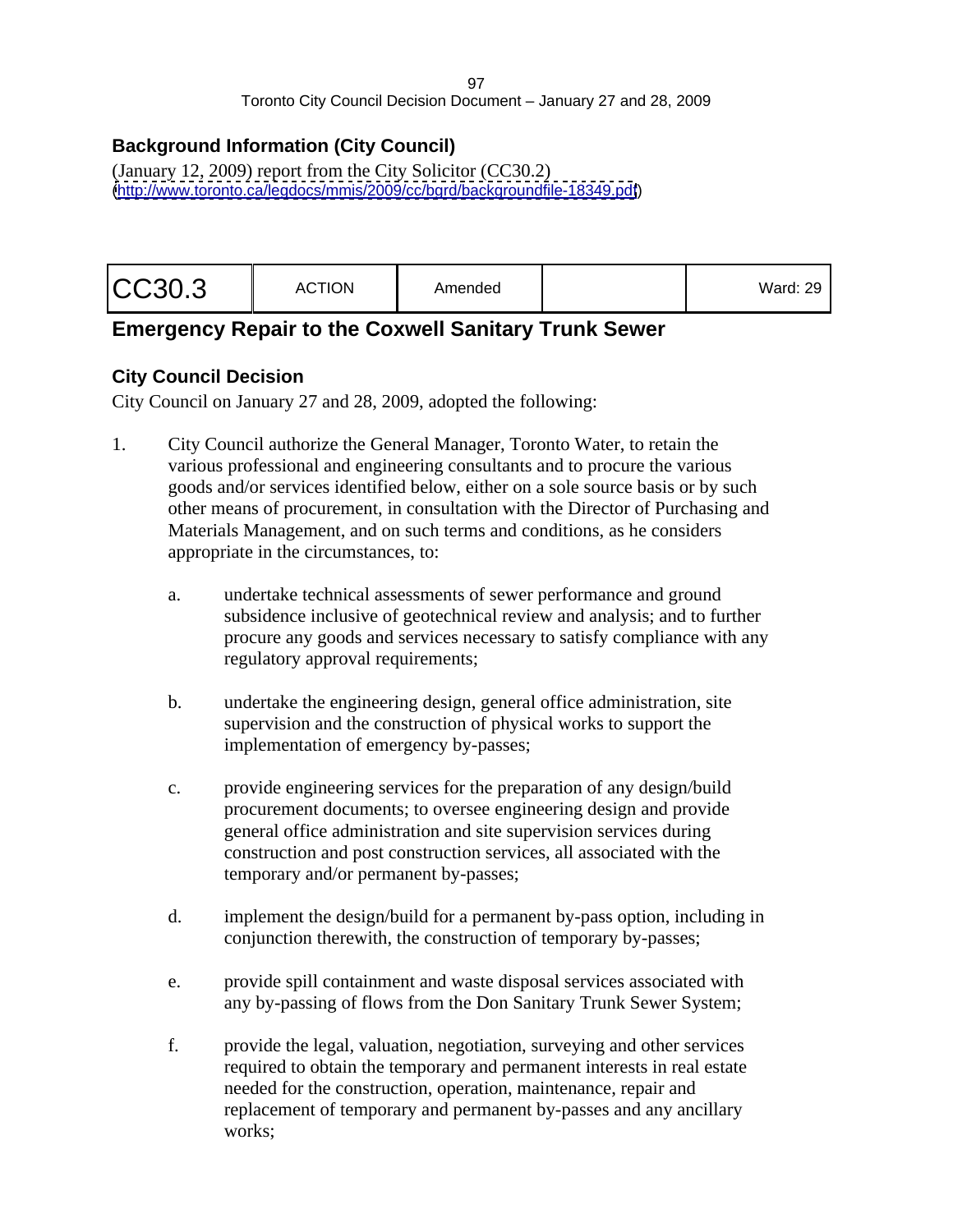- g. provide public consultation and communication services associated with providing regular updates and briefings to the local community and City Council; and
- h. provide any other goods, services or professional services necessary to complete the emergency repairs.
- 2. The General Manager, Toronto Water, be authorized to negotiate, enter into and execute any one or more agreements or related documents to give effect thereto on terms and conditions satisfactory to the General Manager, Toronto Water, with the approval of the City Manager, and in a form satisfactory to the City Solicitor.
- 3. The General Manager, with the approval of the City Manager, in consultation with the Deputy City Manager and Chief Financial Officer and City Solicitor, be authorized to negotiate, enter into and execute on behalf of the City any indemnity agreements and/or limitations of liability as may be required in favour of such consultants, as identified by the General Manager, Toronto Water, and their respective subsidiaries, subcontractors, consultants, agents, officers, directors, and employees, to secure the performance of the necessary emergency repair or replacement work or services in relation to the Coxwell Sanitary Trunk Sewer, such agreements and/or limitations of liability to be on such terms as deemed necessary by the General Manager, Toronto Water and the City Manager without limitation.
- 4. Authority be delegated to the General Manager, Toronto Water, with the approval of the City Manager, in consultation with the Deputy City Manager and Chief Financial Officer and City Solicitor, to authorize the acquisition of the temporary and permanent interests in real estate needed for the construction, operation, maintenance, repair and replacement of temporary and permanent by passes and any ancillary works including negotiating, entering into and executing on behalf of the City all necessary agreements and other documents, on terms and conditions satisfactory to the General Manager and in form satisfactory to the City Solicitor.
- 5. Toronto Water's 2009 Capital Budget and 2010-2013 Capital Plan be increased by up to \$30 million to include a new sub-project entitled CWW472-04 - Emergency Repair to Coxwell Sanitary Trunk Sewer to fund the recommended additional expenditures as contemplated in Parts 1, 2, 3 and 4 requiring a cashflow of \$10 million in 2009 and \$20 million in 2010, to be funded from the Wastewater Capital Reserve Fund XR6004.
- 6. The General Manager, Toronto Water, be requested to report to the April 8, 2009, meeting of the Public Works and Infrastructure Committee on the results of the geotechnical studies and other pertinent matters related to the Coxwell Sanitary Trunk Sewer, including the actions taken pursuant to Part 1 above.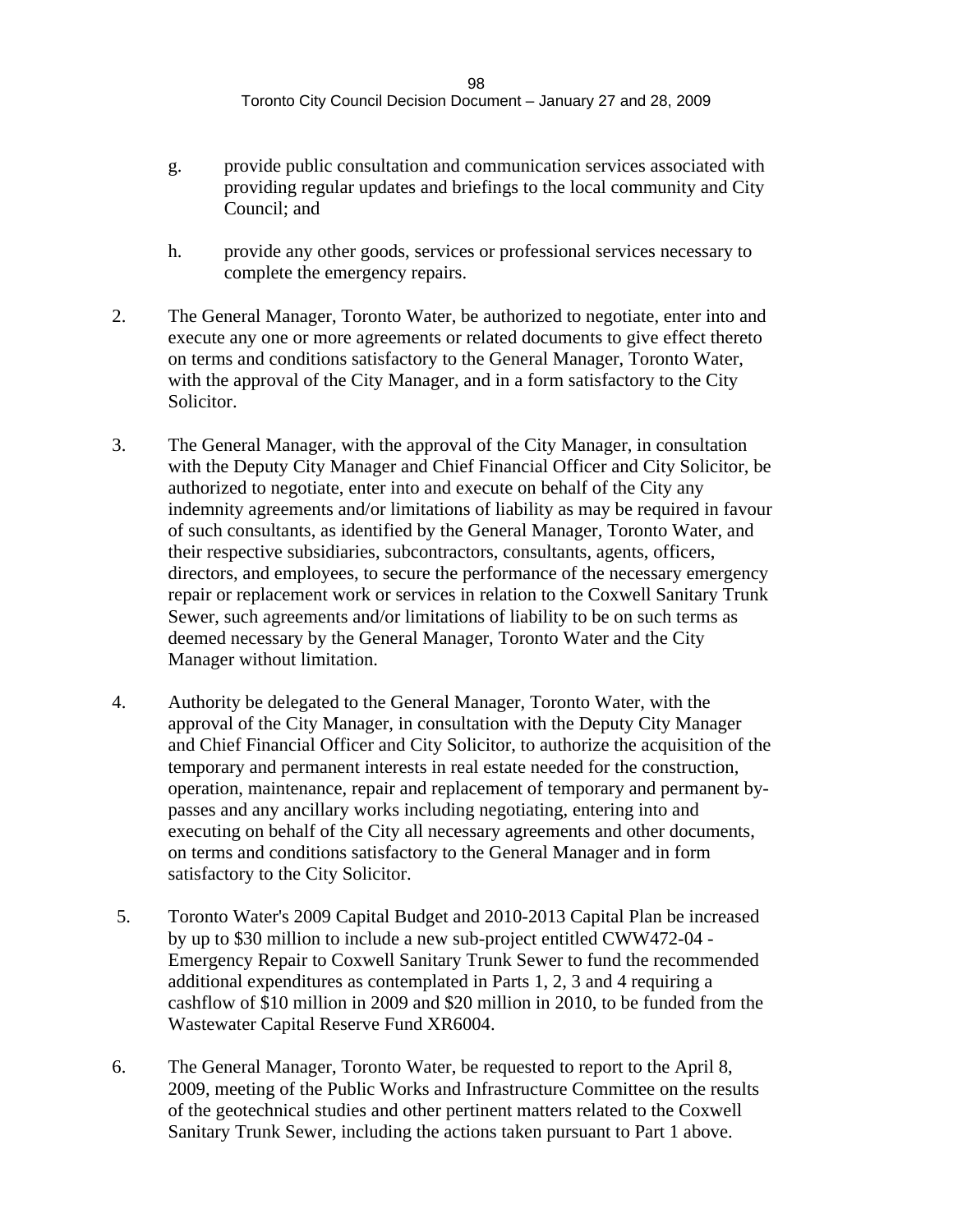- 7. The General Manager, Toronto Water, be requested to explore the possibility of using the infrastructure funding recently announced by the Federal Government to fund these repairs.
- 8. The appropriate City staff be authorized and directed to take the necessary action and to execute any documents necessary to give effect to the above recommendations.

# **City Council Decision Advice and Other Information**

City Council on January 27 and 28, 2009, adopted a procedural motion to remove from the Budget Committee, Public Works and Infrastructure Committee Item PW21.16, headed "Emergency Repair to Coxwell Sanitary Trunk Sewer", which was forwarded, as amended, to the Budget Committee by the Public Works and Infrastructure Committee on January 6, 2009, and bring the amended Item [CC30.3a] forward to City Council for consideration.

# **Background Information (City Council)**

(January 19, 2009) report from the Acting Deputy City Manager and Chief Financial Officer (CC30.3) [\(http://www.toronto.ca/legdocs/mmis/2009/cc/bgrd/backgroundfile-18350.pdf](http://www.toronto.ca/legdocs/mmis/2009/cc/bgrd/backgroundfile-18350.pdf)) (January 6, 2009) report from the Acting Deputy City Manager and Chief Financial Officer and the General Manager, Toronto Water [\(http://www.toronto.ca/legdocs/mmis/2009/cc/bgrd/backgroundfile-18351.pdf\)](http://www.toronto.ca/legdocs/mmis/2009/cc/bgrd/backgroundfile-18351.pdf) Presentation dated January 6, 2009 from the General Manager, Toronto Water headed "Emergency Repair - Coxwell Sanitary Trunk Sewer (CSTS)" [\(http://www.toronto.ca/legdocs/mmis/2009/cc/bgrd/backgroundfile-18478.pdf](http://www.toronto.ca/legdocs/mmis/2009/cc/bgrd/backgroundfile-18478.pdf))

(January 26, 2009) transmittal from the City Clerk (CC30.3a) [\(http://www.toronto.ca/legdocs/mmis/2009/cc/bgrd/backgroundfile-18630.pdf](http://www.toronto.ca/legdocs/mmis/2009/cc/bgrd/backgroundfile-18630.pdf))

| $\mathbf{v}$ |  |  |
|--------------|--|--|
|--------------|--|--|

# **Annual Report of the Lobbyist Registrar – 2008**

# **City Council Decision**

City Council on January 27 and 28, 2009, received Item CC30.4, for information.

# **Background Information (City Council)**

(January 20, 2009) report from the Lobbyist Register (CC30.4) [\(http://www.toronto.ca/legdocs/mmis/2009/cc/bgrd/backgroundfile-18482.pdf](http://www.toronto.ca/legdocs/mmis/2009/cc/bgrd/backgroundfile-18482.pdf))

# **City Council Member Motions - Meeting 30**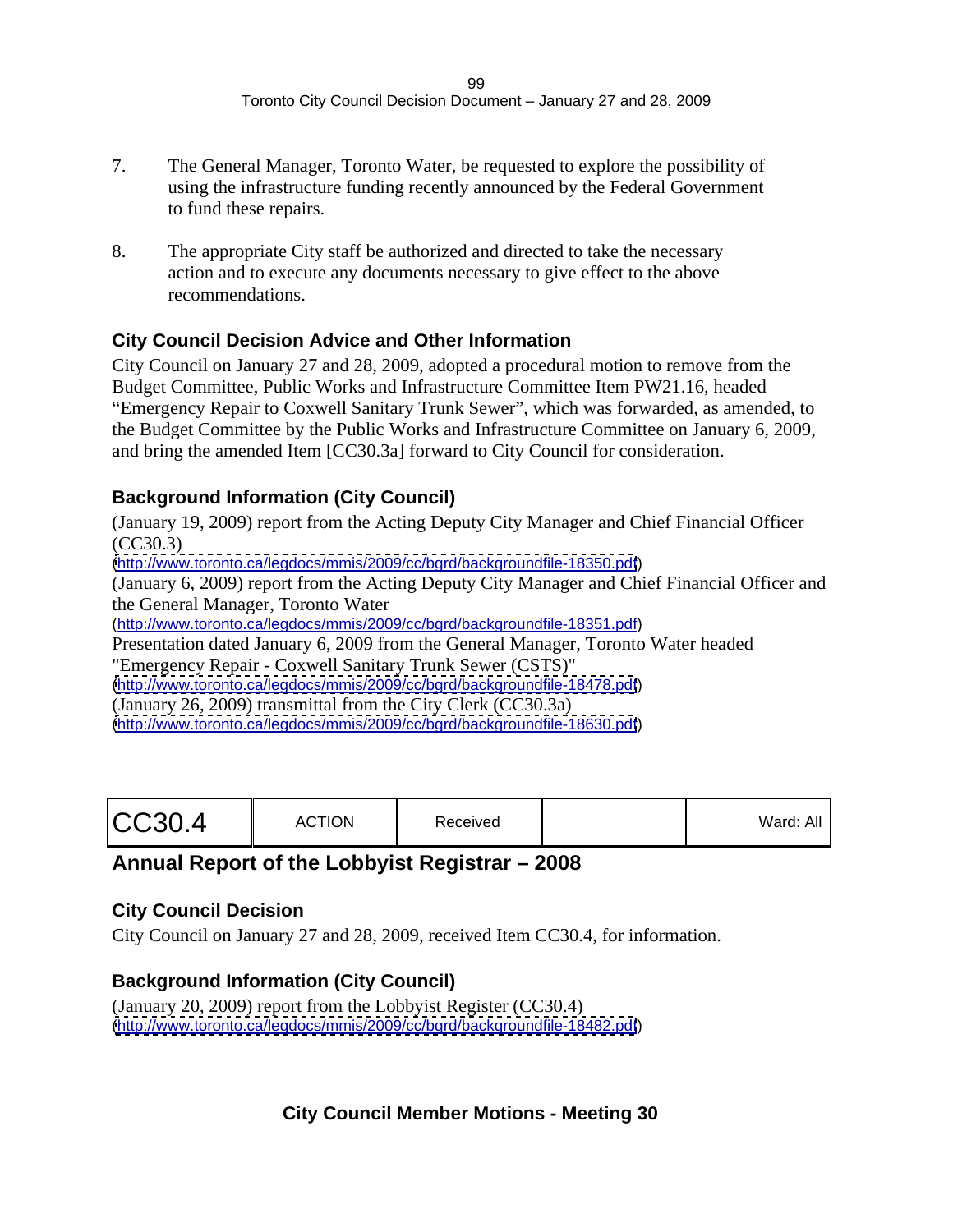# **NOTICE OF MOTION**

| $M$ ard: All<br>valu. All |  |
|---------------------------|--|
|---------------------------|--|

# **2009 Salary Freeze for the Mayor and Toronto City Council - Moved by Councillor Ootes, seconded by Councillor Stintz**

### **City Council Decision**

City Council on January 27 and 28, 2009, referred Motion MM30.1 to the Executive Committee.

# **Background Information (City Council)**

Member Motion MM30.1 [\(http://www.toronto.ca/legdocs/mmis/2009/mm/bgrd/backgroundfile-18485.pdf](http://www.toronto.ca/legdocs/mmis/2009/mm/bgrd/backgroundfile-18485.pdf)) Fiscal Impact Statement (January 28, 2009) from the Acting Deputy City Manager and Chief Financial Officer [\(http://www.toronto.ca/legdocs/mmis/2009/mm/bgrd/backgroundfile-18805.pdf](http://www.toronto.ca/legdocs/mmis/2009/mm/bgrd/backgroundfile-18805.pdf))

# **NOTICE OF MOTION**

# **Number on the Rear of Properties - Moved by Councillor Moscoe, seconded by Councillor Vaughan**

### **City Council Decision**

City Council on January 27 and 28, 2009, referred Motion MM30.2 to the Public Works and Infrastructure Committee.

# **Background Information (City Council)**

Member Motion MM30.2 [\(http://www.toronto.ca/legdocs/mmis/2009/mm/bgrd/backgroundfile-18486.pdf](http://www.toronto.ca/legdocs/mmis/2009/mm/bgrd/backgroundfile-18486.pdf))

# **NOTICE OF MOTION**

| MM30.3 | <b>ACTION</b> | Referred |  | $- - -$<br>Ward: ,<br>▵ |  |  |  |  |  |  |  |
|--------|---------------|----------|--|-------------------------|--|--|--|--|--|--|--|
|--------|---------------|----------|--|-------------------------|--|--|--|--|--|--|--|

**Development and Site Plan Applications – Safety In Numbers - Moved by Councillor Moscoe, seconded by Councillor Vaughan**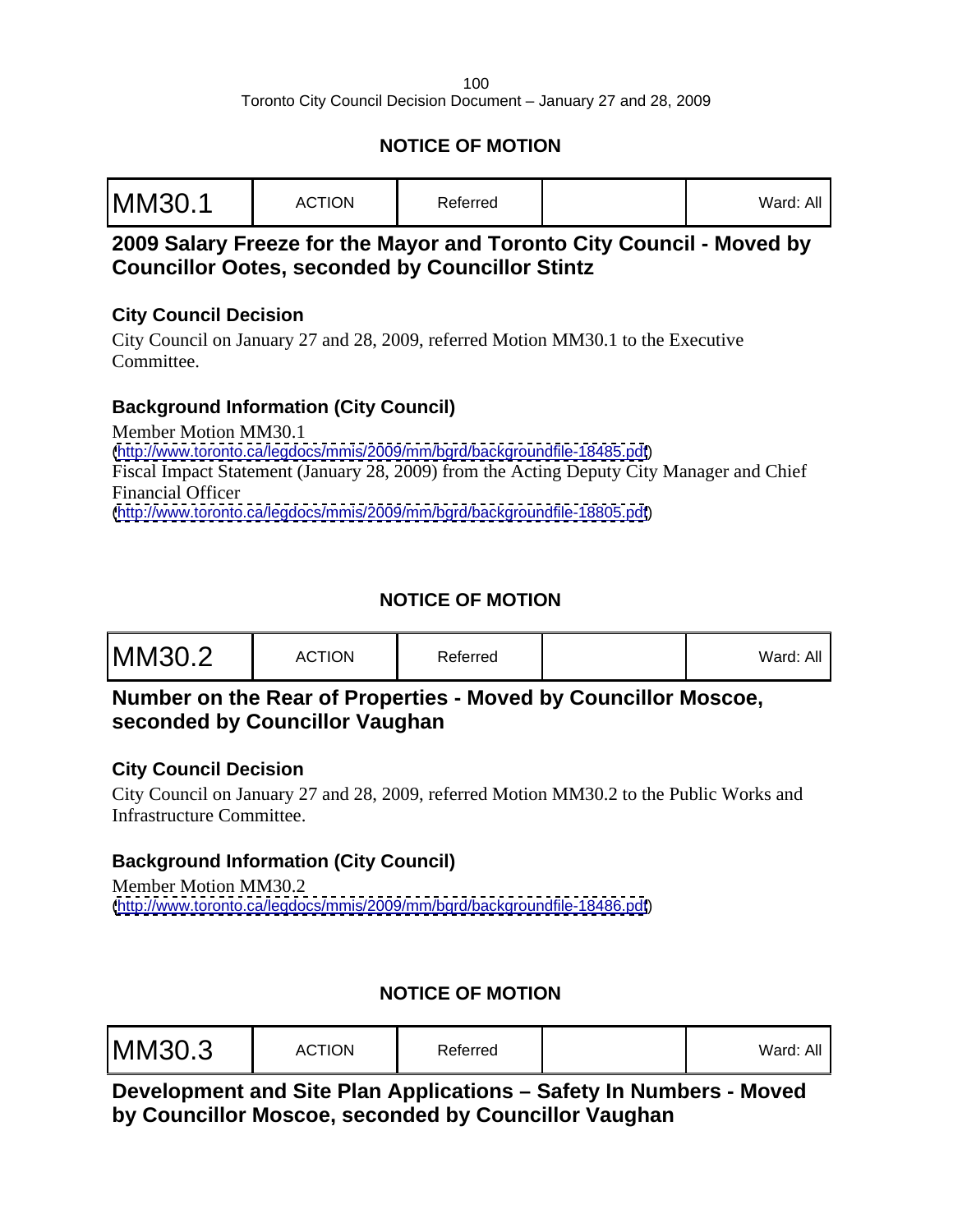### **City Council Decision**

City Council on January 27 and 28, 2009, referred Motion MM30.3 to the Planning and Growth Management Committee.

# **Background Information (City Council)**

Member Motion MM30.3 [\(http://www.toronto.ca/legdocs/mmis/2009/mm/bgrd/backgroundfile-18487.pdf](http://www.toronto.ca/legdocs/mmis/2009/mm/bgrd/backgroundfile-18487.pdf))

# **NOTICE OF MOTION**

| MM30.4 | <b>ACTION</b> | the contract of the contract of the<br>Adopted | Vard: All |  |  |  |  |  |  |  |  |  |
|--------|---------------|------------------------------------------------|-----------|--|--|--|--|--|--|--|--|--|
|--------|---------------|------------------------------------------------|-----------|--|--|--|--|--|--|--|--|--|

# **Requesting the Province to Proclaim Hispanic Heritage Month - Moved by Councillor Palacio, seconded by Mayor Miller**

### **City Council Decision**

City Council on January 27 and 28, 2009, adopted the following:

1. City of Toronto formally request the Province of Ontario to proclaim April "Hispanic Heritage Month" for the entire Province.

# **Background Information (City Council)**

Member Motion MM30.4 [\(http://www.toronto.ca/legdocs/mmis/2009/mm/bgrd/backgroundfile-18488.pdf](http://www.toronto.ca/legdocs/mmis/2009/mm/bgrd/backgroundfile-18488.pdf))

# **NOTICE OF MOTION**

| MM30.5 | <b>ACTION</b> | Referred |  | vvard:<br>. |  |  |  |  |  |  |  |
|--------|---------------|----------|--|-------------|--|--|--|--|--|--|--|
|--------|---------------|----------|--|-------------|--|--|--|--|--|--|--|

**Establishment of a Toronto Water "Lead Content Mitigation Subsidy Program" - Moved by Councillor Palacio, Seconded by Councillor Ashton**

# **City Council Decision**

City Council on January 27 and 28, 2009, referred Motion MM30.5 to the Public Works and Infrastructure Committee.

# **Background Information (City Council)**

Member Motion MM30.5 [\(http://www.toronto.ca/legdocs/mmis/2009/mm/bgrd/backgroundfile-18489.pdf](http://www.toronto.ca/legdocs/mmis/2009/mm/bgrd/backgroundfile-18489.pdf))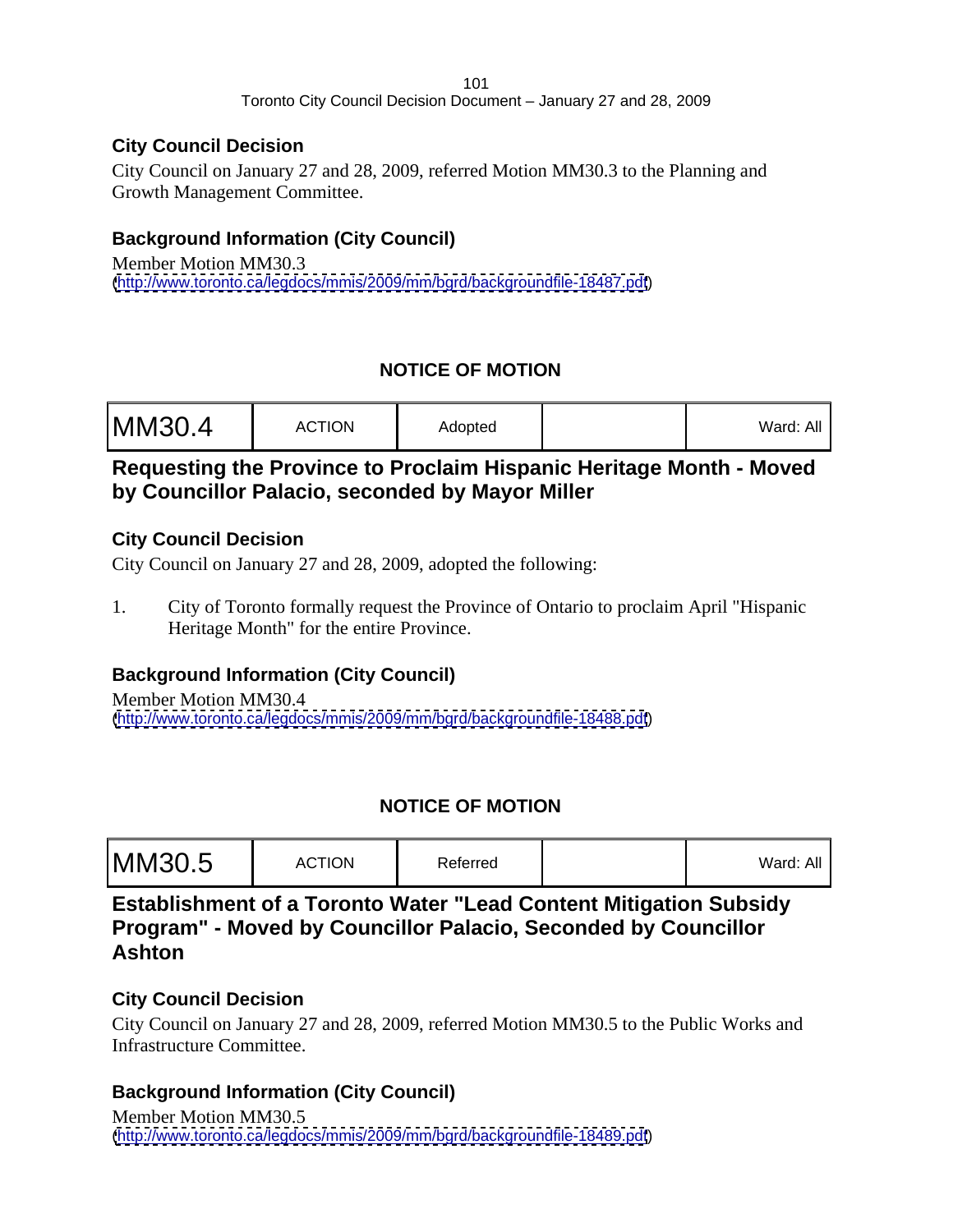# **NOTICE OF MOTION**

| /Vard: Al |  |
|-----------|--|
|-----------|--|

**Property Tax Exemption for LEED Certified Buildings - Moved by Councillor Palacio, seconded by Councillor Jenkins**

# **City Council Decision**

City Council on January 27 and 28, 2009, referred Motion MM30.6 to the Executive Committee.

# **Background Information (City Council)**

Member Motion MM30.6 [\(http://www.toronto.ca/legdocs/mmis/2009/mm/bgrd/backgroundfile-18490.pdf](http://www.toronto.ca/legdocs/mmis/2009/mm/bgrd/backgroundfile-18490.pdf))

# **NOTICE OF MOTION**

| <b>MM30.7</b> | <b>ACTION</b> | Referred |  | $- - -$<br>Ward: .<br>▵ |  |  |  |  |  |  |  |
|---------------|---------------|----------|--|-------------------------|--|--|--|--|--|--|--|
|---------------|---------------|----------|--|-------------------------|--|--|--|--|--|--|--|

# **Developing a "Made in Toronto" Building Code - Moved by Councillor Palacio, seconded by Councillor Moscoe**

### **City Council Decision**

City Council on January 27 and 28, 2009, referred Motion MM30.7 to the Planning and Growth Management Committee.

# **Background Information (City Council)**

Member Motion MM30.7 [\(http://www.toronto.ca/legdocs/mmis/2009/mm/bgrd/backgroundfile-18491.pdf](http://www.toronto.ca/legdocs/mmis/2009/mm/bgrd/backgroundfile-18491.pdf))

# **NOTICE OF MOTION**

| MM30.8 | <b>ACTION</b> | Referred |  | $- - -$<br>Ward:<br>▵ |  |  |  |  |  |  |  |
|--------|---------------|----------|--|-----------------------|--|--|--|--|--|--|--|
|--------|---------------|----------|--|-----------------------|--|--|--|--|--|--|--|

**Personal Vehicle Tax Refund - Moved by Councillor Del Grande, seconded by Councillor Palacio**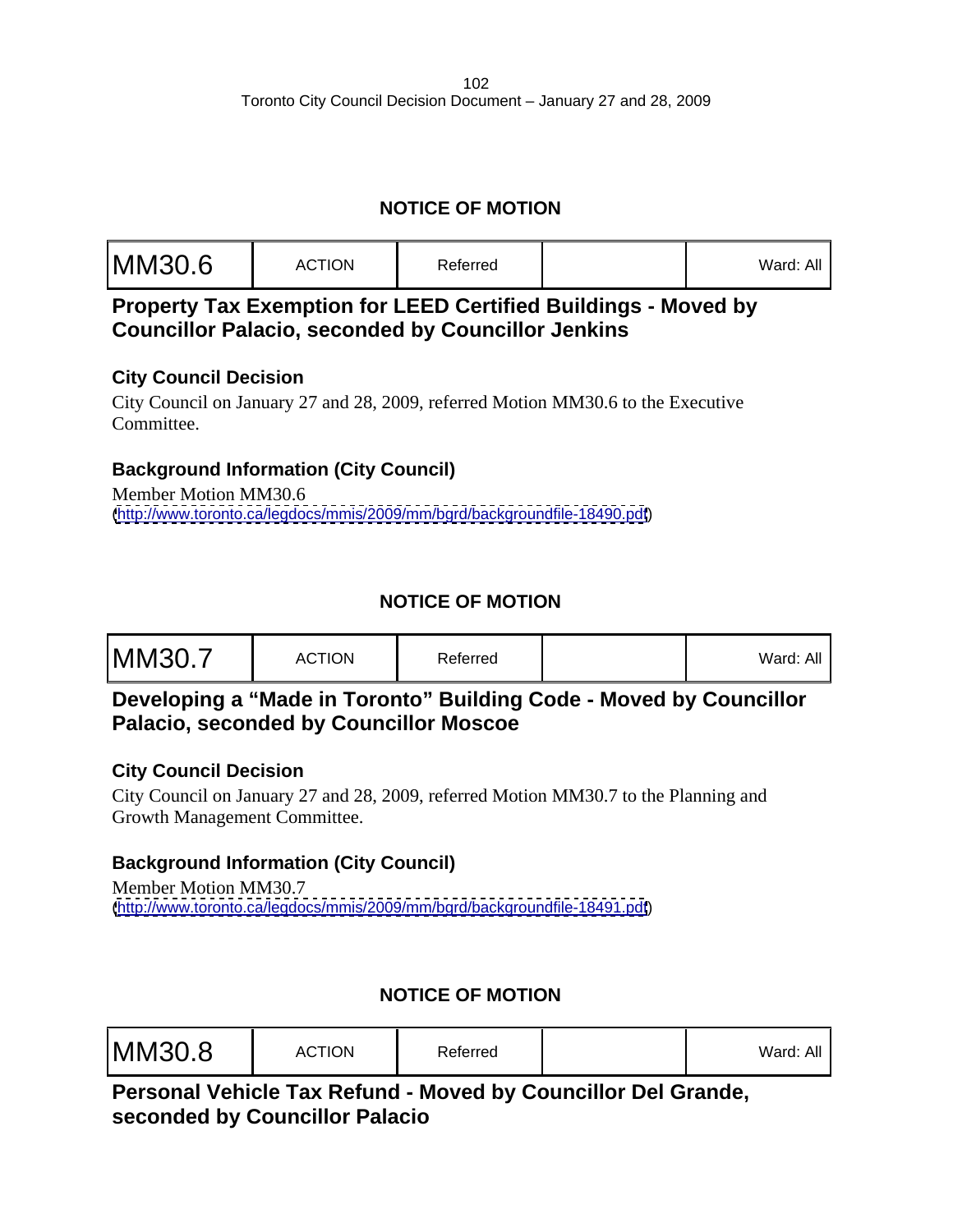### **City Council Decision**

City Council on January 27 and 28, 2009, referred Motion MM30.8 to the Executive Committee.

# **Background Information (City Council)**

Member Motion MM30.8 [\(http://www.toronto.ca/legdocs/mmis/2009/mm/bgrd/backgroundfile-18492.pdf](http://www.toronto.ca/legdocs/mmis/2009/mm/bgrd/backgroundfile-18492.pdf))

# **NOTICE OF MOTION**

| MM30.9 | <b>CTION</b><br>AL. | Referred |  | Ward: A. |  |  |  |  |  |  |  |
|--------|---------------------|----------|--|----------|--|--|--|--|--|--|--|
|--------|---------------------|----------|--|----------|--|--|--|--|--|--|--|

# **Waive Litigation Cost Request on Community and Resident Public Interest Groups at Public Tribunals - Moved by Councillor Del Grande, seconded by Councillor Palacio**

### **City Council Decision**

City Council on January 27 and 28, 2009, referred Motion MM30.9 to the Executive Committee.

# **Background Information (City Council)**

Member Motion MM30.9 [\(http://www.toronto.ca/legdocs/mmis/2009/mm/bgrd/backgroundfile-18494.pdf](http://www.toronto.ca/legdocs/mmis/2009/mm/bgrd/backgroundfile-18494.pdf))

# **NOTICE OF MOTION**

| MM30.10 | <b>ACTION</b> | Referred |  | ward: |  |  |  |  |  |  |
|---------|---------------|----------|--|-------|--|--|--|--|--|--|
|---------|---------------|----------|--|-------|--|--|--|--|--|--|

# **Safer Bars Program as Mandatory Municipal Licensing Requirement - Moved by Councillor Perks, seconded by Mayor Miller**

### **City Council Decision**

City Council on January 27 and 28, 2009, referred Motion MM30.10 to the Licensing and Standards Committee.

# **Background Information (City Council)**

Member Motion MM30.10 [\(http://www.toronto.ca/legdocs/mmis/2009/mm/bgrd/backgroundfile-18495.pdf](http://www.toronto.ca/legdocs/mmis/2009/mm/bgrd/backgroundfile-18495.pdf))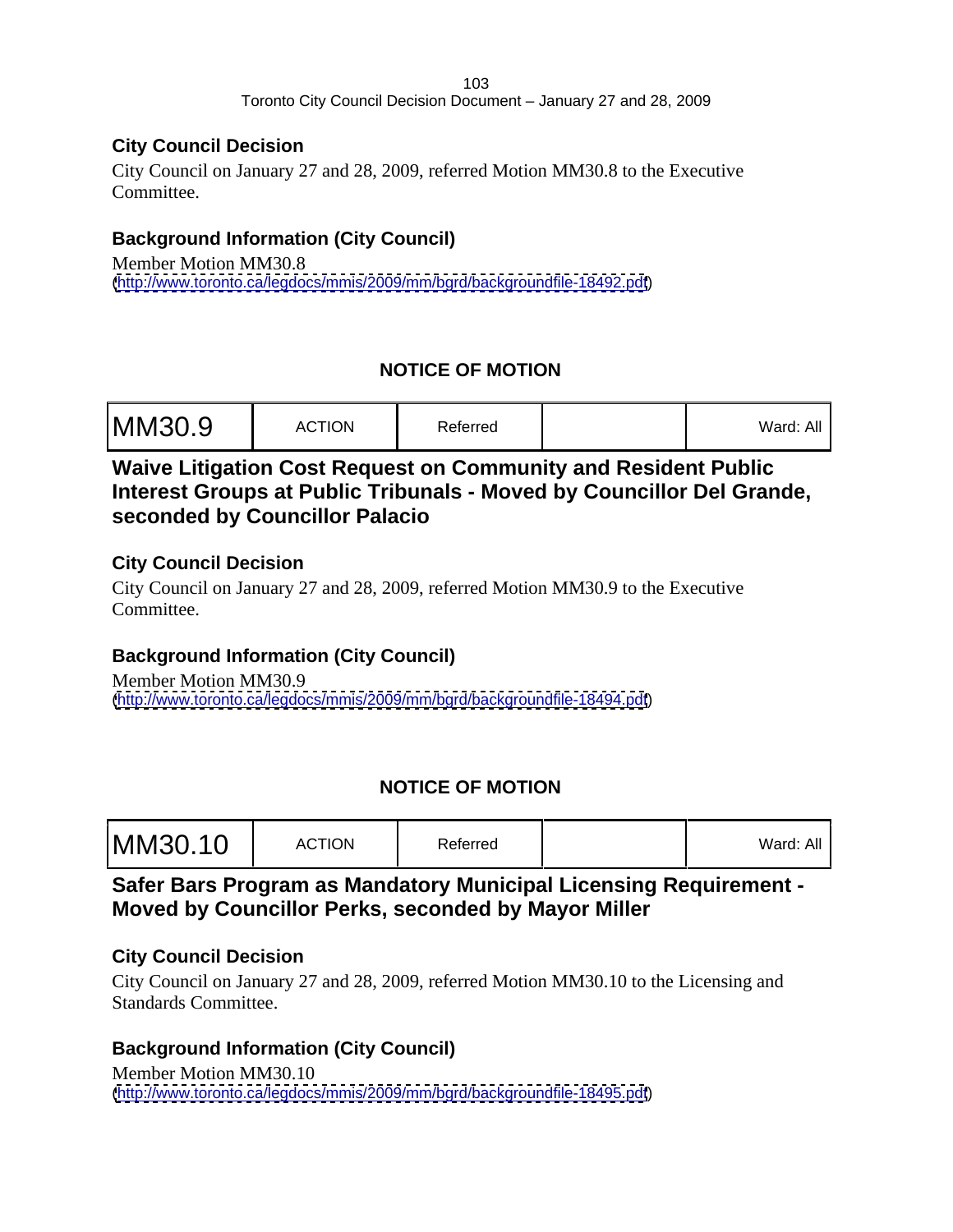# **NOTICE OF MOTION**

| MM30.11 | <b>ACTION</b><br>яι. | Referred |  | $N$ ord $\cdot$ .<br>$\ldots$ raid. $\vdots$ |  |  |  |  |  |  |  |  |  |  |  |  |
|---------|----------------------|----------|--|----------------------------------------------|--|--|--|--|--|--|--|--|--|--|--|--|
|---------|----------------------|----------|--|----------------------------------------------|--|--|--|--|--|--|--|--|--|--|--|--|

**Development Applications - Ensuring Capacity For Snow Clearing Adjacent To Laneways - Moved by Councillor Moscoe, seconded by Councillor De Baeremaeker**

### **City Council Decision**

City Council on January 27 and 28, 2009, referred Motion MM30.11 to the Public Works and Infrastructure Committee.

# **Background Information (City Council)**

Member Motion MM30.11 [\(http://www.toronto.ca/legdocs/mmis/2009/mm/bgrd/backgroundfile-18496.pdf](http://www.toronto.ca/legdocs/mmis/2009/mm/bgrd/backgroundfile-18496.pdf))

# **NOTICE OF MOTION**

|--|

# **Appointment of Director and Deputy Chief Building Official - Moved by Councillor Kelly, seconded by Councillor Milczyn**

### **City Council Decision**

- 1. City Council appoint Mark Sraga as Deputy Chief Building Official for the City of Toronto, with all the powers and duties of the Chief Building Official within the district of the City of Toronto assigned by the Chief Building Official.
- 2. City Council rescind the appointment of Bruce Ashton as Deputy Chief Building Official for the City of Toronto effective immediately.
- 3. City Council delete section 3(2) of By-law No.10-1999 and replace it with the following:
	- "(2) Each Deputy Chief Building Official named in this By-law has all the powers and duties of the Chief Building Official within the area of the City of Toronto assigned by the Chief Building Official."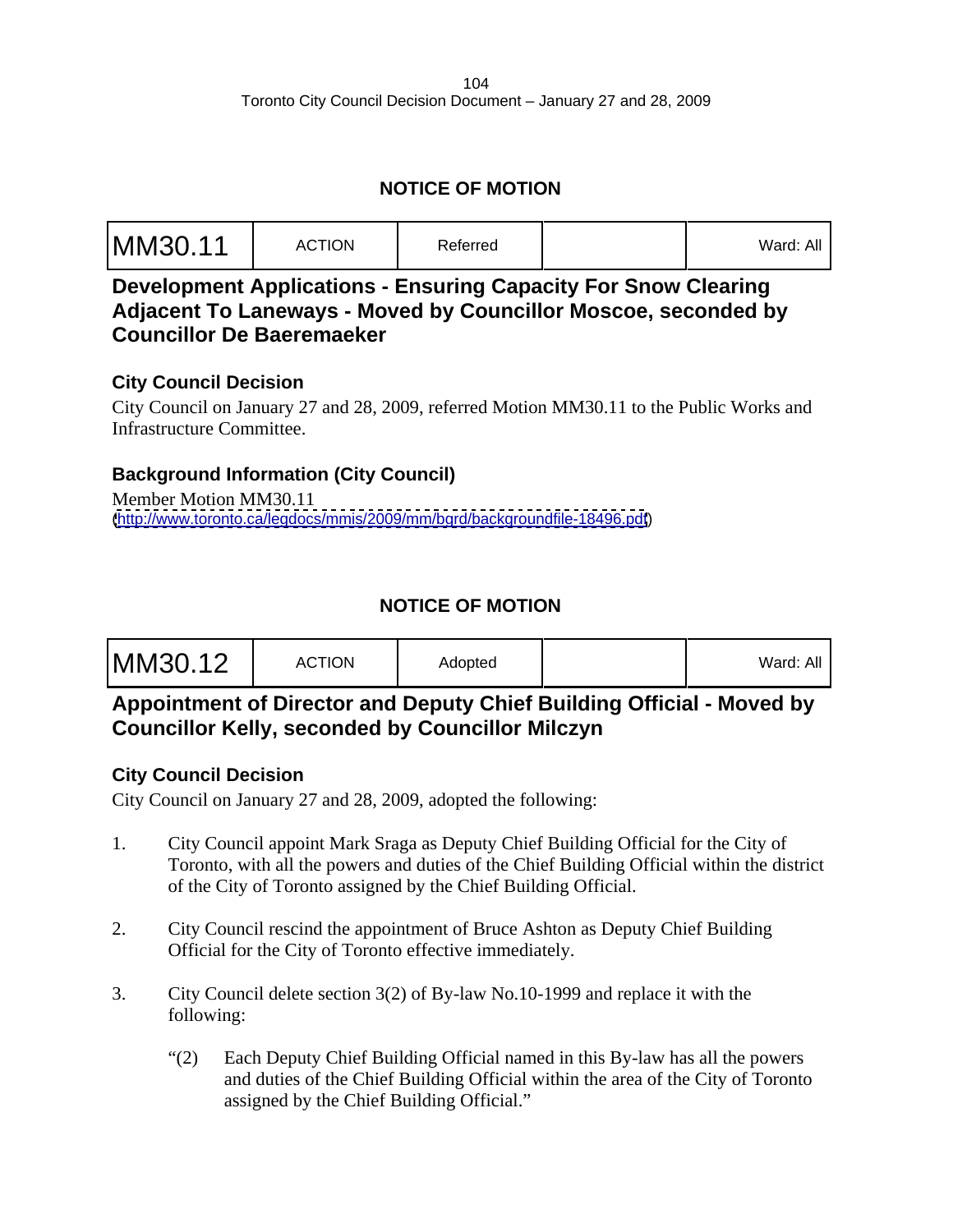4. City Council authorize and direct appropriate City officials to take the necessary action to give effect thereto including the introduction in Council of any necessary bills.

# **Background Information (City Council)**

Member Motion MM30.12 [\(http://www.toronto.ca/legdocs/mmis/2009/mm/bgrd/backgroundfile-18497.pdf](http://www.toronto.ca/legdocs/mmis/2009/mm/bgrd/backgroundfile-18497.pdf))

# **NOTICE OF MOTION**

| MM30.13 | <b>ACTION</b> | Adopted |  | $\sim$ $\sim$ $\sim$<br>Vard: 41 |  |  |  |  |  |  |  |  |  |  |  |  |  |  |  |  |
|---------|---------------|---------|--|----------------------------------|--|--|--|--|--|--|--|--|--|--|--|--|--|--|--|--|
|---------|---------------|---------|--|----------------------------------|--|--|--|--|--|--|--|--|--|--|--|--|--|--|--|--|

**5789-5951 Steeles Avenue East -The Landmark (Canada) Inc. Deferral of Development Charge Payments Due at Subdivision Registration Stage to Building Permit Issuance (File No. 05 141579 ESC 41 SB) - Moved by Councillor Lee, seconded by Councillor Walker**

# **City Council Decision**

City Council on January 27 and 28, 2009, adopted the following:

- 1. The portion of Development Charges required to be paid at the time of subdivision registration for the development at 5789-5951 Steeles Avenue East (The Landmark (Canada) Inc.), Draft Plan of Subdivision file No. 05 141579 ESC 41 SB, be deferred and paid prior to the issuance of the individual building permits for each building to be constructed.
- 2. City Council authorize the City Solicitor to take actions as necessary to give effect to Part 1.

# **Background Information (City Council)**

Member Motion MM30.13 [\(http://www.toronto.ca/legdocs/mmis/2009/mm/bgrd/backgroundfile-18498.pdf](http://www.toronto.ca/legdocs/mmis/2009/mm/bgrd/backgroundfile-18498.pdf))

# **NOTICE OF MOTION**

**Georgetown South/Air Rail Link Project - Moved by Mayor Miller, seconded by Councillor Nunziata**

**City Council Decision**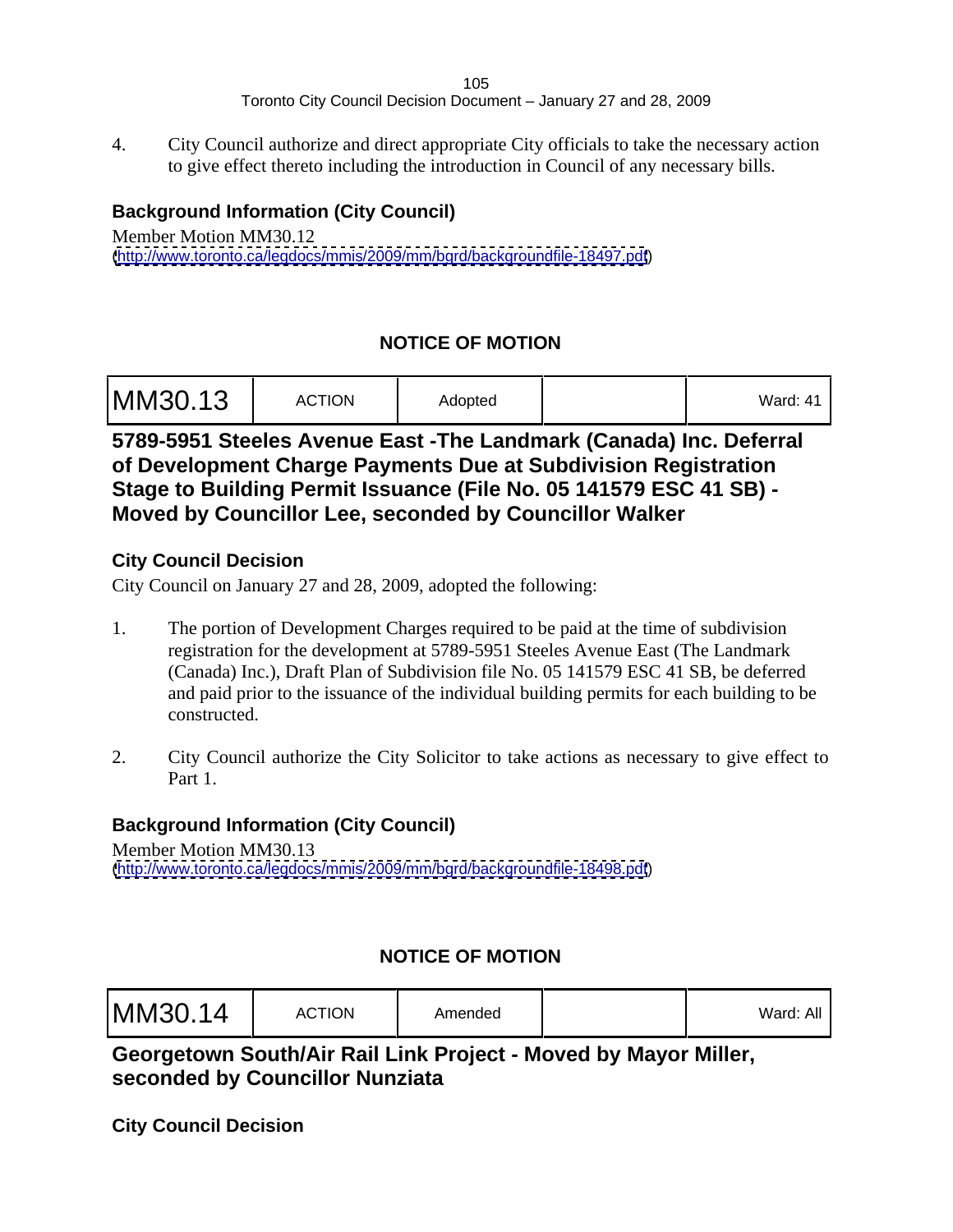City Council on January 27 and 28, 2009, adopted the following:

- 1. City Council oppose any road closures along the route.
- 2. City Council support the addition of new stops, including a stop in Weston.
- 3. Public transit alternatives in the Georgetown corridor and serving the airport be a component of any service improvements.
- 4. Metrolinx be requested to employ electric vehicles.
- 5. City Council reaffirm its strong interest in seeing the West-Toronto Railpath (bike trail) project accommodated adjacent to the tracks between Dundas Street West and Strachan Avenue.

#### **City Council Decision Advice and Other Information**

City Council on January 27 and 28, 2009, received for information, a petition (undated) submitted by Councillor Frances Nunziata, Ward 11, York South-Weston, from approximately 874 persons respecting the Air-Rail Link.

#### **Background Information (City Council)**

Member Motion MM30.14 [\(http://www.toronto.ca/legdocs/mmis/2009/mm/bgrd/backgroundfile-18500.pdf](http://www.toronto.ca/legdocs/mmis/2009/mm/bgrd/backgroundfile-18500.pdf))

### **NOTICE OF MOTION**

| MM30.15 | <b>ACTION</b><br>रेeferred | Ward: All |  |  |  |  |  |  |  |  |
|---------|----------------------------|-----------|--|--|--|--|--|--|--|--|
|---------|----------------------------|-----------|--|--|--|--|--|--|--|--|

**Municipal Election Finance Reform – Request Province of Ontario to Include Employer Compensation for Employees for Volunteer Work on Municipal Election Campaigns in the Definition of Contributions - Moved by Councillor Walker, seconded by Councillor Jenkins**

#### **City Council Decision**

City Council on January 27 and 28, 2009, referred Motion MM30.15 to the Executive Committee.

#### **Background Information (City Council)**

Member Motion MM30.15 [\(http://www.toronto.ca/legdocs/mmis/2009/mm/bgrd/backgroundfile-18501.pdf\)](http://www.toronto.ca/legdocs/mmis/2009/mm/bgrd/backgroundfile-18501.pdf)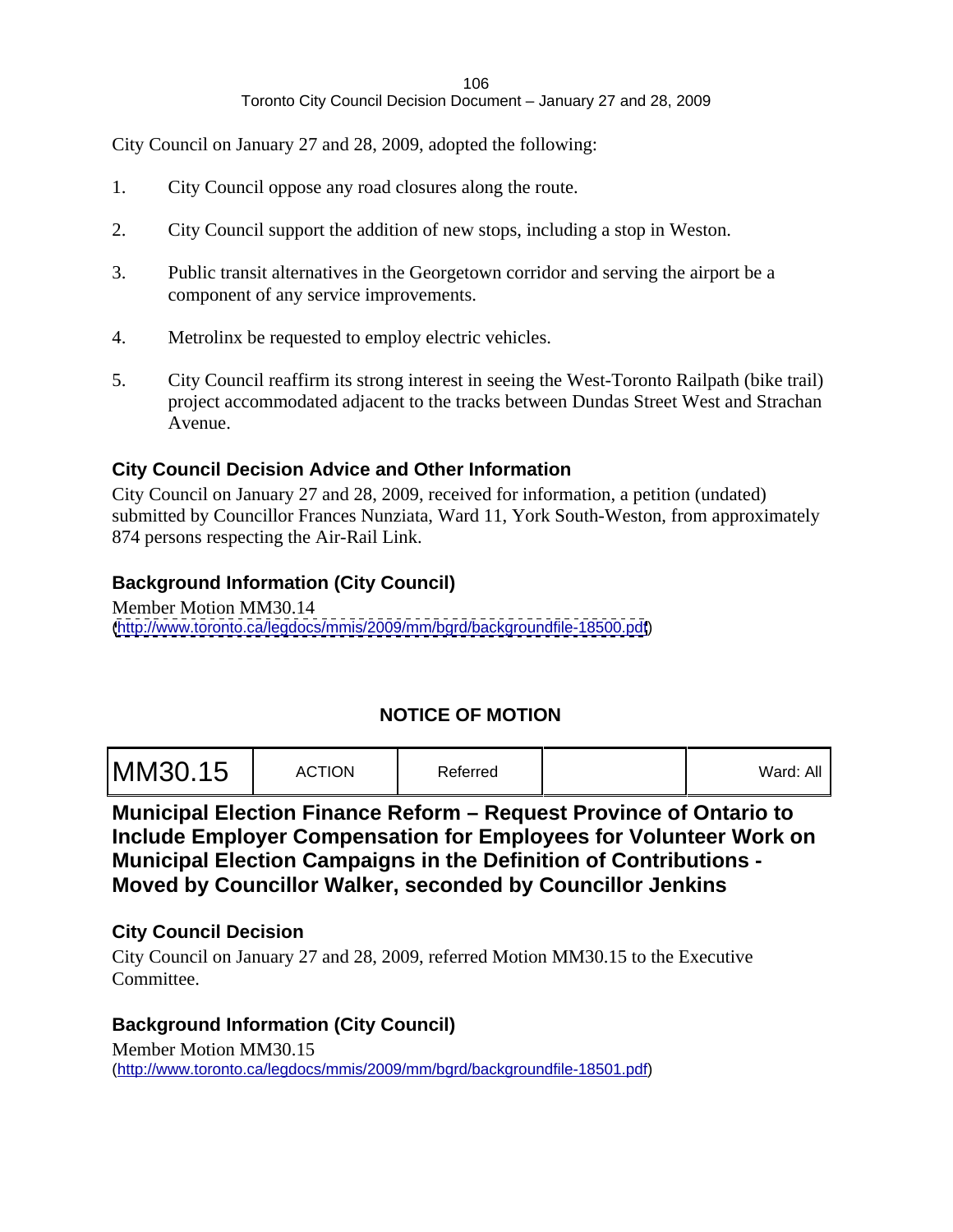# **NOTICE OF MOTION**

# **Municipal Election Finance Reform – By-law to Prohibit Campaign Surplus Carry-Over - Moved by Councillor Walker, seconded by Councillor Lee**

### **City Council Decision**

City Council on January 27 and 28, 2009, referred Motion MM30.16 to the Executive Committee.

# **Background Information (City Council)**

Member Motion MM30.16 [\(http://www.toronto.ca/legdocs/mmis/2009/mm/bgrd/backgroundfile-18502.pdf](http://www.toronto.ca/legdocs/mmis/2009/mm/bgrd/backgroundfile-18502.pdf))

# **NOTICE OF MOTION**

| MM30.17<br><b>ACTION</b> | Referred | 'Ward: All |  |  |  |  |
|--------------------------|----------|------------|--|--|--|--|
|--------------------------|----------|------------|--|--|--|--|

# **Problems With Property Assessment In Toronto - Moved by Councillor Walker, seconded by Councillor Thompson**

### **City Council Decision**

City Council on January 27 and 28, 2009, referred Motion MM30.17 to the Executive Committee.

# **Background Information (City Council)**

Member Motion MM30.17 [\(http://www.toronto.ca/legdocs/mmis/2009/mm/bgrd/backgroundfile-18503.pdf](http://www.toronto.ca/legdocs/mmis/2009/mm/bgrd/backgroundfile-18503.pdf)) Fiscal Impact Statement (January 28, 2009) from the Acting Deputy City Manager and Chief Financial Officer [\(http://www.toronto.ca/legdocs/mmis/2009/mm/bgrd/backgroundfile-18806.pdf](http://www.toronto.ca/legdocs/mmis/2009/mm/bgrd/backgroundfile-18806.pdf))

# **NOTICE OF MOTION**

| MM30.18 | <b>ACTION</b> | Referred |  | $\cdot$ $\cdot$<br>Ward <sup>.</sup> All<br>$- - - - - -$ |  |  |  |  |  |  |  |  |  |  |  |  |  |  |  |
|---------|---------------|----------|--|-----------------------------------------------------------|--|--|--|--|--|--|--|--|--|--|--|--|--|--|--|
|---------|---------------|----------|--|-----------------------------------------------------------|--|--|--|--|--|--|--|--|--|--|--|--|--|--|--|

**City of Toronto Support the Federal Government in Creating a National Securities Regulator - Moved by Councillor Stintz, seconded by**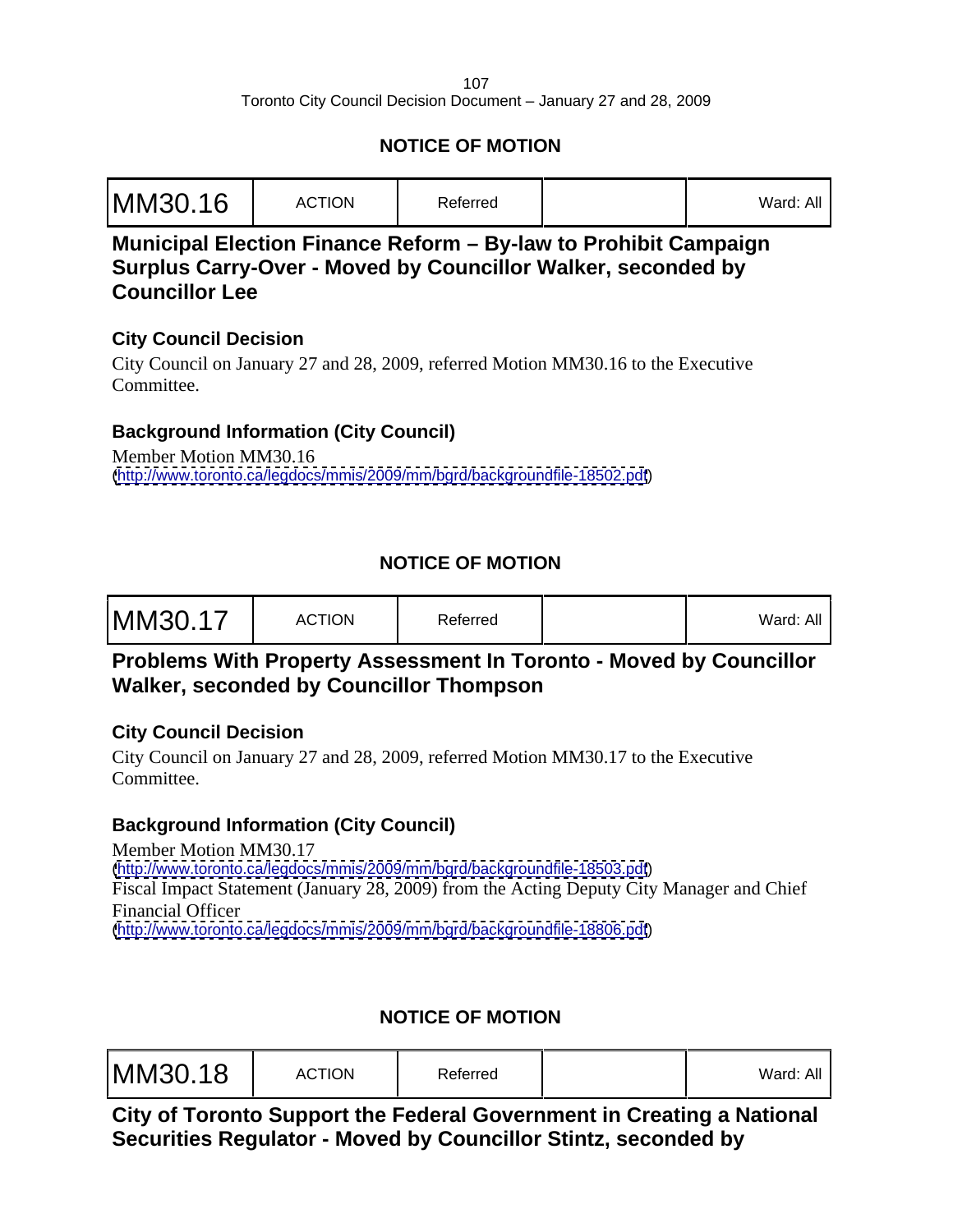# **Councillor Jenkins**

# **City Council Decision**

City Council on January 27 and 28, 2009, referred Motion MM30.18 to the Executive Committee.

# **Background Information (City Council)**

Member Motion MM30.18 [\(http://www.toronto.ca/legdocs/mmis/2009/mm/bgrd/backgroundfile-18504.pdf](http://www.toronto.ca/legdocs/mmis/2009/mm/bgrd/backgroundfile-18504.pdf))

# **NOTICE OF MOTION**

| valu. <sub>m</sub> r |
|----------------------|
|----------------------|

# **Operational and Capital Financing for Regional Rapid Transit - Moved by Councillor Stintz, seconded by Councillor Walker**

### **City Council Decision**

City Council on January 27 and 28, 2009, referred Motion MM30.19 to the Executive Committee.

# **Background Information (City Council)**

Member Motion MM30.19 [\(http://www.toronto.ca/legdocs/mmis/2009/mm/bgrd/backgroundfile-18505.pdf](http://www.toronto.ca/legdocs/mmis/2009/mm/bgrd/backgroundfile-18505.pdf))

# **NOTICE OF MOTION**

| MM30.20 | <b>ACTION</b> | Referred |  | Ward: |  |  |  |  |  |  |  |  |  |  |  |  |
|---------|---------------|----------|--|-------|--|--|--|--|--|--|--|--|--|--|--|--|
|---------|---------------|----------|--|-------|--|--|--|--|--|--|--|--|--|--|--|--|

**Continued Operation and Maintenance of Toronto District School Board Pools - Moved by Councillor Stintz, seconded by Councillor Saundercook**

# **City Council Decision**

City Council on January 27 and 28, 2009, referred Motion MM30.20 to the Community Development and Recreation Committee.

# **Background Information (City Council)**

Member Motion MM30.20 [\(http://www.toronto.ca/legdocs/mmis/2009/mm/bgrd/backgroundfile-18506.pdf](http://www.toronto.ca/legdocs/mmis/2009/mm/bgrd/backgroundfile-18506.pdf))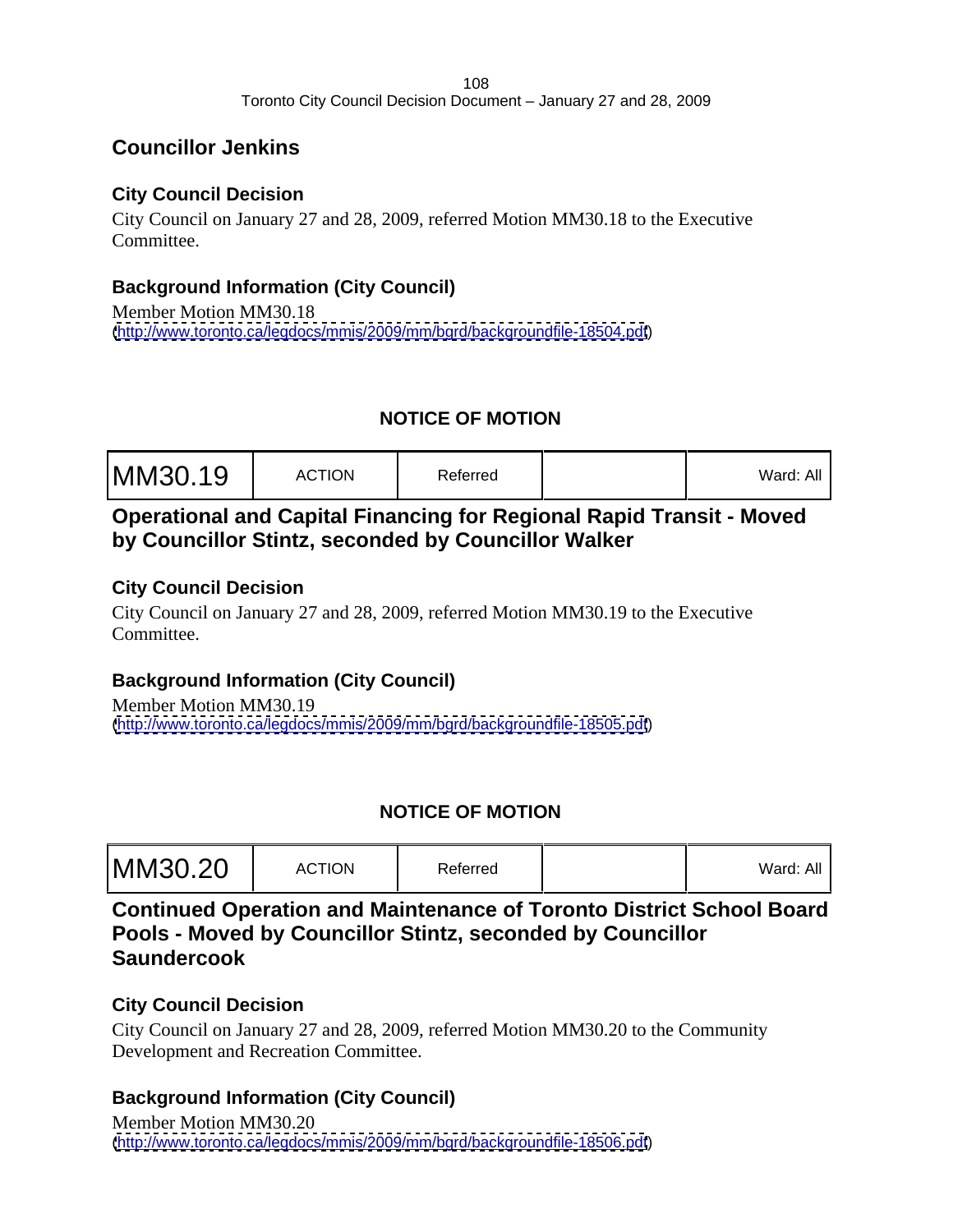Letter dated August 7, 2008 from David Crombie [\(http://www.toronto.ca/legdocs/mmis/2009/mm/bgrd/backgroundfile-18477.pdf\)](http://www.toronto.ca/legdocs/mmis/2009/mm/bgrd/backgroundfile-18477.pdf)

## **MOTION WITHOUT NOTICE**

| .<br>Ward: 3∠ |  |  |
|---------------|--|--|
|---------------|--|--|

# **2- 4 Violet Avenue, Ontario Municipal Board Hearing - Moved by Councillor Bussin, seconded by Councillor Augimeri**

## **City Council Decision**

City Council on January 27 and 28, 2009, adopted the following:

1. City Council authorize the City Solicitor, along with any witnesses deemed necessary by the City Solicitor, including if necessary outside consultants, to appear at the Ontario Municipal Board to support the Committee of Adjustment's decision to refuse the requested variance applications and oppose the Committee of Adjustment's decision to approve the consent.

# **Background Information (City Council)**

Member Motion MM30.21 [\(http://www.toronto.ca/legdocs/mmis/2009/mm/bgrd/backgroundfile-18635.pdf](http://www.toronto.ca/legdocs/mmis/2009/mm/bgrd/backgroundfile-18635.pdf)) Notices of Decisions, Minor Variance/Permission and Consent (October 22, 2009) for 2 and 4 Violet Avenue from the Manager and Deputy Secretary Treasurer, Committee of Adjustment, Toronto and East York Panel [\(http://www.toronto.ca/legdocs/mmis/2009/mm/bgrd/backgroundfile-18636.pdf](http://www.toronto.ca/legdocs/mmis/2009/mm/bgrd/backgroundfile-18636.pdf))

# **MOTION WITHOUT NOTICE**

**Amendment to the Operational Period of the Right-turn Prohibition on Eglinton Avenue West at Old Forest Hill Road; Vesta Drive; and Gardiner Road (Ward 21) - Moved by Councillor Mihevc, seconded by Councillor Stintz**

## **City Council Decision**

City Council on January 27 and 28, 2009, adopted the following:

1. City Council amend the "No Right Turn, 7:00 a.m. to 7:00 p.m. (bicycles excepted)" regulation by eastbound traffic on Eglinton Avenue West at Old Forest Hill Road to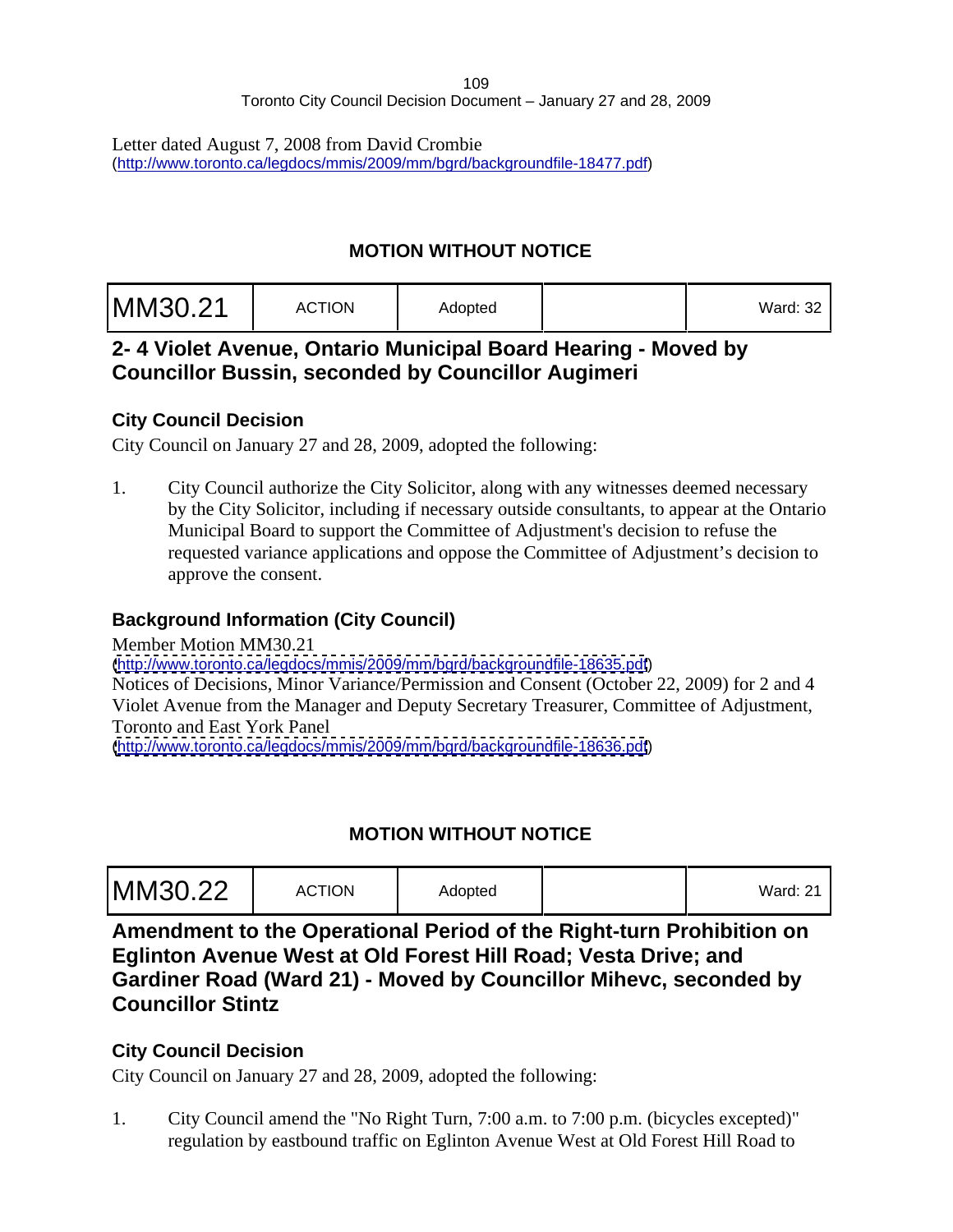apply from 9:00 a.m. to 7:00 p.m., (bicycles excepted).

- 2. City Council amend the "No Right Turn, 7:00 a.m. to 6:00 p.m., Monday to Friday except Public Holidays (bicycles excepted)" regulation by eastbound traffic on Eglinton Avenue West at Vesta Drive to apply from 9:00 a.m. to 6:00 p.m., Monday to Friday except Public Holidays (bicycles excepted).
- 3. City Council rescind the "No Right Turn, 7:00 a.m. to 9:00 a.m., Monday to Friday except Public Holidays (bicycles excepted)" regulation by eastbound traffic on Eglinton Avenue West at Gardiner Road.
- 4. City Council request the General Manager, Transportation Services to report to the Toronto and East York Community Council, upon completion of the beltline bridge work, to reinstate the original hours of the right turn prohibitions on Eglinton Avenue West at Old Forest Hill Road, Vesta Drive and Gardiner Road.

## **Background Information (City Council)**

Member Motion MM30.22 [\(http://www.toronto.ca/legdocs/mmis/2009/mm/bgrd/backgroundfile-18637.pdf](http://www.toronto.ca/legdocs/mmis/2009/mm/bgrd/backgroundfile-18637.pdf))

# **MOTION WITHOUT NOTICE**

|--|--|

# **Ontario Municipal Board Appeal – 62 Glen Manor Drive - Moved by Councillor Bussin, seconded by Councillor Walker**

## **City Council Decision**

City Council on January 27, 2009, adopted the following:

- 1. City Council authorize the City Solicitor to appeal the decision of the Committee of Adjustment related to 62 Glen Manor Drive approving the Minor Variances (File No. A071/08TEY), to the Ontario Municipal Board.
- 2. City Council authorize the City Solicitor, along with any witnesses deemed necessary by the City Solicitor, including if necessary, outside consultants, to appear at the Ontario Municipal Board to oppose the Committee of Adjustment's decision to grant the requested variance application.

# **Background Information (City Council)**

Member Motion MM30.23 [\(http://www.toronto.ca/legdocs/mmis/2009/mm/bgrd/backgroundfile-18654.pdf](http://www.toronto.ca/legdocs/mmis/2009/mm/bgrd/backgroundfile-18654.pdf))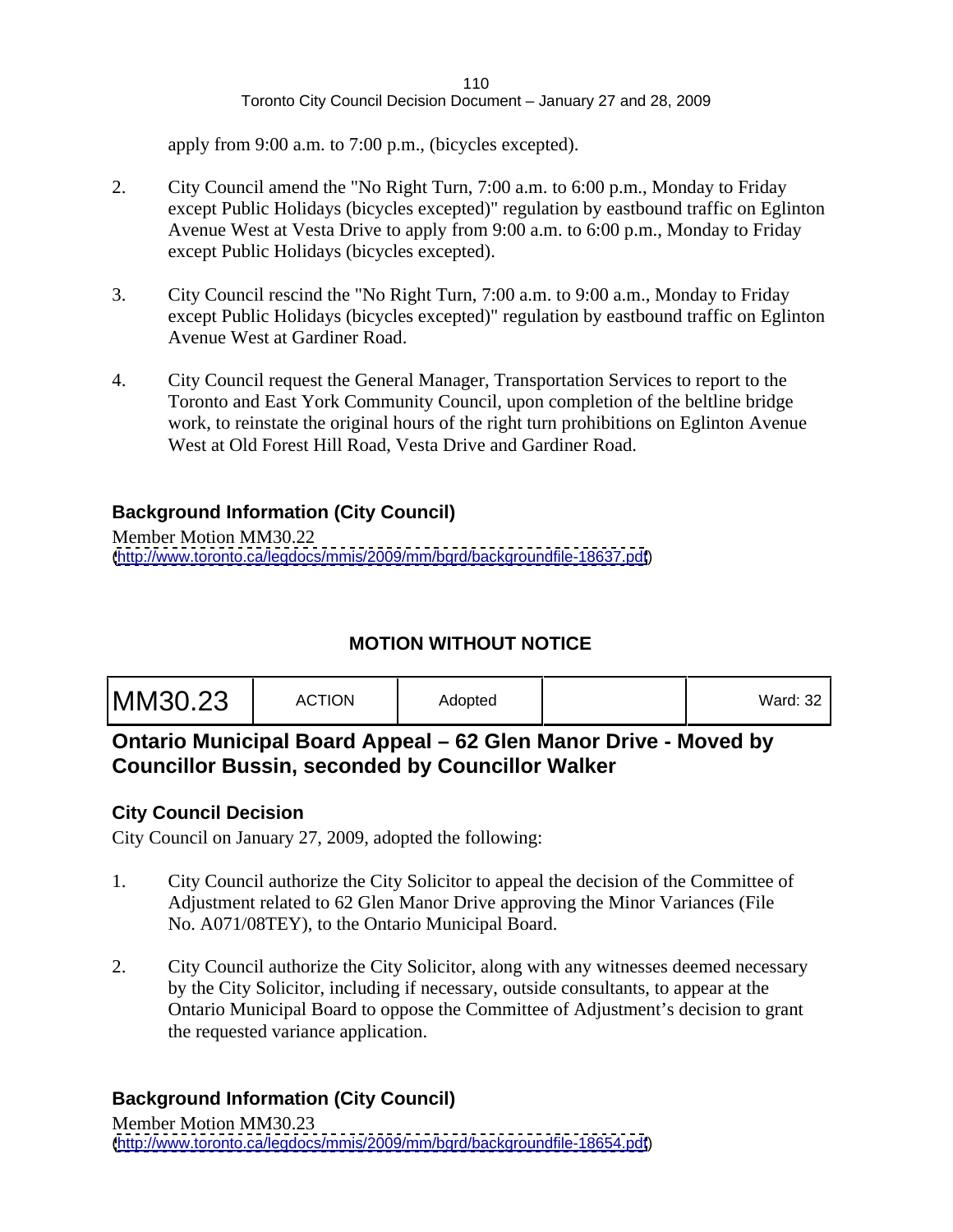Notice of Decision, Minor Variance/Permission (January 7, 2009) for 62 Glen Manor Drive from the Manager and Deputy Secretary Treasurer, Toronto and East York Panel, Committee of Adjustment

[\(http://www.toronto.ca/legdocs/mmis/2009/mm/bgrd/backgroundfile-18655.pdf](http://www.toronto.ca/legdocs/mmis/2009/mm/bgrd/backgroundfile-18655.pdf))

## **MOTION WITHOUT NOTICE**

| MM30.24 | <b>ACTION</b> | Adopted |  | $\sim$ $\sim$ $\sim$<br>Ward: 6 ' |  |  |  |  |  |  |  |  |
|---------|---------------|---------|--|-----------------------------------|--|--|--|--|--|--|--|--|
|---------|---------------|---------|--|-----------------------------------|--|--|--|--|--|--|--|--|

## **Authorization for City Legal to Make Necessary Changes to Site Plan Agreements for 2242 and 2246 Lake Shore Boulevard West - Moved by Councillor Grimes, seconded by Councillor Saundercook**

#### **City Council Decision**

City Council on January 27 and 28, 2009, adopted the following:

1. City Council authorize the City Solicitor to finalize the Site Plan Agreement with Empire (Beyond the Sea) Ltd., and amend the original 2003 Development Agreement and Section 37 Agreement to secure public benefits including \$221,000 for traffic signal improvements at Lake Shore Boulevard West and Legion Road; \$200,000 for local park improvements; \$250,000 Bonar Creek Wetland improvements; and \$50,000 for streetscape improvement in Mimico (all of which have previously been secured) and \$279,000 for park or capital improvement in public space within the Mimico community and such other agreements and amendments as may be required to implement the foregoing.

## **Background Information (City Council)**

Member Motion MM30.24 [\(http://www.toronto.ca/legdocs/mmis/2009/mm/bgrd/backgroundfile-18720.pdf](http://www.toronto.ca/legdocs/mmis/2009/mm/bgrd/backgroundfile-18720.pdf))

# **MOTION WITHOUT NOTICE**

# **Direction to Appear at the Ontario Municipal Board regarding 134 Peter Street & 364-370 Richmond Street West - Moved by Councillor Vaughan, seconded by Councillor Perks**

## **City Council Decision**

City Council on January 27 and 28, 2009, adopted the following: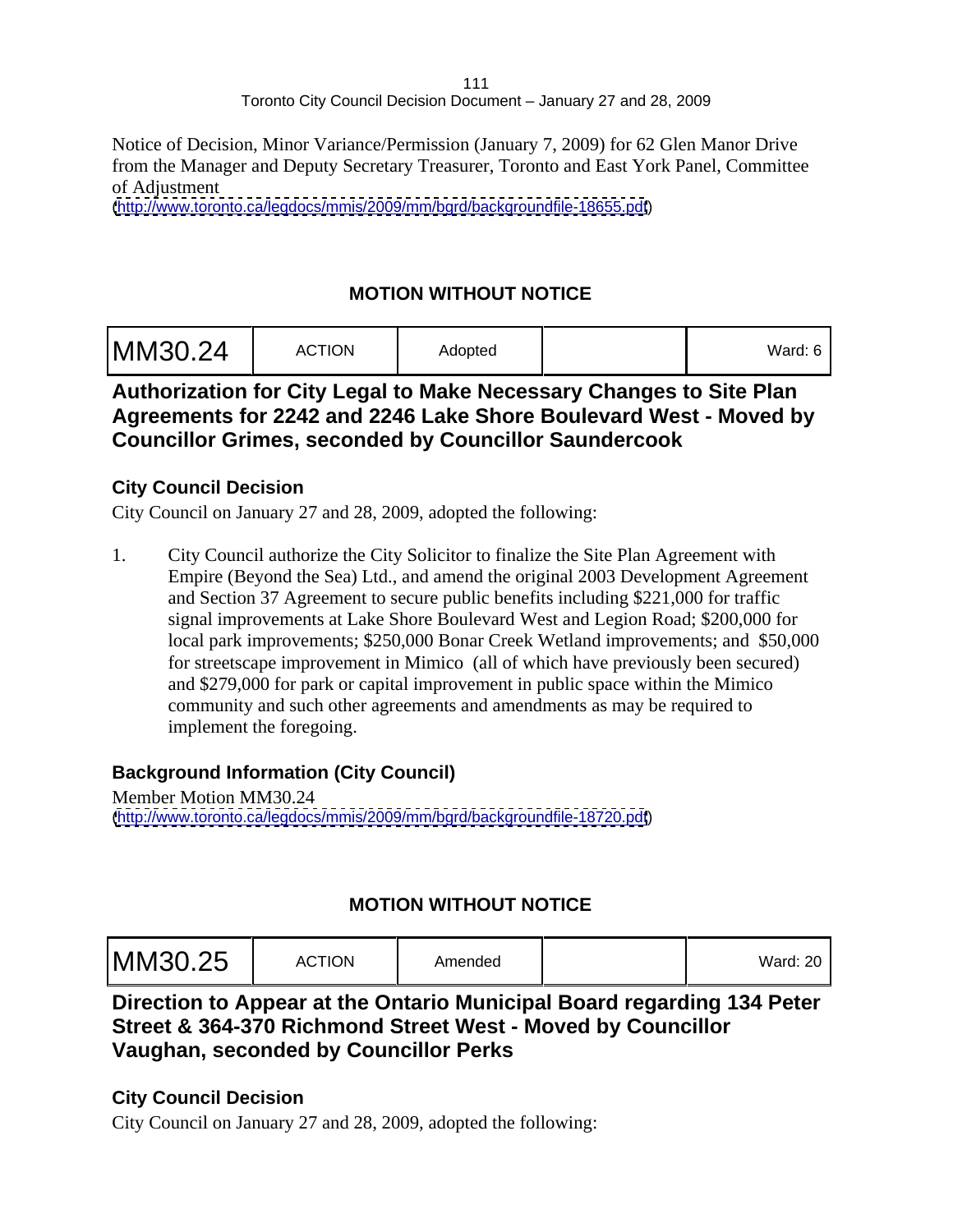- 1. City Council request the City Solicitor to appear at the Ontario Municipal Board in support of the application to develop 134 Peter Street and 364-370 Richmond Street West as a commercial office building.
- 2. City Council provide the City Solicitor with direction to negotiate a settlement agreement for 134 Peter Street and 364-370 Richmond Street West based on the following parameters:
	- built in a form substantially in accordance with the plans considered by the Committee of Adjustment on December 3, 2008;
	- that any approvals granted at this property limit the use of the land and structure to commercial uses, not residential;
	- that the applicant makes a contribution of \$400,000 as a condition under Section 45(9) of the Planning Act, payable at the time of the first above-grade building permit and that the funds be directed as follows:
		- \$360,000 for sidewalks on Richmond St W; laneway improvements between Spadina and Peter St, south of Queen St W, and for parkette improvements at the north-east corner of Richmond St W and Peter Street (in an amount not to exceed \$50,000); and
		- \$40,000 for capital improvements in social housing in Ward 20;
	- that the applicant make the atrium of the building available to the City of Toronto and its agencies, boards and commissions for a minimum of at least two events per year; and
	- that the applicant and the City enter into an agreement under Section 45(9) of the Planning Act agrees to secure the foregoing conditions and any other agreement deemed advisable by the City Solicitor.

# **Background Information (City Council)**

Member Motion MM30.25

[\(http://www.toronto.ca/legdocs/mmis/2009/mm/bgrd/backgroundfile-18719.pdf](http://www.toronto.ca/legdocs/mmis/2009/mm/bgrd/backgroundfile-18719.pdf)) Public Hearing Notice, Minor Variance/Permission (December 3, 2008) for 134 Peter Street and 364-370 Richmond Street West, from the Manager and Deputy Secretary Treasurer, Committee of Adjustment, Toronto and East York Panel

[\(http://www.toronto.ca/legdocs/mmis/2009/mm/bgrd/backgroundfile-18795.pdf](http://www.toronto.ca/legdocs/mmis/2009/mm/bgrd/backgroundfile-18795.pdf))

Notice of Decision, Minor Variance/Permission (December 3, 2008) for 134 Peter Street and 364-370 Richmond Street West, from the Manager and Deputy Secretary Treasurer, Committee of Adjustment, Toronto and East York Panel

[\(http://www.toronto.ca/legdocs/mmis/2009/mm/bgrd/backgroundfile-18796.pdf](http://www.toronto.ca/legdocs/mmis/2009/mm/bgrd/backgroundfile-18796.pdf))

(October 1, 2008) from Ashun Lee, Transportation Engineer, Lea Consulting Ltd. addressed to Marco VanderMaas, Sweeny Sterling Finalyson and Co. Architects Inc.